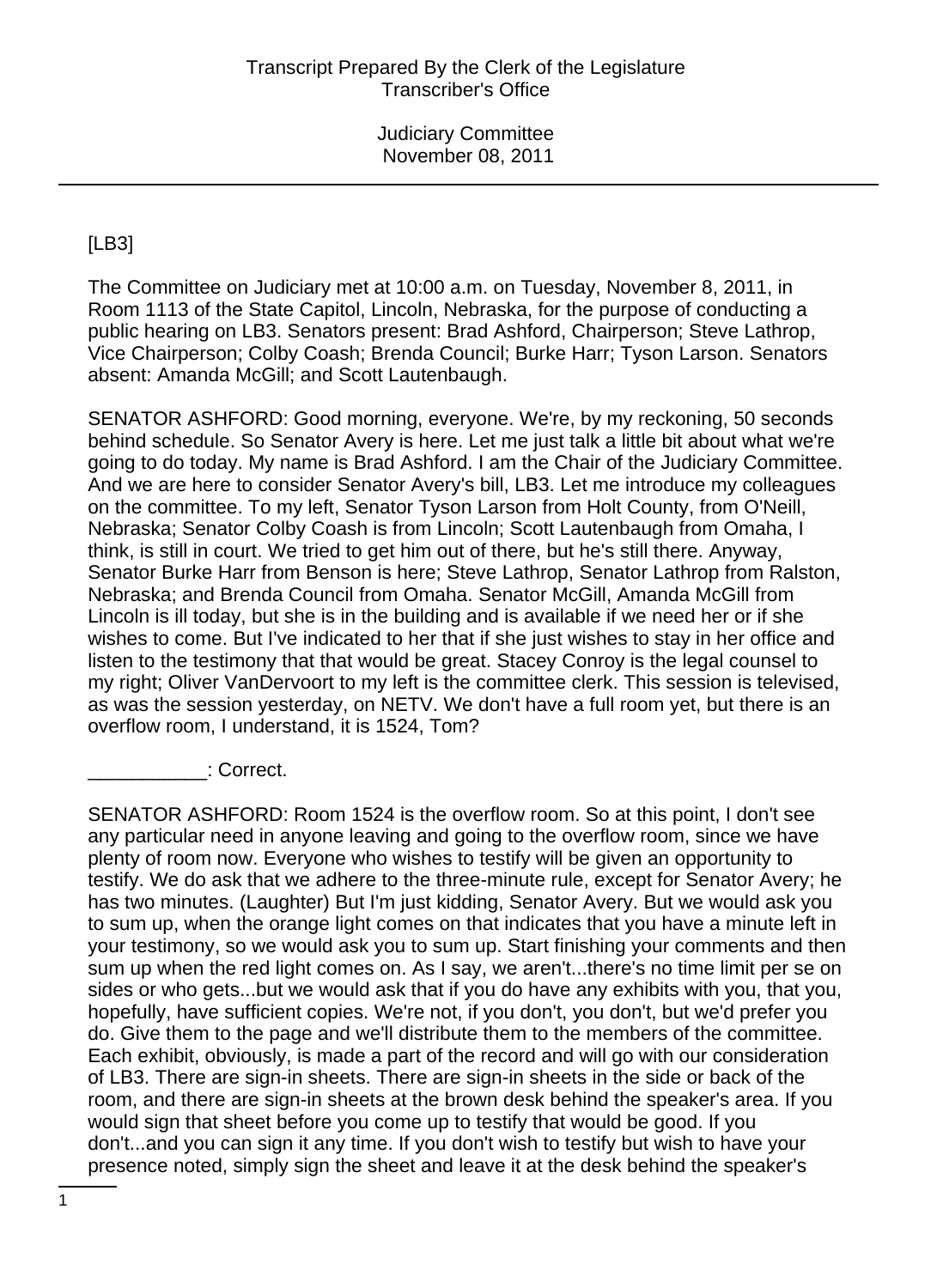area and we will collect those. Thank you all for coming. This is a matter of significant importance to the state, and we appreciate your presence and all of you coming to give us your views. Senator Avery, would you please introduce LB3.

SENATOR AVERY: (Exhibit 1) Thank you, Senator Ashford. My name is Bill Avery, B-i-l-l A-v-e-r-y. I represent District 28 here in the heart of Lincoln. I am bringing before you LB3 which amends Nebraska Statute 57-1101 and 57-1103 to instruct that prior to the right to exercise eminent domain on a pipeline construction project, a company, corporation, or association must apply for and be successfully granted an order, permit, or other authority by a federal or state authority of proper jurisdiction. I would like to start by pointing out that the Fifth Amendment to the U.S. Constitution does provide for private property to be taken for public use without...with...with just compensation. It bars private property taking without just compensation. I would also refer you to Black's Law Dictionary where eminent domain is defined as the power to take private property for public use by the state, municipalities, and private persons or corporations authorized to exercise functions of public character. The emphasis there is on the public character. LB3 was introduced to protect Nebraska landowners from improper and unjust condemnation actions. It does not deal with siting. And I think you will be happy to know that because last night I think the Natural Resources Committee finally finished, just about 10:00, with a siting bill. So this does not deal with the siting. In fact, it will apply wherever petroleum pipelines are constructed in this state. LB3 simply states that prior to being conveyed the right to exercise eminent domain in Nebraska a company must be issued an order, permit, or authority by a state or federal agency of jurisdiction. Now I have drafted an amendment that has been circulated by the page for your review that deals with false representation and deceptive practices when claiming rights under our eminent domain statutes. The amendment also imposes criminal penalties for such activities, including a Class I misdemeanor for the first offense, and a Class IV felony for all subsequent offenses. We have clear evidence that TransCanada began threatening landowners in Holt County and other places as early as last summer. I have actually seen letters that were dated April of last year. They were threatening landowners with condemnation proceedings. TransCanada sent letters, and you have a copy of one of those letters that was sent to landowners. I urge you to read that because what you will see is that TransCanada said that we are making an offer and you have 30 days in order to accept this offer or we will invoke the power of eminent domain. You'll see in there, too, there is nothing in the letter indicating any fair market value evaluations of the easements, no payment schedule. How were the landowners to know whether the offers were just compensation? The TransCanada letter further indicated that, "we will be forced to invoke the power of eminent domain and will initiate condemnation proceedings against this property promptly after the expiration of this one month period." That is offensive. They do not have a permit yet. They did not have one then, and it was completely inappropriate for them to be using this kind of tactic with the landowners. I've talked with the landowners in Holt County who told me that they were completely intimidated by this. They were frightened that they were going to lose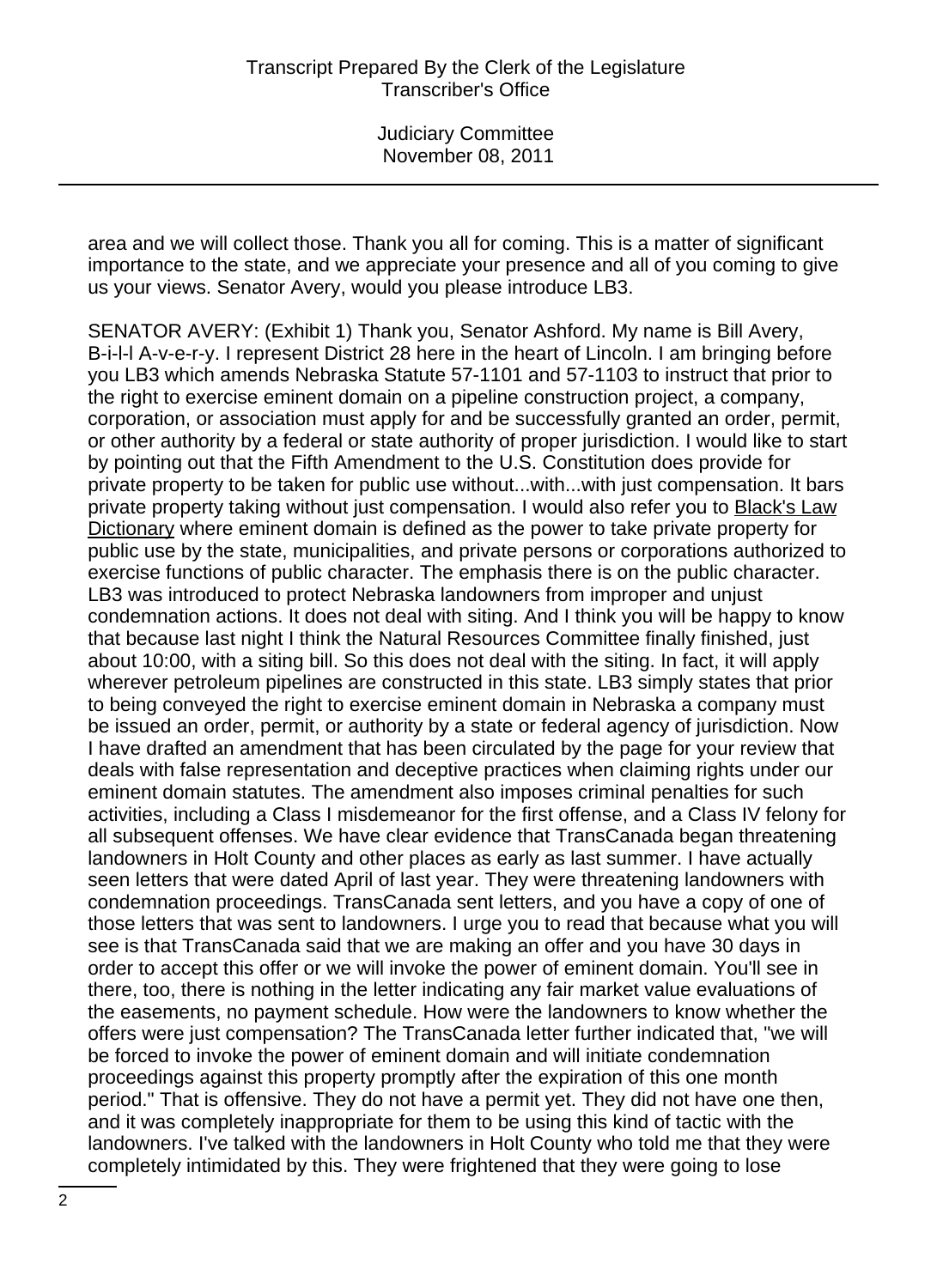Judiciary Committee November 08, 2011

property and they didn't know what to do, and they only had 30 days, so many of them signed, which I would argue they signed under duress. So why did not they offer...why didn't TransCanada offer to act in good faith when negotiating easements and rights of way? Their actions, I believe, were threats designed to intimidate the landowners into accepting easement deals on...or if they didn't accept the deals they would face legal action in forcible condemnation. This is unethical, it is deceitful, and it is intolerable. We in this state do not have to sit back and allow our citizens to be mistreated in this manner. We can do better by our neighbors and friends throughout the state. Not only can we do better, but we must do better to protect our landowners from this kind of action. Let me ask you to consider this: The Federal Energy Regulatory Commission, known as FERC, F-E-R-C, has jurisdiction over natural gas facilities. And they have published a 26-page manual entitled, "An Interstate Natural Gas Facility on my Land? What do I need to know?" This manual details the process of a pipeline company's application for permit, where and when landowners have rights, how landowners can have appropriate communications with the agency, and how the independent landowner has adequate recourse, and a resolution hot line. FERC also notes that, and I'm quoting here, "Construction cannot commence until the commission issues a certificate, the applicant accepts it, and the applicant receives all other necessary permits and authorizations, including compliance with environmental conditions attached to the certificate." Natural gas pipelines are, of course, smaller in size, utilize less pressure, and present much less exposure to risk than crude oil pipelines. This is certainly worth noting I think with regard to landowner rights and eminent domain proceedings. This is a government agency that says, here are your rights, here is how you go about protecting those rights. What did TransCanada do? I think we have to take some action. I am proposing in LB3 a reasonable protection of landowner rights. It establishes a process that will discourage intimidation practices by pipeline companies which may need to resort to eminent domain to acquire needed rights of way in order to complete an approved project. I believe this is the right thing to do, and I urge that you advance this bill to General File for full floor debate. Thank you. [LB3]

SENATOR ASHFORD: Thank you, Senator Avery. Any committee members have any questions of Senator Avery? Senator Council. [LB3]

SENATOR COUNCIL: Yes, thank you, Chairman Ashford, and thank you, Senator Avery. And I'm just curious. One of the last statements that you made was that LB3 will discourage what you've defined as these unethical practices. And I guess I'm at a loss as to what is it in LB3 that accomplishes that representation? [LB3]

SENATOR AVERY: Criminal penalties. [LB3]

SENATOR COUNCIL: Okay. Now the criminal penalties, though, in terms of what you described as the unethical or unacceptable practices, I'm having difficulty following. For example, one of the things that you identified as being, at a minimum, unethical or, at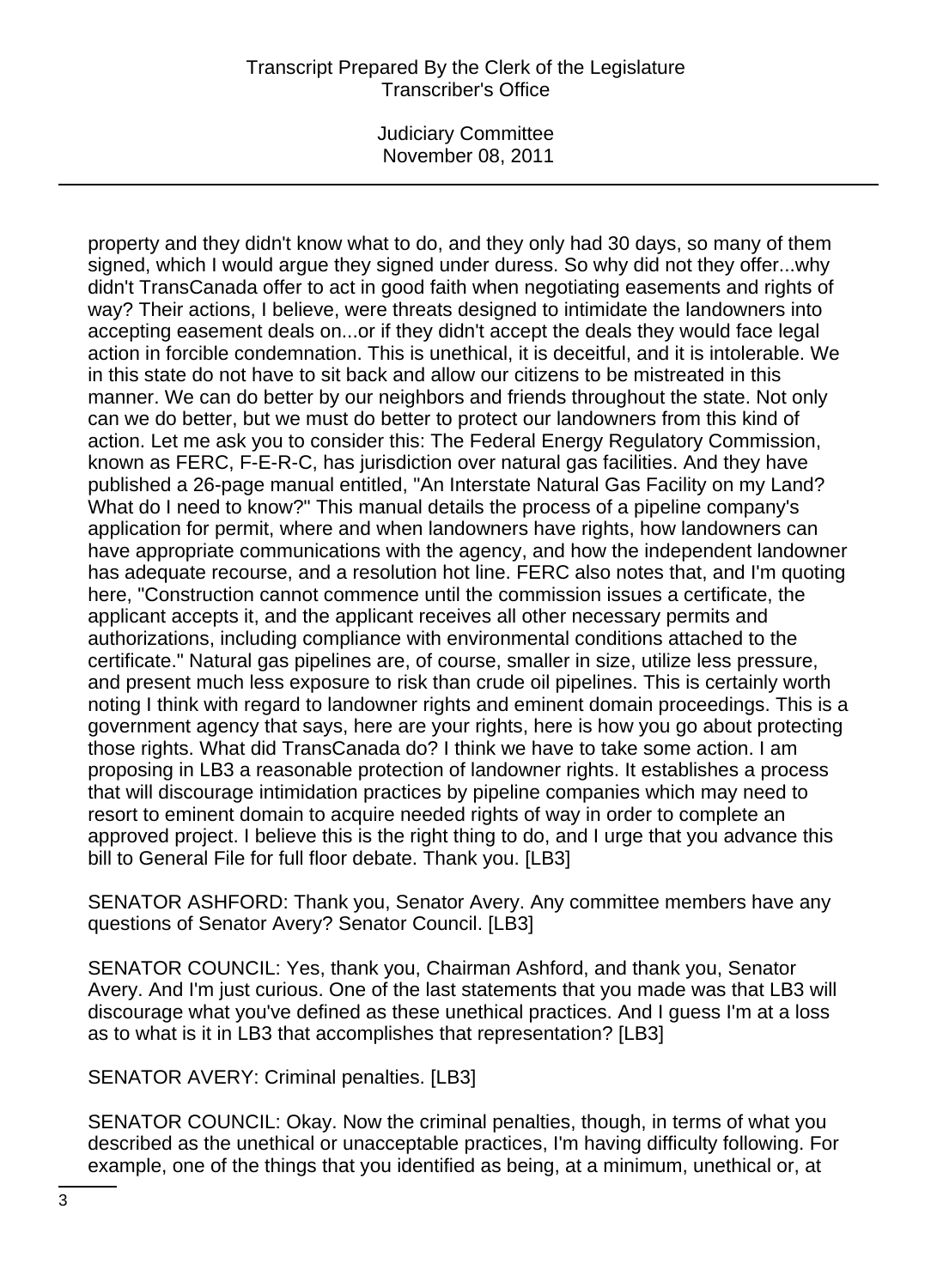best, threatening was the 30-day open period to accept the offer. I find nothing in LB3 as amended that addresses that issue in any respect. So I guess I'm... [LB3]

SENATOR AVERY: Well, it addresses it in this manner: All pipeline companies would be required to first have a permit before they could even open the conversation about eminent domain. So this would be a deterrent to any company saying to a landowner: You have 30 days to accept this offer or we will initiate or, as they used, we will invoke eminent domain proceedings. And they cannot do that without the permit. [LB3]

SENATOR COUNCIL: But if they have the permit they can do that. And it's the same 30... [LB3]

SENATOR AVERY: If they have the permit, they have the right to inform the landowner that they have a permit. That permit carries with it the right of eminent domain, unless the permit forbids that, of course. And there would be no problem with saying to the landowner, we'll give you 30 days to make a decision. [LB3]

SENATOR COUNCIL: And I guess I just don't...I guess I'm having trouble understanding the difference. I mean, if the offense is only giving a landowner 30 days, what does the possession or lack of a permit alter that? I mean, if you have the permit and you can still go and say, you got 30 days to accept our offer or we'll exercise our right of eminent domain, how does that temper the concern that the landowner...I mean, you still have the 30 days. I guess I'm not making the connection between how does having the permit in hand make that situation any less threatening or offensive? [LB3]

SENATOR AVERY: Well, I wouldn't focus so much on the 30 days. The fact that TransCanada has been already threatening eminent domain actions before they have a permit I think is where the focus ought to be. [LB3]

SENATOR COUNCIL: Okay. And the bill says prior to exercising the right to invoke eminent domain they must have the permit, and then under your amendment you speak to these representations. Now, reading the amendment, it says, claiming to have rights under this section before having been granted authority leads to the criminal...but doesn't the statute even as amended grant that right? It just conditions when they can exercise the right? [LB3]

SENATOR AVERY: But the amendment adds clarification. You cannot claim...if you claim to have the right of eminent domain but you don't have a permit, that is a false representation and it carries a criminal penalty. [LB3]

SENATOR COUNCIL: But is it... [LB3]

SENATOR AVERY: If you direct someone else to do that on your behalf it also... [LB3]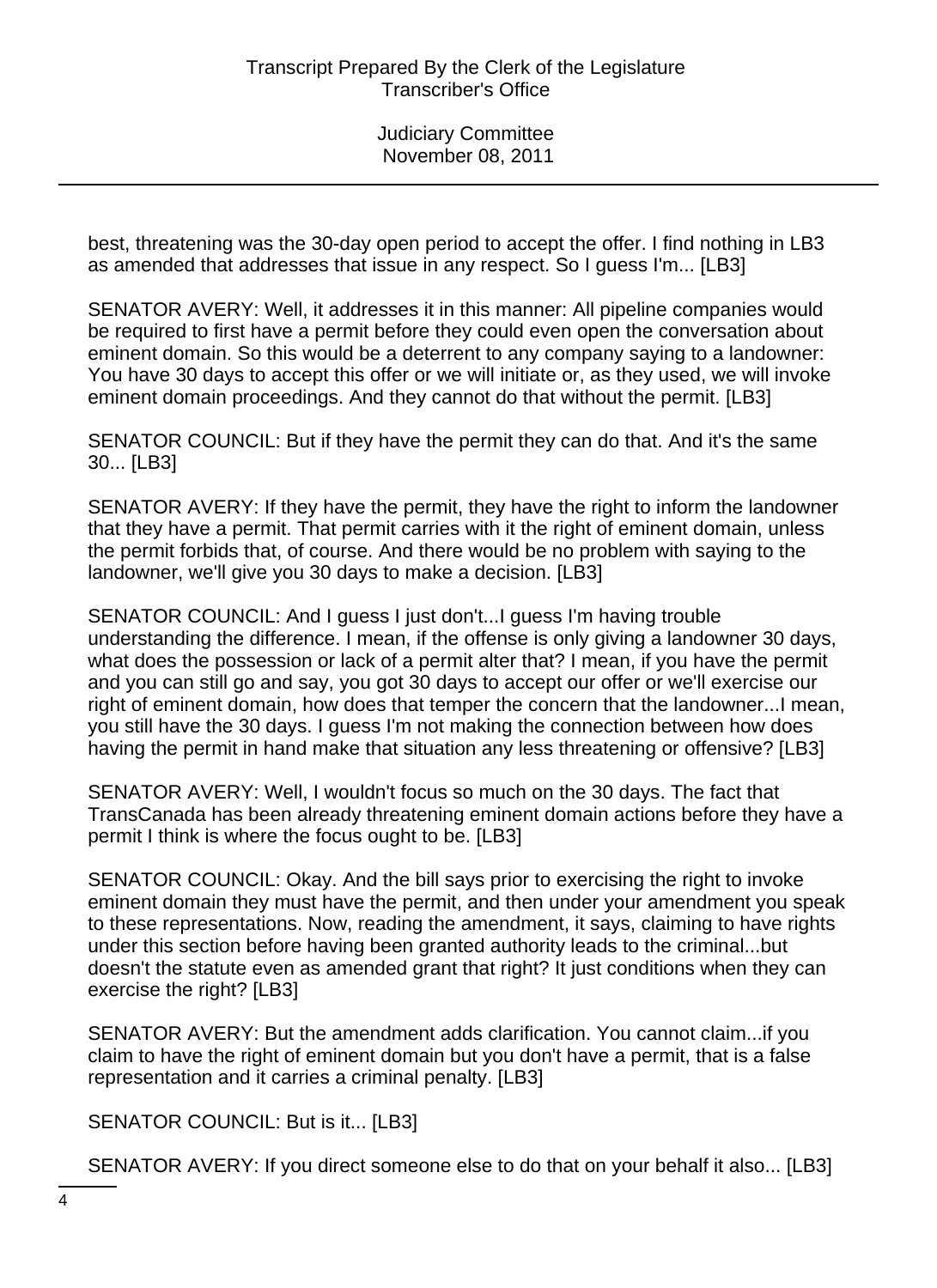SENATOR COUNCIL: But is it a false representation, Senator Avery? That's what I'm saying. As the statute reads, even with your amendment, it grants the right of eminent domain. Your bill... [LB3]

SENATOR AVERY: But the bill says "prior to." [LB3]

SENATOR COUNCIL: Exercising that right--prior to exercising that right. It doesn't say...well, it says, "prior to having the right set forth," and that is the right to exercise eminent domain. [LB3]

SENATOR AVERY: If you wish to amend this to clear up what you see as an ambiguity, I would be happy to have you do that in the committee. That was not the intent. We didn't use the word "exercise." [LB3]

SENATOR COUNCIL: And I guess my other issue is if that is the concern, why don't we amend every one of our eminent domain statutes? Because most parties that have the right to exercise eminent domain, when they approach a landowner they advise them: We can negotiate an agreement; if we can't get an agreement we're going to exercise the right we have to eminent domain. If that is a concern, why don't we amend all of our eminent domain statutes and impose this obligation on any party that has the right to exercise eminent domain, that they cannot represent that they can exercise eminent domain until they have cleared every conceivable hurdle. For example,... [LB3]

SENATOR AVERY: I... [LB3]

SENATOR COUNCIL: For example, in redevelopment projects that cities undertake, the developer may begin negotiations for acquisition of the land before they get approval from the planning department or the city council or the county commission. And they are approaching landowners, attempting to acquire their property by private negotiation, advising them if... [LB3]

SENATOR AVERY: I understand. [LB3]

SENATOR COUNCIL: So I mean... [LB3]

SENATOR AVERY: That, Senator, would be outside the call of the special session. And if you want to work on this next session, I think we probably should. [LB3]

SENATOR COUNCIL: Oh, I have plenty of my own to do. Thank you very much, Senator Avery. [LB3]

SENATOR AVERY: (Laugh) [LB3]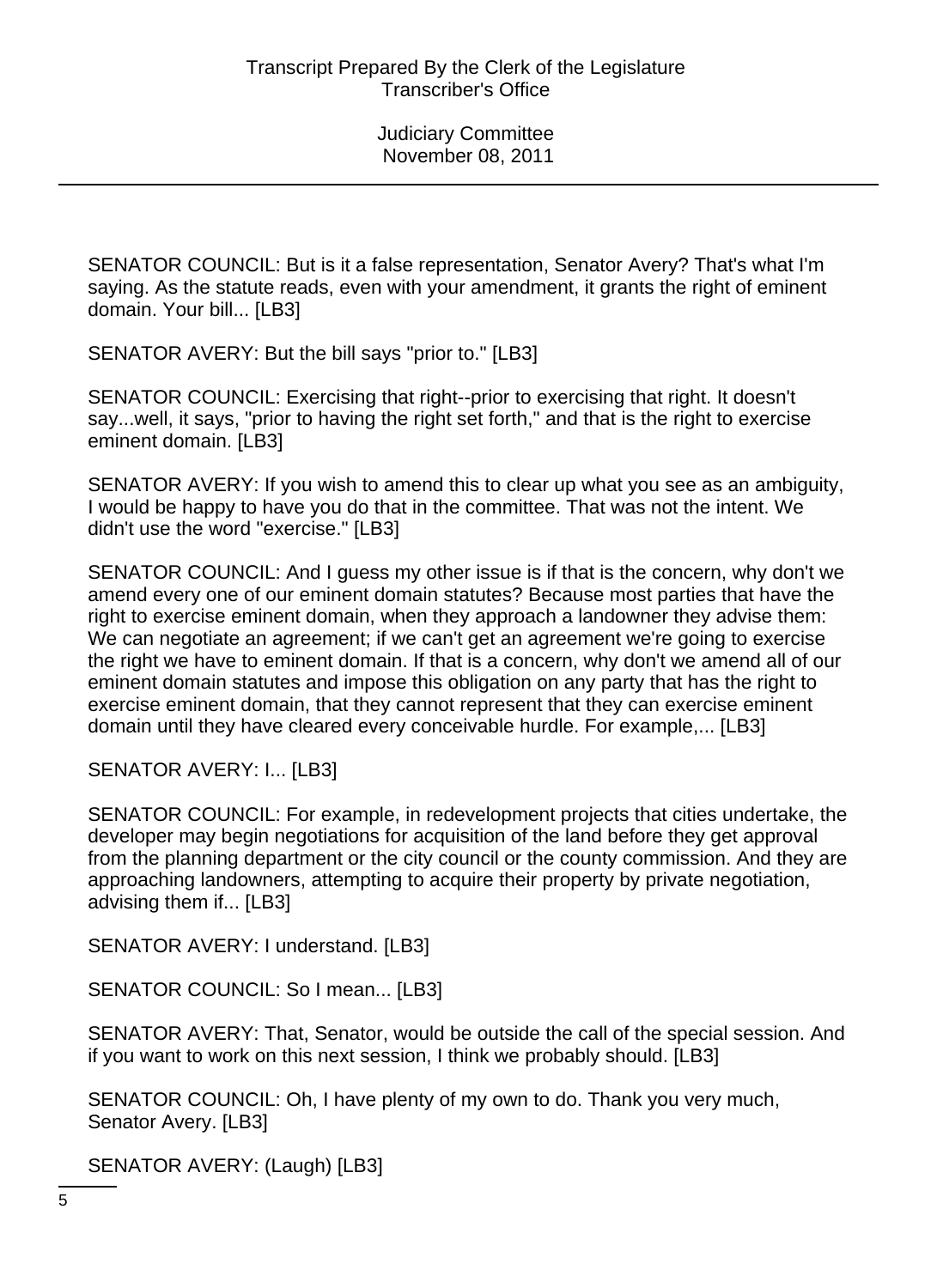SENATOR COUNCIL: That's all I have. [LB3]

SENATOR ASHFORD: Thank you, Senator Council. Senator Larson. [LB3]

SENATOR LARSON: Thank you, Senator Avery. Kind of to...my question kind of branches off Senator Council's, where she was going with it. I understand that this legislation is only for crude oil pipelines or those dealing with it. And my concern is what happens, I have about six REAs in my district now. [LB3]

SENATOR AVERY: I'm sorry. You have six... [LB3]

SENATOR LARSON: REAs. Rural electric associations... [LB3]

SENATOR AVERY: Okay. [LB3]

SENATOR LARSON: ...that will essentially have to be providing the power to these pipelines as the power moves through. And now does this have anything to do with them? Will they still be able to use eminent domain... [LB3]

SENATOR AVERY: Sure. [LB3]

SENATOR LARSON: ...for the purpose of supplying power to the pipeline before these oil or crude companies are able to use them? [LB3]

SENATOR AVERY: Well,... [LB3]

SENATOR LARSON: Because under the Nebraska Constitution, since we're a public power state, they have to be able to provide the power by the time that the customer requests the power as long as the customer pays for those services, it is my understanding. So essentially, NPPD or my local electric companies will have to use eminent domain to ensure before they actually even have...before the...well, in this case, in the special session case, TransCanada or pipeline companies can use it. These REAs or NPPD will be having to use eminent domain before the permits. And so does this deal with that? [LB3]

SENATOR AVERY: I'm not sure that they would need eminent domain before permits are issued because no building is going to start before permits are issued. But I...there will be legal experts following me. [LB3]

SENATOR LARSON: Building or surveying even, I mean? Because they're going to have to survey as well, I mean. But does this bill affect the... [LB3]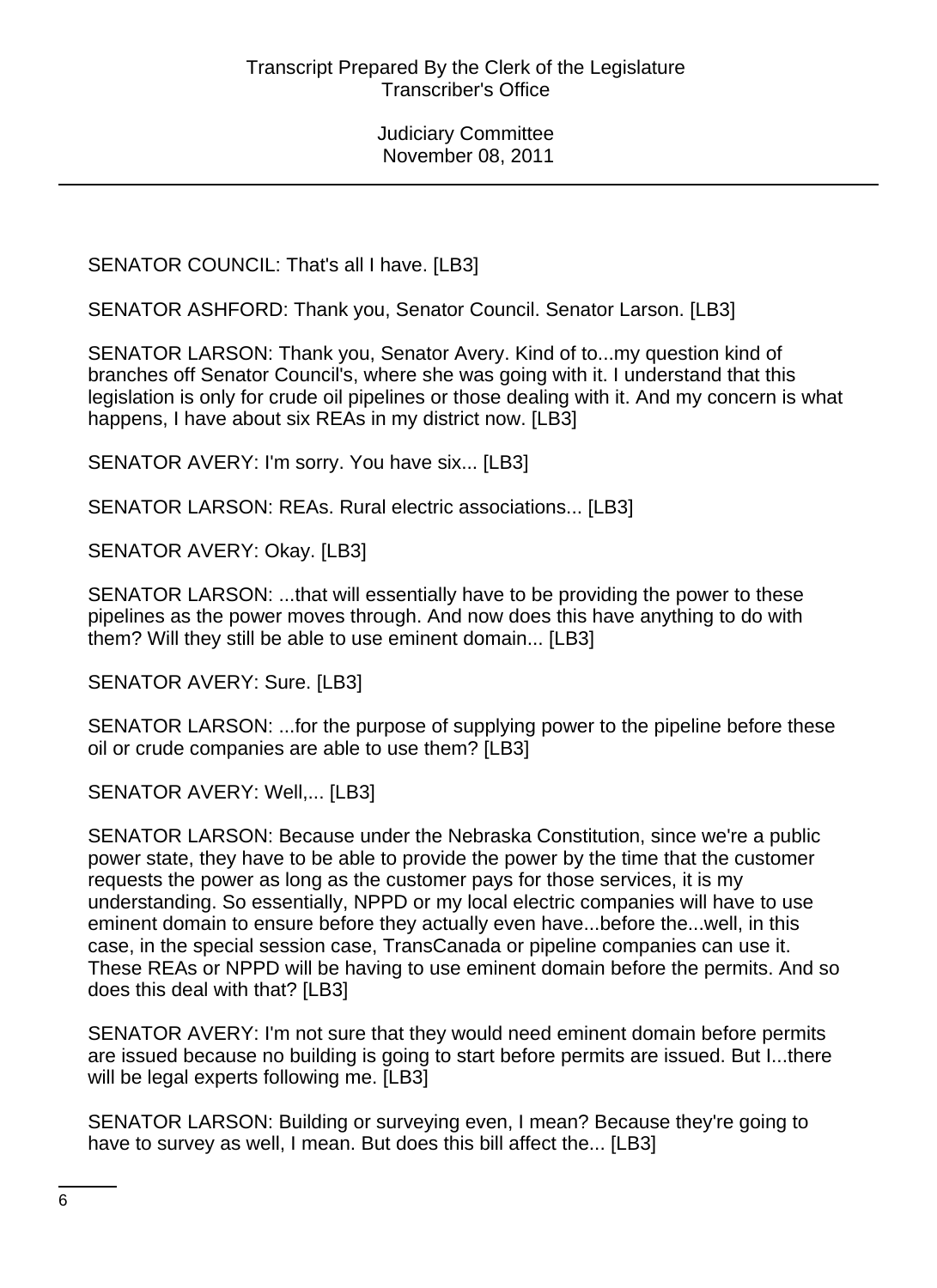SENATOR AVERY: This affects only pipelines and products thereof. [LB3]

SENATOR LARSON: So it won't affect the electric associations or the public power district at all? [LB3]

SENATOR AVERY: I don't think it does. [LB3]

SENATOR LARSON: No. Okay, thank you. [LB3]

SENATOR ASHFORD: Senator Coash. [LB3]

SENATOR COASH: Thank you, Chairman Ashford. Thanks, Senator Avery, for bringing this. I think Senator Council's discourse with you was...I think she's on to something. Because I'm looking at the letter, a copy of the letter that you provided to the committee, and I'm trying to picture how this letter might look differently if your bill were law prior to the issuance of this letter to this particular landowner. And in the second paragraph--I'm going to throw in my own language here that I think is applicable here. "It is Keystone's strong preference to negotiate a voluntary transfer with each property owner. However, in the event we cannot come to an agreement, Keystone will use eminent domain..."--and I'm going to throw in my own language here: once a permit is issued--"...to acquire the easement which is authorized pursuant to Statute 57-1101." So I think if your bill had become...I'm asking. If your bill had been law prior to this letter, and Keystone in this letter had said, "We'll exercise eminent domain..."--in their case they're using the word "use"--"use eminent domain once a permit is issued," I think all other things would stand. Because I think threatening the use of eminent domain and actually using eminent domain are two separate things. And I'm just trying to frame how your bill would have changed this outcome. [LB3]

SENATOR AVERY: Well, the way the bill reads is they cannot avail themselves of eminent domain authority until they have a permit, and they cannot falsely claim that they have eminent domain until they have a permit. If they do claim to have eminent domain authority prior to a permit, that's a false representation. Now I...you might want to ask one of the lawyers that comes after I that will be able to answer that perhaps a little more definitively. [LB3]

SENATOR COASH: I'll do that. I'm sure they're going to address that. My second question has to do with just accessing property. I mean, I think we can all agree that before something as profound as a pipeline would go through our state, that we'd all want to have some thoughtful consideration of the property, the nature of the property and the land, who owns it, and rights, as you have said. If we have a process that restricts access, and I'm not saying your bill restricts access between a company and a landowner, but if we restrict access, how will a company that wants to do this be able to know the lay of the land, so to speak? And do you anticipate this piece of legislation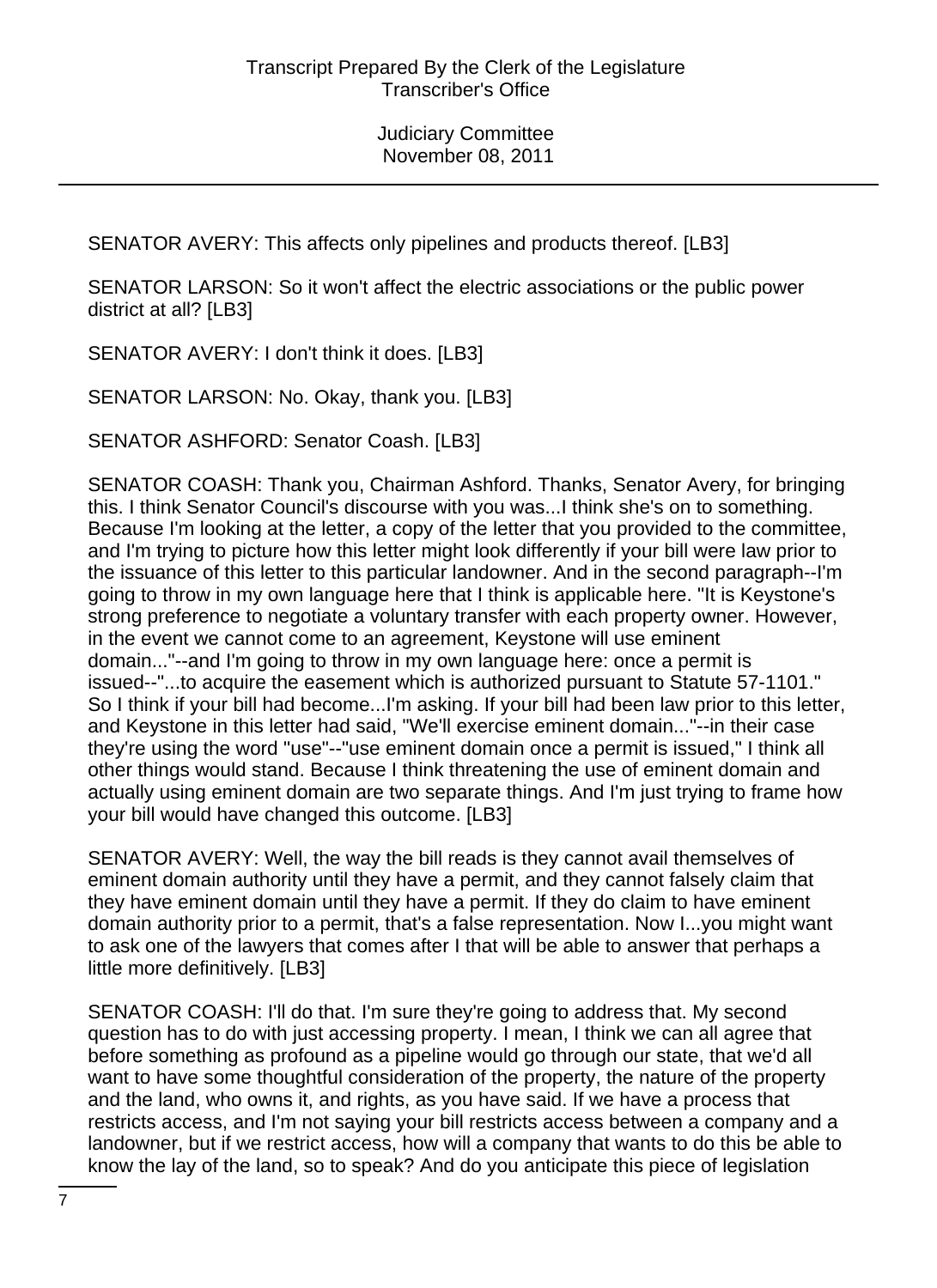restricting any kind of access between a company and a property owner so that they can find out what's going on with that property? [LB3]

SENATOR AVERY: It would be my hope that companies would have a permit before they even start knocking on doors and making phone calls and showing up every day, as they're doing in Holt County, and badgering landowners. [LB3]

SENATOR COASH: Okay. But a permit is specific to a route, right? I mean, if you have a company that applies for a permit, it's not a permit to build a pipeline; it's a permit to build a pipeline along a particular route, correct? [LB3]

SENATOR AVERY: Um-hum. [LB3]

SENATOR COASH: Wouldn't we want the company who's going to build the pipeline to have access to the land that they propose to build one through, so that they understand the characteristics of that property so that...? I mean, if you have a... [LB3]

SENATOR AVERY: Yeah, I understand. But this doesn't stop them from contacting landowners. [LB3]

SENATOR COASH: Okay. [LB3]

SENATOR AVERY: It just says that when you contact a landowner you can't come in and start smacking them around with threats of eminent domain. [LB3]

SENATOR COASH: Okay. I just wanted to get that on the record. Thank you. [LB3]

SENATOR ASHFORD: Senator Lathrop. [LB3]

SENATOR LATHROP: If I may, I just want to clarify. Your objective is to require...because I look at this letter and I'm thinking it looks like a collection letter. Every lawyer sends these out that says: Look, pay your bill or we're going to take you to court. That's the consequence of not doing something you're being asked to do or told to do. And the object...Burke and I were just talking about this, Senator Harr. This just looks like a lawyer letter to me. And what you're trying to do in this bill is to say, you don't even get to put eminent domain on the table until the feds have approved your pipeline. [LB3]

SENATOR AVERY: Right. [LB3]

SENATOR LATHROP: All right. Thanks. [LB3]

SENATOR ASHFORD: Thank you, Senator Lathrop. Senator Harr. [LB3]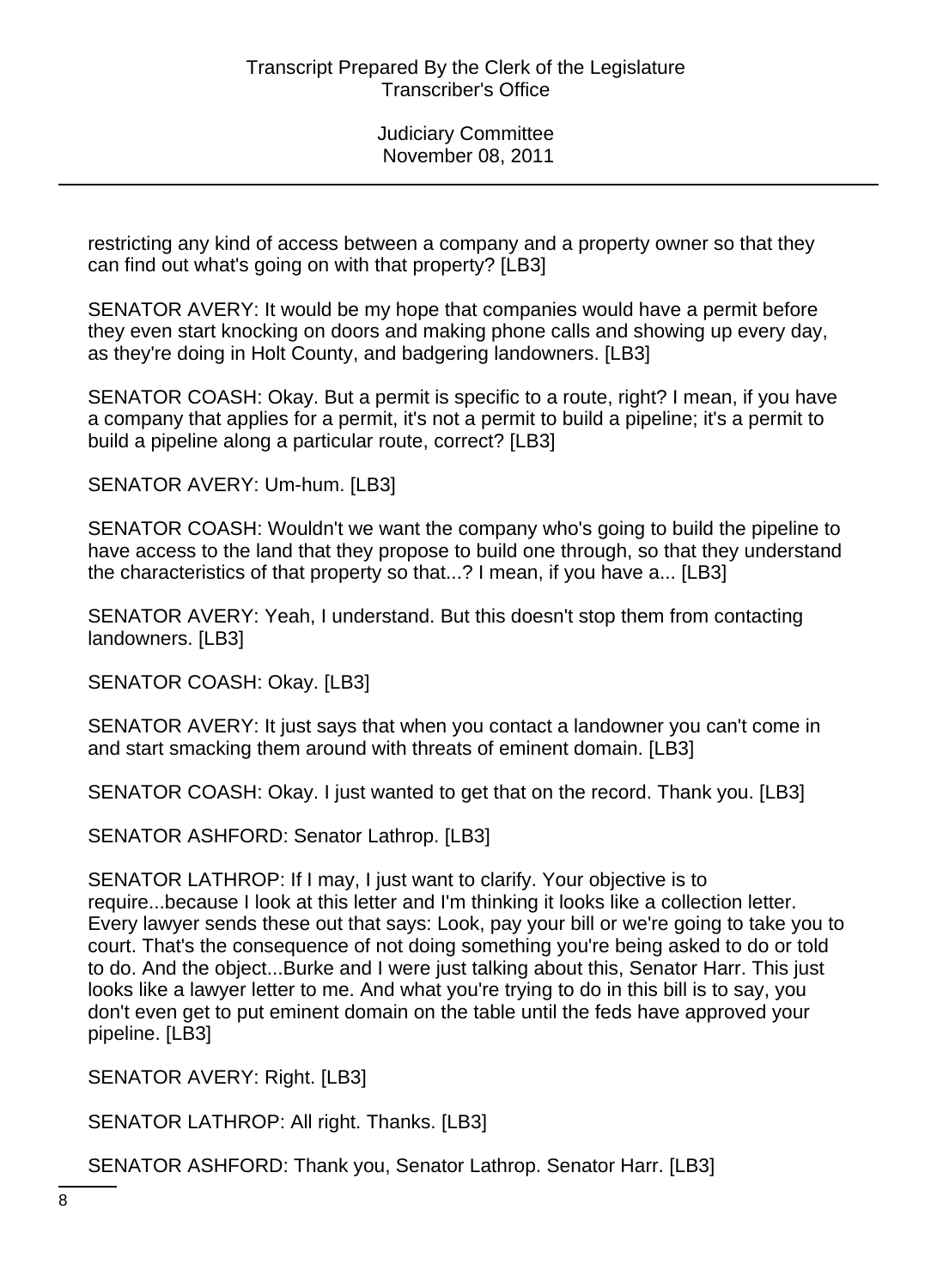SENATOR HARR: I guess I want to follow up because with a collection letter you have the ability to take a person to court. In this case, the party doesn't have the ability to take them to court for eminent domain. And so looking at this letter, I would make even a simpler modification to it: While we hope to acquire this property through negotiation, if we are unable to do so we may be forced to invoke the power of eminent domain and will initiate condemnation proceedings. Would that be allowable under this statute? [LB3]

SENATOR AVERY: Perhaps not because it says you cannot make the claim that you have that right until you have the permit. [LB3]

SENATOR HARR: Well, they're not making the claim they have the right; they're saying we "may" do this. [LB3]

SENATOR AVERY: Parsing words, as lawyers do. I would ask you to reserve that question for a legal authority who may come after me. [LB3]

SENATOR HARR: Okay. I appreciate your candor. Thank you very much. [LB3]

SENATOR ASHFORD: Thanks, Senator Avery. And, of course, whenever we throw criminal penalties into something this committee's ears start to fixate on it in their minds, because we're starting to deal with criminal penalties and rights and constitutional rights. [LB3]

SENATOR AVERY: Yes. Well, my feeling was...I know you didn't ask a question, but if you don't mind I'd like to comment on that. My feeling was that if we didn't have any penalty for noncompliance that there would be the temptation to say: Well, okay, but there's no penalty here, so we'll include some squishy language here about eminent domain and get the same message across, and it probably would be okay; and if it's not, what difference does it make; there are no penalties. [LB3]

SENATOR ASHFORD: If someone were to make a spurious claim that, in a letter, that would refer to some sort of right of eminent domain that is...where there is no real possibility of it occurring, that really becomes deceit and fraud and a lot of bad words we could use for that. I think that this committee is always challenged to try to find a way to deal with criminal penalties where those words do have, could have a chilling effect on justifiable actions by citizens and so forth. So we'll listen to more and more of those comments. Thank you, Senator. [LB3]

SENATOR AVERY: Well, you may in Exec Session decide you'd like to revise that provision. [LB3]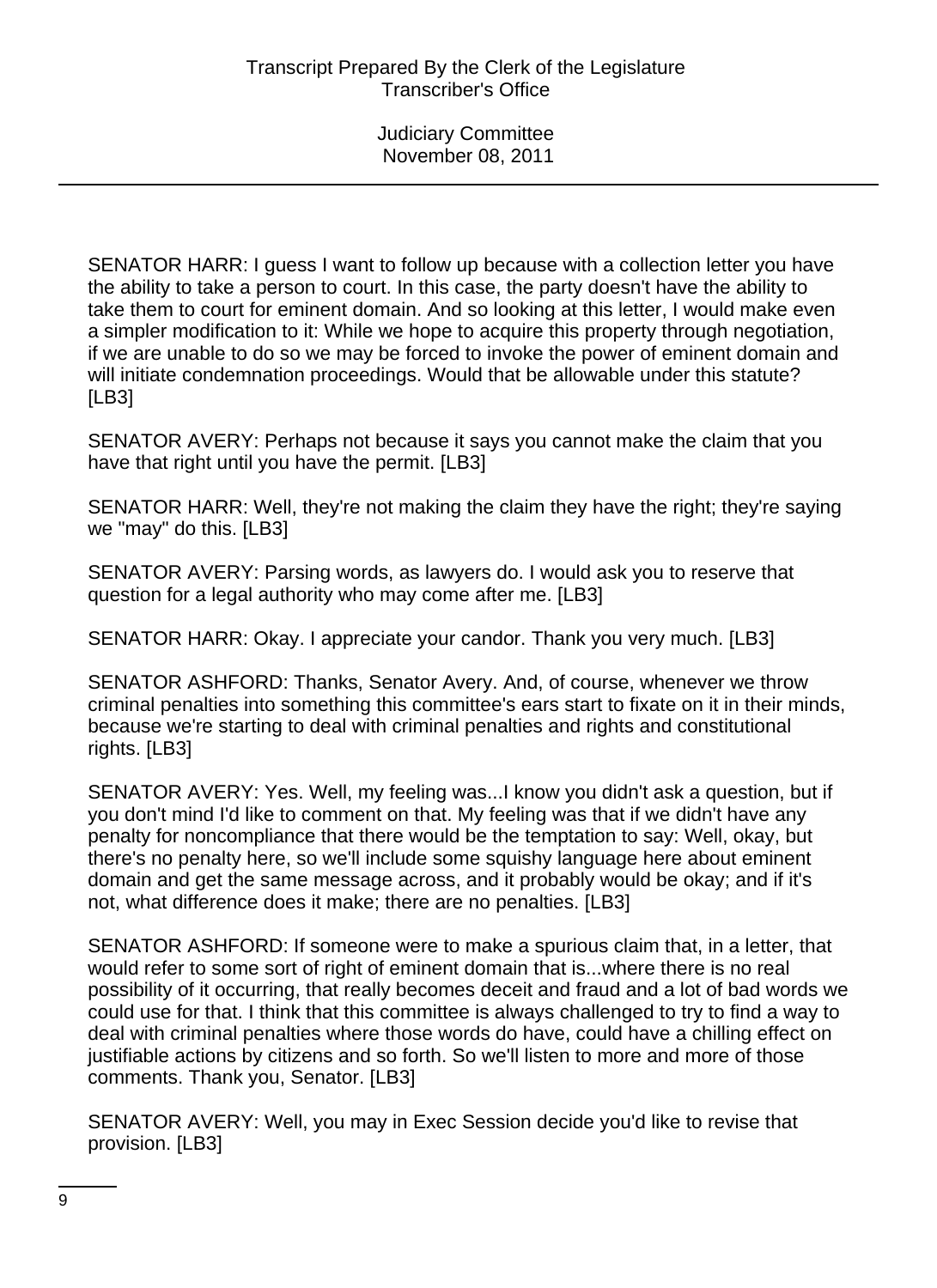SENATOR ASHFORD: Well, and we've been known to... [LB3]

SENATOR AVERY: (Laugh) You've been known to do that in the past. [LB3]

SENATOR ASHFORD: ...to reflect and revise or revise and reflect or whatever. But thank you, Senator Avery, for your opening. [LB3]

SENATOR AVERY: All right, thank you. I will stay as long as I can, depending on how long this goes. [LB3]

SENATOR ASHFORD: Okay. And just to give a scheduling...thank you, Senator Avery. Just as a scheduling update here: We will go until noon and then take a...we'll see how everybody is, but probably an hour and fifteen minutes, an hour and a half for lunch, and then come back after that. So if we are still going after 12:00, which I assume we will be, we will reconvene around 1:30 or so, so. Let's go to the proponents. Dave. [LB3]

DAVE DOMINA: Mr. Chairman, I'm Dave Domina. I'm here on behalf of myself. I favor LB3, and I'd like to comment about where I think LB3 finds its source. Eminent domain has been described by a number of state supreme courts as a power of the sovereign that precedes the constitution. So it is fundamental to nationhood, fundamental to statehood. It is a power that is not required to be delegated to anyone or by anyone. It can only be delegated by a state legislature in the United States for a state. In our state, when you have delegated the power of eminent domain in the past, you have done so with very careful definitions. You have identified who is the recipient or delegee of that power, for what specific and narrow purposes it can be used, and under what conditions it can be used. This proposed statute tries to bring some of that discipline to pipelines. Presently, the statute simply refers to pipeline companies. It doesn't define what a pipeline company is and it doesn't offer any frame of reference for who might constitute a pipeline company. Under this statute, a pipeline company will be, by definition, a delegee of the power of eminent domain if it has a permit to function as a pipeline company in connection with the project under consideration. It will not be a delegee of the power of sovereign immunity until that happens. So before a company that wants to be a pipeline company is one because it holds a permit, this statute would prohibit it from impersonating a sovereign. That's what this statute is about. And the crime defined, Senator Council, is really the crime of impersonating a sovereign. It means that if you behave like you have the power of eminent domain, if you claim you have it but you don't have it, you've violated a criminal law. I think that there is real benefit to the people of the state in that provision of the statute. This statute helps to control the problem of acquisitions and mergers because there would be a federal regulatory process that would, by implication, be incorporated here. This statute doesn't reach some things that I'd ask you to consider at some point, and I don't think it's in connection with LB3. But when the power of eminent domain is delegated, an important question is: Is sovereign immunity also carried with the delegation? Is it the intention of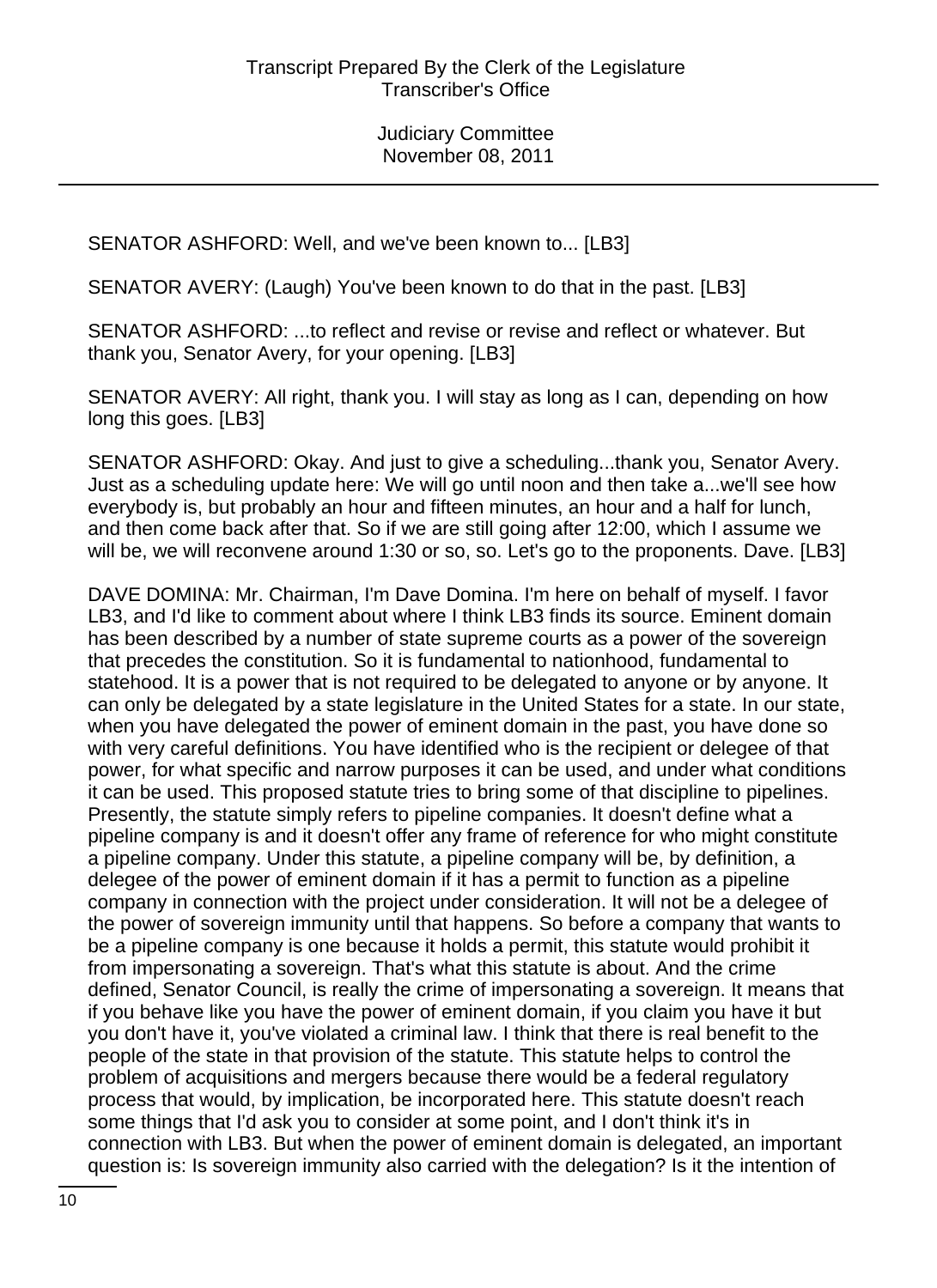Judiciary Committee November 08, 2011

the Legislature, when it delegates the power of eminent domain, to make the delegee immune from liability for fault in connection with the exercise of the power or the project that is operated after it's exercised? Is an actor in the process of exercising the power of eminent domain, an actor, a state actor within the meaning of 42 U.S.C. Section 1983? There are volumes written on that subject about when there is liability for that kind of conduct. I have one sentence with which...two sentences with which to close, and I'm quoting now from a professor at the University of Mexico describing his country's investment in the power of eminent domain and speaking about NAFTA. "This competition for international resources should not lead us to dismiss the duties of the state and its sovereign attributes." To decrease state jurisdiction by delegating essential powers ordinarily belonging to the state in favor of an external body or company places the continuity of the state at risk. Thank you. [LB3]

SENATOR ASHFORD: Any questions of Dave? Yes, Senator Larson. [LB3]

SENATOR LARSON: Thank you, Mr. Domina, for coming and explaining to me. I'm one of the few on the committee that isn't a lawyer. You mentioned that eminent domain is up to the state legislatures. How many other states have eminent laws for, well, I guess such as LB3 for crude oil companies? Did Senator Avery...and I should have asked Senator Avery; I'm sorry. Did he model this off another state? Are there other states that require the federal permitting before they are able to invoke eminent domain? Again, I'm sorry. I should have asked Senator Avery. You just brought it up and my only legal education you just gave me, so you're the one that gets it. [LB3]

DAVE DOMINA: Senator, I'll answer in three ways. First of all, every state has delegated the power of eminent domain to some private companies that act as utilities. Second, there is great variety among how the states have made that delegation. You'll see in a few minutes an example of North Dakota's very thorough and careful delegation. No state in the country right now is more active in oil and gas than North Dakota. Nebraska is the least of its brethren. It has given the least and indeed no control over the delegation of the power of eminent domain to oil pipeline, gas companies, which is why you are in special session. Something needs to be done here because we have overly delegated. We have not passed along...even the kind of limitations that apply to those six utilities in your district, they all have very limited rights to exercise the power of eminent domain. The pipeline company has the same power the state has because it is unabridged by this body. [LB3]

SENATOR LARSON: So you're saying that the other states do have much more stringent eminent domain is what I'm under...I'm just trying to get a... [LB3]

DAVE DOMINA: Ranging from many pages to many paragraphs to some sentences to Nebraska having none. [LB3]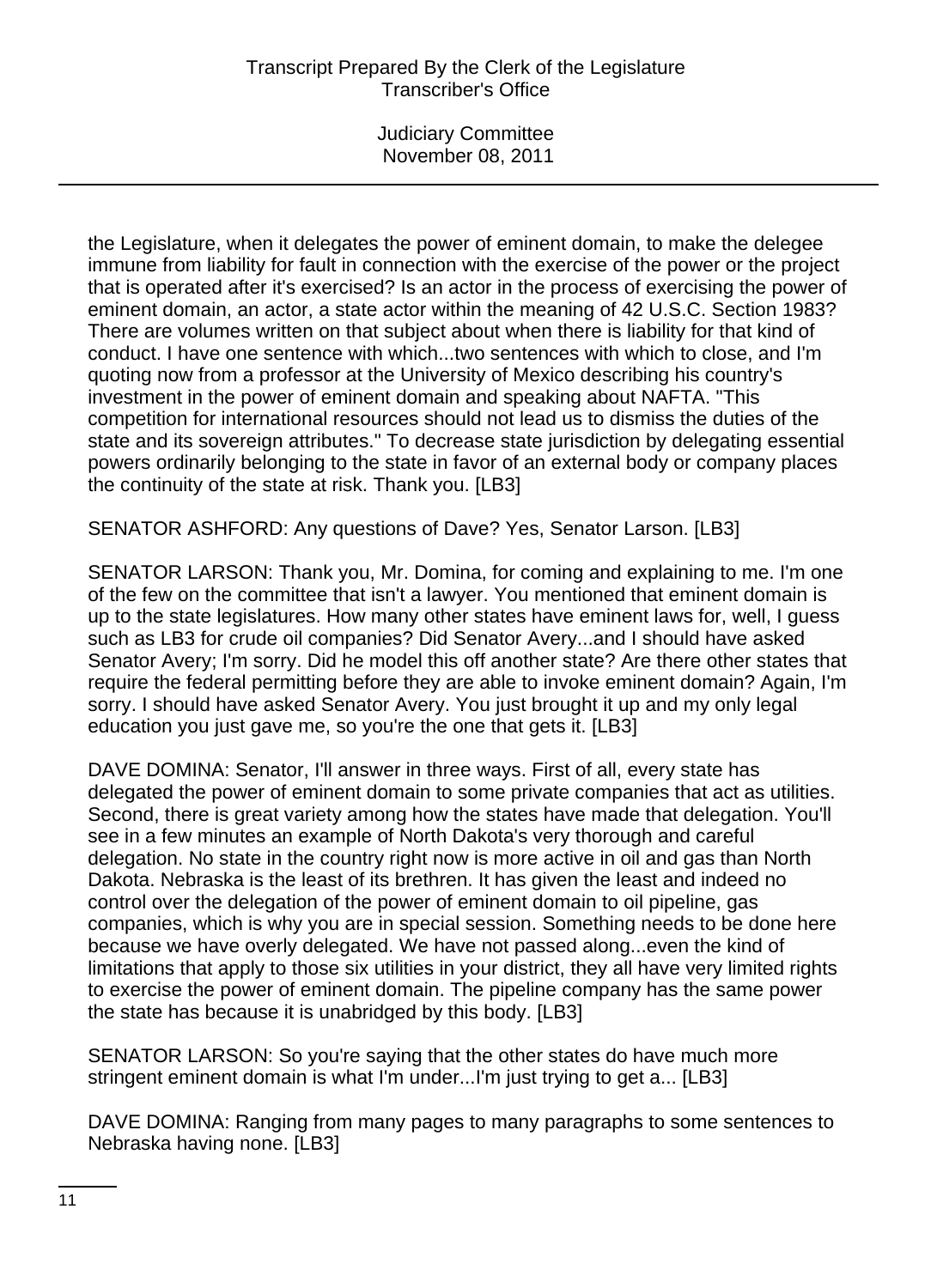SENATOR LARSON: Okay, thank you. [LB3]

SENATOR ASHFORD: Senator Harr. [LB3]

SENATOR HARR: Thank you, Senator Ashford. And thank you, Mr. Domina, for coming here today. I have a question. Assuming this bill is passed into law and the letter dated July 21, 2010, that we've referenced earlier, were sent out, who would be held liable criminally? [LB3]

DAVE DOMINA: As it is drafted, and as I think it should be passed, the crime would be committed by the company and by the person who executes the letter. The crime itself can be a corporate crime. That's not uncommon. In fact, our criminal code contemplates that. [LB3]

SENATOR HARR: So it would be a \$1,000 fine to the corporation since they can't serve jail time. And then the person who signs the letter would be held liable, whether that was in-house counsel or outside house counsel? [LB3]

DAVE DOMINA: That's correct. [LB3]

SENATOR HARR: All right. And let's say this letter is written, and in response to that letter I give up eminent domain; I give up an easement to my property. Would that easement still be valid? [LB3]

DAVE DOMINA: It would be voidable, Senator. The landowner would have the opportunity to say: You acquired an easement from me by impersonating a sovereign; you didn't have the right to impersonate that sovereign, you've tricked me. And as in all property rights acquired through fraud, the victim of the fraud has the right to proceed to court to declare the transaction invalid, which makes it voidable instead of void from the beginning or ab initio. [LB3]

SENATOR HARR: Okay, thank you. [LB3]

SENATOR ASHFORD: Senator Lathrop. [LB3]

SENATOR LATHROP: If this letter is written by somebody in Canada or Switzerland, or wherever the company resides that is trying to exercise or make the...or get the landowner to provide an easement, can we prosecute that? I mean, is that a crime that actually happens in Canada, and can we make it unlawful to do something in a jurisdiction outside of Nebraska, if the point is that the letter ends up in a mailbox in Holt County? [LB3]

DAVE DOMINA: Senator, there are a number of federal cases that hold that the crime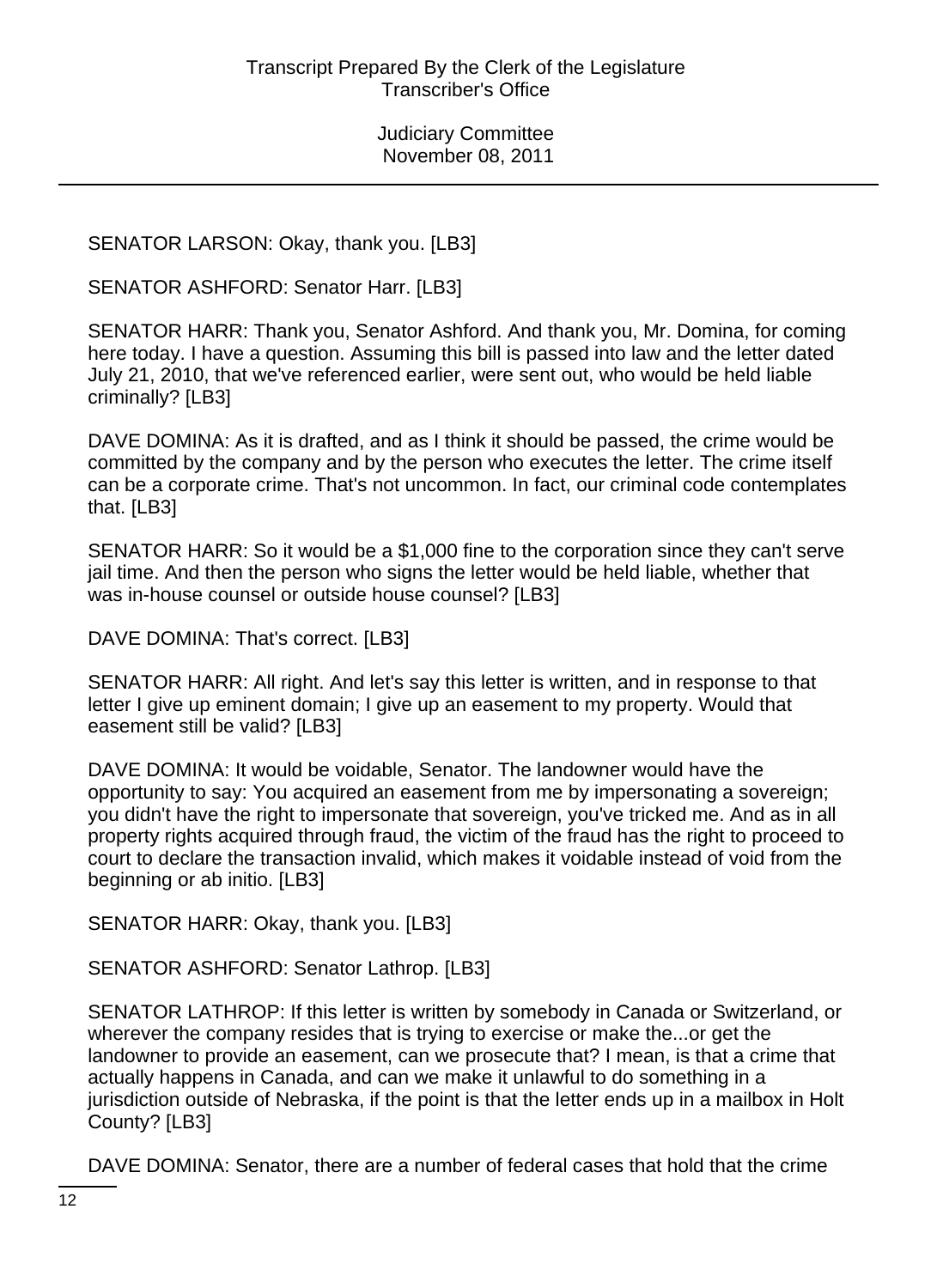occurs where the letter is delivered and that the actor intended that it occur there, so it's a crime within our jurisdiction. The most famous example of this I think is the prosecution of Ford Motor Company for the Pinto explosion. It was prosecuted and convicted of homicide in Indiana and, of course, it was a resident of Delaware, with its headquarters in Michigan. [LB3]

SENATOR LATHROP: Okay. Are the criminal penalties in this bill necessary or do we accomplish the point of the bill by making the contract to provide an easement voidable? [LB3]

DAVE DOMINA: That's a question of how much deterrent effect do you think is necessary. I think that from the landowner's point of view the problem can be remedied by invalidating the easement. The question really is one of public policy for you to decide how bad is this? I would say this: Impersonating a law enforcement officer is a crime. This is impersonating the sovereign. So from that perspective I would argue that there's no public policy antithesis to making this criminal. [LB3]

SENATOR LATHROP: And at the point, right now, and I haven't read 57-1101 through 6, in the last two days; I've read it a number of times. But is there any limitation whatsoever on the ability of someone who fits the classification of a petroleum pipeline on the exercise of eminent domain? [LB3]

DAVE DOMINA: No. [LB3]

SENATOR LATHROP: And is there anything that would stop a pipeline currently, before they have a federal permit or federal approval or state approval or anybody's approval from just beginning the process of eminent domain? [LB3]

DAVE DOMINA: No. In fact, they could do it anticipating that they would build a pipeline in 2050 or 2080. [LB3]

SENATOR LATHROP: And that gets to the point you made with Senator Larson that we have no limitations on that exercise. [LB3]

DAVE DOMINA: It does, sir. [LB3]

SENATOR LATHROP: All right, thank you. [LB3]

DAVID DOMINA: Thank you. [LB3]

SENATOR ASHFORD: And I guess...Senator Larson. [LB3]

SENATOR LARSON: Real quick. Again showing my lack of legal knowledge, if the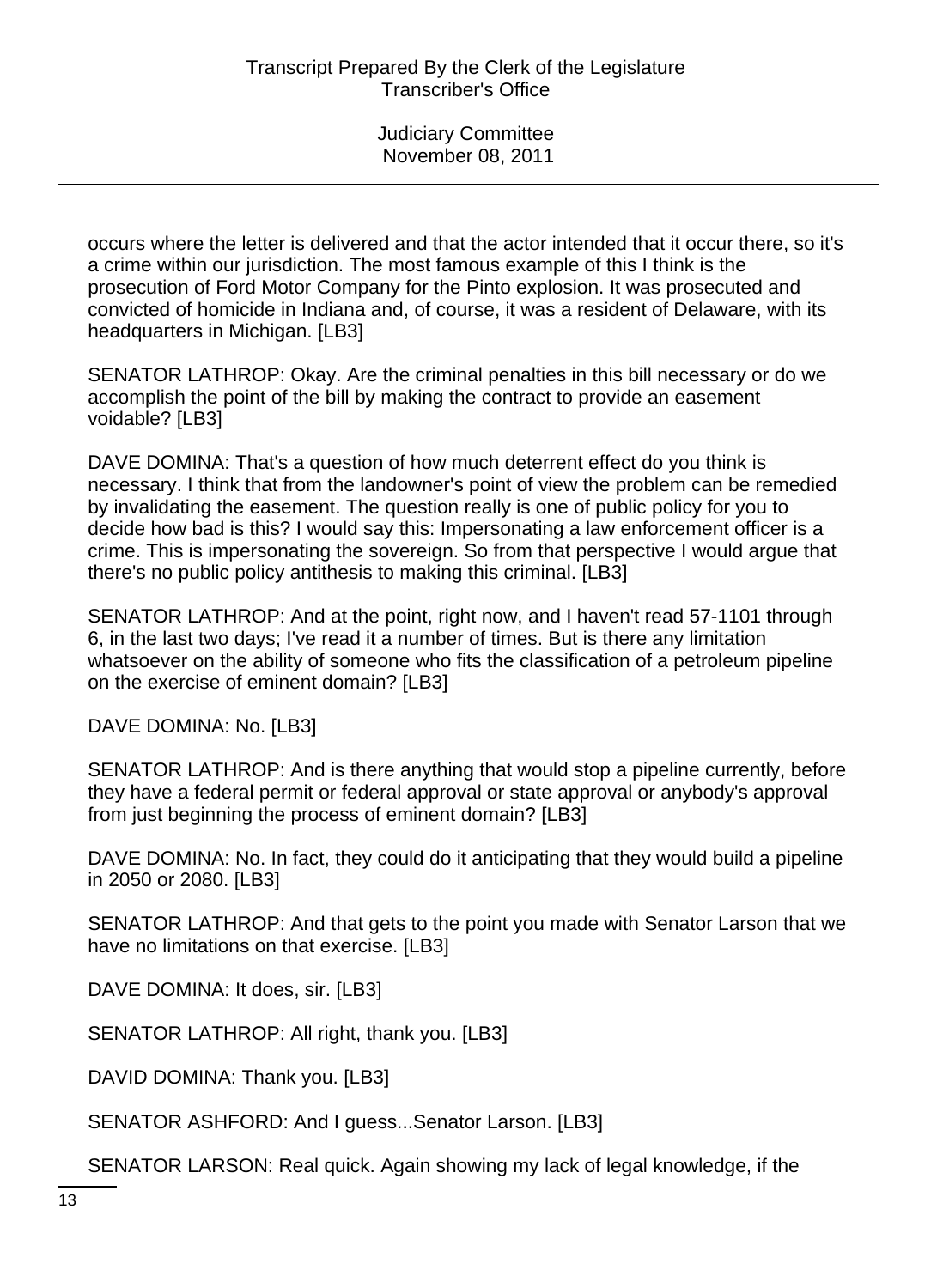transaction is voidable through this law, would the landowner have to pay back the easement? [LB3]

DAVE DOMINA: Yes. [LB3]

SENATOR LARSON: Okay. [LB3]

SENATOR ASHFORD: And I guess, just to summarize. This is the first time I've seen the letter, but it's slightly presumptuous I suppose to suggest to the landowner that this pipeline is going to occur or cross the land, because there has been no permit. But under current law you see no violation of current law with this letter? [LB3]

DAVE DOMINA: I do not, Senator. [LB3]

SENATOR ASHFORD: Okay. So what has occurred up until now is maybe, as you suggest, a function of not having placed in statute oversight over how a pipeline acquires land. [LB3]

DAVE DOMINA: And, of course, this criminal law can't be retroactive, obviously. [LB3]

SENATOR ASHFORD: Okay. [LB3]

DAVID DOMINA: Thank you very much. [LB3]

SENATOR ASHFORD: Thank you. [LB3]

JOHN HANSEN: (Exhibits 2, 3) Chairman Ashford, members of the committee, for the record, my name is John Hansen, J-o-h-n, Hansen, H-a-n-s-e-n. I am the president of Nebraska Farmers Union. We're the second largest general farm organization in the state. By our reckoning, we have probably 50-some members of our organization that are directly impacted by the pipeline; and as a result of that, we have been involved in a substantial amount of service work with those landowners as they have come in direct contact with TransCanada. And what it strikes us is that unlike all other areas of eminent domain, and as a former public official and having used eminent domain and having been involved in eminent domain issues before this committee in other areas, I would say that unlike all other areas of eminent domain this particular area has no standards. There is no guidance. We are not prescriptive; we are not definitive; we do not restrict; we do not define; we do not prescribe in any other kind of comparable way; and as a result of that, TransCanada has taken advantage of that absence of standards, and they have treated our Nebraska landowners in a deplorable fashion. And there has been a consistent and a pernicious and a very constant effort on their part to use whatever tactics necessary in order to get landowners to sign. And the handout that I gave you represents one such landowner. The pivotal paragraph is, "This letter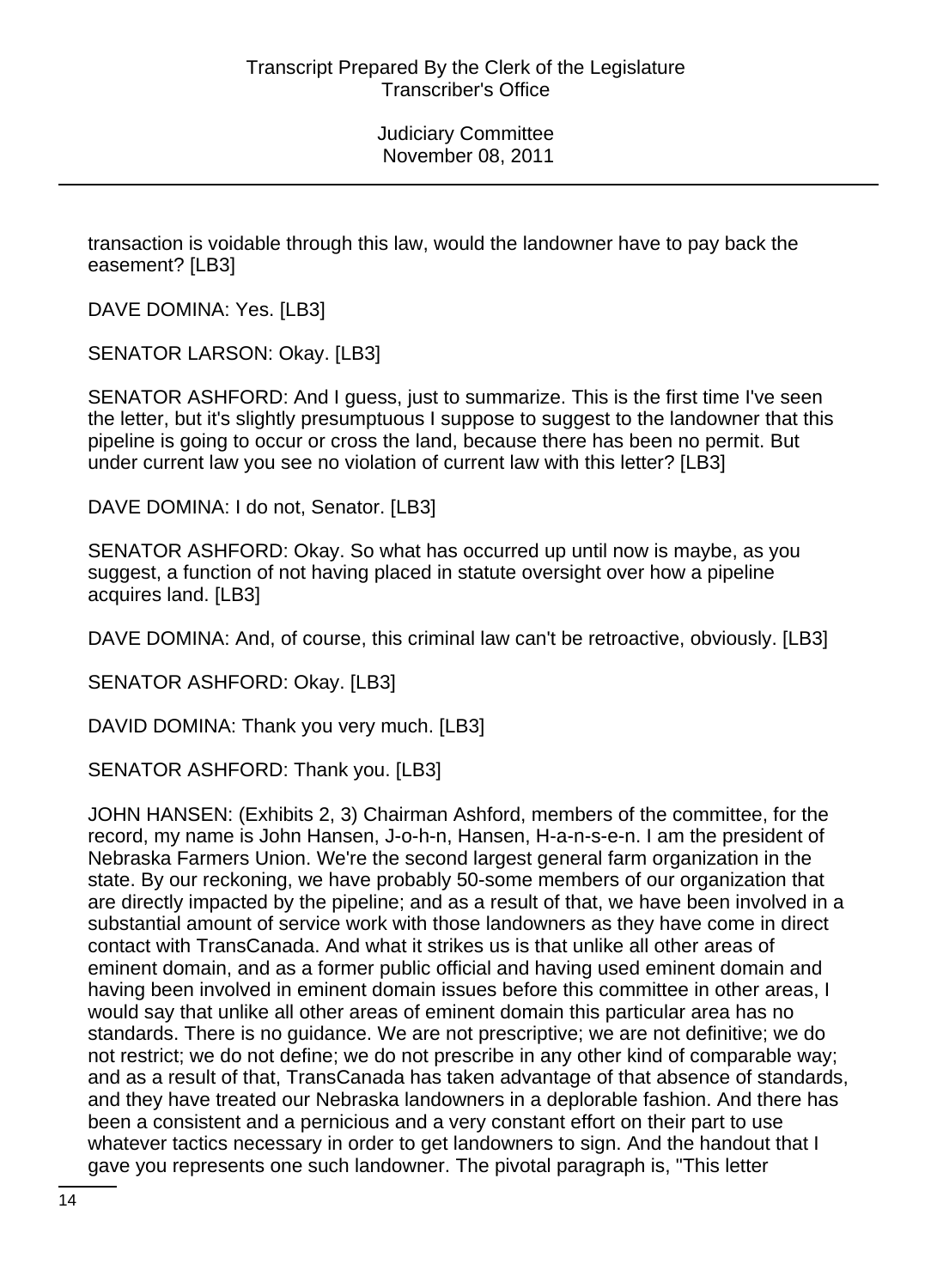Judiciary Committee November 08, 2011

represents our final offer, and will remain open for one month after the date of this letter or until you reject it, whichever is earlier. After that period, we will initiate the eminent domain process." At this point, this company did not have eminent domain authority. They misrepresented their current legal standing in our state in order to acquire control, use, and material gain for their benefit. They changed the willing buyer/willing seller relationship between the company and the landowners, and they tilted it to their advantage. And this is the result of the commitment of TransCanada at the February 9 hearing before the Natural Resources Committee, after our landowners came in, in great detail, detailing the kind of high-pressure tactics, the arm-twisting, the bullying, all of the threats, all of those things that have been used, and made the public assurance that this is not our company, this is not how we do business, things are going to change. And that was February 9. And so now we see, April 7, we see that there was in fact a change and that represented the landowner's view as well, and that is things did change: They got worse. So here's what happens when you don't have standards. And so from our perspective, this issue needs to be addressed because in the absence of any kind of standards or any kind of delineation, we have hit bottom. This is the Wild West at its worst. We do not have any kind of protections for landowners relative to this company. And so when we get past the area of what has been clearly drafted by lawyers, then we get to how it is that the company actually interacts with landowners. [LB3]

SENATOR ASHFORD: Okay. Senator Lathrop. [LB3]

SENATOR LATHROP: Just as a point of clarification, John, the fact of the matter is, is that there was nothing wrong with the letter as written under current law. They had the right to exercise eminent domain under current law. [LB3]

JOHN HANSEN: Not until the State Department gives them the permit. [LB3]

SENATOR LATHROP: That's the point of the bill though. [LB3]

JOHN HANSEN: Well, that... [LB3]

SENATOR LATHROP: Until something changes and they cannot exercise eminent domain until there has been State Department approval, the letter that was written is a true statement. And that's the point of Avery's bill, is it not? [LB3]

JOHN HANSEN: Yes, it's a true statement in that they, if the permit was granted, they would then have eminent domain authority. The point that... [LB3]

SENATOR LATHROP: But in Nebraska, currently, their eminent domain authority is not dependent upon State Department approval. And that's what Avery is trying to do, as I understand the bill, which is to say: You cannot exercise eminent domain authority until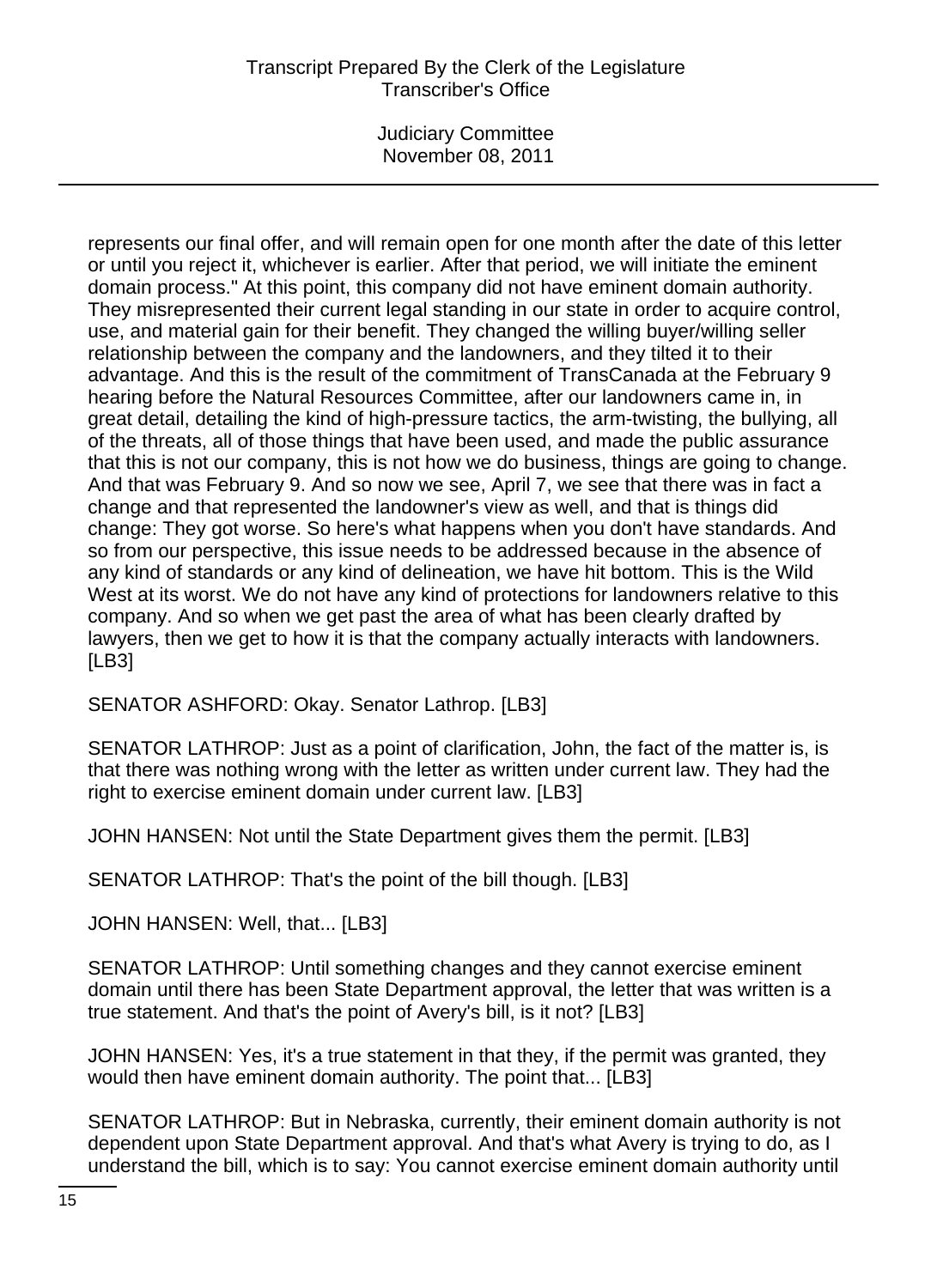after you've secured federal approval. And so the letter, as written, is a statement of what they intend to do, which is not a misstatement of what they're authorized to do under current law. You just are advocating for Avery's bill, which would say: Before you can send a letter like this out, you better first have...you must first have approval from the State Department--which isn't the law today. [LB3]

JOHN HANSEN: I am advocating for Avery's bill, which is a way of addressing a wrong that was created in the absence of standards. I would say, Senator, that in my opinion, and I am not a lawyer, but I would say that my opinion that the fact that TransCanada has significantly shifted the way that they were engaging. And this letter was the first of many. Then there was a substantial change as well as public statements that said: Oh, and by the way, you have nothing to fear; we won't be using eminent domain. I think that that shift represents their legal belief that they in fact overran their legal authority. [LB3]

SENATOR LATHROP: There may be some PR problems with how they've gone about... [LB3]

JOHN HANSEN: No, I think there's more than just PR problems. [LB3]

SENATOR LATHROP: We'll hear this later. We're talking about the letter right now. [LB3]

JOHN HANSEN: Right. [LB3]

SENATOR LATHROP: And the letter, as written, is not a misstatement of what they have the authority to do under current law. We've not heard from the people, at least in this committee, about the face-to-face conversations. To this point in time, we're talking about a letter, and it is not a misstatement of what they're entitled to do under the law as it exists currently. Isn't that true? [LB3]

JOHN HANSEN: I don't think so. I don't really think they have the power of eminent domain authority until the State Department grants it. [LB3]

SENATOR LATHROP: Okay, well,... [LB3]

JOHN HANSEN: And I think that they ran out over on top of the ice a little too far and they got ahead of themselves. [LB3]

SENATOR LATHROP: Okay. John, I think you may not have heard what Mr. Domina just got done telling us and that is... [LB3]

JOHN HANSEN: It wouldn't be the first time that... [LB3]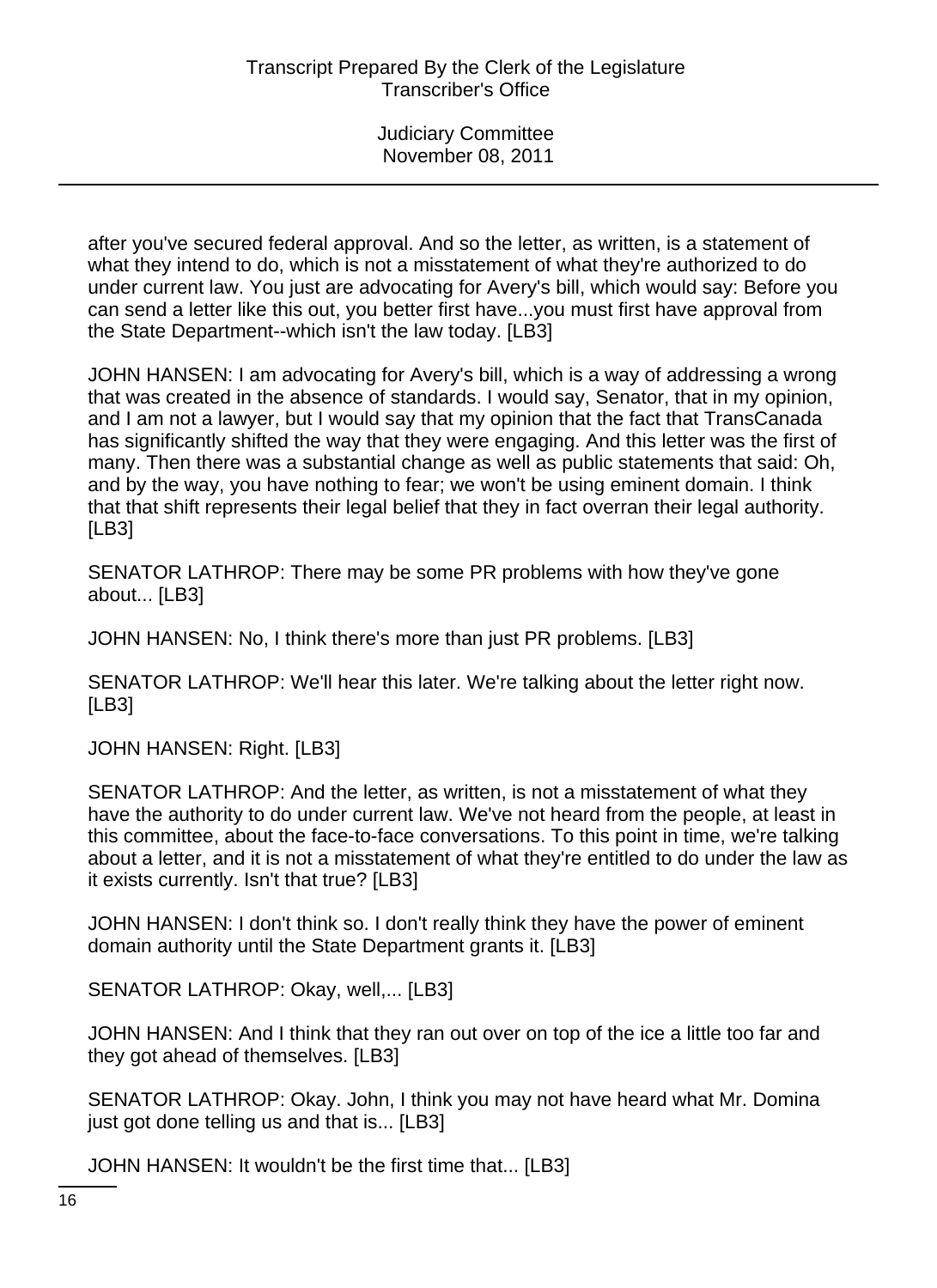SENATOR LATHROP: ...and that is there's no limitation. And they could start eminent domain proceedings on a pipeline that they may not construct for another 30 years. In any case,... [LB3]

JOHN HANSEN: Right. [LB3]

SENATOR LATHROP: ...I'm just going to say this about the letter. I've read it. I can see a lawyer sending the letter out and saying: This is what we'll offer you, and the alternative is for us to engage in eminent domain proceedings. And under the current law, that's a fair statement from a corporation or a law firm. You just want to change that with Avery's bill. [LB3]

JOHN HANSEN: Well, I want to change that. But I also...landowners deserve to know when they do and when they don't actually have the power of eminent domain, and that needs to be clarified. Because the difference between whether they do or whether they don't, materially and substantially changes the nature of the negotiation. [LB3]

SENATOR LATHROP: And I just want to make sure that I'm clear on this, though. We're not clarifying when they do and when they don't, because right now it's pretty clear that they can send this letter out on eminent domain whenever they want. So what we're doing is putting a limitation in this bill on their right to the exercise of eminent domain, and therefore, their right to indicate to the landowner that that's their intention. [LB3]

JOHN HANSEN: The landowners that we provide services to felt that the eminent domain was going to be used imminently. I mean, that the proceedings were going to...that based on their conversations with the land agents, it was going to start right after that, and... [LB3]

SENATOR ASHFORD: And I think we have to hear from them, John,... [LB3]

JOHN HANSEN: And that was not the case. [LB3]

SENATOR ASHFORD: ...to find that out. I think that's all Senator Lathrop was getting at. And, Senator Lathrop, do you have any further...? [LB3]

SENATOR LATHROP: No, that's fine. [LB3]

SENATOR ASHFORD: Senator Council. [LB3]

SENATOR COUNCIL: I was just saying, and I think where the misunderstanding is occurring, and that's all that Senator Lathrop was saying, and I think by Mr. Domina's last statements he concurred in, under current law there's nothing unlawful about this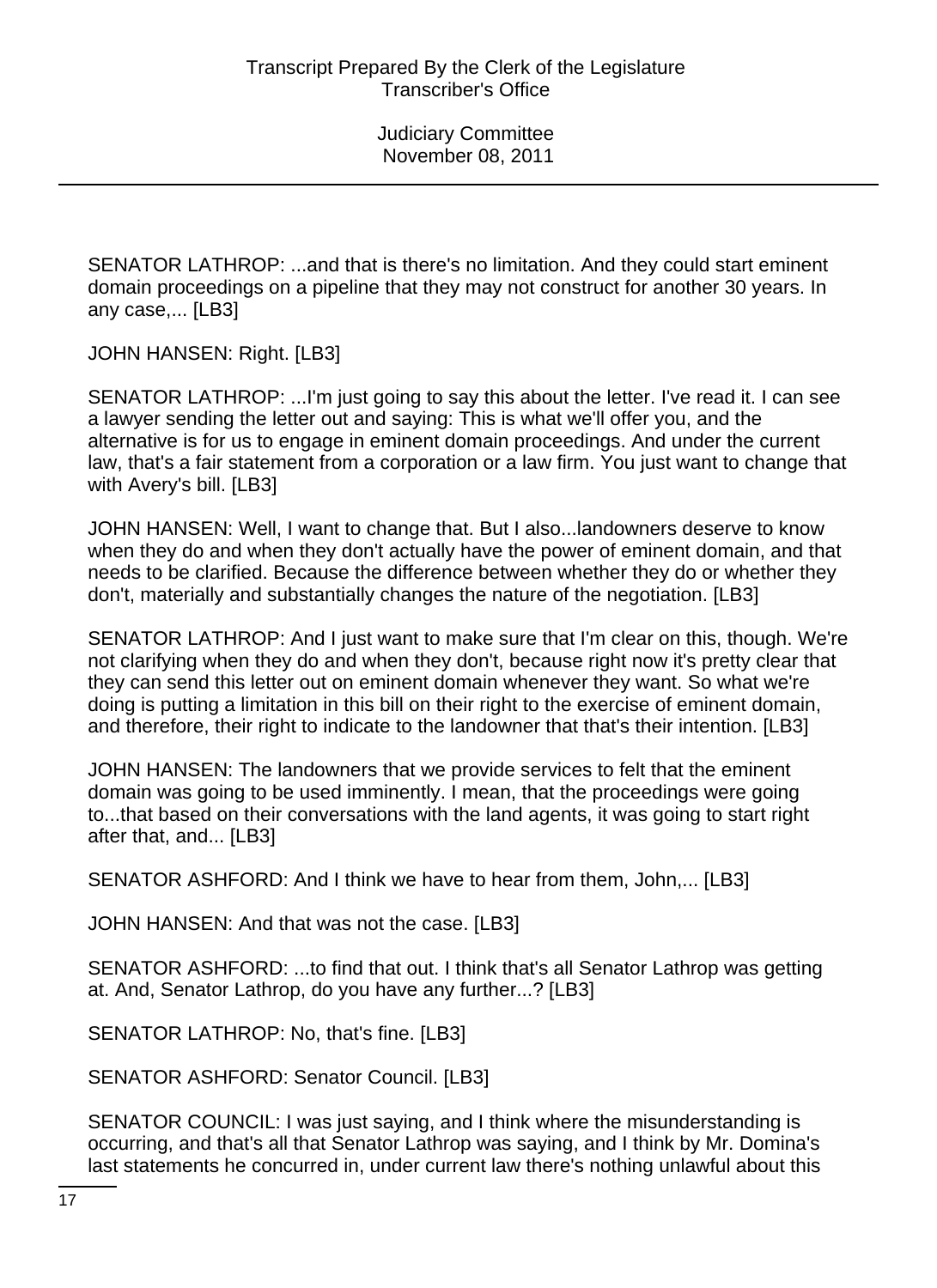Judiciary Committee November 08, 2011

letter. That under current law they could exercise eminent domain, even if the permitting process is 20 years out; that as a pipeline proposing to construct, under the current status of the law they have that right to exercise eminent domain. And without Senator Avery's law there is nothing in this letter that is not an accurate statement of the rights TransCanada had at the time this letter was written. They have the right under existing law to exercise eminent domain. And again, what Senator Avery's bill is intended to do is limit their ability to exercise the right of eminent domain to a point where they cannot even discuss the exercise of that right unless they have the appropriate permit to construct the pipeline. That's where we are. And, you know, it's regrettable that landowners believed that there was some permitting that needed to occur. And I guess I'm not hearing that. What I'm hearing is the objection to the method that TransCanada may have employed in acquiring the easements that were acquired. But based upon this letter and the current state of the law, they have every right to acquire the land in that...and I heard you say landowners were under the impression that they would exercise the power of eminent domain imminently. Well, that may have been the case, but that was also a right that they had. If the negotiations failed, under current law they could have exercised eminent domain imminently. [LB3]

JOHN HANSEN: Senator, I would just tell you that if TransCanada actually thought they had that right, they would have used it by now. But I would also tell you that the landowner in this case, and that's what happens when we don't have clear standards on how you do business and we don't enforce them, is that the landowner in this case was told by the land agent from TransCanada that "You better sign," and this was part of the high pressure and the intimidation: You better sign, and if you don't, we're not only going to withdraw our offer, which is the case, but if you go through the eminent domain process there's a good chance you'll get nothing; now, you might get more or you might get less, you might get the same, but you're going to get whatever the eminent domain process yields you. But that is an example of what, if you're a landowner looking at this issue, how even the eminent domain process was misrepresented to our landowners, which speaks again to the need to have something that is at least similar or comparable to all other areas of eminent domain, where we have public officials or their agencies using eminent domain in order to acquire land or the use or control of it for what is clearly some public purpose or public benefit. In this case, we have a private company who is doing this with no guidance for private commercial gain, and in our view the public benefit or the public access is less than clear. [LB3]

SENATOR ASHFORD: I think we've established sort of where we are. Senator Harr. [LB3]

SENATOR HARR: Yes. And just a quick question. To the best of your knowledge, have they exercised eminent domain at this point? [LB3]

JOHN HANSEN: No. [LB3]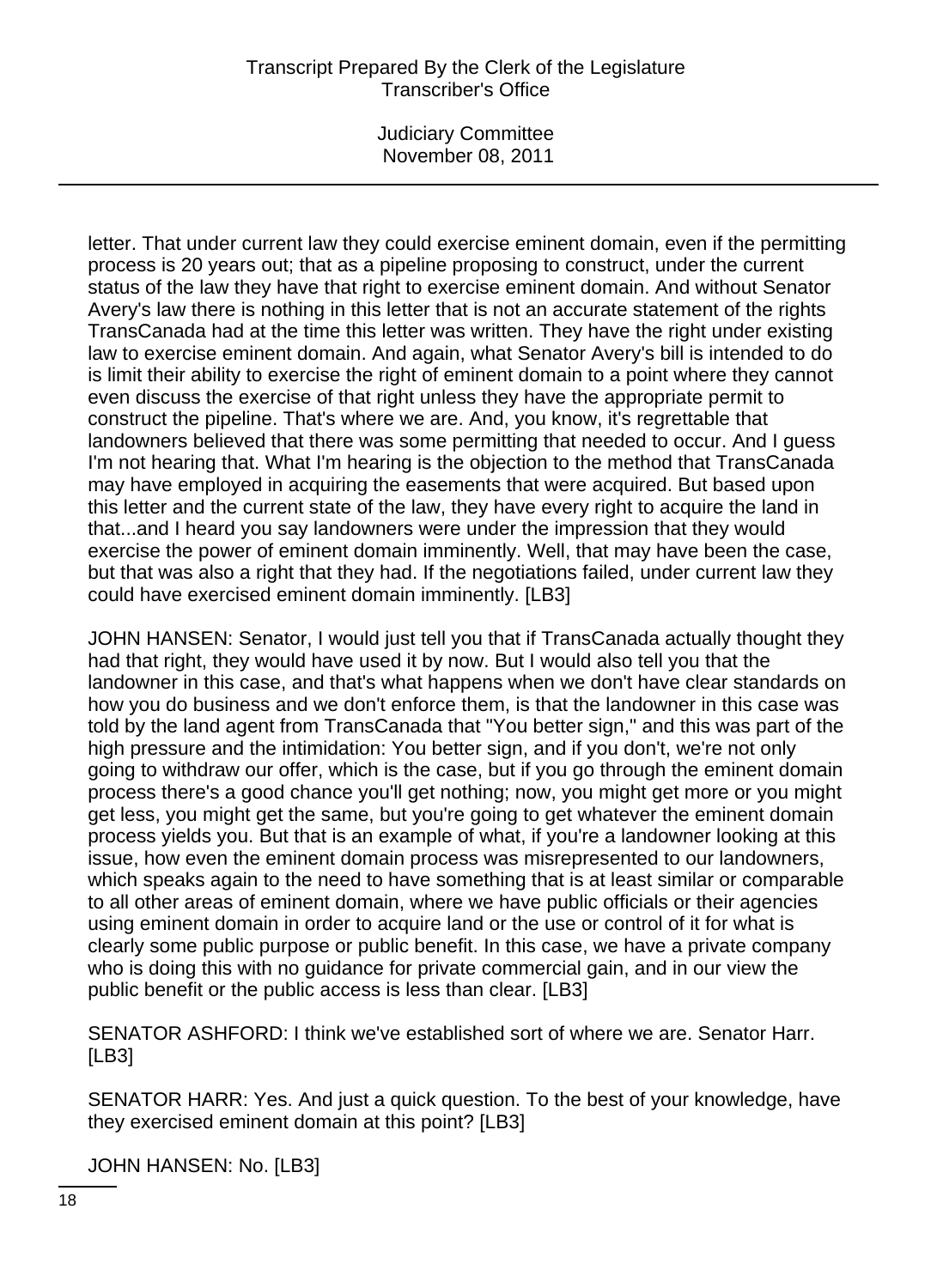SENATOR HARR: No. Okay. [LB3]

SENATOR ASHFORD: Okay. Thanks, John. I think... [LB3]

JOHN HANSEN: Not in this pipeline. [LB3]

SENATOR HARR: Yeah, thank you. And I just didn't know. [LB3]

SENATOR ASHFORD: I think in fairness to everyone here, we have to see what's in front of us. And the statute that, 57-1101, that was passed in the '60s, I guess, or maybe prior to that time, talks about a company that's engaged in the gas business. Clearly, TransCanada is engaged in the gas and oil business, oil and gas business, and I assume they have filed--we'll hear more--but they have filed the proper..."shall have the right to acquire by filing with the other governing body having title or supervision, a plat describing the portion of land" they are concerned about; and then they have gone ahead and they have attempted to acquire the land without filing a case, but to do it through negotiation. If that isn't the case, we'll hear later. But up until this point I think that's what we have as a committee, and if there's something else out there, some other violation of some law somewhere, then we'll have to be alerted to that. But at this point, it seems fairly clear that TransCanada was following what they had in front of them. So thanks, John. [LB3]

JOHN HANSEN: Thank you. And, Mr. Chair, where does this go? [LB3]

SENATOR ASHFORD: To our... [LB3]

JOHN HANSEN: I can't leave until the paperwork is done. (Laughter) Thank you very much. [LB3]

SENATOR ASHFORD: Okay, thank you. Who is the next? Alan. [LB3]

ALAN PETERSON: (Exhibit 4) Chairman Ashford and members of the Judiciary Committee, I'm Alan Peterson. I appear as an attorney for the Nebraska Chapter of the Sierra Club in support of LB3. I appear for a limited purpose. We've done quite a bit of research on comparable laws regarding siting and routing, and found in North Dakota an exemplar of what I think is a very favorable and fairly detailed treatment of this same issue that LB3 deals with. So I handed it around. I think it is page 8 there is a yellow mark at the point where intimidation, harassment, and especially deception are used in acquiring easements. Penalties are set forth, including the potential of a cancellation of the easement. And while there's no criminal penalty for that particular section, there is a catchall misdemeanor penalty, I found a page or two further, for any violation of anything in the chapter. And North Dakota was one of the models for some of the other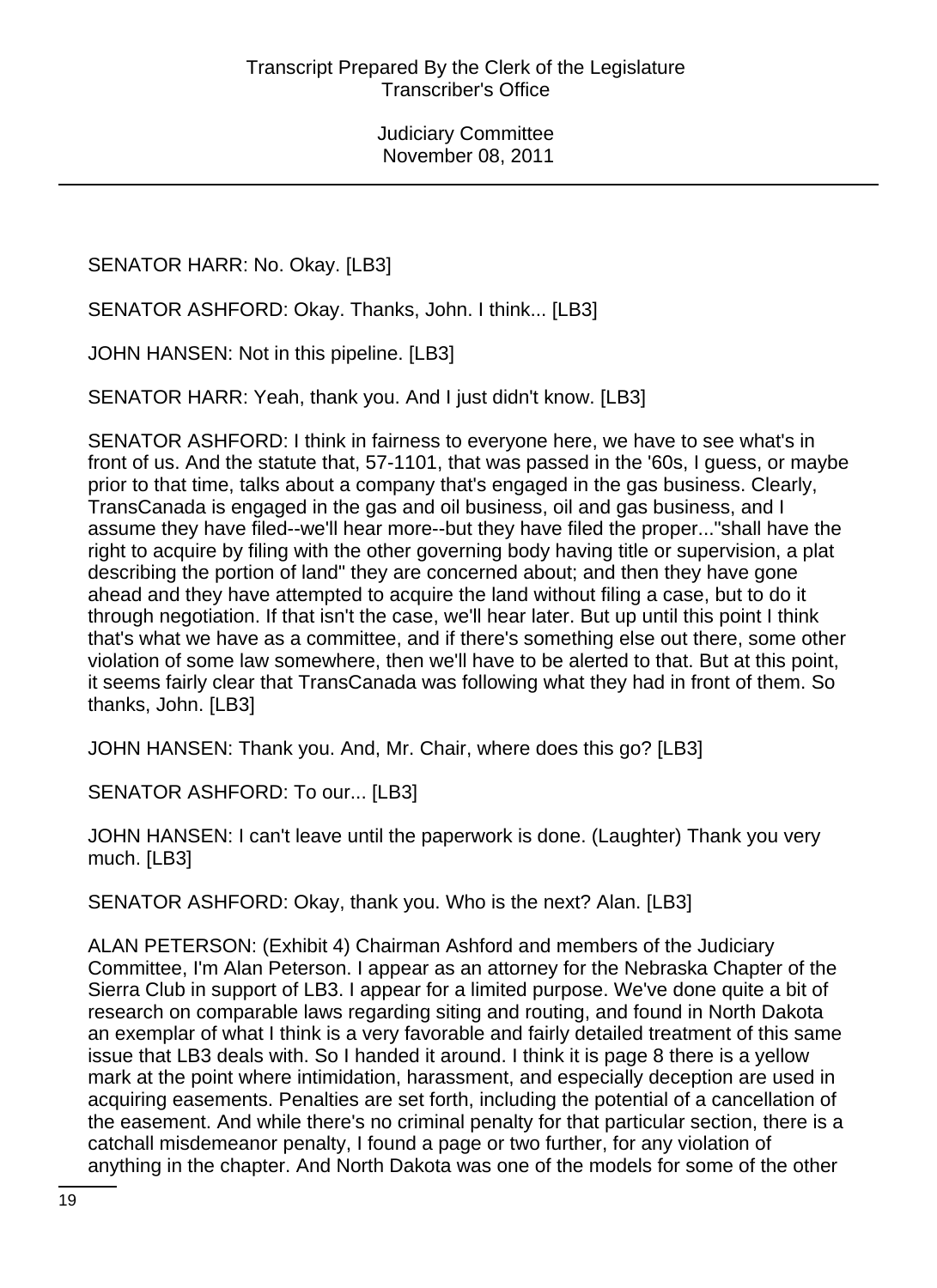Judiciary Committee November 08, 2011

bills that have been introduced at this special session. I, with a little trepidation, I want to mention, I think it ended up clear, but I want to throw my two cents' worth in on the issue that took a lot of discussion. I do agree with the statement that a company such as TransCanada could institute eminent domain. However, the very statute that is being modified by LB3 also says that if you're going to use it, you have to meet all the requirements of eminent domain procedure, including the things you've got to prove. One of those is public purpose--the validity of the public purpose, so that once you got in court--yeah, they can get that far, but then they've got to prove the public purpose. I don't think it's absolutely clear that a company that did not have the permit to go forward, that couldn't necessarily use the land, has a public purpose in taking it. I think that's an issue for the court. So I don't think it's a slam dunk, eminent domain, easily taken situation. I'm not an expert in the area and I really hesitate to go further, but I have read those statutes. It seems to me public purpose would be a fair (inaudible) argument if they don't even have a permit to go forward. So I suggest that the committee, if it wishes, take a look at North Dakota's approach. It's comparable, it's more detailed, and I think it's very good. It provides primarily the possibility of losing those easements, and if there are repeated violations, even losing the permit to go forward with the pipeline. So I offer it for what it's worth. [LB3]

SENATOR ASHFORD: Thank you, Alan. Any questions? Senator Coash. [LB3]

SENATOR COASH: Thank you, Chairman. Thanks, Alan. Do you think a company would ultimately exercise eminent domain without a permit? [LB3]

ALAN PETERSON: I think that they might get beat in court on trying to prove a public purpose. I think they can exercise it up to the point of getting into court, but then the court would have to decide. They don't have a permit. How much can they take? Is there a public purpose in granting them this right on this land before they have a permit? [LB3]

SENATOR COASH: Right. But do you think a company would...if you didn't ultimate have a permit, you don't need the land. I mean, if you're denied a permit you don't need the dirt that you would put something through. [LB3]

ALAN PETERSON: Right. So what's the public purpose in that case? [LB3]

SENATOR COASH: So I keep going back to these letters--and we've got another copy here--and the letters, both letters that have been presented say that in circumstances property laws in Nebraska and most other jurisdictions allow proponents of projects that are in the broader public interest to use eminent domain to acquire that easement authorized pursuant to Statute 57-1101. [LB3]

ALAN PETERSON: Yes. [LB3]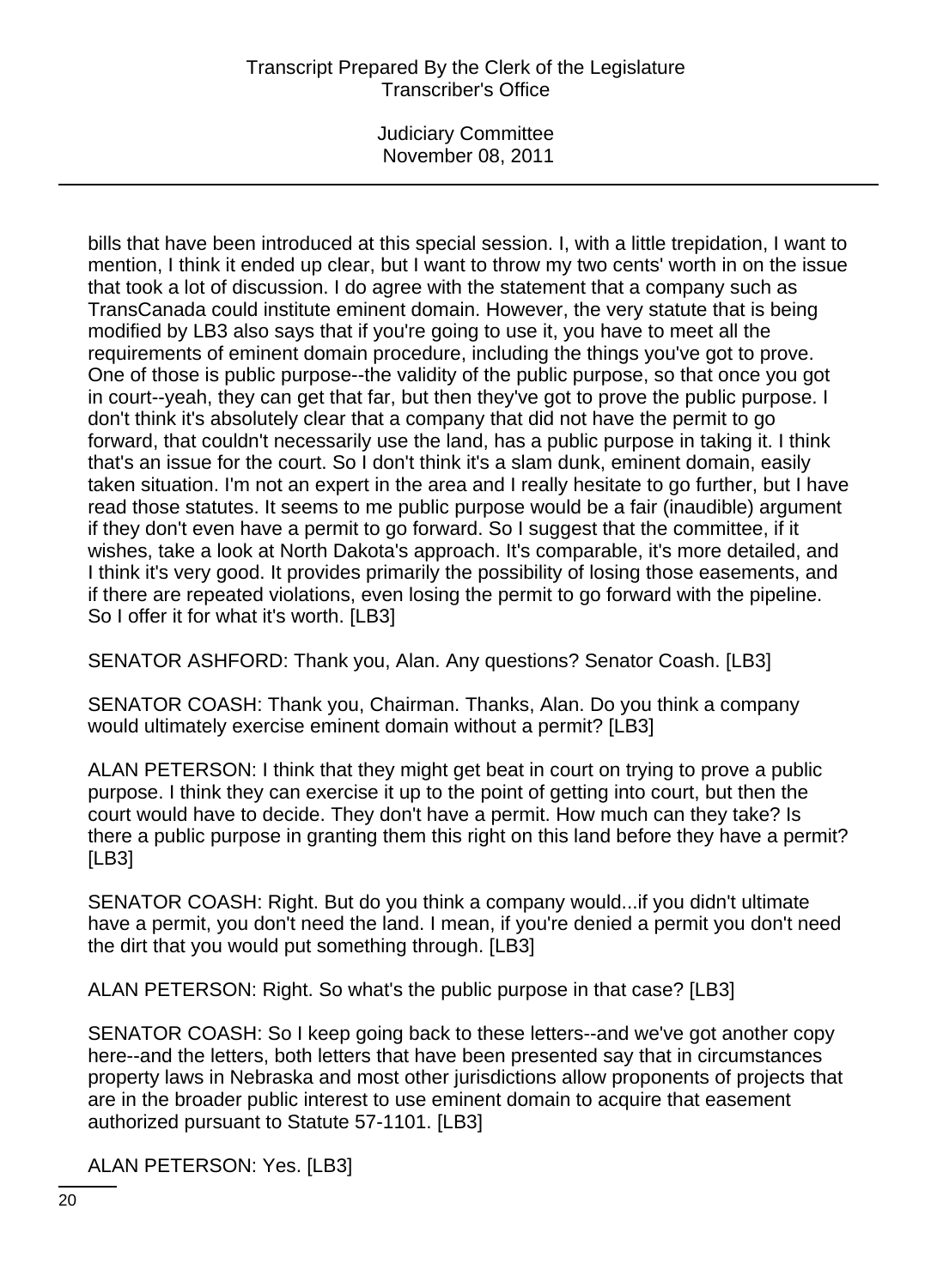SENATOR COASH: So if we change 57-1101, I don't see how this letter would change. They would just say...in other words, I think we can change the law, but I don't think we'll change the approach. I think companies who would do this would still threaten to do it; they just couldn't exercise it until they had permit. [LB3]

ALAN PETERSON: People receiving these letters don't know the difference between having their land taken, having eminent domain exercised, and so forth. Some of us are lawyers and that's a handicap. We forget what the average person reads when they get a letter like this. Yeah, it's a tough collection letter, as Senator Lathrop suggested that's comparable. But if it's deceptive--that, especially, is the target of North Dakota's laws--and I'm suggesting that it would be deceptive to say, "We will take your land," because they still have to prove public purpose. That's a legitimate fight. I know that the Domina law firm works in the area more than I do, so I'm hesitant to go much further than that. [LB3]

SENATOR COASH: I think these letters would say, we'll take your land under the law. And if the law says that we can't do it until we get the permit, we won't do it until we get the permit. Wouldn't do it anyway. So I'm just...I'm clear on what Senator Avery wants to get done with LB3. It's just I'm not sure that anything would change in the way that these projects are done as a result of changing this statute. [LB3]

ALAN PETERSON: I understand. [LB3]

SENATOR COASH: So that's what I'm trying to dig through. Thank you. [LB3]

SENATOR ASHFORD: Yes, Senator Council. [LB3]

SENATOR COUNCIL: Thank you. And thank you, Mr. Peterson. I have a question. Under the current law, there's nothing in Nebraska law currently that prevented TransCanada, if they didn't negotiate a voluntary easement agreement, to go and acquire those easement rights under eminent domain. Correct? [LB3]

ALAN PETERSON: I don't think that's right. I think they have to go through the steps which includes proving the public purpose. And if I were a good eminent domain lawyer, like there are in this room, I'd be arguing there isn't a public purpose. And so I'm not so sure I'd say they automatically get it. [LB3]

SENATOR COUNCIL: Okay. But the point I'm saying is they initiated an eminent domain proceeding. [LB3]

ALAN PETERSON: Yes. [LB3]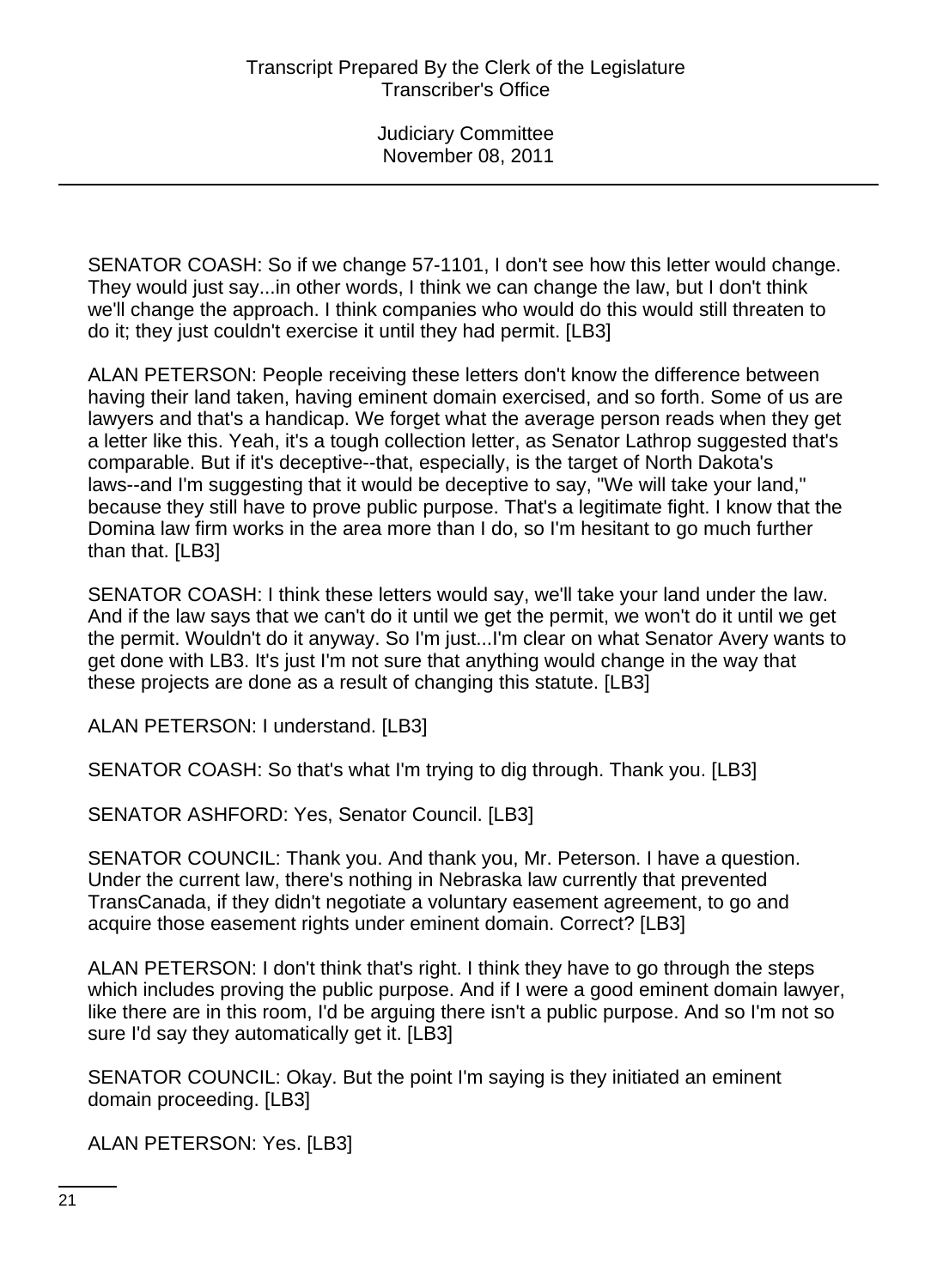SENATOR COUNCIL: Let's say they did. [LB3]

ALAN PETERSON: Yes. [LB3]

SENATOR COUNCIL: They didn't negotiate the private agreement. [LB3]

ALAN PETERSON: Right. [LB3]

SENATOR COUNCIL: They initiated an eminent domain proceeding. The landowner unfortunately didn't have a brilliant lawyer, like yourself, to raise the public purpose. The award...they granted the right of eminent domain; set the amount to be paid to the landowner. Now let's assume that TransCanada doesn't get the federal permit. Okay? [LB3]

ALAN PETERSON: Yes. [LB3]

SENATOR COUNCIL: Are they bound now to that easement and any associated annual payments or whatever, notwithstanding the fact that they can't build the pipeline? [LB3]

ALAN PETERSON: I think the judgment goes in favor or against both parties. I think it would be a judgment. But again, I'm beyond the depth of knowledge I have in this area. And I wish Mr. Jorde or Mr. Domina would handle that. [LB3]

SENATOR COUNCIL: Okay. Well, I'm just saying, I mean,... [LB3]

ALAN PETERSON: Yeah. [LB3]

SENATOR COUNCIL: ...that currently in order for TransCanada to actually construct this pipeline... [LB3]

ALAN PETERSON: Right. [LB3]

SENATOR COUNCIL: ...under current law they have to have the permit, the approval of the State Department? [LB3]

ALAN PETERSON: Yes. [LB3]

SENATOR COUNCIL: Okay. If they do not receive that and they have exercised their current Nebraska statutory right to eminent domain... [LB3]

ALAN PETERSON: Yes. [LB3]

SENATOR COUNCIL: ...and acquired these easements, they are bound by those. [LB3]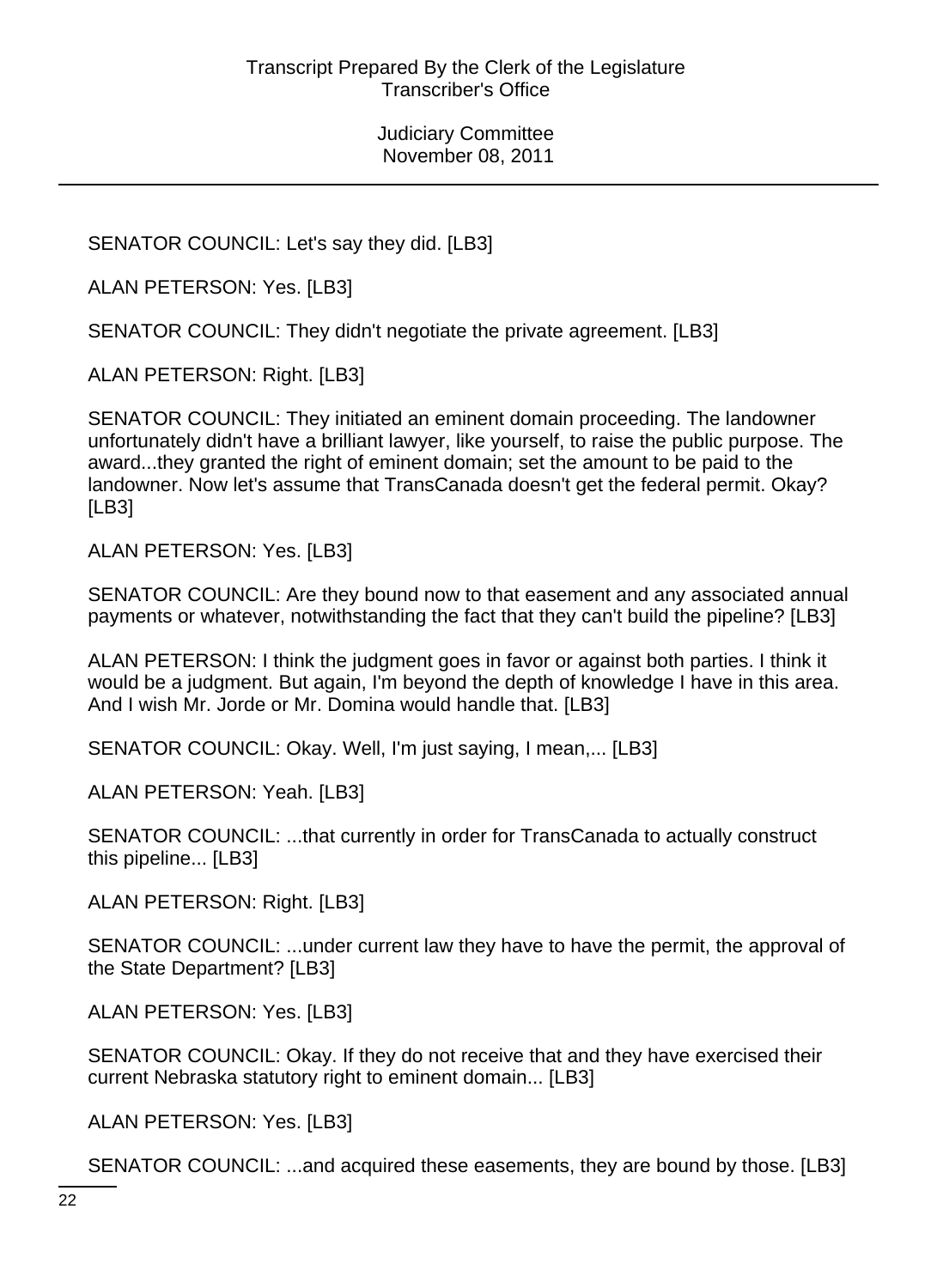ALAN PETERSON: I don't think they can say "King's X." [LB3]

SENATOR COUNCIL: Exactly. [LB3]

ALAN PETERSON: Yeah, I think you're right. I think they're bound. [LB3]

SENATOR COUNCIL: Okay. Thank you. [LB3]

ALAN PETERSON: Thank you. [LB3]

SENATOR ASHFORD: And just to clarify that, your disclaimers aren't going to work with me, Alan. (Laugh) We can have some other testimony, of course. But no, seriously, I think this is an incredibly important...because I question, wonder whether the citizens of the state really have a clear understanding, because I was somewhat fuzzy on this certainly, is, you know, where does this right emanate from? It clearly emanates from Statute 57. [LB3]

ALAN PETERSON: Yes. [LB3]

SENATOR ASHFORD: But...and it is very loosely drawn. And it was loosely drawn I assume for a purpose. I wasn't here in 1963 or whatever, but it was loosely drawn. It was debated in the Legislature and it was passed. And apparently it expanded...what it did do, clearly, is expanded the right of eminent domain to pipeline companies. Railroads,... [LB3]

ALAN PETERSON: Yeah. [LB3]

SENATOR ASHFORD: ...of course, had it, and there are volumes of litigation involving railroads. And, in fact, Abraham Lincoln's famous case, I think, in Illinois was...at least the question was: What power do the counties have? Maybe Dave knows this. What power do the counties have in collecting a tax from railroads that went through the state of Illinois? [LB3]

ALAN PETERSON: Um-hum. [LB3]

SENATOR ASHFORD: And he won that case. And I think just to conclude, I think that it's hard for me, as Senator Lathrop has suggested, it's hard for me to read this letter and find anything that's violative. Now if TransCanada acted in some other way in addressing this letter to particular landowners, there are other remedies available to those landowners in the civil and criminal law in our state as well. But anyway, I think at least we might have established that. So it's...thank you, Alan. But go ahead. [LB3]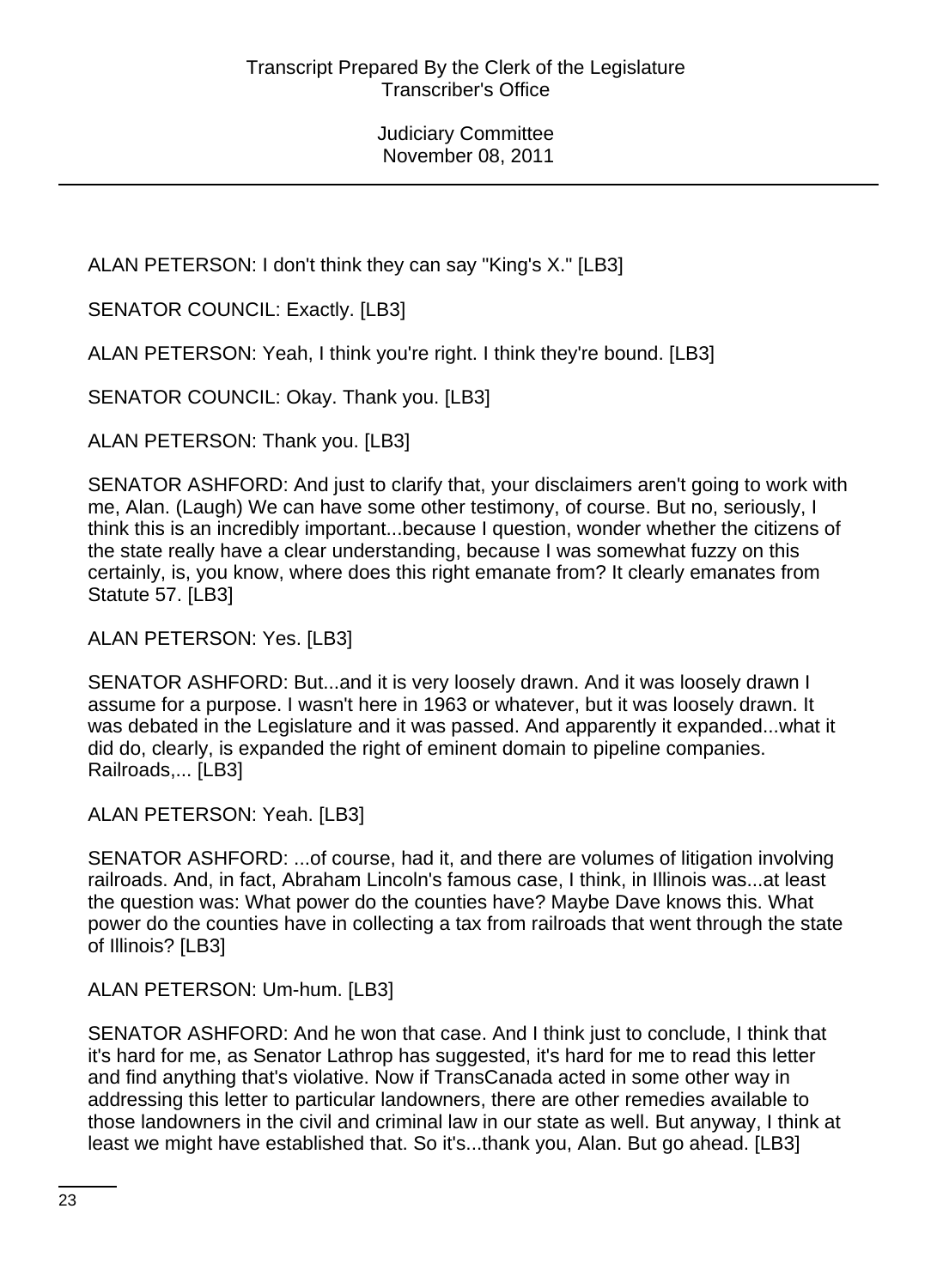ALAN PETERSON: Yeah, you bet. May I respond very briefly? [LB3]

SENATOR ASHFORD: Yeah. [LB3]

ALAN PETERSON: I think a lot of what is targeted by this bill, and certainly by North Dakota, is deception or fraud. [LB3]

SENATOR ASHFORD: Clear. [LB3]

ALAN PETERSON: And we heard a lot of testimony in another hearing yesterday about that. [LB3]

SENATOR ASHFORD: Right. [LB3]

ALAN PETERSON: That's part of the target. [LB3]

SENATOR ASHFORD: Right. And but to Senator Council's point, just so we, and those who are watching this and will read about this hearing, I see nothing to prevent TransCanada from filing an eminent domain case in Holt County today. [LB3]

ALAN PETERSON: Right now, I think you're right. [LB3]

SENATOR ASHFORD: Okay. And that the public...and even if...even if the permit has not been granted to your argument, it would be an argument that would be made...at least, I don't know of any case. Maybe there is one that would. At least, it's an argument that would prevent that case from continuing on and there being a finding of public purpose. But your argument would be there's no permit, there's no public purpose. That doesn't seem to be consistent with 57-1101, et seq. [LB3]

ALAN PETERSON: I understand. [LB3]

SENATOR ASHFORD: Okay, thanks. Ken. [LB3]

KEN WINSTON: Good morning. My name is Ken Winston and I'm the lobby for the Nebraska Sierra Club, and I'm here to muddy the waters. Actually, I'm here in support of Senator Avery's bill. But what I'd like to say is it's our position that TransCanada or any other company currently in their position does not have the authority to exercise eminent domain. And as authority for that, I'm going to read from the statutes, because 57-1101 says that it's subject to the provisions of 76-704 to 76-724. And 76-704.01 states, that a petition of a condemnor has to state the statement of authority for the acquisition. And it would be our position that in order to have authority for an acquisition, you'd have to have some sort of permit. Merely saying that you're a pipeline company and that you're seeking authority to have a pipeline operate in the United States, would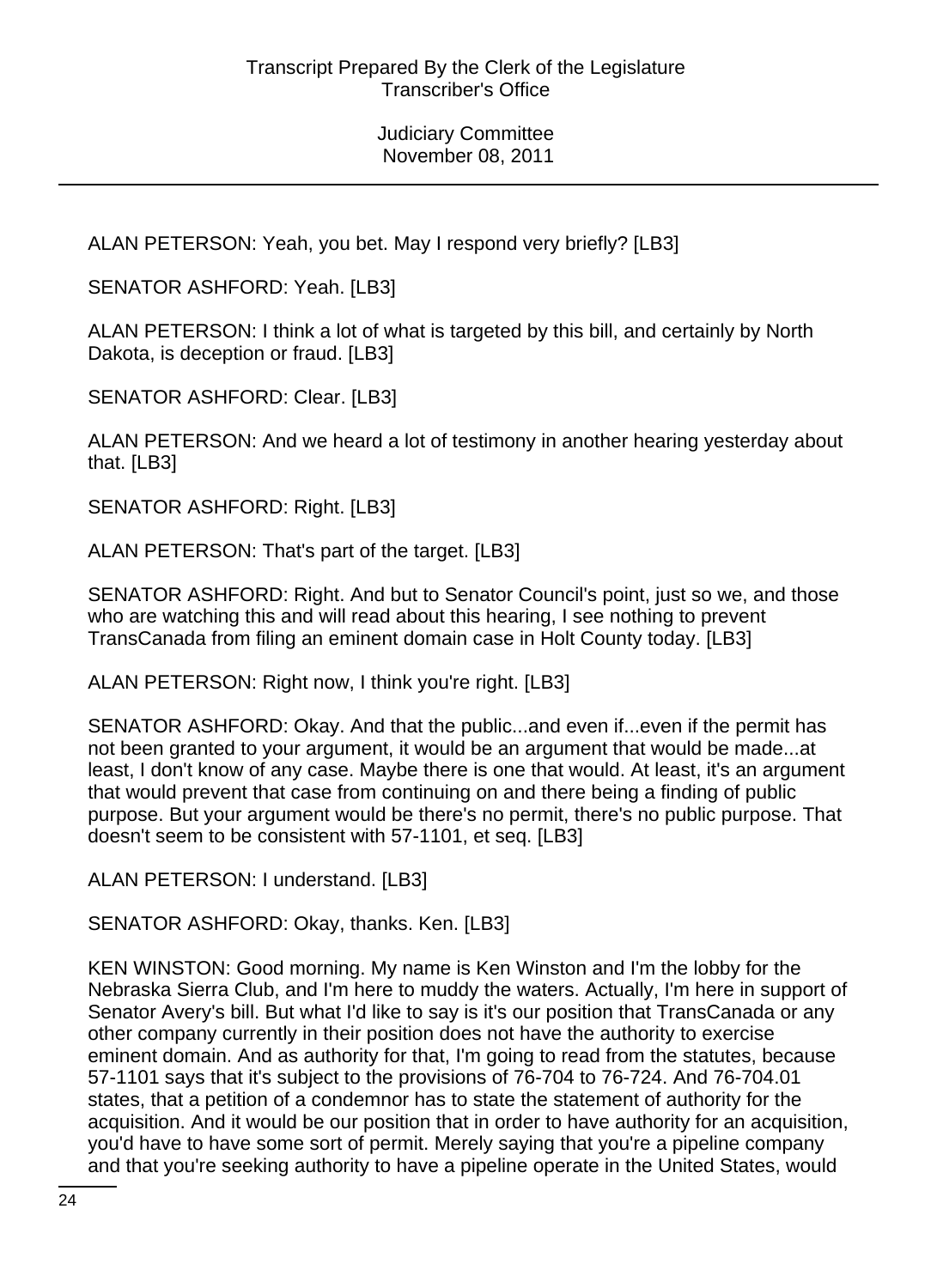not be a statement of authority. Secondly,... [LB3]

SENATOR ASHFORD: Do you have any authority for that, Ken? [LB3]

KEN WINSTON: Well, I guess I'm just trying to... [LB3]

SENATOR ASHFORD: Okay. [LB3]

KEN WINSTON: I mean, the statute says that. So I guess the fact that a statement of authority...what would be a statement of authority? In order to have...I mean, the fact that you filed to get a pipeline in the state of Nebraska, is that...in the United States? And you don't have a permit? How does that grant you authority? It doesn't grant you authority to do anything in the state of Nebraska... [LB3]

SENATOR ASHFORD: Okay. [LB3]

KEN WINSTON: ...at this point. That would be...and then secondly, subsection (7) says, "If approval of any other agency is required, the condemnor should set forth the approval in writing of such agency." There's no approval of any agency, particularly the State Department. So I think those are important provisions. I guess one of the other things I'd like to point out, there's been some confusion about when and where eminent domain can be used. Statute 76-710.04 specifically outlaws the use of eminent domain for private economic development purposes, except, and then there's an exception for pipeline companies and some other entities. So I just wanted to make those statements and get that into the record. [LB3]

SENATOR ASHFORD: Any questions of Ken? Yes, Senator Council. [LB3]

SENATOR COUNCIL: I just have one question. I'm intrigued by your argument, Ken. And I guess my question is, the way 57-1101 currently reads, that the opening paragraph doesn't satisfy the authority requirement? [LB3]

KEN WINSTON: Well, what is a pipeline company, Senator? I mean, I'm asking that rhetorically. [LB3]

SENATOR COUNCIL: I mean, it...well, I mean, and that's...and I guess that's the issue. But reading the Chapter 76 language, it says you have to establish that you have the authority. And my question is, does not 57-1101 satisfy that requirement? Grant that authority? Any person engaged in dah-dah, dah-dah, dah-dah, desiring or requiring right of way may exercise eminent domain. Is that... [LB3]

KEN WINSTON: Well, here's the way I look at it. I hope that I'm right and that Mr. Domina is wrong. But if Mr. Domina is correct, then that means that a pipeline company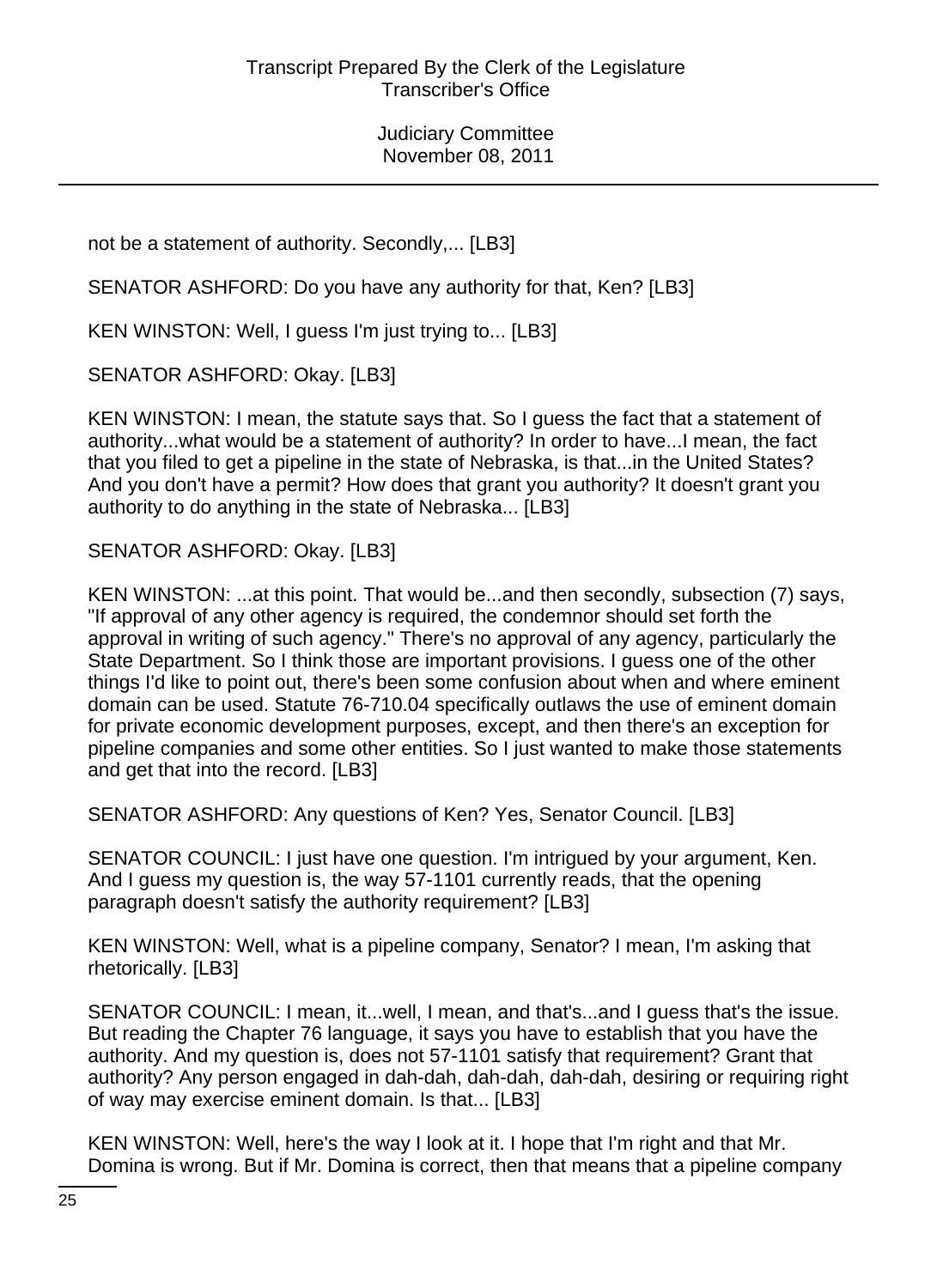in Saudi Arabia or Iran could come to Nebraska and say: We're going to condemn your land because we're a pipeline company. [LB3]

SENATOR COUNCIL: Well, I think...I think they'd be able to do it under the current state of the law. [LB3]

KEN WINSTON: Okay. Well, I guess I'm trying to state a position that I...I want to state a position that in the event that Senator Avery's bill is not enacted, that there's a position for landowners to protect themselves. [LB3]

SENATOR COUNCIL: I understand. Thank you. [LB3]

SENATOR ASHFORD: Thanks, Ken. Next proponent of LB3. How many proponents do we have here today? Okay. Good morning. [LB3]

KRISTA SHELLY CLARK: (Exhibit 5) Good morning. My name is Krista Shelly Clark, spelled K-r-i-s-t-a S-h-e-l-l-y C-l-a-r-k. I'm here on behalf of myself. I'm not a lawyer, so I'm going to speak in more general terms. Thank you, Senators, for this opportunity today to testify. I commend Senator Avery for giving us this opportunity to examine the eminent domain issue. I am currently a resident of Omaha; however, I was born and raised and lived over four decades in southwestern Nebraska. I am the great-great-granddaughter of homesteaders. Since the 1880s, all of my grandmothers and grandfathers and my father, brother, my mother, and now my nephew, were and are farmers and ranchers, every single one, for five generations counting my nephew. This is to say my connection to the land, my love for this state and its people and resources, run deep. I am here as a citizen who supports rerouting, at the very least, the tar sands pipeline away from its current proposed route through the Sandhills. But more specifically today, on a related issue, I'm here to testify in support of Senator Avery's eminent domain bill, LB3, to amend Sections 57-1101 and 57-1103, which would change provisions relating to eminent domain and easements for pipelines in our state, and to repeal the original sections and declare an emergency. This controversial XL pipeline issue has given us this important and unique opportunity to examine and to thoughtfully consider our current eminent domain law in the state of Nebraska, and furthermore, to take this opportunity to strengthen this law to further protect the citizens of the state and the valuable natural resources of this state that we live in and care so deeply for. It is an easy study to look around this nation and find story after story of landowners and homeowners who have been subjected to broad interpretations of their states' eminent domain laws. It is sad to hear their stories of how their citizens' rights were violated with no recourse because, lo and behold, their states' domain laws were lax and too broad. Their lawmakers were sleeping at the wheel, so to speak. Obviously, the need and the importance of eminent domain for the public good is a necessary and valuable law. However, as a state we have the right to shape this law in a way that gives companies and the government the access they need to provide services such as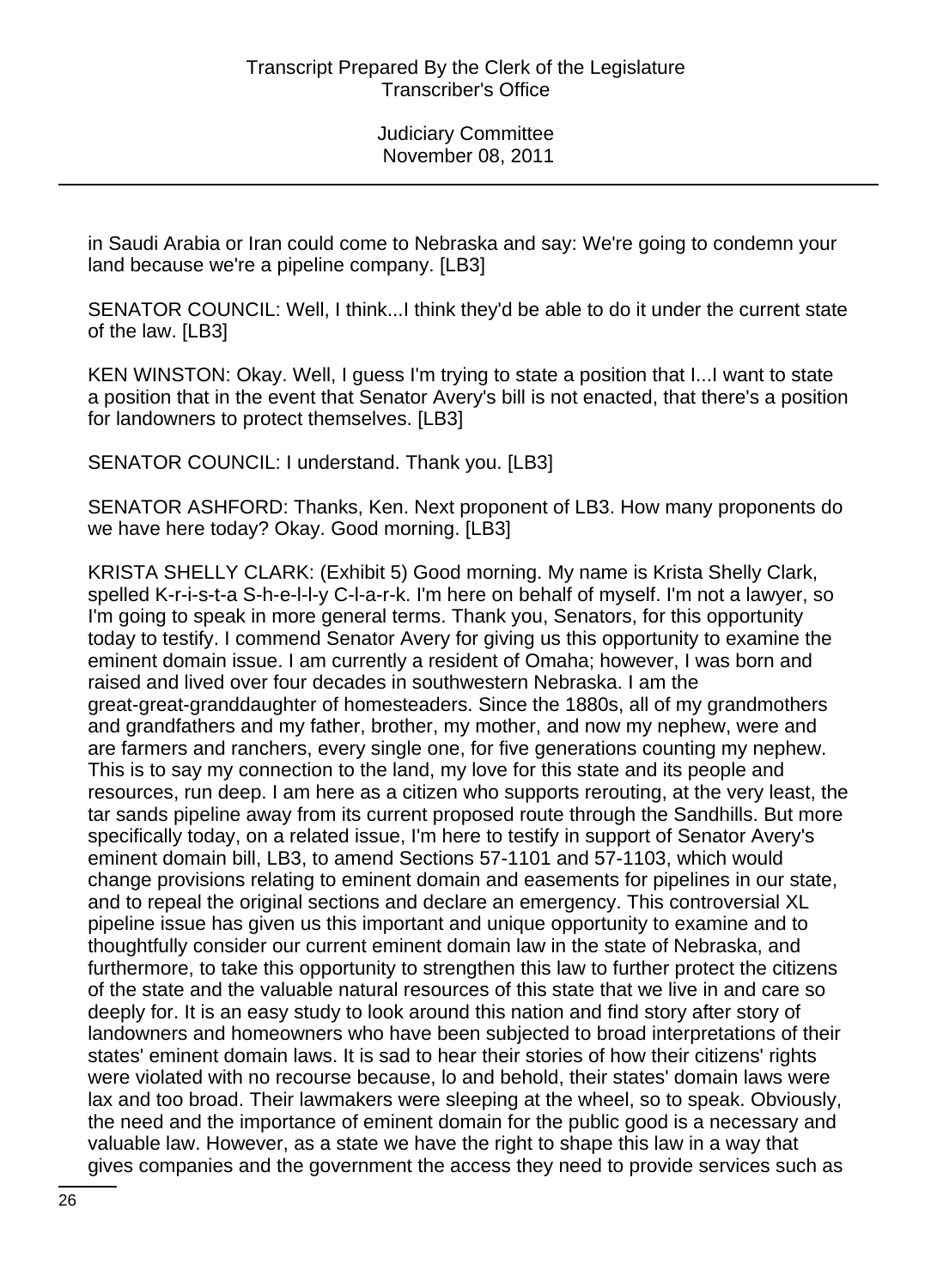Judiciary Committee November 08, 2011

gas, oil, and electricity, etcetera. But also the law can be at the same time designed to protect the citizens of this state from abuses of using eminent domain in this destructive and unfair way. For example, I have heard story after story of the intimidation tactics many citizens have felt when dealing with TransCanada and the XL pipeline issue. Many have wondered, why does a foreign corporation have carte blanche to come into our state, even before a State Department permit is issued, and use it in its broadest sense, Nebraska's current eminent domain law, as their protection for taking the landowners property? I believe the reason is because we currently have a very weak and broad, far too broad, eminent domain law. Finally, you as a committee have the power, indeed the responsibility at this point, to bring this bill out of committee so the Legislature can debate this issue of eminent domain and take this extremely valuable opportunity to improve our eminent domain laws to further protect the state and its citizens. We know that as a state we have the power to condition what we give in the matter of eminent domain. We also have the power to treat takings for publicly owned projects such as roads, sewers, differently from takings for privately owned projects such as oil pipelines. If we put... [LB3]

SENATOR ASHFORD: Krista, you're doing a great job. [LB3]

KRISTA SHELLY CLARK: Oh, I'm sorry. I'm so sorry. [LB3]

SENATOR ASHFORD: But if I don't say your name after three minutes,... [LB3]

KRISTA SHELLY CLARK: I didn't even look at the light. (Laugh) [LB3]

SENATOR ASHFORD: ...then everybody else... [LB3]

KRISTA SHELLY CLARK: I was on a roll. Sorry. Thank you. [LB3]

SENATOR ASHFORD: Yes, okay. No, that's fine. And we're going to...there may be some questions and you can finish up. Do you want to just...I don't believe there are any. But would you... [LB3]

KRISTA SHELLY CLARK: Okay, thank you. [LB3]

SENATOR ASHFORD: Thank you. And would you, if you have comments that you'd like us to consider all of, just get a copy to the page and we can get them copied. And make sure to fill out a form. [LB3]

KRISTA SHELLY CLARK: Got it. Thank you. [LB3]

SENATOR ASHFORD: Thanks. [LB3]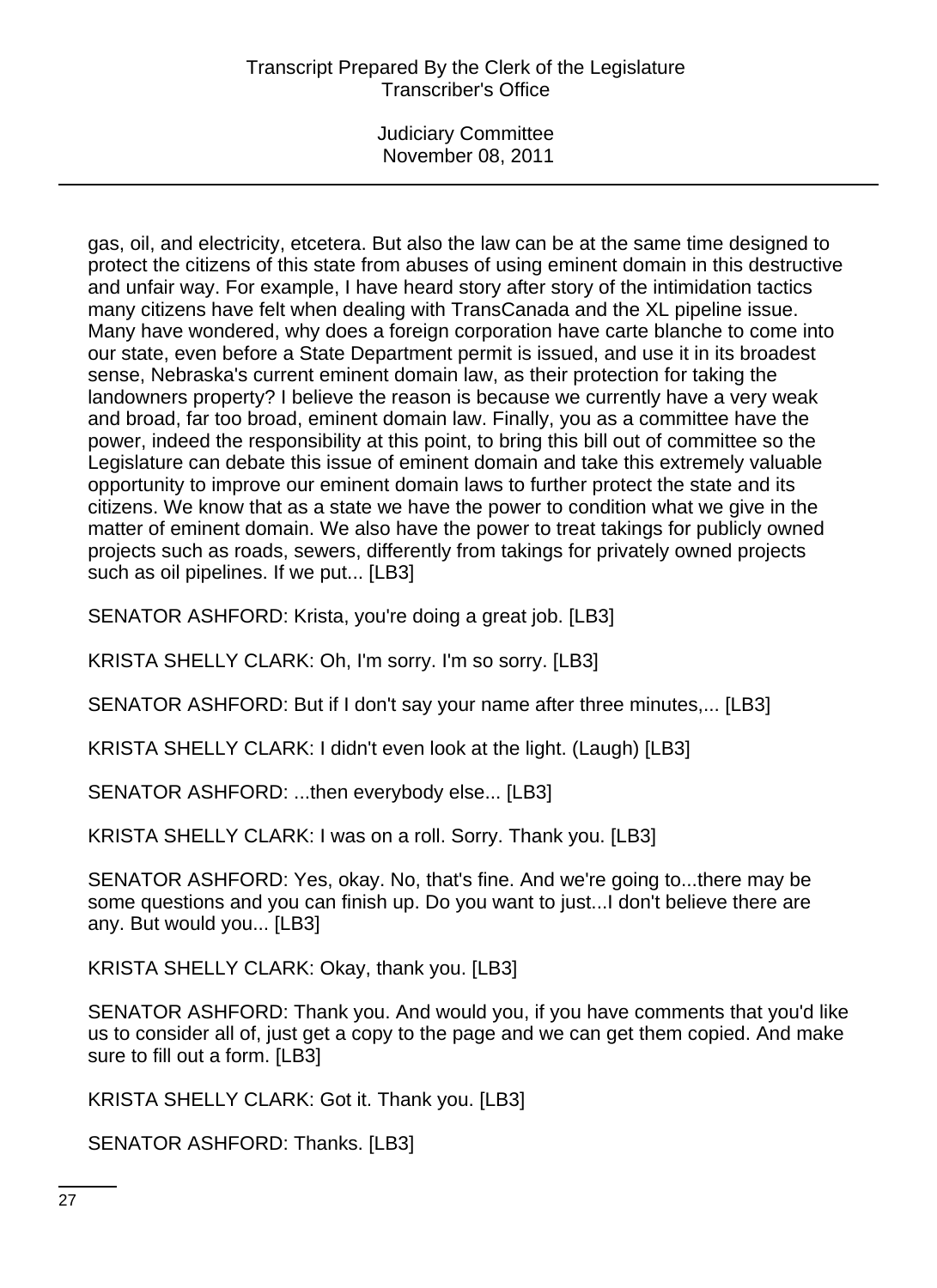AMY SCHAFFER: Good morning. My name is Amy Schaffer, S-c-h-a-f-f-e-r. I'm a daughter of a landowner. My family has ranches in both Rock and Holt County. I'm in favor of Senator Avery's bill to protect landowners so that they do not have to go through what they have gone through by being solicited, eminent domain, before a federal permit was issued. We should stick up for the landowners in Nebraska, not corporations. [LB3]

SENATOR ASHFORD: Thank you. Any comments or questions? Thank you. Thank you. Next proponent. [LB3]

BRIAN VANDEVENTER: (Exhibit 6) I am Brian Vandeventer, V-a-n-d-e-v-e-n-t-e-r, from Omaha. My ancestors homesteaded in Nebraska. They lost land to eminent domain and followed the profit and commerce of eminent domain with the railroads. I can trace my roots to the "Brownville versus Omaha" territorial capital dispute. I grew up in Box Butte County, where one town absconded with the courthouse from another. But I come to be heard today from Douglas County: Bob Krist, are you in the house? I'm here to make clear and concise one message--the right of eminent domain in Nebraska should not extend to any foreign entity. The right of eminent domain and its use in Nebraska should be up to Nebraskans in discussion with one another. If I'm to believe the ads currently running in our newspapers, radios, and televisions--and thank you for that bit of commerce, by the way--the Keystone XL pipeline is the safest sieve ever designed. Let's get beyond the rhetoric from each side, as Nebraskans, and protect ourselves. Fortunately, common sense is a gift most of us share. Bring on the pipeline, but assure it follows established routes already designated for pipelines. The company says it's too costly to divert this route. Nonsense. The pipeline company has valued this project in the billions. Let them. This is a drop in the bucket and they will still have profits on their horizon. The established route would require more study and crosses more waterways. Good. Study and be sure, then build it in the established lane. It is the safest ever designed. We'll help you study it. We'll help them build it in the established lane. Senators, keep this simple. Take the initiative to protect Nebraska for Nebraskans, whether it's LB3, LB4, or an amended combination of either. Abandon any consideration of crossing the Sandhills or the aquifer. And I beat the red light. Thanks. [LB3]

SENATOR ASHFORD: Thank you, Brian. Any questions of Brian? Yes. Brian, could you...yeah. [LB3]

SENATOR COUNCIL: I just have a question. Thank you for appearing today. And one of the statements that you made emphatically was: I'm here to make clear and concise one message, the right of eminent domain in Nebraska should not extend to any foreign entity. Is there anything in LB3 that accomplishes that result? [LB3]

BRIAN VANDEVENTER: You know, after listening to all of this so far this morning, no, I don't believe so; it doesn't. And that's why I think the voice of every Nebraskan is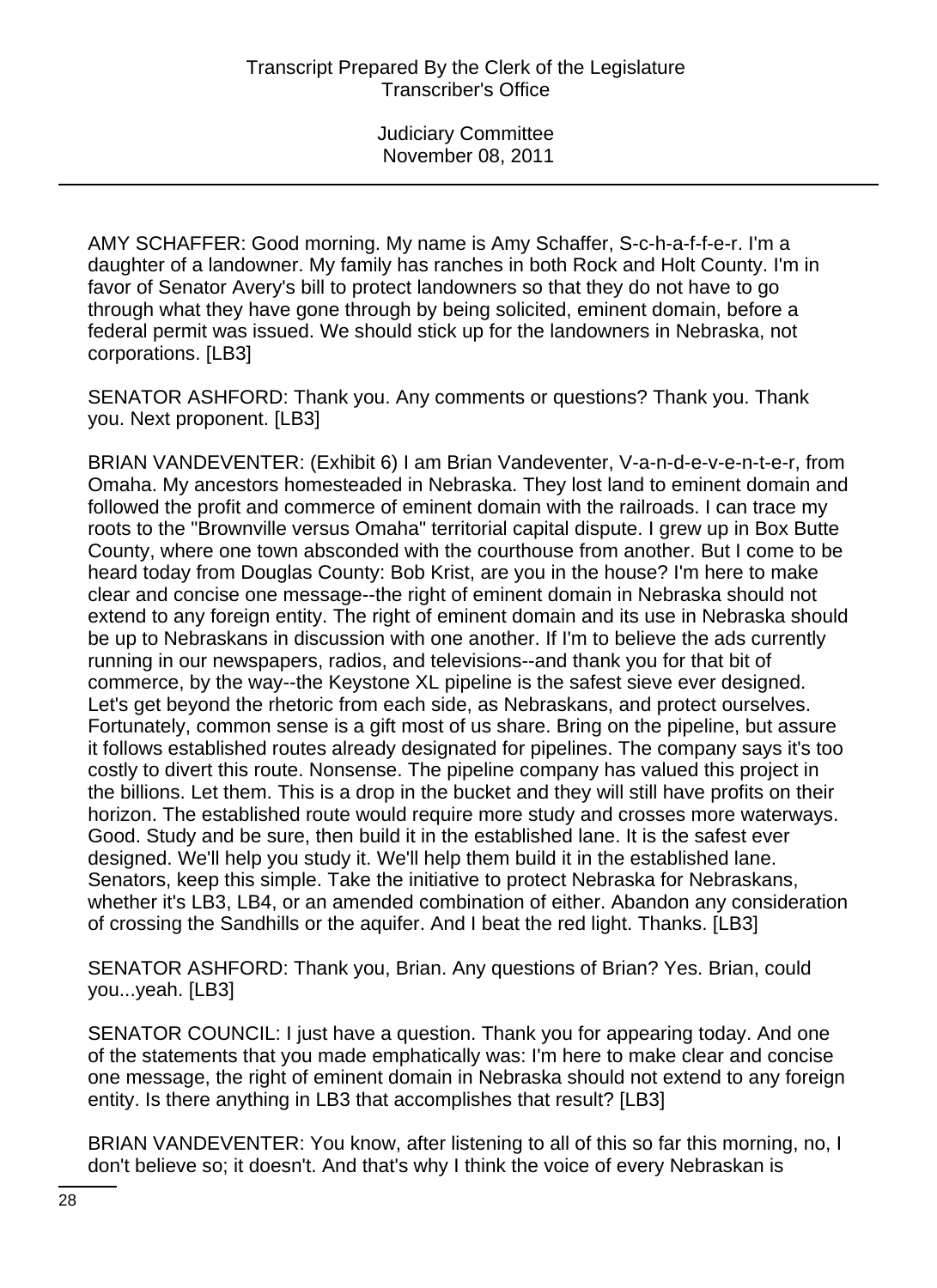important. And hopefully you're hearing that, that we get something out of this special session that defines eminent domain to protect all of us, by all of us. Sorry, I can't help you with the widgets there. [LB3]

SENATOR COUNCIL: Okay. Thank you. I just want to be sure that, you know, that no one goes away from here with a misunderstanding of what LB3 does or does not do. And there is nothing in LB3 that limits eminent domain to just domestic corporations, so. [LB3]

BRIAN VANDEVENTER: But it was the first place to start, right? [LB3]

SENATOR COUNCIL: Pardon? [LB3]

BRIAN VANDEVENTER: It was the only place to start today, right? [LB3]

SENATOR COUNCIL: LB3 is the only place to start, yes. [LB3]

BRIAN VANDEVENTER: Okay. [LB3]

SENATOR COUNCIL: Thanks. [LB3]

SENATOR ASHFORD: Thanks, Brian. Senator...Brian, Brian, Brian... [LB3]

SENATOR LATHROP: Just one other comment. [LB3]

SENATOR ASHFORD: Could you sit on the...yeah. [LB3]

SENATOR LATHROP: Just one other comment. Senator Krist would not be here because he doesn't serve on this committee. Okay? I don't want you think because he isn't here... [LB3]

BRIAN VANDEVENTER: Oh, I stopped in his office. [LB3]

SENATOR LATHROP: Okay. He's a thoughtful guy, but he doesn't serve on this committee. [LB3]

BRIAN VANDEVENTER: We'll talk. [LB3]

SENATOR ASHFORD: And I think (inaudible) that was good. Okay, thanks, Brian. Next proponent. Good morning. [LB3]

DONNA ROLLER: (Exhibits 7, 8) Hi. My name is Donna Roller, D-o-n-n-a R-o-l-l-e-r. I appreciate the opportunity to speak with all of you. I have no experience in this. I grew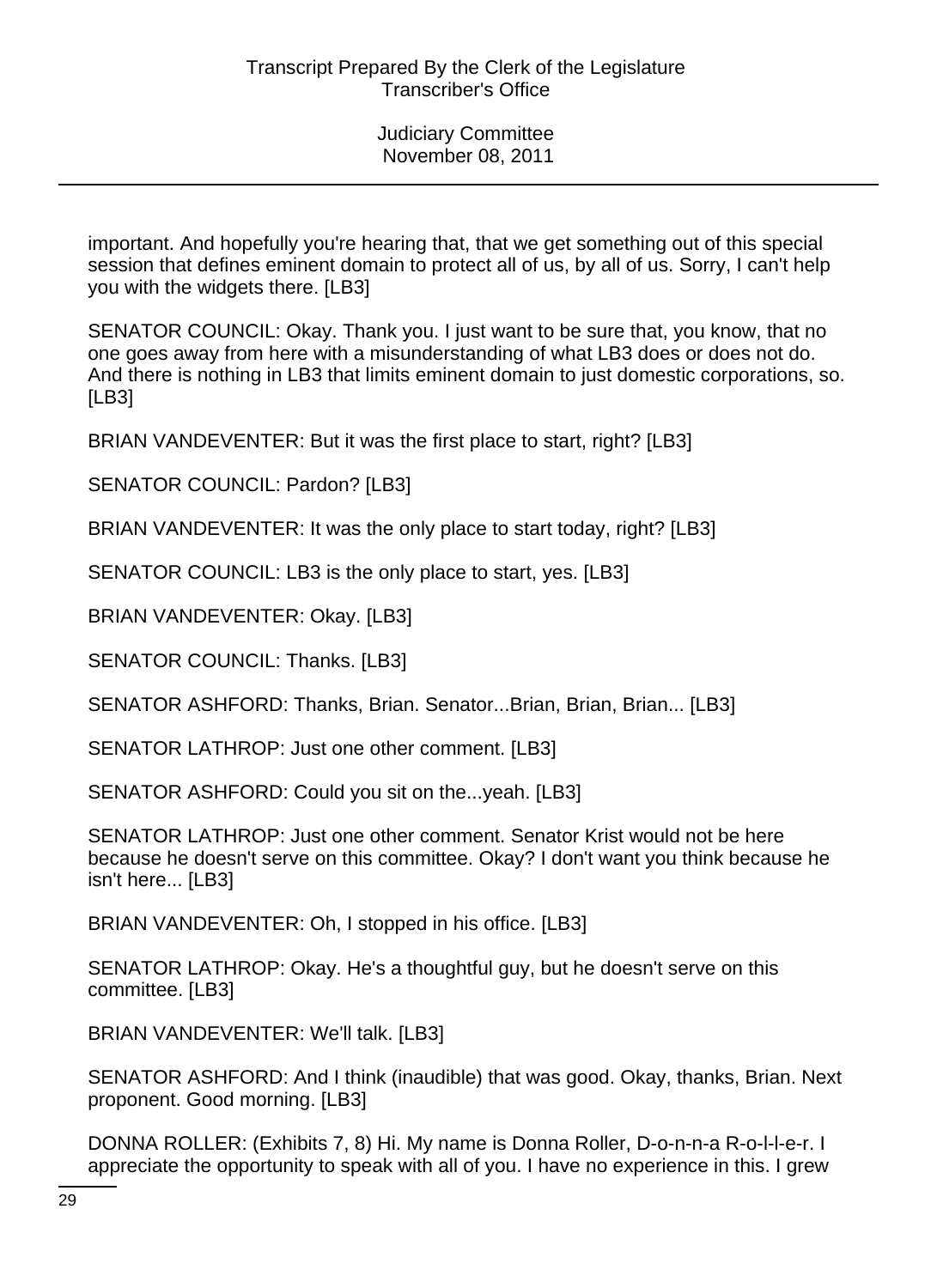Judiciary Committee November 08, 2011

up on a farm and I own land in York County. And in the handouts, I was listening to your discussion before and you were arguing the legalese between...that those letters were legal under our laws. I'm not a lawyer. But I want you...it gave me the idea. I want you to look at that picture of my dad in 1971. He didn't know how to read. Now, obviously, everybody in the Sandhills that have been threatened with eminent domain now do know how to read. But I'm thinking farmers have their head in the dirt, and we need to make sure that we are protected, no matter how you do it. Argue the legalese, but make it right. And I'm not speaking on my testimony that I have written, but I will skip over the front three paragraphs and I will go on to the one about what happened to my landowner. Our land is rented to Keith and Anne Peters. I went to church with them. I knew their parents. I went to school with them. My dad rented it to him in late 1970, and he's been on our farm for 30 years. His wife, Anne, was approached by a friend and said, there was a meeting in York and they had room for more people, and you would get \$100. She didn't know in advance what that meeting was about. There were 12 people at the meeting. The man who conducted the meeting acted as though he didn't know anything about the pipeline. He said they were being watched by a hidden camera, but he wouldn't say who. He instigated a discussion about the aquifer and the pipeline. He showed pictures and advertisements for and against the pipeline and played TV ads. They were to fill out forms, which ones they liked and ones they didn't. Then when Anne brought up a newspaper article about this oil being shipped to China, the man got defensive and asked, who wrote this article? And Anne said, I don't know. He said, you believe that, even though you don't know who wrote it? And then she realized the purpose of this meeting was how to present themselves to Nebraska public and to sway Nebraska people in favor of TransCanada pipeline. So this man did know a lot about the pipeline and went so far as to say they were already many pipelines over the aquifer. And this we know is not true. I support LB3 or whatever revisions you make to it, but make it right, and bring it to the floor because we need protection. And if I...I am out of time. But I have a personal story that is very important. Can I say it? No? [LB3]

SENATOR ASHFORD: It's not that we don't want to hear it, Donna. It's that...but what you can most certainly do is come up and talk to us afterwards, if you like. [LB3]

DONNA ROLLER: Okay. I hope this was helpful to you. And I thank you, all of you, for working so hard. [LB3]

SENATOR ASHFORD: Thank you for being here. Next proponent. [LB3]

BRUCE BOETTCHER: Bruce Boettcher, B-r-u-c-e B-o-e-t-t-c-h-e-r, I support LB3 simply for the future of Nebraska citizens so they don't have to live with the current eminent domain laws over the past in the present. [LB3]

SENATOR ASHFORD: Thank you. Thanks for your comments. Next proponent. Mark,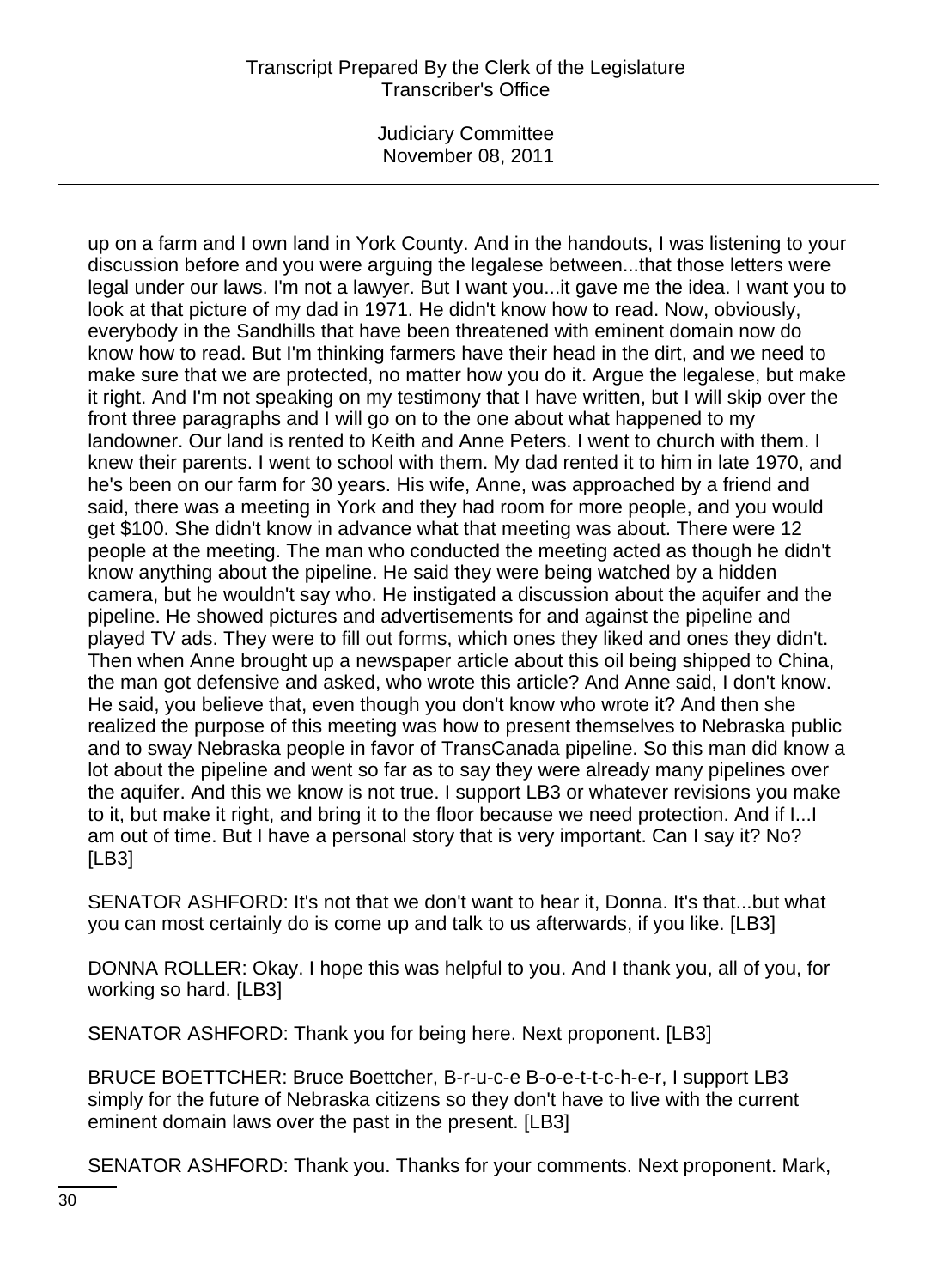are you next? [LB3]

MARK WELSCH: Yes. Where do we leave these? [LB3]

MAGGIE GORGEN: I can take it. [LB3]

SENATOR ASHFORD: Maggie will take it. Thanks. [LB3]

MARK WELSCH: There's usually a box where I go. Good morning, Chairman Ashford and committee members. My name is Mark Welsch. I live at 5611 Howard Street in Omaha, Nebraska, and I'm here today representing Nebraskans for Peace. Nebraskans for Peace does support the passage of LB3. I'm just curious, isn't there any law against taking property from landowners? Could TransCanada get permission to build, maybe through eminent domain, and then start to actually build before the federal State Department approves their permit? I think it is very irresponsible for NPPD or any rural electric association to think about spending a dime building electric transmission lines to service pumping stations that may not ever be built. If they are planned, the electric lines, and built, I hope that they will be built with the capacity to move power from all windfarms that will be built near those new power lines. Because we must stop global warming caused by burning fossil fuels, I believe this pipeline may become obsolete within 30 years. If we don't, the Pentagon has said they are concerned for our security in and out of this country due to global warming and the climate changes that it will cause. Some people think the third world war will be fought over water because of global warming and climate change. Thank you very much. [LB3]

SENATOR ASHFORD: Thanks, Mark. Questions of Mark? Seeing none, thank you. Next proponent. [LB3]

LARA SKINNER: (Exhibit 9) Chairman Ashford, members of the committee, thank you for the opportunity to speak today. My name is Dr. Lara Skinner, L-a-r-a S-k-i-n-n-e-r. I'm with Cornell University's Global Labor Institute, the School of Industrial and Labor Relations. Cornell released a report in September examining the job claims made by TransCanada Corporation. TransCanada claims Keystone XL is a \$7 billion project and will create 20,000 direct construction and manufacturing jobs and 119,000 indirect jobs. However, Cornell's analysis of Keystone XL has found that TransCanada's numbers are unsubstantiated and that the project will produce far fewer jobs than they claim. TransCanada's unsubstantiated and misleading job claims demonstrate the need for the state to have a process in place that gives Nebraska a say in who puts a pipe where, including tightening the eminent domain statutes to stop big corporations from scare tactics to coerce Nebraska landowners into selling to the lowest bidder. I want to underscore four main points that explain how TransCanada has misled the public on the jobs and economic impacts of the pipeline. First, TransCanada claims that Keystone XL is a \$7 billion project. Actually, Keystone XL's U.S. project budget is \$3.3 billion. They've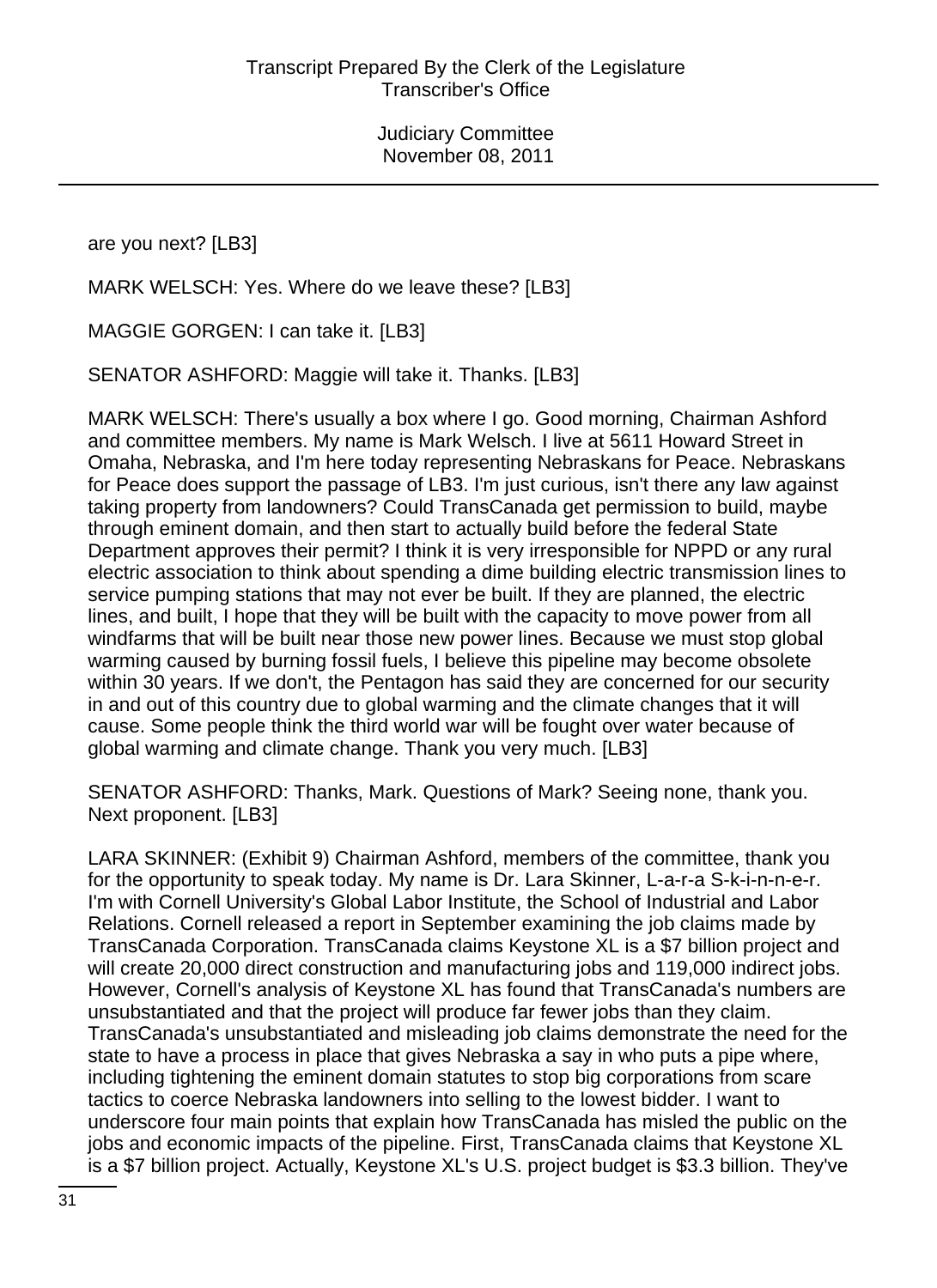Judiciary Committee November 08, 2011

inflated the U.S. project budget by including \$1.6 billion that will be spent in Canada and approximately \$2.6 billion that has already been spent or committed to the project. In reality, Keystone XL's U.S. project budget is less than half what they claim, and that means a lot less jobs will be created. Second, the steel pipe is the main material input for Keystone XL. To date, TransCanada has manufactured almost 50 percent of the pipe outside of the U.S., even though they claim Keystone XL will create 7,000 manufacturing jobs in the U.S. TransCanada has made a significant investment in the pipe for Keystone XL that is largely generating economic activity and job creation outside of the U.S. Third, according to TransCanada's own data supplied to the State Department, the project will create no more than 2,500 to 4,650 temporary, direct construction jobs for two years. Only 10 to 15 percent of the total Keystone XL work force will be hired locally. For example, in Nebraska we estimate only 100 to 248 temporary construction jobs that will be created, and only 10 to 15 percent of these will go to locals. That's 10 to 25 jobs. Fourth, because of the pipeline, Midwest consumers will pay 10 to 20 cents more per gallon of gas and fuel, totaling \$2 billion to \$4 billion in additional costs to Midwest economies. Just one year of fuel price increases as a result of the pipeline diverting oil from Midwest refineries to Gulf Coast refineries would cancel out some or all of the jobs created by the project. TransCanada has failed to consider the negative employment and economic implications that could result from construction of the pipeline. Put simply, inland spills, spills into freshwater supplies like the Ogallala aquifer, and increases in greenhouse gases and other pollutants incur huge health costs and economic costs and job loss. To finish, I'm here to support any increase in the state's input on who puts a pipe where and allows Nebraska to vet companies coming into your state, because as my testimony on the job impacts of the pipeline demonstrates, TransCanada cannot be trusted to protect the livelihoods and economy of Nebraska. Thanks. [LB3]

SENATOR ASHFORD: Thank you. Any questions of Dr. Skinner? Yes, Senator Lathrop and then Senator Council. [LB3]

SENATOR LATHROP: You're at Cornell? [LB3]

LARA SKINNER: Uh-huh. [LB3]

SENATOR LATHROP: And what's your interest in the pipeline? [LB3]

LARA SKINNER: Cornell University supported me coming to this hearing and undertaking the study because we work directly with labor unions and workers' organizations on employment issues, and about six months ago we realized that there was a debate roiling within the labor movement about whether they should support the Keystone XL pipeline or not. And we felt that it was important to examine the actual job creation potential or potential job loss with the pipeline to be able to inform the people that we work with about what the actual employment impacts of the pipeline would be.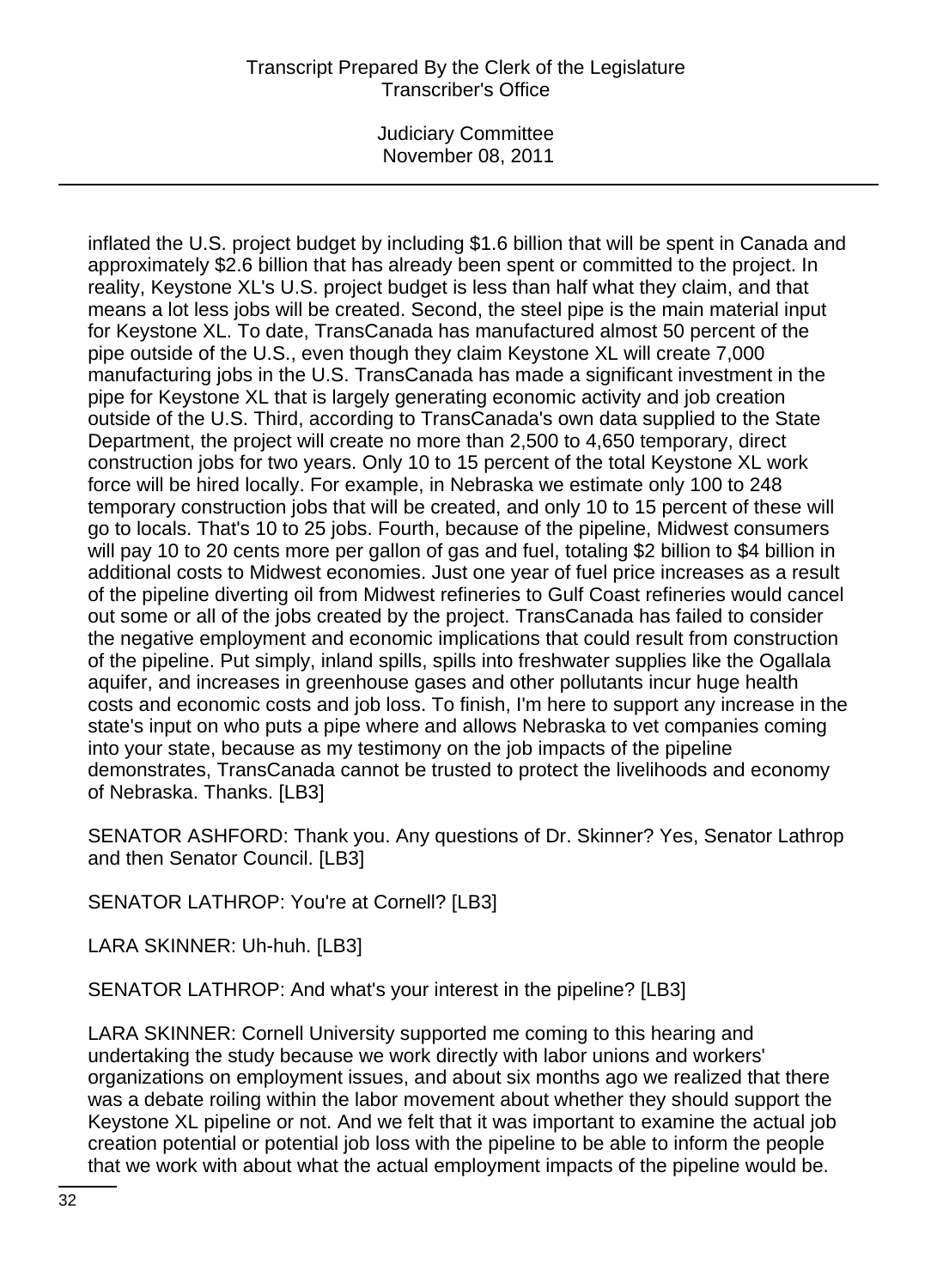[LB3]

SENATOR LATHROP: And without going into the long division too far, is there a standard process for evaluating the jobs that are created by a particular project? [LB3]

LARA SKINNER: Yeah, the... [LB3]

SENATOR LATHROP: Here's the question. [LB3]

LARA SKINNER: Yeah. [LB3]

SENATOR LATHROP: Why should we believe you instead of the representations of TransCanada? [LB3]

LARA SKINNER: Well, yes, typically... [LB3]

SENATOR LATHROP: Or why should we accept your estimate versus the estimate of TransCanada? [LB3]

LARA SKINNER: Well, I mean first of all, say the estimates that it will create 2,500 to 4,650 jobs, that's based on TransCanada's own data that they supplied to the State Department, so, I mean, that's not us coming up with our own numbers. Second of all, the numbers on the overall project budget, yeah, typically you can look at like, okay, you know a pipeline project, for every million spent, will create this many jobs, you know? Enbridge has had to do it for the pipeline that they're creating in Canada, and their numbers are significantly lower than the numbers that TransCanada is putting forth down here. But, yeah, so it's important, you know, to know what the overall project budget is to determine the number of jobs that we created. So them saying that it's a \$7 billion project and it actually being \$3.3 billion U.S. project budget, that's really important in determining the number of jobs that will be created. [LB3]

SENATOR LATHROP: Is that what you used to come up with your estimates? [LB3]

LARA SKINNER: Yeah, that's part of what we use in terms of indirect and induced jobs, but again, the estimate of the 2,500 to 4,650, that's based on TransCanada's own data that they supply to the State Department on how many workers would be needed for pipe links, for constructing pipe stations, and all of the different parts of constructing a pipeline. [LB3]

SENATOR LATHROP: And you, essentially, just backed out the part of their budget that includes work done in Canada... [LB3]

LARA SKINNER: Yes. [LB3]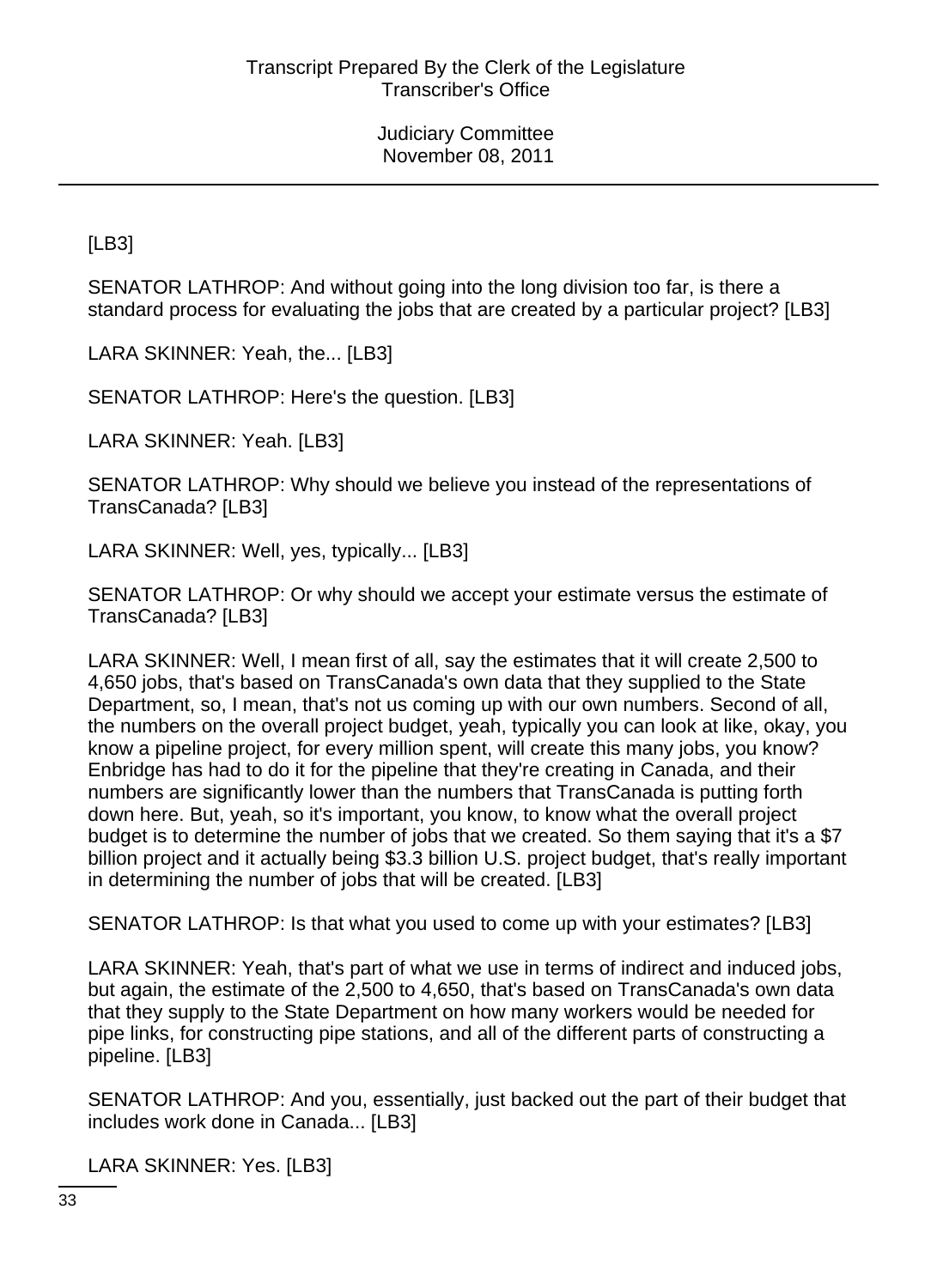SENATOR LATHROP: ...to get to what...how many of those are going to be created in the United States. [LB3]

LARA SKINNER: Yes, and, yeah, money that's already been spent. [LB3]

SENATOR LATHROP: You've said that only 15 percent of those jobs would actually go to locals. What's the basis for that? [LB3]

LARA SKINNER: Yeah, it's 10 to 15 percent and, again, that is also the State Department's determination that only 10 to 15 percent of jobs would go to locals, and that's also borne true in Phase I and Phase II of the pipeline. [LB3]

SENATOR LATHROP: Okay. Thank you. [LB3]

SENATOR ASHFORD: Senator Council. [LB3]

SENATOR COUNCIL: Yes, thank you, Dr. Skinner. Senator Lathrop asked one of the two questions. I was just curious as to what prompted Cornell University's involvement in this matter. But secondly, I'm looking over your prepared statement and listening to you, I just have a question. Your fourth point was because of the pipeline, Midwest consumers will pay 10 to 20 cents more per gallon of gas and fuel. What's the basis of that? [LB3]

LARA SKINNER: Well, first of all, I will say that I am not an energy economist, however, we worked with an energy economist to do this analysis of the overall economic impact. And I think...I mean basically, and probably a lot of you have heard this, is that there's a glut in the crude oil market in the Midwest, and refineries in Texas have been upgraded to be able to handle crude oil so that doesn't matter. They can handle crude oil, you know, whether it's from the tar sands in Alberta or whether it's from Venezuela. So basically, the overall impact that we have is that crude oil is being put into the global energy system, right? A larger amount of crude oil will be able to be put into the global energy system, and at the end of the day, you know, we can argue about whether TransCanada is saying the oil is going to be exported or not, but there's going to be more crude oil overall put into the energy system. And this is an export strategy and it will allow these companies to sell their product on the world market for a higher price, which will then lead to higher prices in the Midwest. I think it's no coincidence that the fastest growing investment pool in the tar sands is from China's state-owned oil company. [LB3]

SENATOR COUNCIL: Right. You know, I appreciate that but I still don't understand how you get to 10 to 20 cents more per gallon. And one of the concerns I have about this entire debate is that both sides, whether intentional or unintentional, we start engaging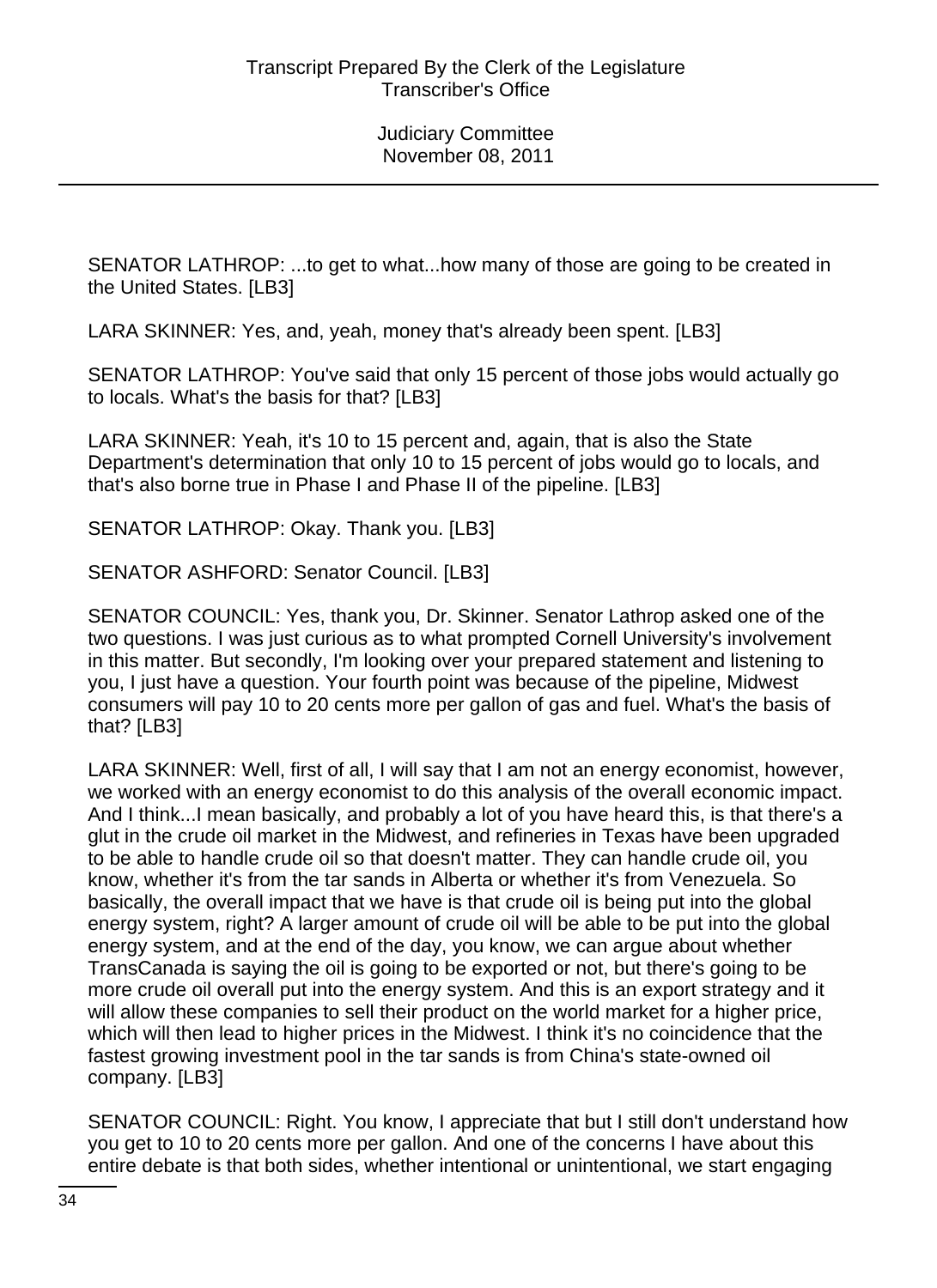in the exaggerations and inflations and then we get these countercharges back and forth. And, I mean, to make a statement that we'll pay 10 to 20 cents more per gallon of gas, I would think there would be more of a basis in that...and what I got out of what you said was essentially this: Because they'll make more money by selling their product overseas, that that inflates the price of fuel to us in the United States. [LB3]

LARA SKINNER: Yeah. I mean basically they will have access to a global market, and what I'm saying is, you know, we can argue about whether the oil through the Keystone XL pipeline is going to be exported or consumed in the U.S., but the overall effect is that there's more crude oil that now can be put onto the world market and they can get a higher price for it, and that's... [LB3]

SENATOR COUNCIL: So... [LB3]

LARA SKINNER: This is an export strategy at its fundamental core. [LB3]

SENATOR COUNCIL: Okay. So my economics is backwards then because my economics says to me that if there's more out there, prices go down. Is that...I mean am...and maybe... [LB3]

LARA SKINNER: Yeah. [LB3]

SENATOR COUNCIL: ...and maybe my economics is backwards, I will confess that much, but that's...I mean supply and demand, the more supply generally affects the cost, so if there's more out there...and these... [LB3]

LARA SKINNER: Yeah. The problem is, is that there... [LB3]

SENATOR COUNCIL: ...my economics tells me prices should go down rather than go up. I don't want to... [LB3]

LARA SKINNER: Yeah, the problem is, is that they need access to markets right now. [LB3]

SENATOR COUNCIL: Okay. Okay. [LB3]

LARA SKINNER: There's a glut in crude oil here in the U.S., and they need access to world markets, and this pipeline would help get to that place. But I would be happy to put you in touch with the energy economist that we worked with. [LB3]

SENATOR COUNCIL: Okay. I would appreciate that because I'm just not following that. And, like I said, it may be my failure. [LB3]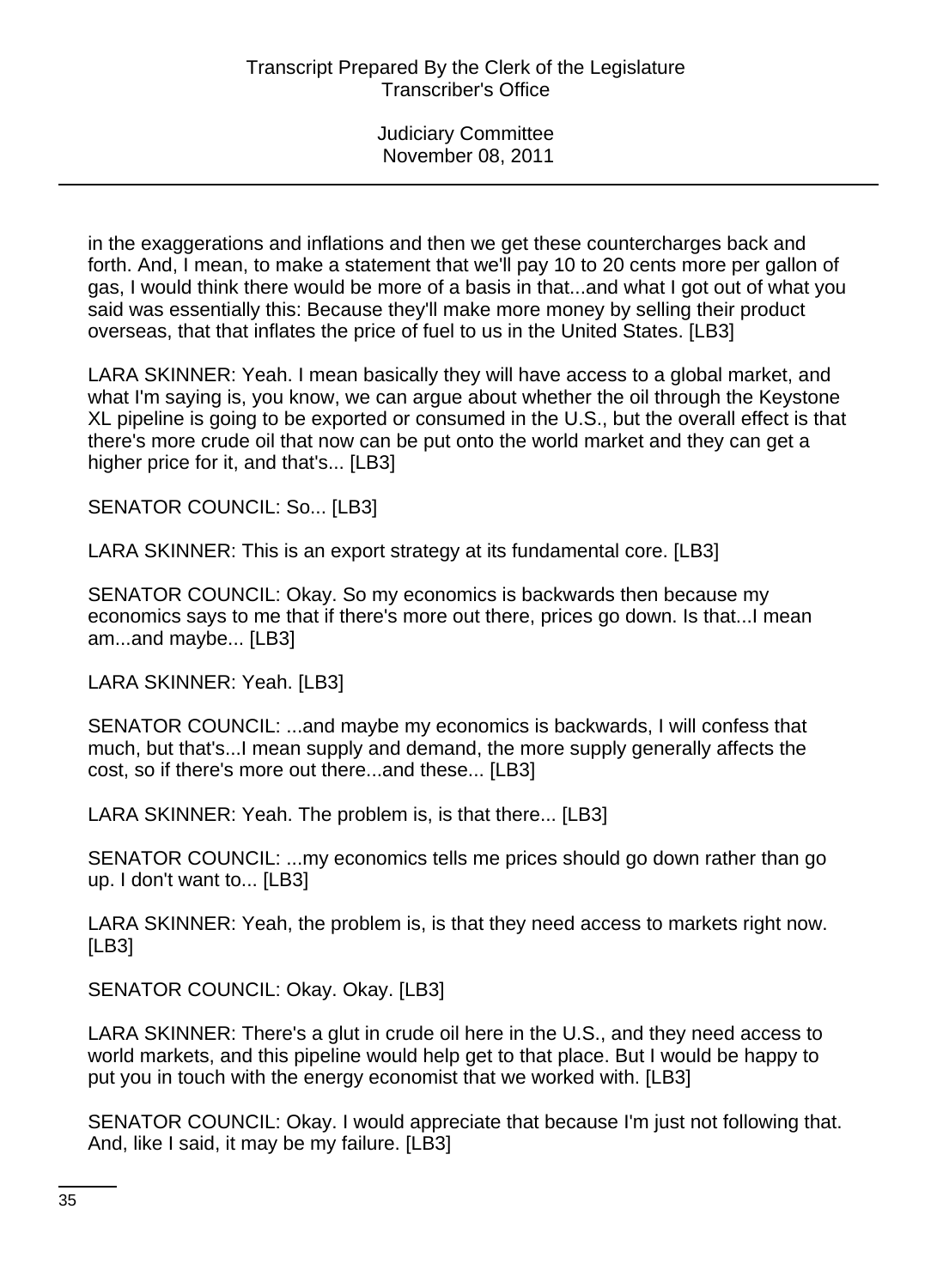SENATOR ASHFORD: This is interesting stuff. Senator Larson. [LB3]

SENATOR LARSON: Yes, I appreciate you guys doing the study and you bringing this in. I think both Senator Council and Senator Lathrop touched on it, Senator Lathrop, what makes...what should...you know, why should we believe you over TransCanada's numbers. Do you have either a paper or a dissertation over the exact processes you took to get these figures and the analysis from those figures, because, I mean, we heard numbers from both sides that this is the number, this is the number. What processes did you take? I mean we have a prepared statement but we don't know how you got to these figures, and I think that's what they're looking for--how do we get to these figures? What is your overall analysis, because...and I think that's where we are having a hard time or I, myself, am having a hard time because it's just a piece of paper with numbers on it. How did you get those numbers? What were the processes you took? [LB3]

LARA SKINNER: Yeah. [LB3]

SENATOR LARSON: Because I know most academic studies, when they offer...I mean I'm not that far out obviously of the university, so I mean when we wrote papers we had to back it up, offer the processes. [LB3]

LARA SKINNER: Yeah, everything. [LB3]

SENATOR LARSON: So do you have that analysis for us? Can you present that to us? [LB3]

LARA SKINNER: Yes. We, like I said at the beginning, we did a much longer report. You know, I'm just hitting the main sort of points of the report, but we did a full report which is, you know, totally methodologically sound and explained in the report, and I believe that that report was e-mailed to you this morning or is being e-mailed to you. And if you'd like me to get hard copies to you today, I can do that. [LB3]

SENATOR LARSON: That would be great. [LB3]

SENATOR ASHFORD: Let me...could I just, I have a couple...just...I'm not going to belabor the points that you're making at all because, as Senator Larson suggests, they're as valid as anybody else's, I mean, but basically this. Let me understand this. The spot market price for oil, which is what we see on the squawk box every morning or if we watch the squawk box, is \$95 a barrel. [LB3]

LARA SKINNER: Uh-huh. [LB3]

SENATOR ASHFORD: The Brent cost or the finer grade Brent market is at \$125 a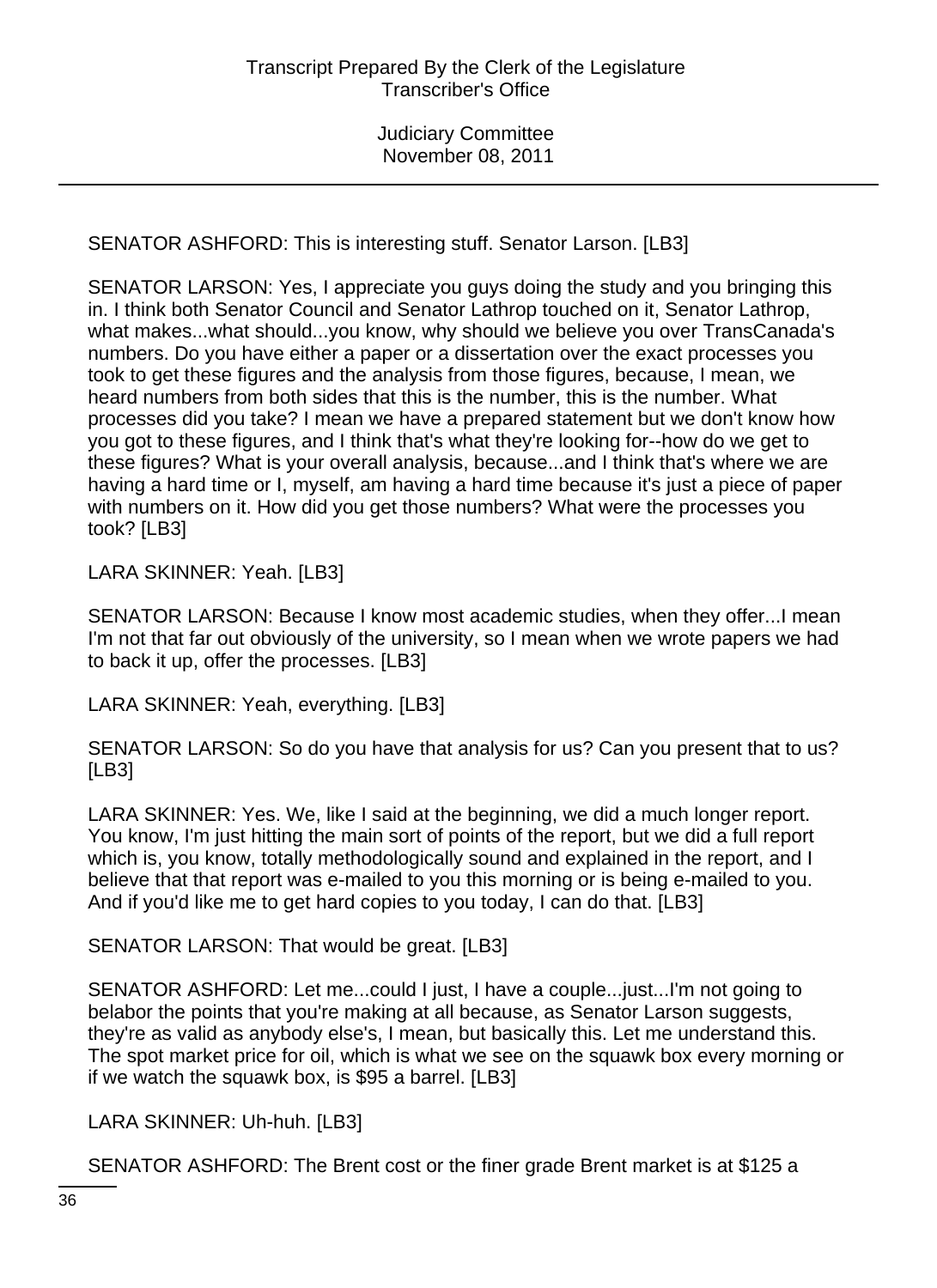barrel, so it's \$30 more per barrel. Do you know the difference between those prices and how there's...is it because the oil that is \$125 a barrel is more refined or oil that's more in demand or is it because of the lack of...the amount of demand globally? Do you know that or is that something outside your scope? [LB3]

LARA SKINNER: I think that's probably outside my scope. But again, I would just emphasize that, you know, at this point there's a glut of crude oil here because it's landlocked and can't get to export markets. [LB3]

SENATOR ASHFORD: And is it your point...is it... [LB3]

LARA SKINNER: And China and India, for example, right, their demand for oil is hugely increasing... [LB3]

SENATOR ASHFORD: Right. Right. [LB3]

LARA SKINNER: ...and most companies are focused on getting oil to them. [LB3]

SENATOR ASHFORD: Right, and your point is that even though there's a glut of oil in the...or product... [LB3]

LARA SKINNER: It's a glut because it can't get anywhere. [LB3]

SENATOR ASHFORD: ...there's a glut of product in the Midwest, that the prices, though moderated over the summer and fall, are spiking again and that that spiking in price is dictated primarily by global forces, not by forces in the Midwest,... [LB3]

LARA SKINNER: Uh-huh. Exactly. [LB3]

SENATOR ASHFORD: ...because logically there would be a decrease in oil. [LB3]

LARA SKINNER: Exactly. [LB3]

SENATOR ASHFORD: I think I see that. And there is no guarantee, of course, where. This oil is going to go where it goes and so forth and so on. But the other, the larger point, which is that this oil is potentially for the export market to India or China or wherever, Indonesia, which is a big oil producer as well,... [LB3]

LARA SKINNER: Uh-huh. [LB3]

SENATOR ASHFORD: ...that...is that really relevant? Because I mean we...it may be relevant in the larger sense that we have a product going through our country that comes from another country, it's oil, and it's already doing...we're already getting...that's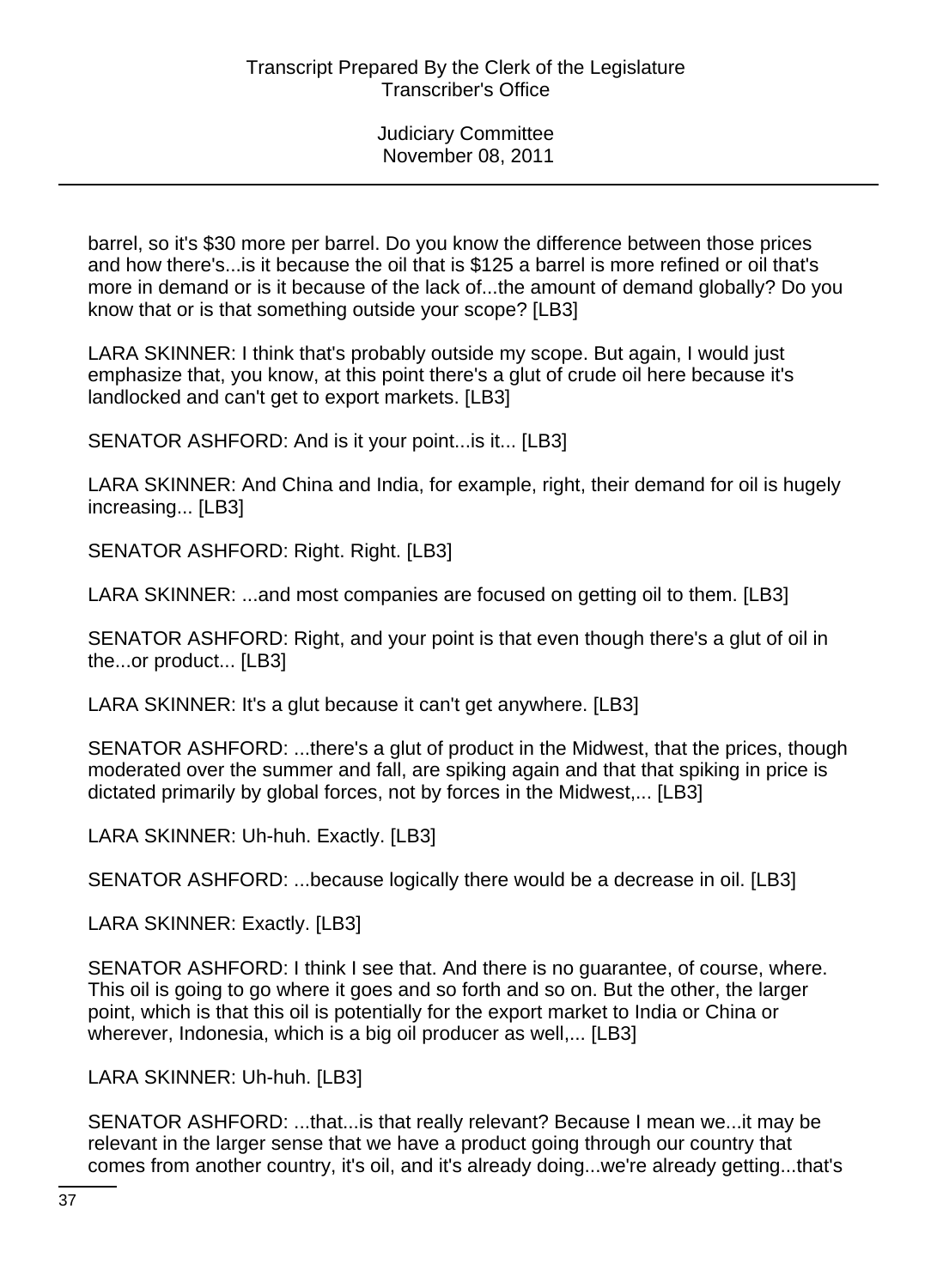happening already through the other pipeline,... [LB3]

LARA SKINNER: Uh-huh. [LB3]

SENATOR ASHFORD: ...and that we have a national interest in ensuring that if we're going to do that, if we're going to allow someone to go through with a major pipeline, that it has some positive impact on our country. And I assume that's really what the State Department is trying to evaluate on the national level. [LB3]

LARA SKINNER: Uh-huh. [LB3]

SENATOR ASHFORD: Would that be generally correct? I mean that's what they're looking at, is does this serve the national interest as well as is it consistent with our relationships with Canada and so forth. [LB3]

LARA SKINNER: Right. [LB3]

SENATOR ASHFORD: Those are some of the criteria. [LB3]

LARA SKINNER: Yeah. [LB3]

SENATOR ASHFORD: But we...the railroads are a major part of our economy in Nebraska, the Union Pacific Railroad. There wouldn't have been a Nebraska probably without the Union Pacific Railroad, at least when it occurred. Many of the towns that we're talking about in our state happened because of the railroad's decision to go a particular way, certainly Omaha was one. They carry product that's exported or imported from China. I mean one could make the argument that product that comes from China that, at least over the last 30 or 40 years, produced at a very low cost and certainly just until recently the Chinese government didn't seem to care about workers' rights or how these people were paid or whatever, but we still imported that, those goods, because the consumer wanted to pay lower prices at Walmart, and it created a whole industry in our country. But we didn't stop railroads from transporting product from China. Maybe it's not the same thing,... [LB3]

LARA SKINNER: Well,... [LB3]

SENATOR ASHFORD: ...but I mean it's the same sort of policy. We don't know, I don't know whether oil prices will go up or down, to your point. They may go down and they may go up, depending upon the world market. But haven't we already crossed that bridge in the 1880s and '70s or '90s when we decided to do the transcontinental railroad and allow for relatively cheap transportation of what have become cheap goods so that we can satisfy the consumers in our...? Is there a difference? And if there is, tell me what it is. [LB3]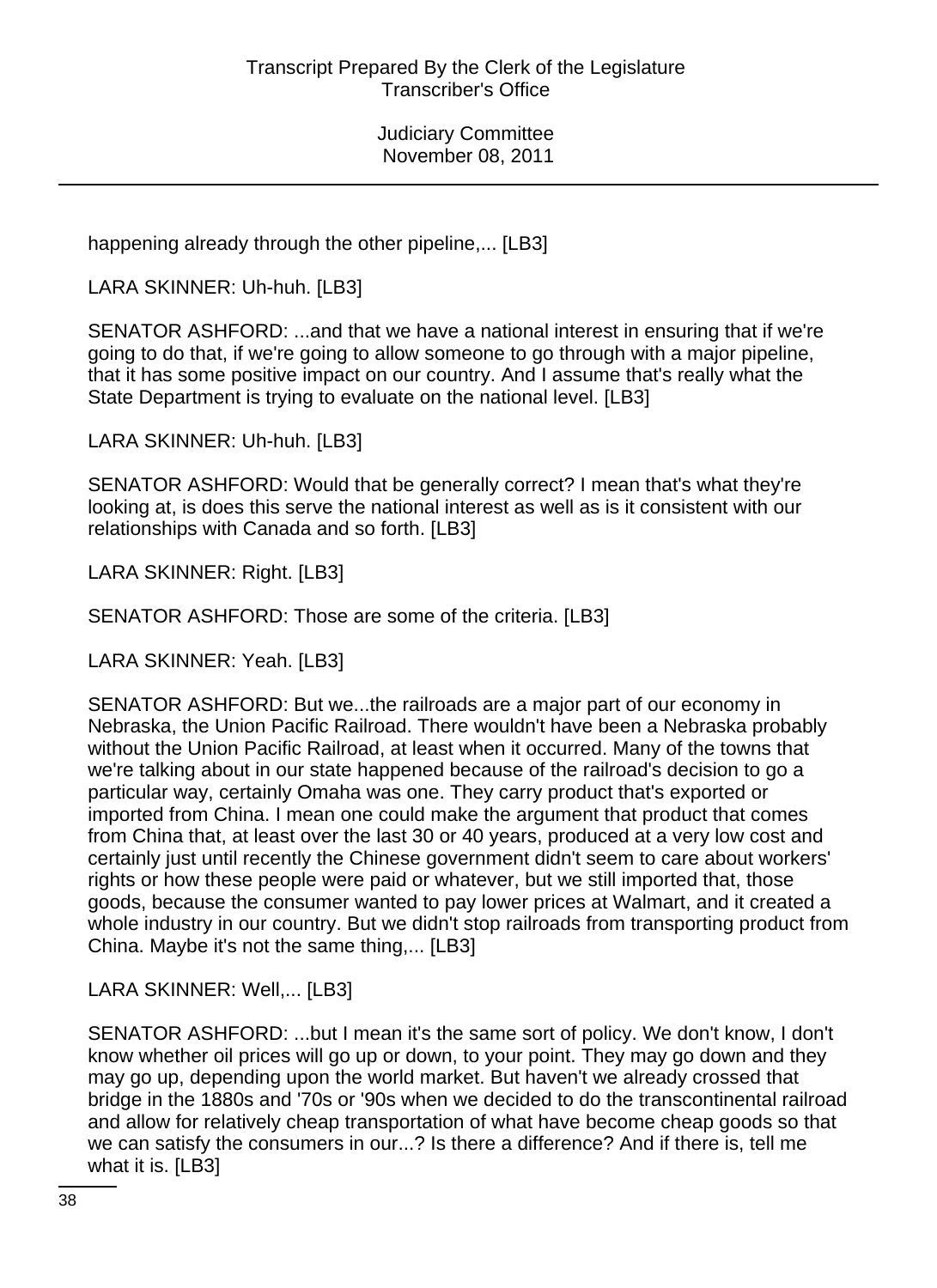LARA SKINNER: You know, I don't know if I'm going to speak directly to whether there's a difference. I think that my larger point is that neither TransCanada nor the State Department have considered the potential negative employment and economic impacts of this pipeline, you know. And our report doesn't speak specifically to Nebraska, right? We're looking at the whole pipeline route. In some parts we look at the individual states, we look at what are the direct construction jobs that will be created in each state. But you know, I mean I feel like this is the larger point, is, you know, you all need to really think through what are the potential negative... [LB3]

SENATOR ASHFORD: Well, my question is, and then I will leave this because there are a lot of people who want to speak, but I think it gets to the larger point because we, as a nation--and tell me where I'm wrong--as a nation we have policies that have created a flow of goods into this country from other countries that manufacture those goods at, in many cases for many years, a slave labor price. But we accept those goods and we bring them in here... [LB3]

LARA SKINNER: Uh-huh. [LB3]

SENATOR ASHFORD: ...because our consumers want to pay less. Now it could be because we want to enhance global trade. There could be lots of reasons for doing that. [LB3]

LARA SKINNER: Right. [LB3]

SENATOR ASHFORD: But is your larger point the same thing or is it different? [LB3]

LARA SKINNER: I think that there's a more direct link between fuel prices in the Midwest and the Keystone XL pipeline being built than in your example. Currently, Midwest fuel prices are suppressed because there's a glut, and by building a pipeline, you know, through your state and, you know, five other states, it will then have access to a global market where they'll be able to get a higher price and will then charge a higher price within the U.S. and in the Midwest specifically, where the price has been suppressed. [LB3]

SENATOR ASHFORD: Okay. And then my last question, and thank you for your candor in your answers because I think it's an interesting question, because certainly national policy changes depending upon who the President is or who controls Congress or who writes the regulations. But we certainly have had in many, over the years, an open border when it comes to consumer goods... [LB3]

LARA SKINNER: Uh-huh. [LB3]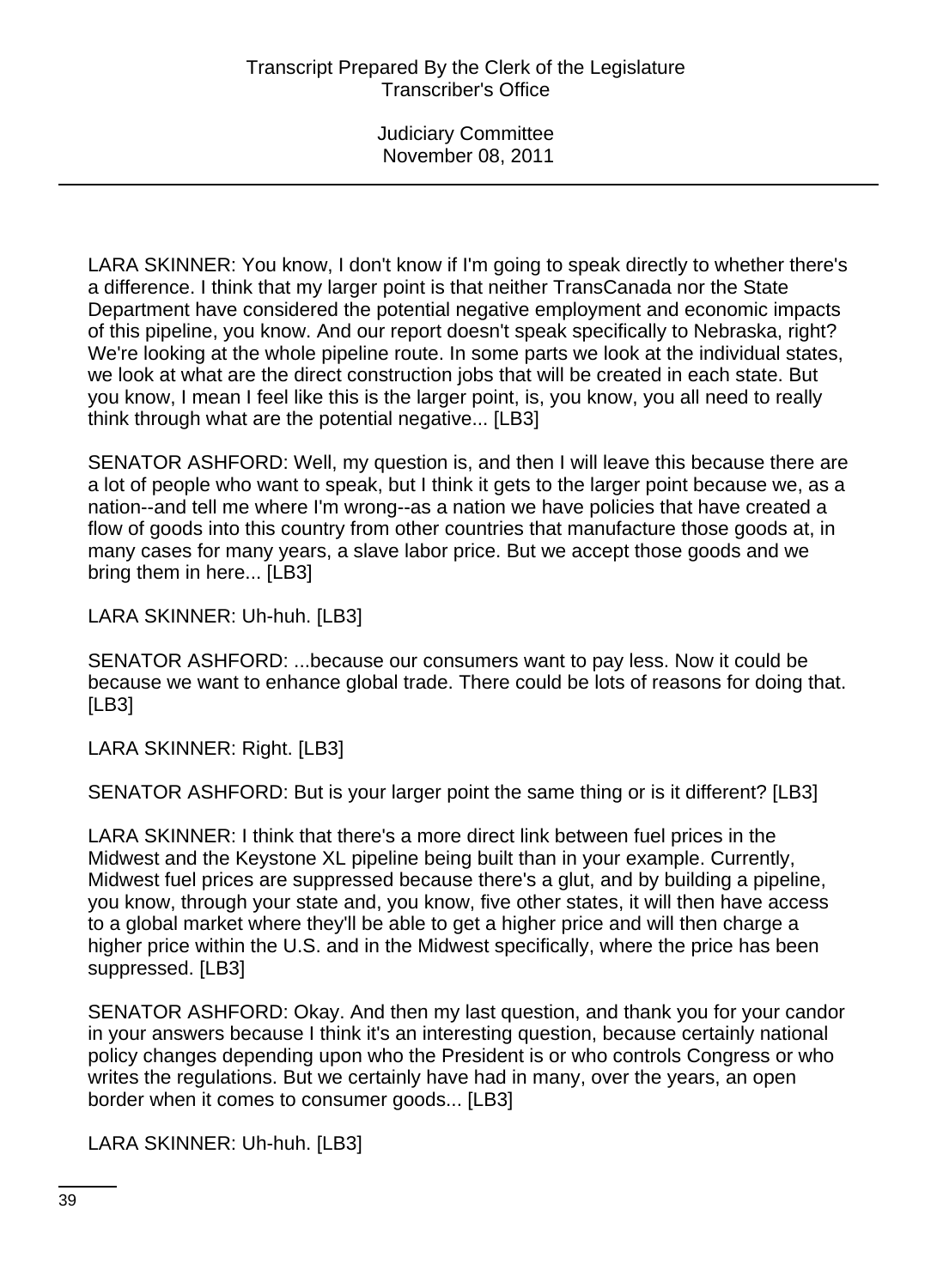SENATOR ASHFORD: ...at a very cheap price, transported by railroads... [LB3]

LARA SKINNER: Yep. [LB3]

SENATOR ASHFORD: ...that emit all sorts of things into the air. [LB3]

LARA SKINNER: Right. [LB3]

SENATOR ASHFORD: But the (laugh)...I'm sorry. The railroads are wonderful but there certainly are environmental issues. I guess my last, my last...for the record, railroads are wonderful. (Laughter) My last point, my last question, though, is in your study at Cornell, and it is a great institution in labor law, I understand that, what would...very, very briefly, what would the state's ability to give preference to Nebraska workers in a project like this, how would that...would that offend the commerce clause or...in your opinion? Could we, by state law, give preference to the hiring of Nebraska workers in the construction of an interstate pipeline? [LB3]

LARA SKINNER: I don't know the answer to that question, but I could definitely put you in touch with someone who could answer it for you. [LB3]

SENATOR ASHFORD: I'd really like to know that, whether there are...it's permissible under federal law or constitutional law to be able to do that. [LB3]

LARA SKINNER: That's a good question. [LB3]

SENATOR ASHFORD: Thank you for your comments. [LB3]

LARA SKINNER: Yes, thank you. [LB3]

SENATOR ASHFORD: Next proponent. [LB3]

LIAM PURDON: (Exhibit 10) My name is Liam O. Purdon, that's L-i-a-m O. P-u-r-d-o-n. I'm here to speak in favor of LB3. It only makes sense to require any company, corporation, or association to have all permits in hand before exercising eminent domain. However, LB3's language, like that of all other bills being advanced during the current special session, is not as concise as it must be if the proposed law is to be fair to all parties concerned. The first of LB3's emendations states: Prior to having the rights set forth in this section, any company, corporation, or association formed or created for the purpose of transporting or conveying crude oil in interstate commerce or across the state of Nebraska, etcetera. The transporting or conveying of crude oil is not what TransCanada's Keystone XL pipeline is designed to do, once operational. This pipeline will be conveying or transporting diluted bitumen, or dilbit crude oil--an unstable mixture of light, gaseous condensate, such as carcinogenic benzene or naphtha, and thick,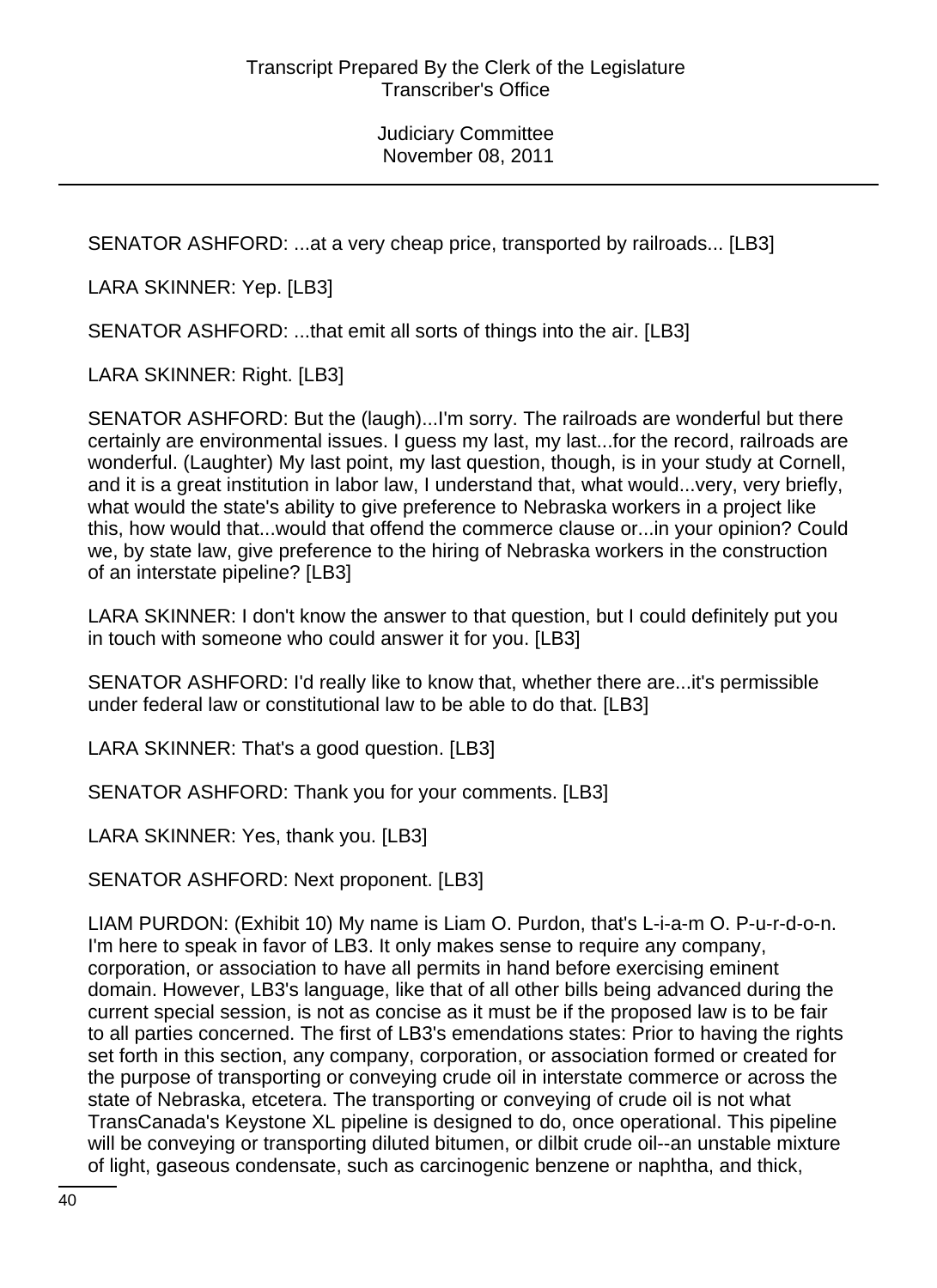## Transcript Prepared By the Clerk of the Legislature Transcriber's Office

Judiciary Committee November 08, 2011

heavy bitumen. Dilbit is a potentially hazardous substance for a number of reasons. First, it is more acidic, thick, and sulfuric than conventional crude oil. This sulfur content can lead to the weakening or embrittlement of pipelines. What's more, dilbit's high concentrations of chloride salts can lead to chloride stress corrosion in high-temperature pipelines. Worse still, when subjected to high temperature and pressure variations in the pipeline, dilbit's instability can lead to pressure spiking, its liquefied gaseous condensate returning to a gas form before collapsing and releasing bursts of high pressure that can deform and eventually rupture pipeline metal. Conventional wisdom has it that the Department of Transportation, Pipeline Hazardous Material Safety Administration does not distinguish between dilbit and conventional crude. This is nonsense. PHMSA has not yet conducted a study of the potential risks of dilbit crude. Until it is known how dangerous dilbit crude is, no permit should be issued permitting conveyance or transportation of this oil slurry across the state. While the current special session may not be the right time and place to call for studies of this substance's risks, lawmakers need to go on record identifying this substance as dilbit. [LB3]

SENATOR ASHFORD: I don't see any questions. Thank you. [LB3]

LIAM PURDON: Thank you. [LB3]

SENATOR ASHFORD: Next proponent. [LB3]

SUSAN DUNAVAN: My name is Susan Dunavan, S-u-s-a-n D-u-n-a-v-a-n, and I'm a resident of York County, Nebraska, and I'm also a recipient of two letters threatening eminent domain condemnation that we received from TransCanada. And I don't have a prepared statement today because I wasn't really planning on speaking, but I do want to express to you a little bit what it feels like to be a landowner, to have the FedEx truck come up your driveway and to be handed letters threatening eminent domain condemnation when you don't know what your rights are. And the letters do insist that within 30 days they will start the eminent domain proceeding. It's just very difficult to go month after month and week after week and not knowing, every time you see the FedEx truck come, is it going to serve papers to you. And also I want to make an issue about these papers also say that they're...that TransCanada, if we do not acquire this property through negotiations, so I wanted to address the issue of negotiation, what is negotiation. We have written certified letters to TransCanada time and time again stating our issues we have with easements that they have given us that they want us to sign, and they refuse to write us back. And so what is negotiation? Can they say that you are failing to negotiate when you write letter after letter and try to get contact with the company? They have absolutely no response at all. They do not respect the landowners at all and then they send you these letters. And that's basically what I want to say. [LB3]

SENATOR ASHFORD: Thank you, Susan. [LB3]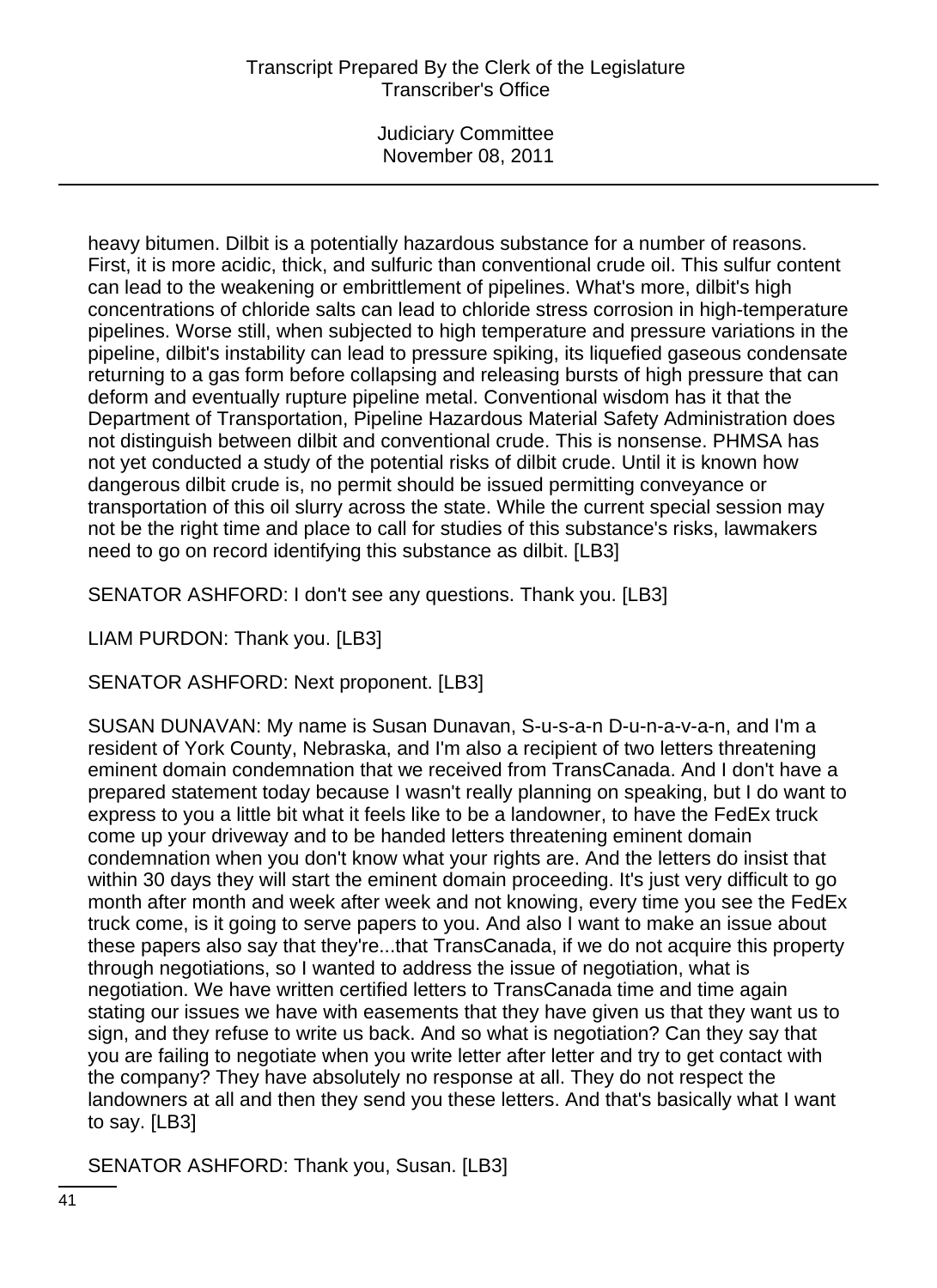SUSAN DUNAVAN: It's very intimidating,... [LB3]

SENATOR ASHFORD: Yeah. [LB3]

SUSAN DUNAVAN: ...very, very intimidating. [LB3]

SENATOR ASHFORD: Yeah. Thank you. Thanks for your points. We'll take one more person and then we will go to lunch. [LB3]

JANE KLEEB: Good afternoon, Chairman Ashford and members of the committee. Jane Kleeb, J-a-n-e K-l-e-e-b, 1010 North Denver Avenue, Hastings, Nebraska. I'm here representing Bold Nebraska, which is an advocacy group in our state, as well as Frank LaMere, which many of you know could not be here today and asked that I read a portion of his statement that he has submitted to the committee so that it is fully on record. Before I get to... [LB3]

SENATOR ASHFORD: Jane, what we'll do, what we'll do on that, we don't do that but what I will do is take his statement. We'll make it part of the record. We don't...that's just something we've done in the committee so it's not (laugh)...no reflection, but we're going to do it that way. So if you give us the comments... [LB3]

JANE KLEEB: Okay. I'm here actually...I'm definitely not a lawyer, nor will I play one ever on TV, but I am a citizen who has worked very closely with landowners over the past almost two years on this issue. And while I think the legal arguments can be made on both sides of this issue, there is a very clearly emotional side as well, and I have seen the stress that this process has put on landowners. And while the words may be threatening of eminent domain and a piece of paper may be seen as other pieces of paper that credit agencies or other lawyers may send to folks, this land has typically been in the ranchers' and farmers' hands for more than 100 years, and that when they get a letter threatening eminent domain and have no legal background whatsoever, it is a major problem that they have no state agency, no one to turn to, to answer the fundamental questions of whether or not that letter is legal and what their next steps should be. And so whether Senator Avery's bill is the perfect solution or whether another bill needs to come up, I think all of us are just asking that eminent domain process gets clear and that there are clearly defined ways that landowners also understand the process where they can also get help, because it is just not a fair process when you have a multinational company up against folks in rural areas who don't have access to those resources. Thank you. [LB3]

SENATOR ASHFORD: Thank you. Any questions? Seeing none, that concludes the testimony for the morning. And how many more proponents do we have? Two. Is there only two more here? Why don't we go ahead...three (laugh), three more, one, two,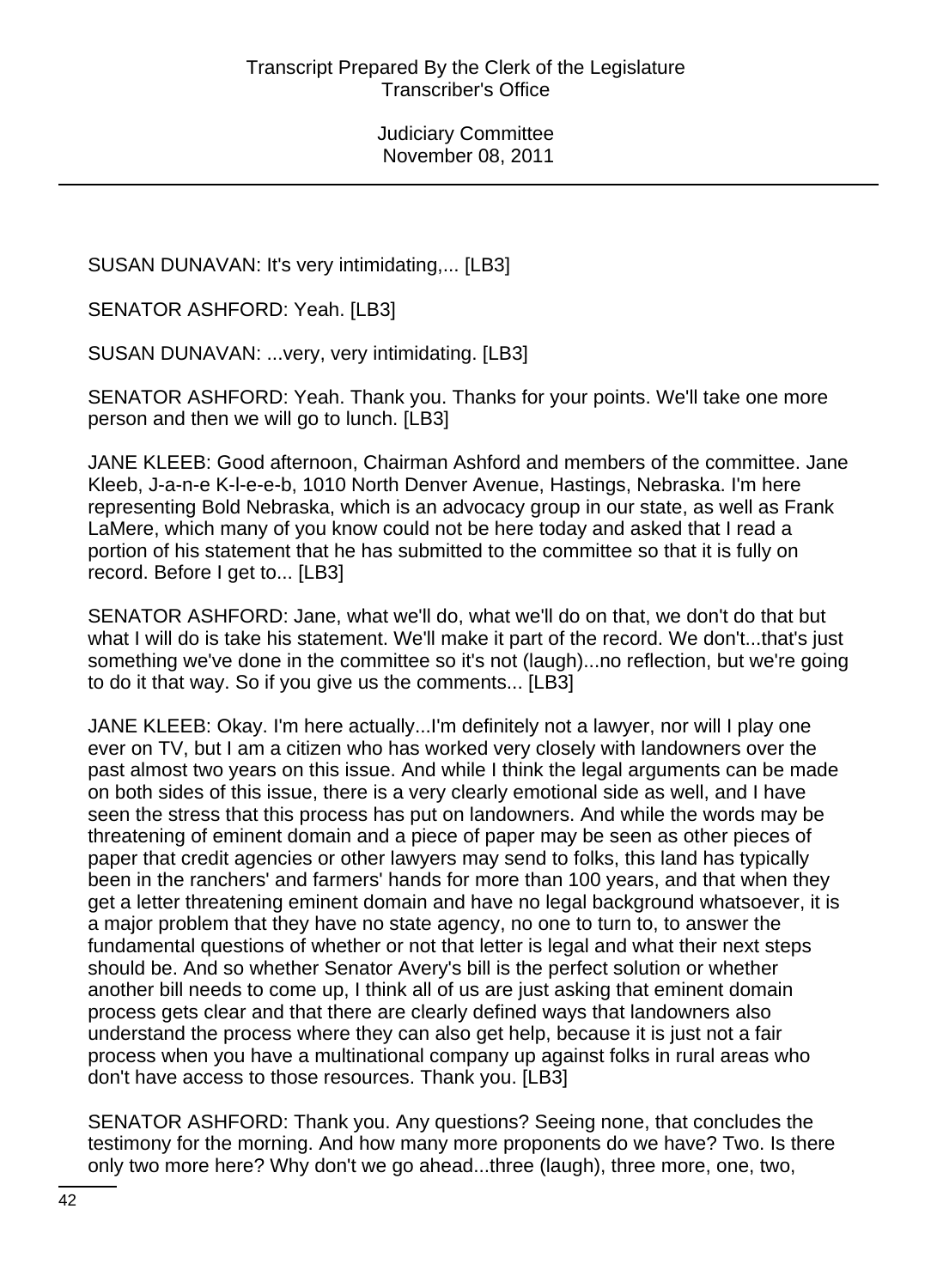three. So why don't we just finish that. Yeah. [LB3]

RICHARD HEDRICK: I'm Richard Hedrick. I'm for LB3. My question is this should be under the body of eminent domain 77, so forth. Socialists in the Sandhills are not the only property owners abused by eminent domain. Pipelines pay a pittance: the size of a pipe 1 inch times the length, 36 inches, times links. Nebraska law states "or damaged." Nebraska landowners can't get damage for laying the pipe. Landowners in other states, I do not know if they have this. Property owners take offer. Faced with pay attorney fees of \$40,000 or \$50,000 to go to court, they cave in. Should attorney fees be required to be paid by the condemnors? I believe they should be. My property was taken by eminent domain. I don't want to go into this at this time. We don't have that much time. Thank you. [LB3]

SENATOR ASHFORD: Thank you, Richard. Any questions of Richard? Seeing none, thanks. We have a young, very young witness back there, testifier, I believe the youngest one of the day by far actually. [LB3]

CAROL REED: Hello. [LB3]

SENATOR ASHFORD: Hello. [LB3]

CAROL REED: Thank you very much for allowing me to speak and for being patient with my little one, if he's noisy now and then. My name is Carol Reed, R-e-e-d, and I am the granddaughter of farmers and I have owned land in Nebraska. At the moment, I live in Lincoln, in Senator Avery's district, and I want to thank him for bringing this bill forward. I want to encourage you, please, to pass it on so that the rest of the whole Legislature can debate it. I think that the farmers and ranchers deserve to be treated with fairness and respect and that eminent domain should be used only in the case where it is for the public good. And I think that it should not be being threatened unless they actually have the permits in hand to do what they need to be doing. I don't need to take a lot more of your time. I'm certainly not a lawyer. But I definitely think that the pipeline should be in a safer location. It's not your purview at this moment. But I understand that it's probably going to come through and I'm a realist and understand that, but I think it would be safer if it would come through eastern Nebraska where we have heavier clay soils and a further distance to the aquifer. So I ask you to please do what you can to enact strong legislation to protect the farmers and ranchers and landowners of Nebraska and to protect our natural resources, our water, our fragile Sandhills, and the rights of people like this for the future to enjoy a clean Nebraska and a safe Nebraska. I was the last of the grandchildren of my line and the only one that my grandfather didn't get to teach to drive the tractor because he lost his farm. So please allow future generations to have their right. Thank you. [LB3]

SENATOR ASHFORD: I understand. Thank you. I think that... [LB3]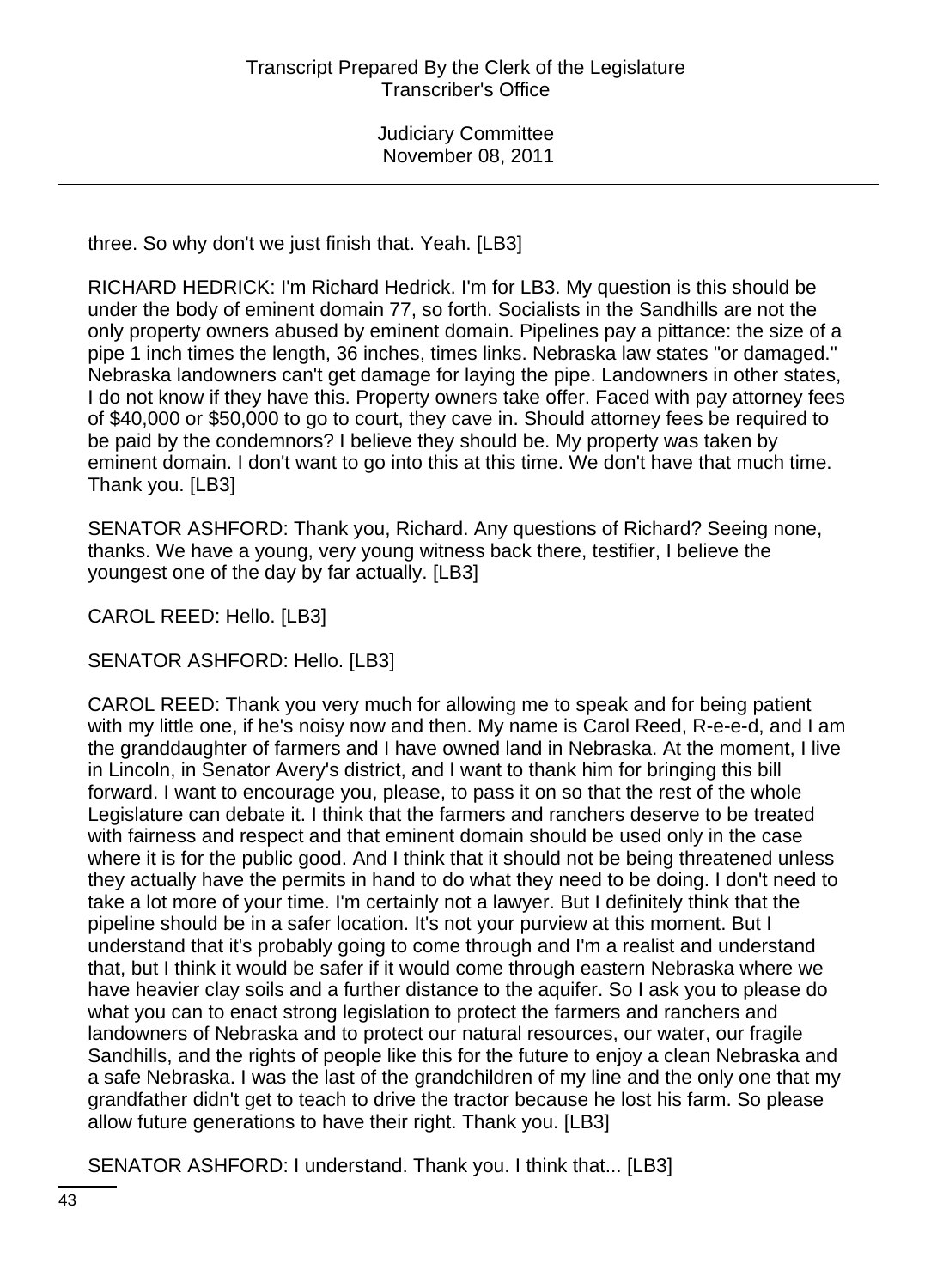SENATOR COUNCIL: Oh, you have one. [LB3]

SENATOR ASHFORD: Sorry. Sorry. [LB3]

WILLIAM DUNAVAN: I think it's good afternoon now. [LB3]

SENATOR ASHFORD: Yeah, good afternoon now. [LB3]

WILLIAM DUNAVAN: (Exhibit 11) Senator Bill Avery and Chairman Brad Ashford and all the members of the Judiciary Committee, my name is William F. Dunavan. I am a landowner in York County, Nebraska, and the property where I live lies in the direct path of the Keystone XL proposed route. I'm in favor of your bill, LB3, which would prohibit pipeline companies from pursuing eminent domain against Nebraska landowners before all the proper permits have been received. Twice I've been served with letters from TransCanada regarding this project. These letters threaten condemnation with a 30-day deadline. Brought some samples, if you don't have enough already. This has been a major source of worry and apprehension. It amazes me that they can do this. Perhaps you also grew up to respect the genius of the U.S. Constitution with its Fifth Amendment and Fourteenth Amendments guaranteeing private property rights. Somehow I missed the passage of that new amendment which cancels out these rights and gives away our citizens' property to the whims of a foreign corporation. Do you really want the constitution to be twisted like this during your years of service in the Legislature? Here are five other questions to consider seriously. Where is the headquarters of the TransCanada corporation? Would Canadian farmers and landholders expect companies from the U.S.A. to assume the power to take or disfigure Canadian land? Are the oil products made from this Canadian crude contracted solely for the use of the people of the U.S.A. or are they bound for Europe, Latin America, and Asia? Are there data gaps in the toxicological reports on this bitumen-type oil as well as on the solvents that are combined with it? Was there a glaring conflict of interest or severe bias in the State Department's environmental review, since it was likely written by one of TransCanada's chief contractors? Careful work, which the Unicameral is famous for, can get to the bottom of these important questions. There's no luxury of ignorance for those entrusted with decisions for the people. Once built, a pipeline operating at 1,400 psi will not give anyone near it the precious time to react. In conclusion, I have several suggestions for your bill. First, mention who will enforce these provisions. Second, include a penalty, and I see that was added as an amendment, wasn't on the bill that I read beforehand. Thirdly, make it retroactive to 2008, which I presume is not legal but I sure wish you could do this. TransCanada's executives should have known better. Thank you. [LB3]

SENATOR ASHFORD: Thank you, Mr. Dunavan. Any questions? Seeing none, we'll break for lunch. [LB3]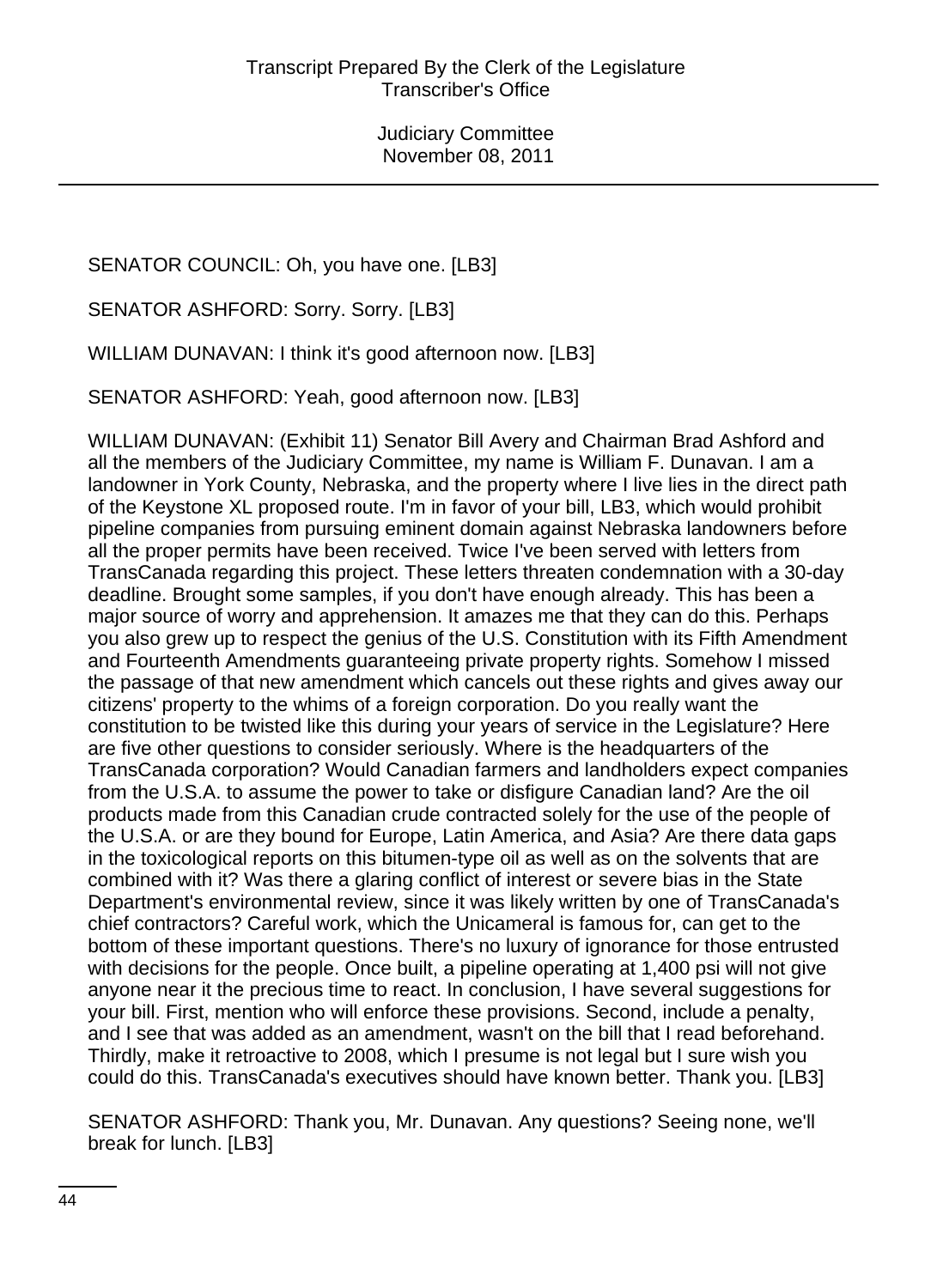BREAK

SENATOR ASHFORD: How many more proponents do we have? So there...how about proponents? Proponents, four? [LB3]

ERNIE CHAMBERS: You said proponents. [LB3]

SENATOR ASHFORD: Proponents. [LB3]

ERNIE CHAMBERS: Uh-huh. [LB3]

SENATOR ASHFORD: There's one, two. Don, are you a proponent? Okay. Two more. All right. We have two proponents and then we'll go to the opponents. So, Ernie, welcome. [LB3]

ERNIE CHAMBERS: Thank you. Mr. Chairman, I'm Ernie Chambers. I'm from Omaha, Nebraska. My representative is the distinguished Senator Council. I came down here today because of the seriousness of the issue, and the issue is that pipeline. Now Shakespeare said how wonderful it is to have the strength of a giant but it is tyrannical to use it like a giant; and when you have a giant running roughshod over people who are virtually representationless, then something has to be said about it and sometimes public action is the only thing that will work. I came here today to use words, not that anybody's mind will be changed but to go on the record clearly and unequivocally. If there was anything I could do to hinder, delay, cripple, stop, or alter the route of that pipeline, that's what I would do. And I think of it more as an alimentary canal--not elementary; alimentary--and that's a part of a person's internal plumbing. I think all of the bills that are being presented during this special session fall within the realm of a state's police power and, for the record, that is an inherent, fundamental, plenary power of a state which is essential to government. That power enables a state to pass any and all proper and necessary laws to advance, to preserve the public health, safety, and welfare. One of the most essential elements to society's welfare would be fresh, clean water, and anything that threatens that water is a fit subject for the state to consider acting on under its police power. I know there are all kind of theories here, there are all kind of theories there. There have been threats of lawsuits by the giant, and the giant, as I see it, is that Canadian company. Bullying is what big, strong people do. It happens in a classroom setting. It happens on the playground. And when a big company, whose only aim is to make money, sees a state which has a Governor who has no steel in his spine, a Legislature which is not going to be assertive and protect the rights of the people, it's going to run roughshod. And although from a moral or ethical standpoint I blame TransCanada or whatever they call themselves, in the realm of politics and making money I can't blame them. If you find a sucker, bump his head. Now I know what the rules are. What I have to say will take longer than the time I have, so I had to make those few comments at least so my position is crystal-clear. I believe the state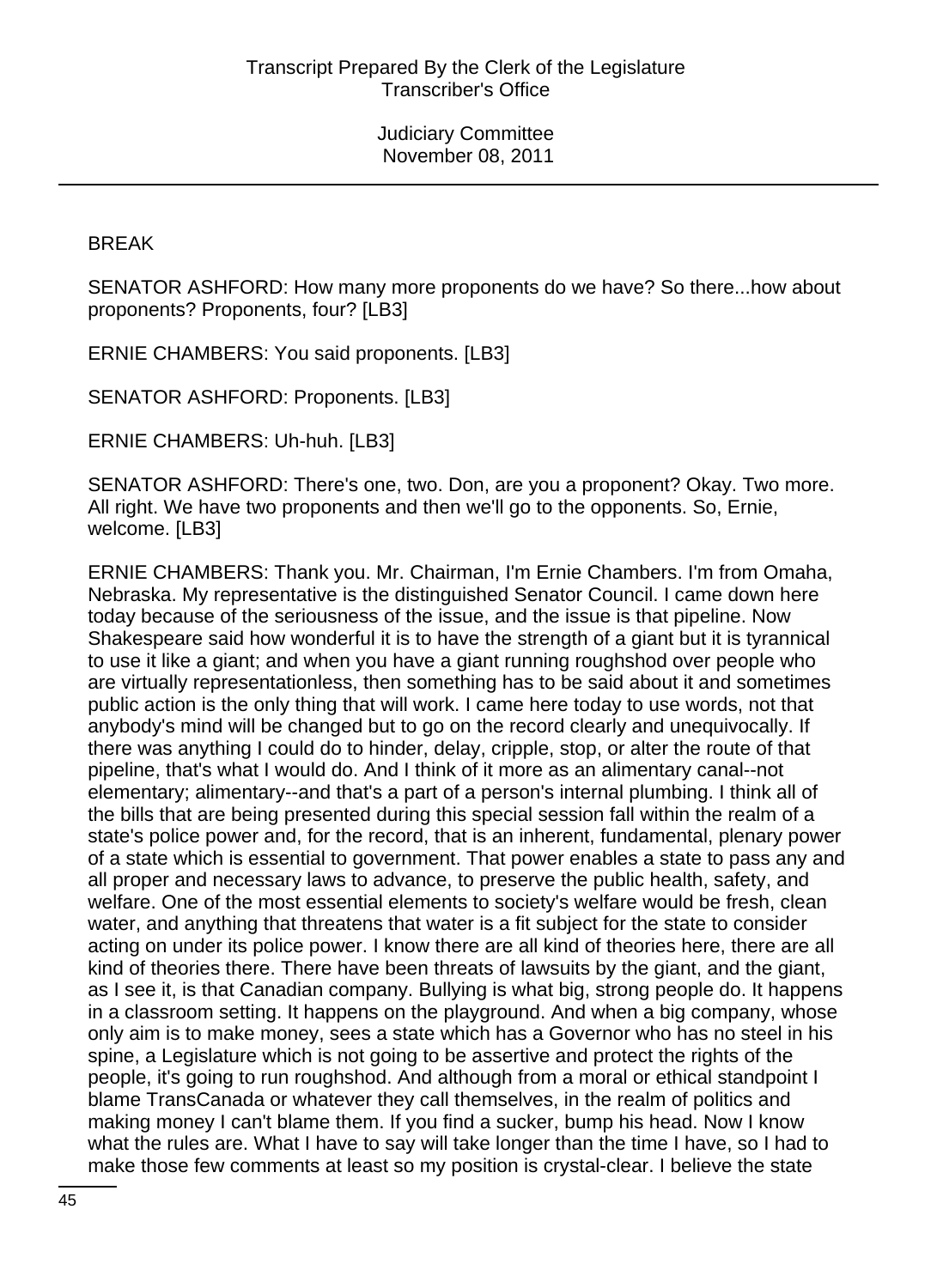has a compelling interest in protecting its water. I believe the state has the right, the authority, and the obligation to do all it can to provide that protection. You get one shot at this. And they can talk all they want to about how much care, how much technology is being used to build this pipeline. If anything goes wrong, as the blowout in the Gulf of Mexico, it's over, and you know that they are going to say everything is all right. The state should have stood up sooner but it didn't. Late is better than never. [LB3]

SENATOR ASHFORD: Thank you, Ernie. Any questions? Seeing none, thank you. [LB3]

ERNIE CHAMBERS: I took a long trip for a very short time. Thank you. [LB3]

SENATOR ASHFORD: I believe this is the last proponent, one more, and then we are going to go to the opponents after the next one. [LB3]

PAUL BLACKBURN: Chairman Ashford, members of the committee, my name is Paul Blackburn, it's P-a-u-l B-l-a-c-k-b-u-r-n. I live in Minneapolis, Minnesota. I'm an attorney and I represent Bold Nebraska today. I also represented the landowners in South Dakota, represented Dakota Rural Action in South Dakota in the South Dakota PUC hearing, so I have some direct, on-the-ground experience with a lot of the concerns that landowners have in this kind of process, including concerns related to eminent domain and the entire process of acquiring easements, and so I speak from that experience there. In listening to people here, the complaints are somewhat similar. I have a number of suggestions for the bill. I think that it has a useful component to it but there are other things that could be done. Probably the cheapest and easiest thing that the Legislature could do, and this shouldn't be controversial at all, is to have a law that requires that the Attorney General or Secretary of State or some agency do a handbook, have a Web page, do something that describes the eminent domain process and the land process and the rights of landowners, because, you know, that...I spent a lot of time as an attorney trying to explain that to people in South Dakota and I expect that landowners here, when they get one of the letters or the process starts, you know, they have no place to turn except to attorneys. And in the sense that, you know, they could go to attorneys but that's expensive, to some people it's intimidating, and even if they go to attorneys, having a handbook, sort of like FERC does but maybe not that complicated, just to guide for landowner rights would be extremely helpful. It would cost almost nothing. It would resolve a lot of the conflicts. It would help people express the rights they actually have now more efficiently, you know, and it would be easy and it shouldn't be controversial. So that's the easiest thing you can do. I suggest that the Legislature consider requiring that, and other states in fact do that. You know, states like California, in their power line siting process, require that the proponent send a letter to each of the affected landowners that describes their rights, and that letter is approved by the Public Utility Commission in California. So that would be a simple thing to do. Also, as Mr. Domina said earlier, the state gives away its right to take property; therefore, it can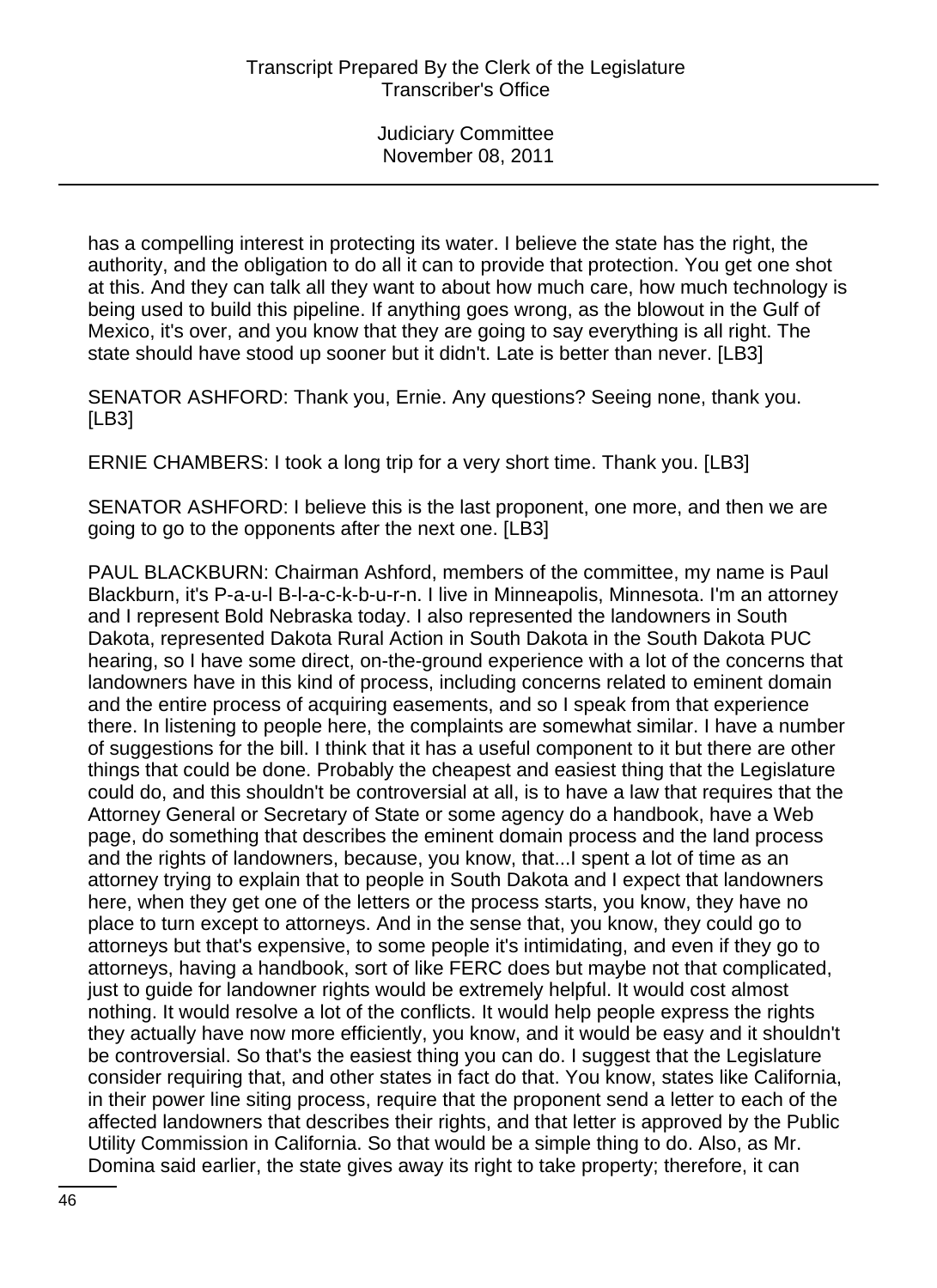# Transcript Prepared By the Clerk of the Legislature Transcriber's Office

Judiciary Committee November 08, 2011

condition that right any way it sees fit. And there are a number of things that could happen in the judicial process for eminent domain that would be an improvement. Particularly, you know, if property is being taken for a true public benefit, a road, something that's clearly just public, a road or a school or something like that, you know, then that is very...that's part of the nature of government action. When property is being taken for a profit-making entity, for the benefit of a profit-making entity, and, yes, in every, you know, productive economic activity in theory has a profit-making component to it...or has a public interest component to it, still, there's a lot of money at stake here and the state can condition grants of eminent domain for a more private purpose, where there's more of a private component to it, where (inaudible) profit being made, to allow judges to be more generous in assessing damages and in protecting the citizens. And finally, I think there's the criminal and civil components that have been discussed already. And if you like, I can also make a few comments on oil price, I know it was discussed earlier, to try to help explain a little bit of that. And thank you for your time today. [LB3]

SENATOR ASHFORD: I do have one question and then maybe I do have a question about oil prices. But can...you indicated that the court could judicially impose sanctions, not sanctions, but civil damages for enhanced damages in a case where there's a private company involved and utilizing eminent domain as a remedy. Is that something that you have seen done? [LB3]

PAUL BLACKBURN: Different states...I'm not an expert in eminent domain law but what I understand is that different states have a slightly different standard. So in some states it would be just the value of the property; in other states they may also have incidental reduction in value of adjoining properties, that kind of element, so... [LB3]

SENATOR ASHFORD: Well, what about legislatively in defining...if you have a direct benefit to the state of the Nebraska, you have a road that goes through the state that provides transportation for farm...the farm economy, and we do that all the time here, obviously, as we build roads and we enhance roads and so forth and we use eminent domain to do that and the public purpose is direct. [LB3]

# PAUL BLACKBURN: Uh-huh. [LB3]

SENATOR ASHFORD: If the public purpose is not direct but is, in effect, indirect or not as direct as building a road, I don't know how to define it, but can...in your experience, have you see legislative responses that build into the legislative response certain criteria to establish whether or not there's a public purpose on a statewide basis? [LB3]

PAUL BLACKBURN: My understanding is there is and, for example, in Montana I believe that judges can determine independently whether there's a need for a particular project, and the reason for that is that sometimes even governments, you know, city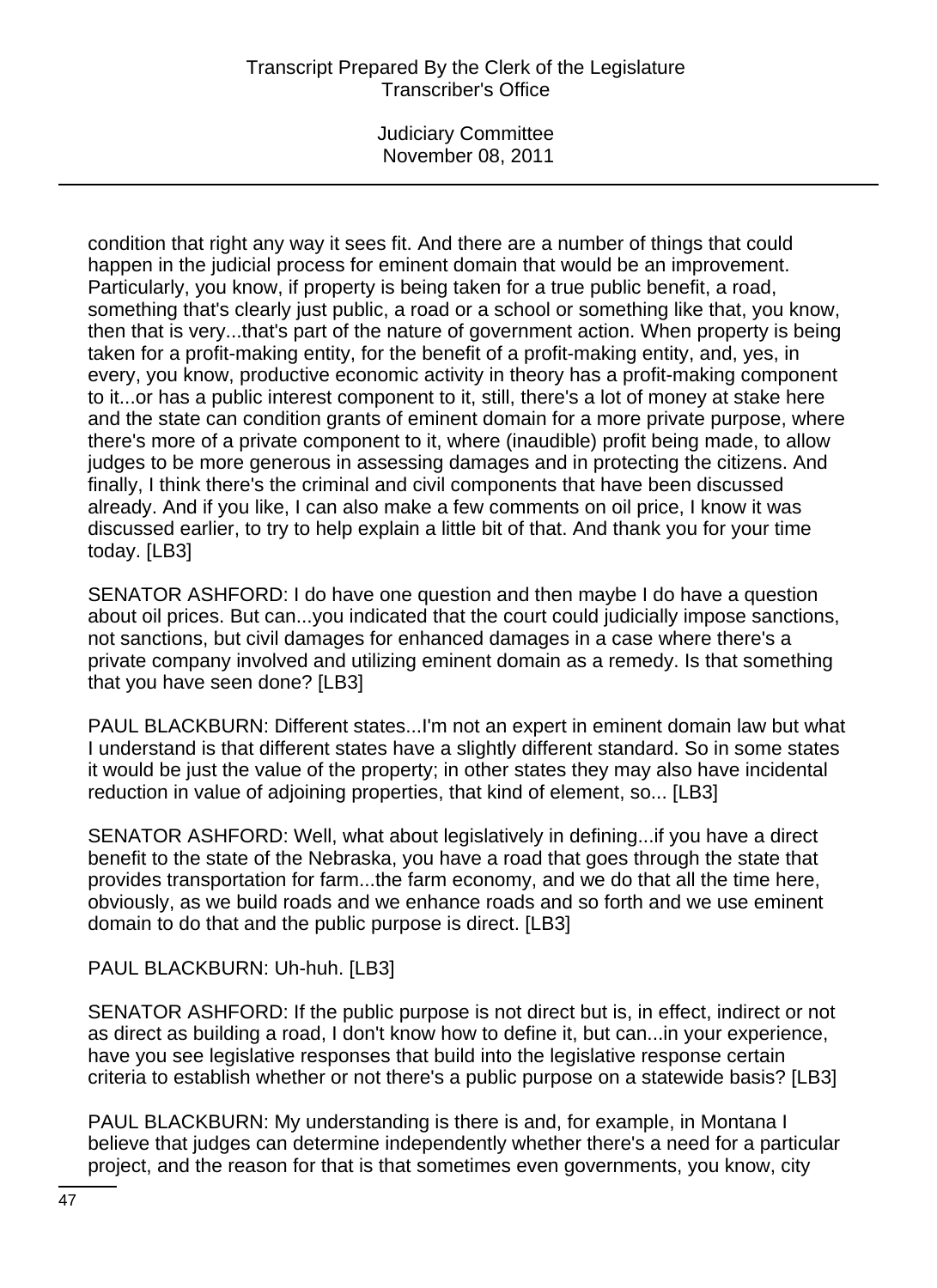governments will seek to do a project that really makes no sense or to take property for incorrect reasons, you know, because they want somebody...they don't like somebody, they want somebody's property. Heaven knows in small towns that people, sometimes for completely, you know, improper reasons, will try to take somebody's property. And so judges have sort of a backstop authority, my understanding is, in Montana to confirm that there is truly a public need so that there isn't abuse of the statute. [LB3]

SENATOR ASHFORD: So are there standards in Montana statute, and we can look at it obviously, but are there standards which enhance that burden or increase that burden in cases where the benefit may not be as direct as a road or library or something like that? [LB3]

PAUL BLACKBURN: I don't believe the Montana statute does that, no. It's just to make sure that there is a public...that there is a benefit that's legitimate. [LB3]

SENATOR ASHFORD: So it sets some sort of standard. [LB3]

PAUL BLACKBURN: Yeah. And, to tell you the truth, I wasn't...I didn't...haven't read that for a while and I wasn't planning to talk about it today. I can certainly look up that standard for you again and discuss, you know, what the state of Montana has. I'm just saying that the state has discretion to treat, you know, different kinds of eminent domain grants to different entities in different ways. You know, it's completely at the state's discretion in how to do that. And I think there's some very reasonable policy, you know, arguments and positions that where a project is for a private company that's going to make a large amount of profit that they treat...that they, you know, have additional conditions on eminent domain, on the use of eminent domain, because after all for a road or a school, you know, people are taking...getting disadvantaged, but it's truly for all their neighbors and all the public good in a very immediate sense. [LB3]

SENATOR ASHFORD: Well, for example, in Nebraska I think the argument has been positioned this way, at least listening to yesterday's testimony. One is that water is a direct benefit to Nebraskans. We use...80 percent of our water comes from the Ogallala aquifer, some percentage, so that's a direct benefit to Nebraskans. [LB3]

PAUL BLACKBURN: Uh-huh. [LB3]

SENATOR ASHFORD: And if that availability to access water is disrupted, we have a special interest or a real interest in making sure that that water flows. And then there's an argument on whether or not this pipeline actually will damage that. And then on the other side we have the interest...some other interest that the pipeline serves and which may impact Nebraska, it may create jobs or it may lower oil prices, but I think the argument that I'm hearing more of is that there's more of a national interest to be independent of foreign oil and to have a pipeline in Canada rather than the Middle East.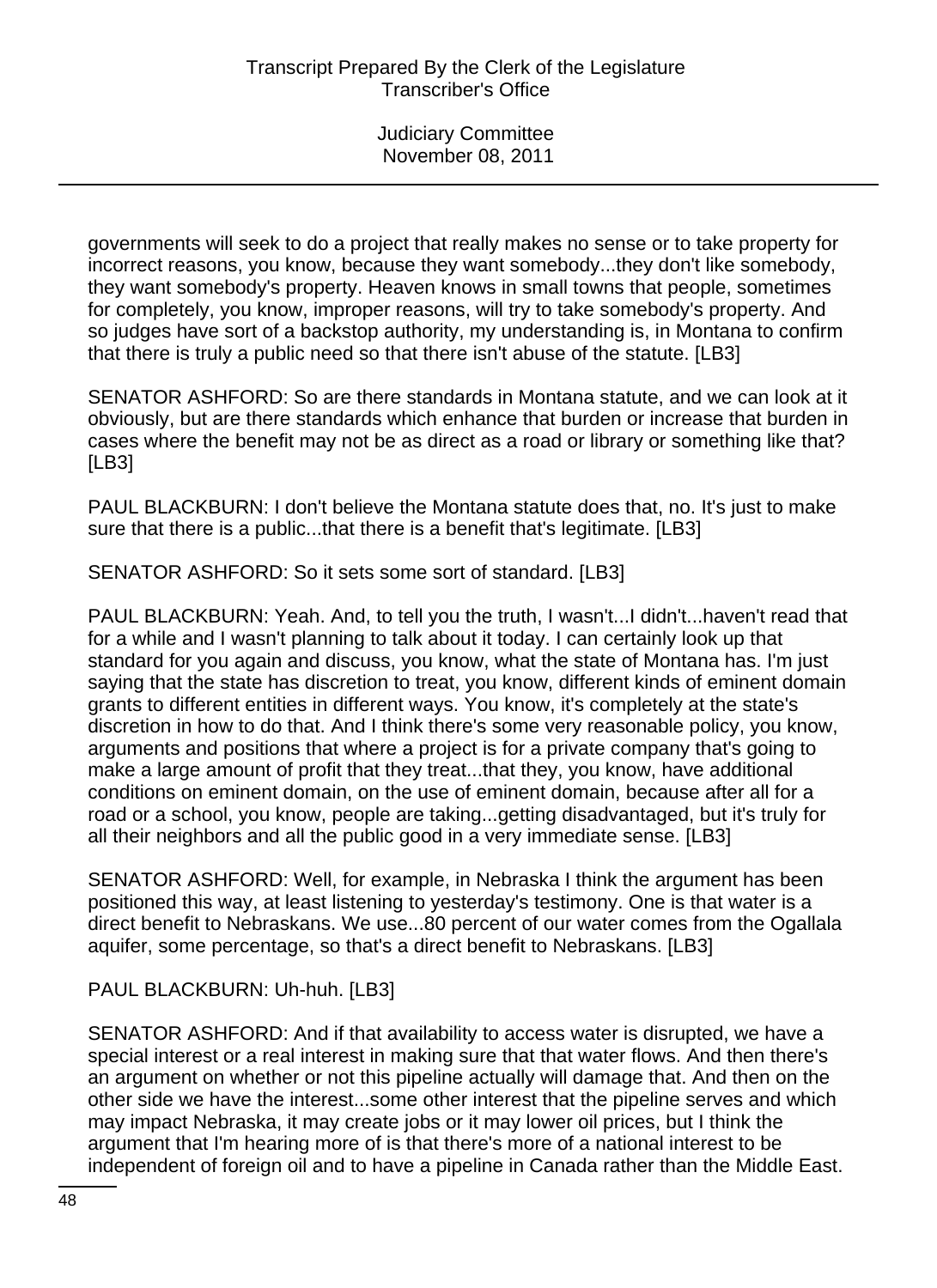So you have an indirect, which may be direct, but you have a...it's not as direct as water. It's not as direct as a road. And then you have a pipeline, which does serve a purpose, obviously, because we have pipelines running throughout the state, but the interest is maybe less direct. I don't know if you have... [LB3]

PAUL BLACKBURN: And I'd also add that everybody talks about the degree of public interest, but also there's the degree of private interest. And in something like a road, you know, the government owns it. It's for anybody who wants to drive on it. You know, the benefits that accrue from that road can go to a large number of people in a large number of ways and it's unrestricted, for the most part. And on the other hand, with something like an oil pipeline, there's also a very large component of private interest, which you know we are a capitalist country that makes money but, at the same time, you know, when there's such a large private component and such a large profit associated with pipelines, such a stable profit associated with pipelines too, you know, that... [LB3]

SENATOR ASHFORD: Okay. And I don't think my issue is not with them making money. My issue is trying to define...is trying to define interest and how do you legitimately do that. I guess the last question, you were going to make a comment on oil prices. I would just ask this. I mean if this may or may not have a...this pipeline may or may not have an impact on oil prices. I know today the WTI price is \$97 a barrel. We have an abundance of oil in the Midwest now so obviously the demand, it's inelastic, as one would say. The demand is not conditional on supply...or the price is not conditional on supply, at least in the Midwest, because we're in a global market. Is that what you were going to comment on? [LB3]

PAUL BLACKBURN: Uh-huh. Yes. I think that, you know, getting back to one of the questions that Senator Council made about oil prices and about how economics works, it's important to distinguish between global oil prices and regional oil prices, because they can be significantly different. So in something...so a single pipeline, for example, could increase regional prices while, in theory, decreasing local price...or international prices. But with international oil pricing the most important thing to remember is that something like this pipeline is going to be an extremely small factor in the price of global internationally and that's because, as we all know, international oil prices fluctuate wildly. And what causes it? Geopolitical, you know, actions and activities about which none of us have control and, most importantly, the global economy, so we see these huge swings in oil prices. You know, whatever effect that TransCanada's pipeline is going to have on that is going to be so lost in the noise called by geopolitics in the world economy that it, you know, nobody is going to be able to determine... [LB3]

SENATOR ASHFORD: And that doesn't... [LB3]

PAUL BLACKBURN: ...that except for in theory, and even then there's going to be a lot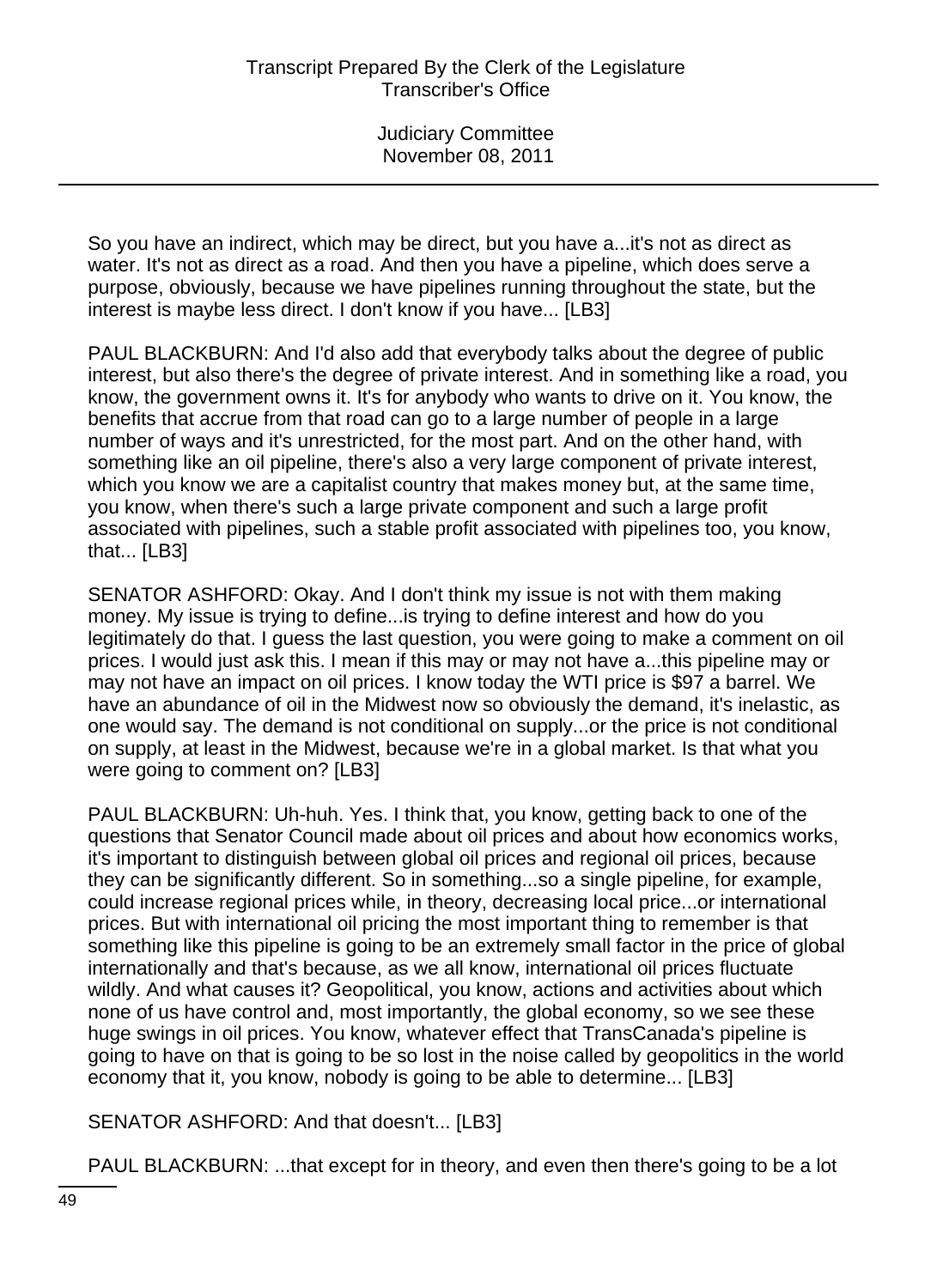of arguments. [LB3]

SENATOR ASHFORD: And that doesn't necessarily make it a bad thing. But when you start to think about the competing interests of the state, of this state, and how we get into the issue of eminent domain and how do we draw up, this committee, if we were to do so, how would we amend the current eminent domain statutes to address these issues, you have to look at all those interests. And if there isn't...and there are experts on all sides that can say it will have an effect on price, but at least... [LB3]

PAUL BLACKBURN: Regionally it will definitely have an effect on price; internationally, in global oil prices, not so much, I mean not above the noise. And regionally, you know, the industry itself argues a lot about exactly how oil...regional oil pricing will work and, you know, all the different effects, but suffice it to say that, you know, as everybody said, there's a glut in the Midwest right now; therefore, there's lots of supply and a limited demand,... [LB3]

SENATOR ASHFORD: But prices are going up, not down, right now. [LB3]

PAUL BLACKBURN: ...limited demand, so that means that for a long time now the Midwest has cheaper fuel prices. When you go to the Coast, it's more expensive and it's largely because of... [LB3]

SENATOR ASHFORD: Well, there are other factors. There are taxes involved and... [LB3]

PAUL BLACKBURN: There are taxes involved but... [LB3]

SENATOR ASHFORD: And then California has environmental issues. [LB3]

PAUL BLACKBURN: Right. [LB3]

SENATOR ASHFORD: I get the point. [LB3]

PAUL BLACKBURN: Yeah. Yeah. [LB3]

SENATOR ASHFORD: I just...I think we're being charged to look at a statute or a law that is rather vague in looking at eminent domain as it relates to pipelines and how do you assess these different, varying issues. And I think it's a good issue, so thank you very... [LB3]

PAUL BLACKBURN: Well, I appreciate it. Thank you for... [LB3]

SENATOR ASHFORD: Yeah, Senator Council. [LB3]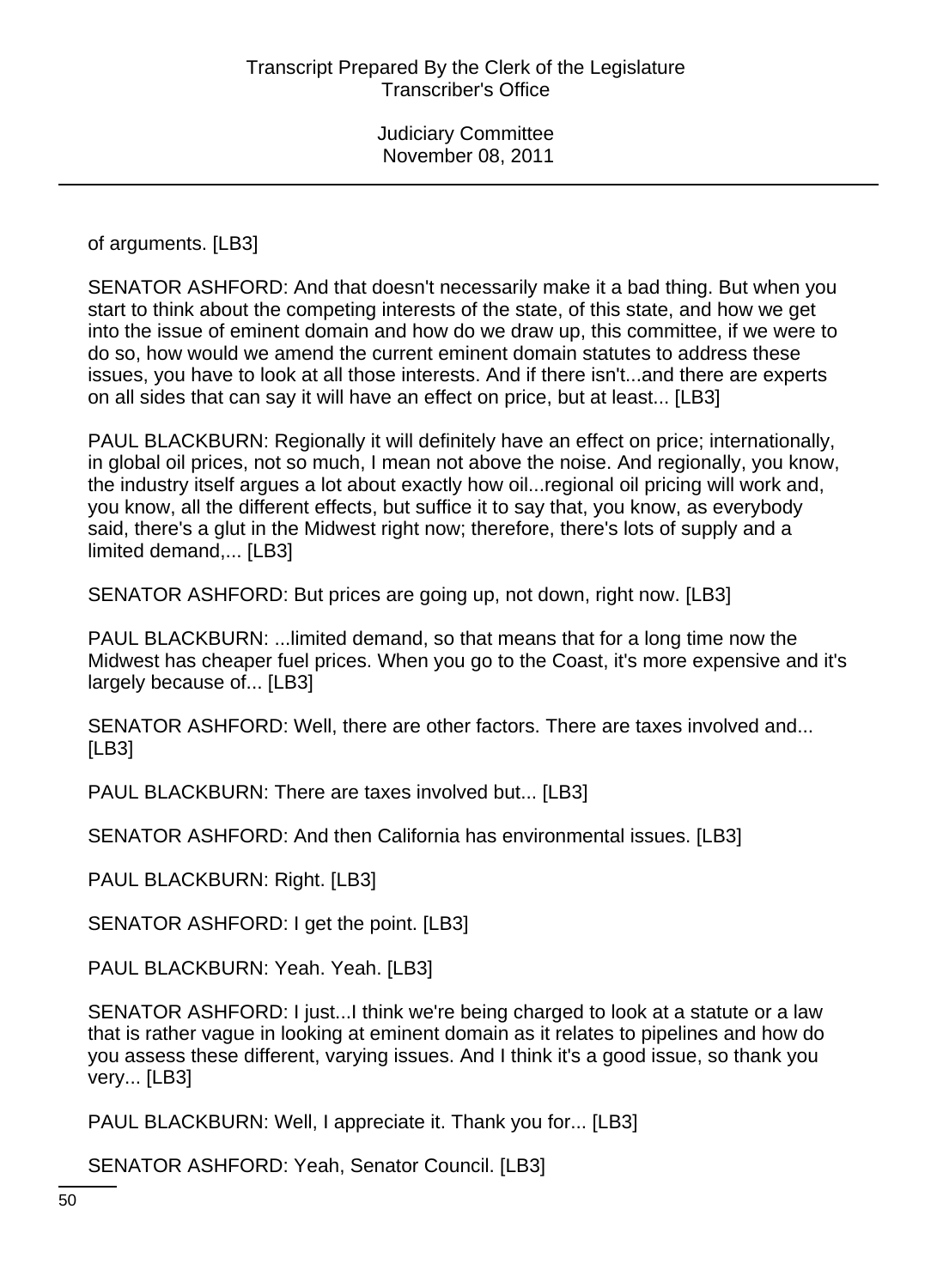PAUL BLACKBURN: Uh-huh. [LB3]

SENATOR COUNCIL: Yes, and thank you, Mr. Blackburn, for addressing the question that I posed, but again I'm just not...I'm not quite following the logic. [LB3]

PAUL BLACKBURN: Okay. [LB3]

SENATOR COUNCIL: The Cornell professor indicated that the projected increase in gas prices in the Midwest would be due to the fact that the oil being shipped through the proposed TransCanada pipeline would be shipped to China or other ports and the resultant effect on global availability of crude would be the cause of increases in gas prices in the Midwest. You just said the exact opposite so... [LB3]

PAUL BLACKBURN: Well, you know, I'm not sure I agree with her. I've been working on oil issues for about a decade now and, you know, I'm not sure that's exactly her logic but I didn't follow it that closely when she was testifying. [LB3]

SENATOR COUNCIL: Okay. So...and what is the basis for your opinion that, despite what goes on globally, the TransCanada pipeline could have an impact on Midwest fuel prices to the extent that we could see increases? [LB3]

PAUL BLACKBURN: Right. [LB3]

SENATOR COUNCIL: What would be the cause of that? [LB3]

PAUL BLACKBURN: Right now there's a glut of crude oil in the Midwest. [LB3]

SENATOR COUNCIL: Okay. Uh-huh. [LB3]

PAUL BLACKBURN: It's hard to move that oil out of the Midwest and that's the primary...one of the primary reasons why TransCanada wants to build a pipeline from Cushing, Oklahoma, to the Gulf Coast, because that allows other markets to buy that oil and reduces the glut. When there's a glut of oil, like a glut of any supply, then demand...and a fixed demand, you know, increased supply, fixed demand means that the price will be suppressed on that oil. If you have many buyers for the same product, the price will go up. The oil industry right now has a limited pool of buyers in the Midwest for a large amount of its oil, so therefore the oil prices in the Midwest are lower for that reason. The industry is very interested, including TransCanada, in increasing the ability to export oil from the Midwest of the United States. Once that happens then the prices for oil in the Midwest will increase because we'll be competing with the Gulf Coast for that oil essentially. Does that make sense? I mean if you've got a glut now, we get export capacity out of the Midwest then there's no longer a glut here so there's not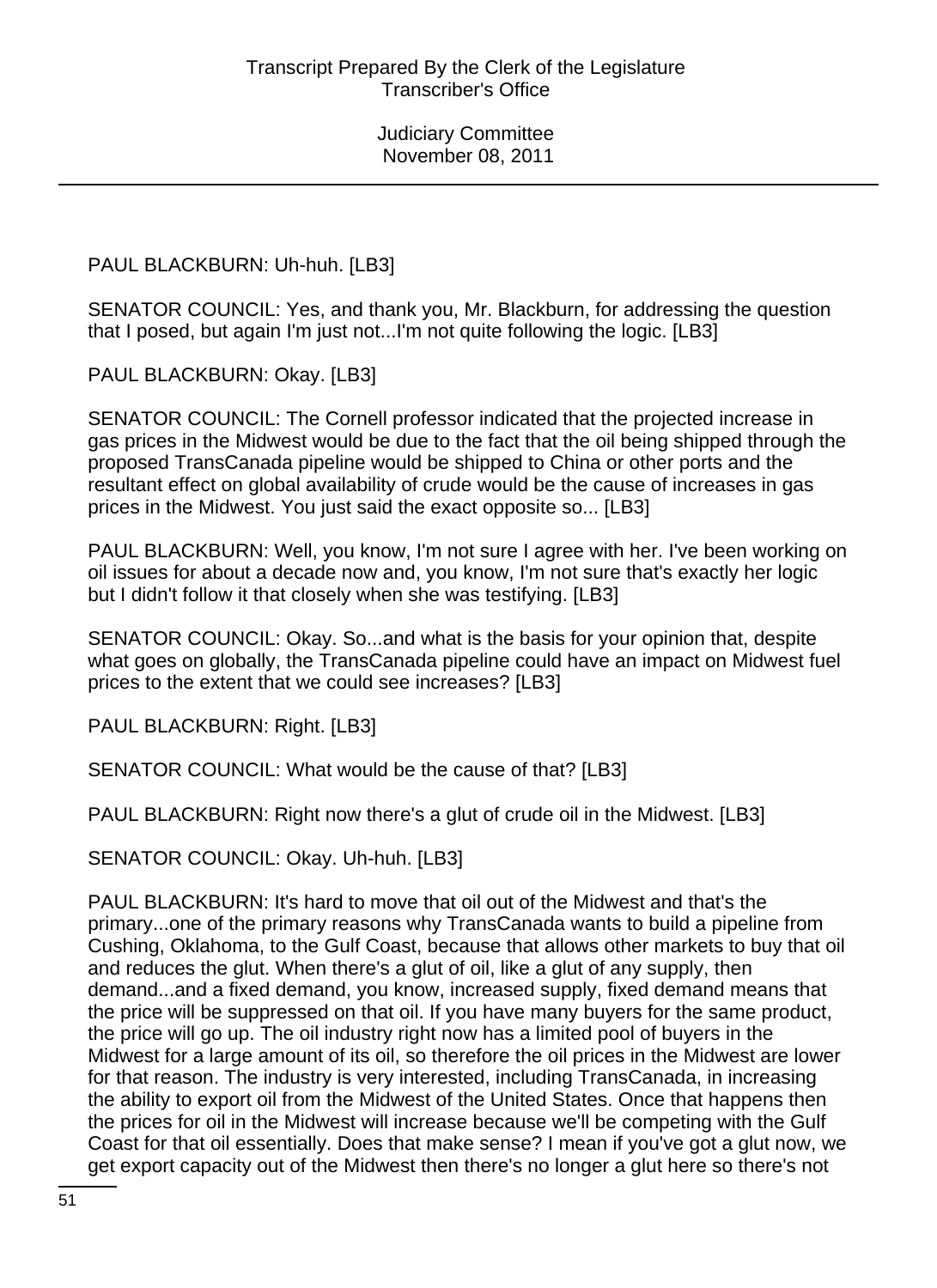excess supplies of oil, so people are going to have to pay more because they're competing with the Gulf Coast for that oil. [LB3]

SENATOR COUNCIL: Right. Okay. It makes sense. [LB3]

PAUL BLACKBURN: That's... [LB3]

SENATOR COUNCIL: I mean that makes...when you have... [LB3]

PAUL BLACKBURN: And you should ask TransCanada because that's not my theory. That's the way the whole industry thinks of it. [LB3]

SENATOR COUNCIL: No, but it makes a little more sense than what was said this morning. And essentially what you're saying is now you have a market for this abundance of crude oil and once you develop this new market for...you begin to then compete against that new market. [LB3]

PAUL BLACKBURN: Yes. Yes, ma'am. [LB3]

SENATOR COUNCIL: That makes sense. What was said this morning made no sense, so I appreciate you trying to enlighten me in that regard, I mean, and I have my suggestions for what could be done, and that would be build some refineries in the Midwest. But thank you. [LB3]

SENATOR ASHFORD: Yeah, if I might, if I might just... [LB3]

PAUL BLACKBURN: Uh-huh. [LB3]

SENATOR ASHFORD: ...but that price that does fluctuate, and it fluctuates every day, whether it's the Brent price or the WTI price and the price at the pump, those things are all...those prices are all fluctuating on a daily basis. The price at the pump may not change quite as quickly but it does reflect the price, WTI price and the Brent price. [LB3]

PAUL BLACKBURN: Uh-huh. [LB3]

SENATOR ASHFORD: So if the...I guess my question is, in trying to assess or look at the interests of the state of Nebraska here, we have a water interest, which I think no one could dispute, and then we have an interest in keeping oil prices fair and reasonable to our Nebraska citizens. And this pipeline may or may not...and I don't think that TransCanada is even claiming this, that those prices, the price to Nebraska citizens may or may not go up or down depending upon this pipeline being built. There are other factors that go into that, that price. [LB3]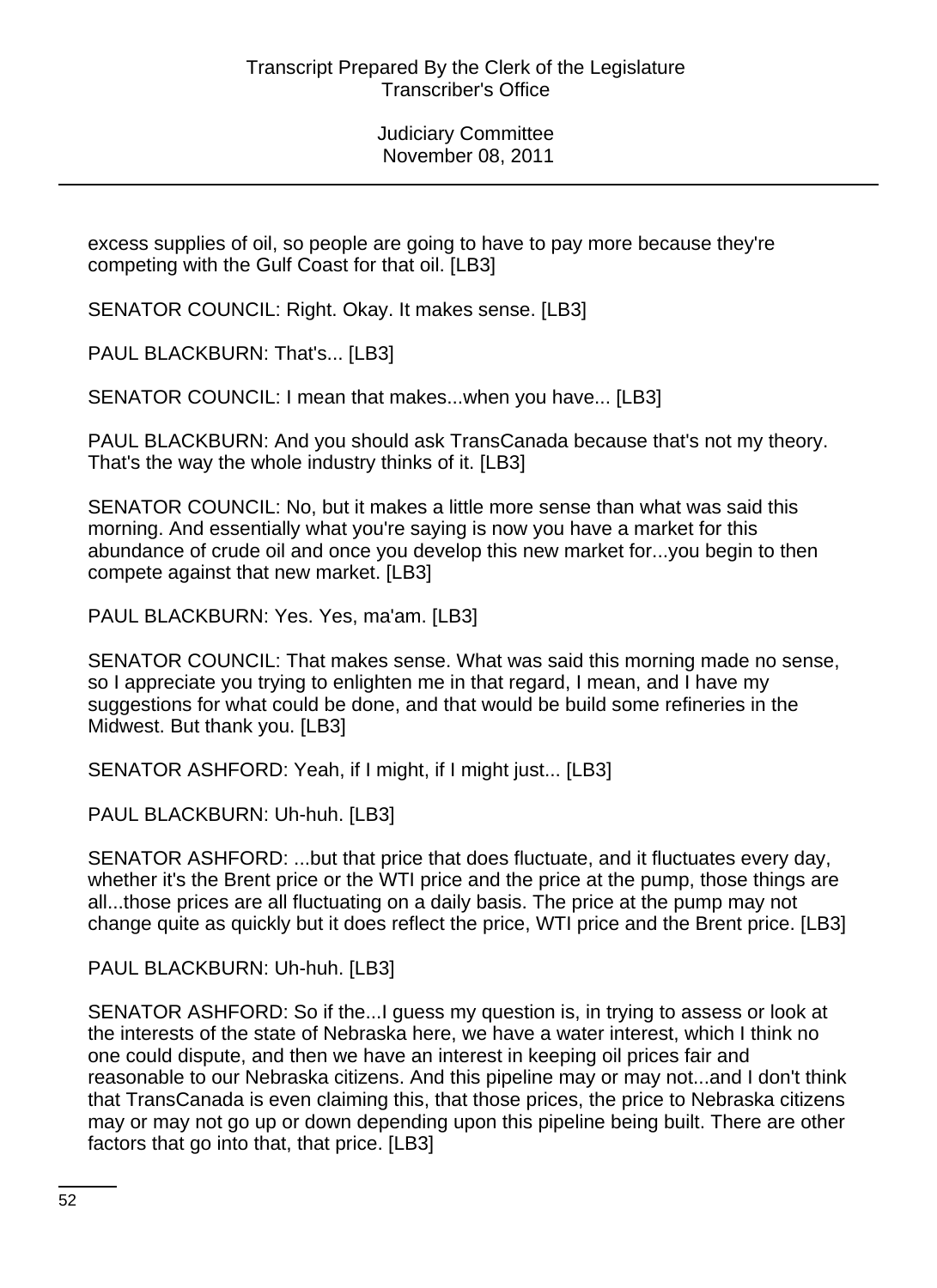PAUL BLACKBURN: It's the price relative to other regions. And remember also, my understanding is that oil is bought and sold at particular locations and Cushing is one of those. It's why the Cushing price of oil, the West Texas Intermediate price, which is priced at certain valves in Cushing essentially, that...that those...that that price is then additional things that are added on to the price of crude oil at that location. For example, the cost of using a pipeline is added on to the price that you buy that at Cushing, the cost of shipping it to your refinery, basically; the cost of refining it, including the environmental costs of refining or other sorts of costs. [LB3]

SENATOR ASHFORD: Okay. [LB3]

PAUL BLACKBURN: And so that there are a lot of regional factors that do affect the price that Midwesterners will pay. You know, truth be told, if we wanted to keep oil prices as low as possible in the Midwest, then we'd maintain a glut of oil in the Midwest because prices would be suppressed here over the long term relative to other parts of the country, you know. [LB3]

SENATOR ASHFORD: Okay. [LB3]

PAUL BLACKBURN: And if the United States wants to maintain, you know, more secure energy supplies and lower prices for the entire country, then restricting tar sands exports to China by not having, well, you can't control this, but not having Canadians build a pipeline to the Pacific Coast would also, according to like the DOE EnSys report, would tend to keep oil coming into the United States, limit the market for all that oil. We'd have cheaper, you know, and larger supplies of oil if a pipeline isn't built to China. You know, that would seem to be more in the national interest than a lot of other things. [LB3]

SENATOR ASHFORD: Okay. [LB3]

PAUL BLACKBURN: Anyway... [LB3]

SENATOR ASHFORD: Thank you. Thank you, Paul. I appreciate your... [LB3]

PAUL BLACKBURN: Yeah. I'd love to talk about it all day but I know... [LB3]

SENATOR ASHFORD: No, I know, but that's fine. Thank you very much. [LB3]

PAUL BLACKBURN: Thank you very much. [LB3]

SENATOR ASHFORD: I appreciate you clarifying that point. I think we're done with the pro. One more, one more, then we'll move to the opponents. [LB3]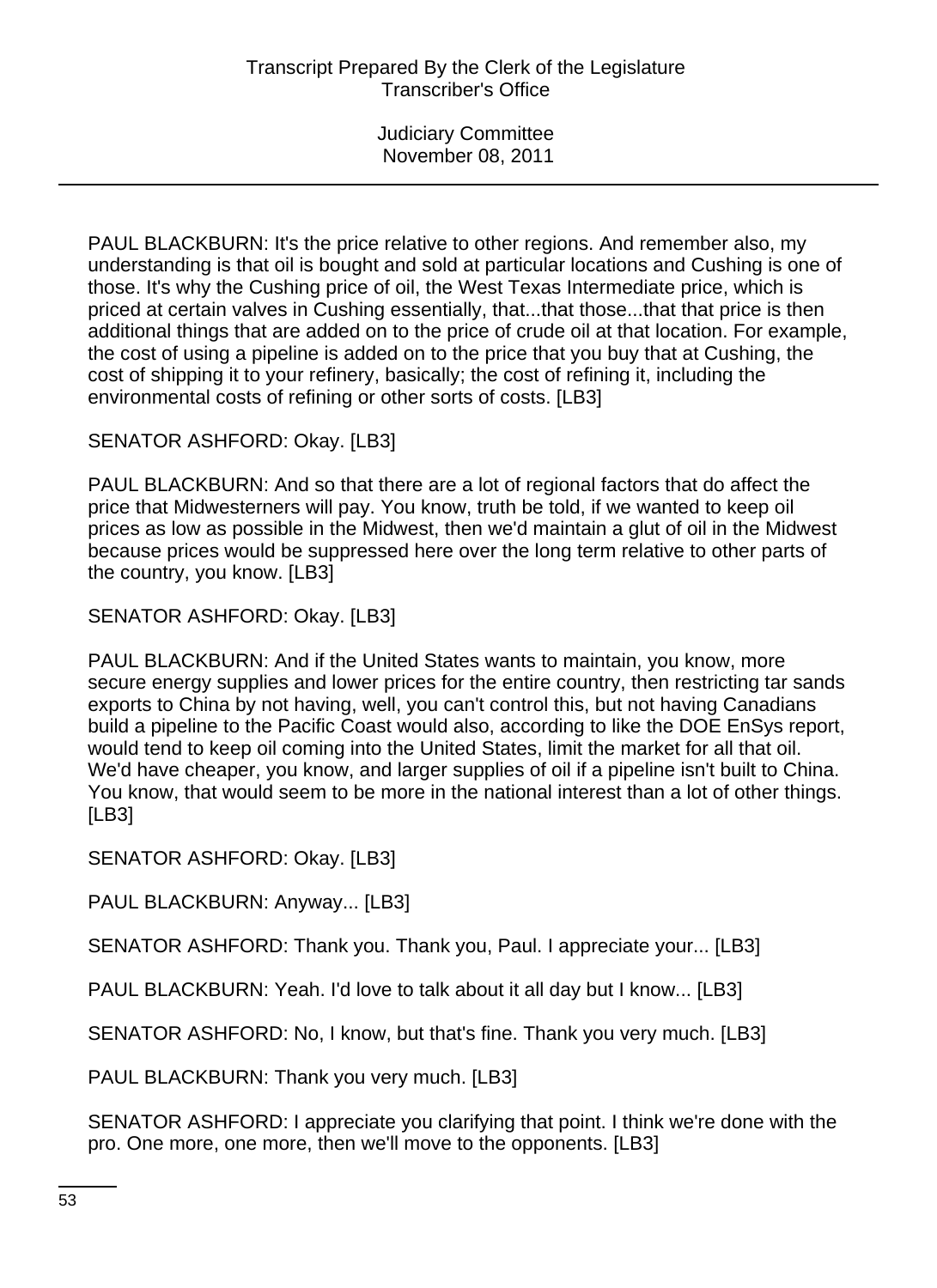### Transcript Prepared By the Clerk of the Legislature Transcriber's Office

Judiciary Committee November 08, 2011

BEN GOTSCHALL: (Exhibits 12 and 13) Thank you, Senator Ashford and members of the Judiciary Committee. My name is Ben Gotschall, that's B-e-n G-o-t-s-c-h-a-l-l. Though I currently live in Lincoln, I consider Lincoln to be my second home. I grew up in the Sandhills of Nebraska in southwest Holt County, southwest of Atkinson. My family still has a ranch there. I still have a cattle business there and I try to spend as much time there as possible. But my work on this pipeline issue kind of requires that I live here. I wasn't planning to testify on some of the things that I'm going to bring up. I will submit for the record some written comments that I won't elaborate upon. I'll just submit those for the record for you to look at. I don't know how many copies you need. I have several, but I'll just set those there. If you need more I might be able to spare a couple more. I do want to echo some of the things that were said earlier by Lara Skinner, not in regards to gas prices, so I'm not going to try to open that can of worms, but in regards to her jobs claims, which I think was probably her strongest argument. I want to also submit for the record "TransCanada's Statement on Forward-Looking Information," which if it doesn't accompany all of their statements on jobs claims, it accompanies all that I've seen, and I've tried to read them all. And so I would encourage you, when you are listening to comments about jobs numbers today, if it happens again, or later, to ask yourself if this may...if this information that's being presented to you may be forward-looking information, particularly because, and I've highlighted the area that I'm going to focus on here, the last paragraph in that statement that says, "Readers are cautioned not to place undue reliance on this forward-looking information, which is given as of the date it is expressed in this news release or otherwise, and to not use future-oriented information or financial outlooks for anything other than their intended purpose. TransCanada undertakes no obligation to update publicly or revise any forward-looking information, whether as a result of new information, future events or otherwise, except as required by law." So regarding jobs claims made by TransCanada that are forward-looking information, one of the senators, I don't know if it was Senator Lathrop or...I can't remember who it was, asked, I was watching it on the stream so...asked what's the difference between TransCanada's jobs numbers and Cornell University's numbers. Well, I would say one major difference is that most of TransCanada's jobs numbers are accompanied by this statement, basically a disclaimer saying that they don't have to clarify the truth or validity of any of those statements based on any new research that may have come about by themselves or independent or federal or otherwise. So I'd say that's a major difference between those jobs numbers, and I think that there's been some significant research done and some significant findings that would call into question a lot of TransCanada's jobs claims. And so I just ask you to consider that. [LB3]

SENATOR ASHFORD: Thank you. I think we're done. Do we have any questions of this gentleman? I don't see any. Thank you. [LB3]

BEN GOTSCHALL: All right. Thank you. [LB3]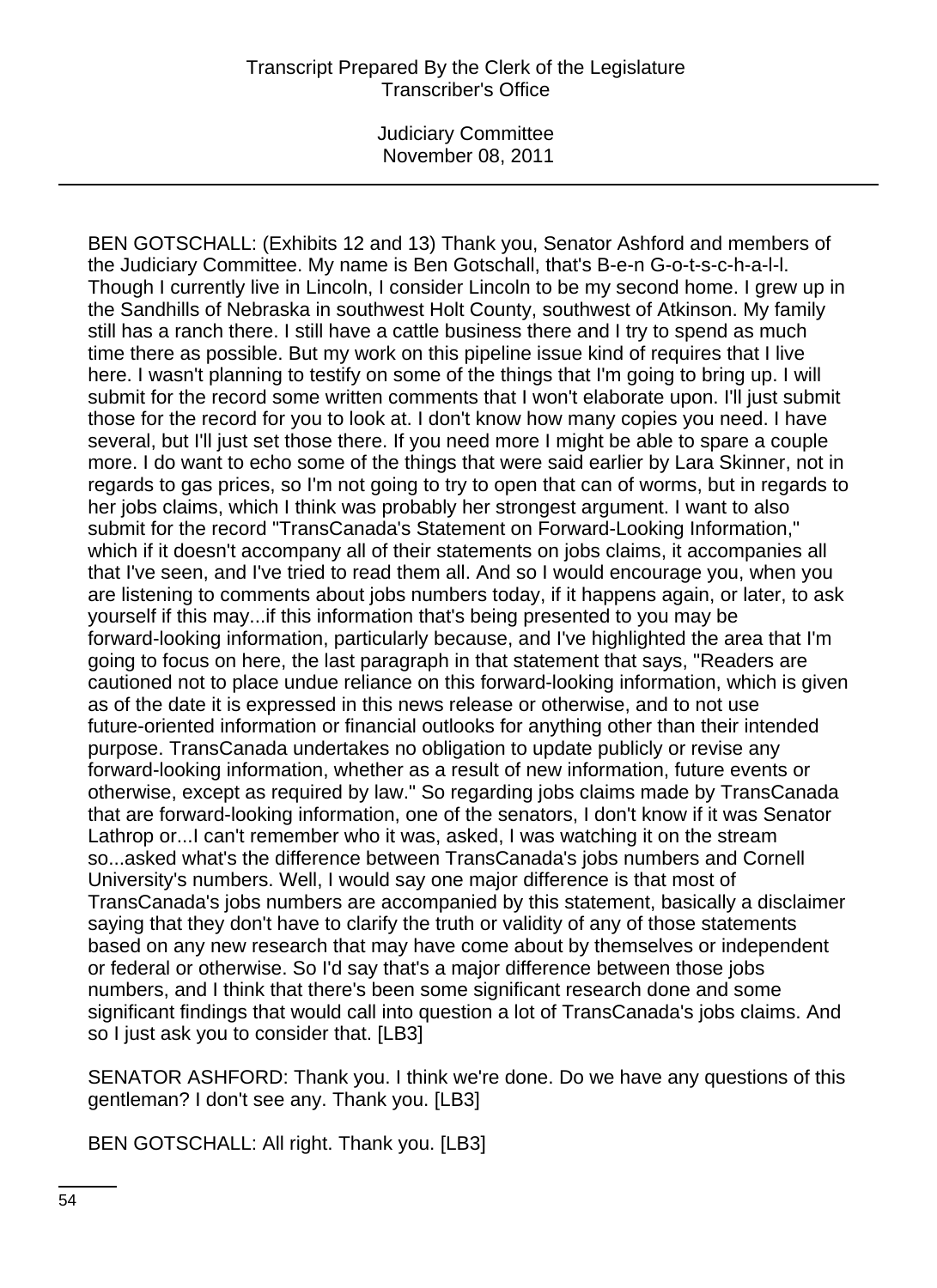SENATOR ASHFORD: Let's go to the opponents to LB3. Do we have neutral testifiers today? Okay, so the opponents are...good afternoon. [LB3]

ROBERT JONES: (Exhibits 14-16) Good afternoon. Good afternoon, Chairman Ashford and members of the Judiciary Committee. My name is Robert Jones, J-o-n-e-s, representing TransCanada Keystone Pipeline LP, a U.S. company headquartered in Houston, Texas, with U.S. field operations here in Omaha, Nebraska. I'm responsible for the implementation and development of the Keystone pipeline system. Prior to construction of the Keystone pipeline in 2009, Keystone reached voluntary easements for more than 98 percent of Nebraska landowners. We are proud of this record. And on Keystone XL, we have reached voluntary agreements with 91 percent of Nebraska landowners. We have reached agreement with 95 percent of landowners in the Sandhills. We continue to work towards resolution of the remaining issues with the others. TransCanada's policy is to treat all landowners with respect and fairness. We have easements with more than 60,000 landowners across North America. Our easement acquisition offers are based on market value of the parcel. The competition is paid for an easement that allows us to construct and operate the pipeline below ground, across the landowner's property, while the landowner retains ownership of the property and is able to farm and run livestock across the easement area. We also offer compensation for the temporary use of additional land for construction. In addition to these payments, we offer compensation for loss of land use based on the value of the crops that would have been grown on or the value of the land for grazing during time it is impacted by construction and reclamation activities. Our offer of payment for lost productivity includes appropriate indirect effects, such as the difference in productive value for a quarter that may not be able to be irrigated during construction or the need to provide a temporary supply of water for livestock when construction makes the normal water supply unavailable. Restoration work following construction of the initial Keystone pipeline has been very successful and landowners are seeing land return to full productivity, as Keystone anticipated. Nevertheless, we remain responsible for any impacts caused by the pipeline going forward, including any reduced productivity. Easements acquired through voluntary negotiations reflect the strength of our effort to compensate landowners fairly, to treat landowners with respect, and to work through concerns and issues. While maintaining access to the right of domain is critically important to linear projects that serve the public interest, our policy, backed by our track record, is to use eminent domain statutes only as a last resort. Where good faith efforts to achieve amicable resolution of easement negotiations have not succeeded, eminent domain provides a necessary judicial process to ensure fair compensation. I'd like to introduce two substantive comments to your bill. One, like other bills in the special session, as a company this bill presents legal concerns that is specially targeted at Keystone and it is vague regarding... [LB3]

SENATOR ASHFORD: Here's what we're going to do. (Laugh) We're going to ask you a couple questions so let's stop there. Does anyone have any questions at this point?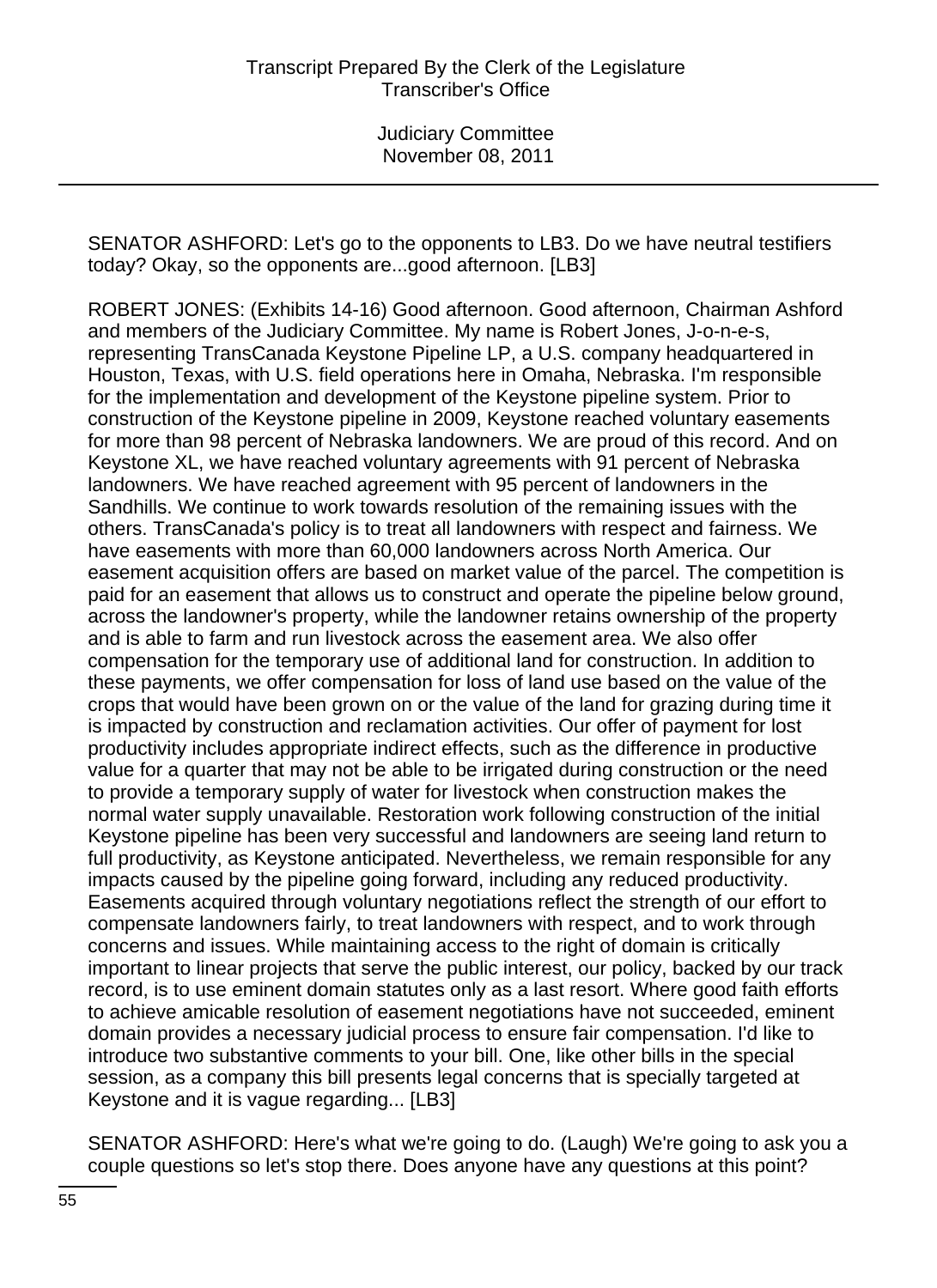Yes, Senator Coash. [LB3]

SENATOR COASH: Thank you, Senator Ashford. Mr. Jones, have you...in my mind, there's a difference between communicating to a property owner that eminent domain is a legal avenue that is able to be exercised and communicating to that landowner you are now exercising that process. I think you, in your testimony, referred to it as a judicial process... [LB3]

ROBERT JONES: Uh-huh. [LB3]

SENATOR COASH: ...because there's... [LB3]

ROBERT JONES: Yeah. [LB3]

SENATOR COASH: ...which is why it's, I assume, this committee, because we look at those things. So with regard to this project, obviously we've gotten copies of letters that indicate eminent domain as an option as to occur between TransCanada and the property owner, but have you exercised eminent domain with any property owner in the state? [LB3]

ROBERT JONES: For the Keystone XL project the answer is no; for the Keystone project the answer is yes. Senator, can I walk through the process? Would that be helpful if I walk through how we acquire easements? [LB3]

SENATOR COASH: I'll leave that to my Chair. [LB3]

SENATOR ASHFORD: Sure. Try to keep it... [LB3]

ROBERT JONES: Sure. It's a few step process. [LB3]

SENATOR ASHFORD: ...straight at the issue. Okay. [LB3]

ROBERT JONES: Okay. First of all you need to hire land agents. They're specialized in their field. They have experience with railways, pipe, hydro lines, power lines, and so when you have these land agents with this experience they need to then, in Nebraska, have a real estate license. And then we give them TransCanada's values: responsibility, integrity, collaboration, and innovation. Okay, so they get trained in those values and we instruct them to treat our landowners with fairness and respect. They go out and approach the various landowners and we have to do that as part of the NEPA process. You have to have to consult them prior to building the pipeline. I can tell you that every time that I've been involved in any one of these things the question of eminent domain is brought up within the first hour. You can't sit down, have a cup of coffee and explain the process and them not come up with the issue of whether or not...so it is totally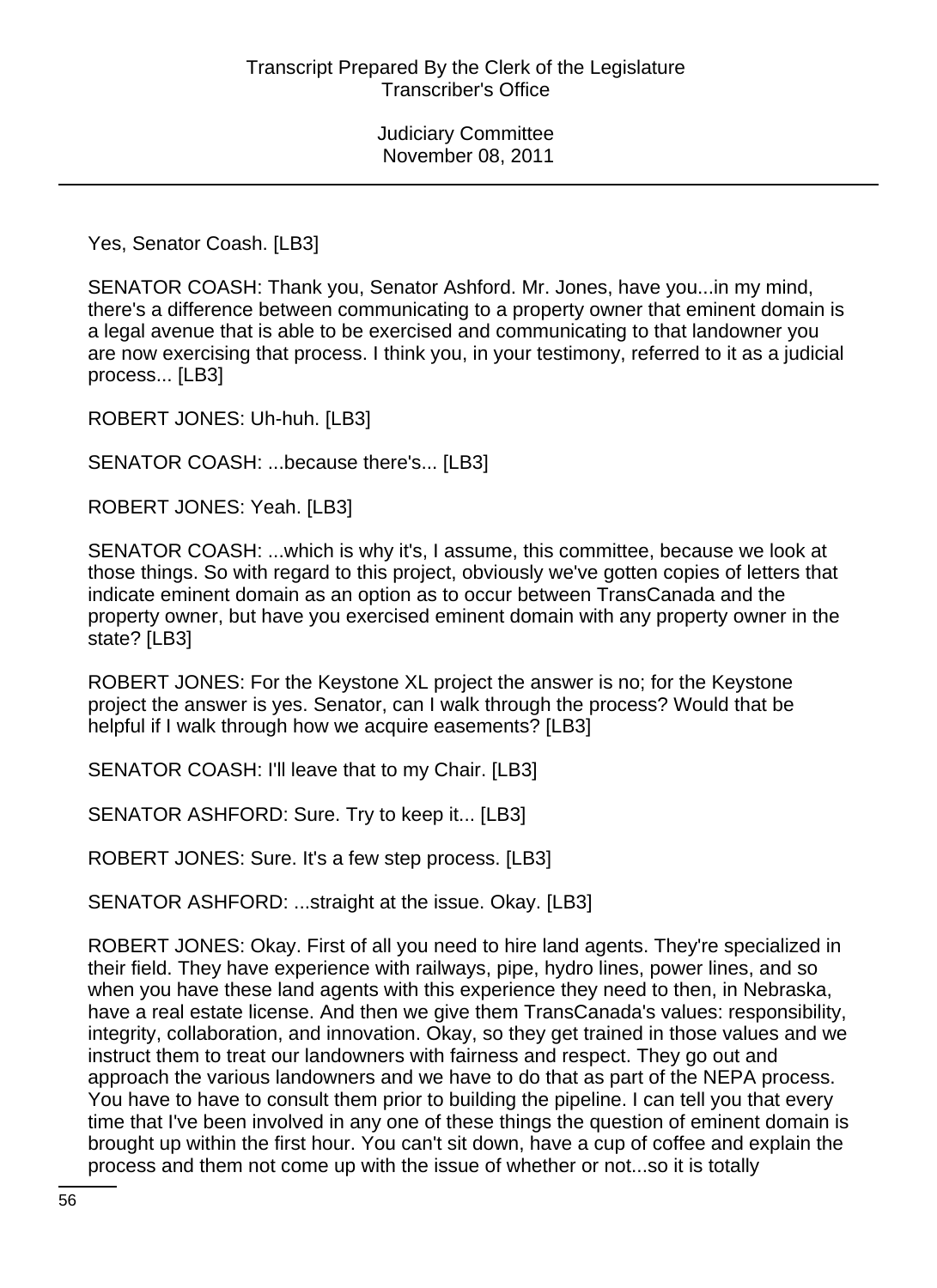# Transcript Prepared By the Clerk of the Legislature Transcriber's Office

Judiciary Committee November 08, 2011

inappropriate for us not to say that we don't have the right of eminent domain. We have the right in Nebraska under state statute. Pipelines, common carrier pipelines like this one, do have that right and we heard that this morning clearly in testimony. Under NEPA, you know, we must show that we have consulted with our stakeholders, and that includes not only just landowners but we have public open houses, and so because if there becomes new information that we need to move the pipeline route prior to our FEIS, then there may be other landowners that are impacted as well. Other landowners just want to know what's going on. Commissioners want to know what needs...they need to be able to answer questions and so that's why we have all these open houses. And our land agents are always available. We have Web sites, we have 1-800 numbers, and that's how we communicate with these folks. So before that letter goes out, there are numerous touches with, either by phone or in person or in public open meetings, and, by the way, we document all those touches so we have that information for you. I hope that's helpful. [LB3]

SENATOR ASHFORD: Yes, Senator Harr. I'm sorry, Senator Coash, do you...? Senator Harr, then Senator Council. [LB3]

SENATOR HARR: Thank you, Senator Ashford. Now I listened to your speech and, except for the last minute where I heard you object to special legislation, although I see people from Black Hills Energy here, so I'm thinking they're going to say this applies to them, too, so it may not be special legislation, but let's just put that aside. The actual wording in the bill, what do you object to? [LB3]

ROBERT JONES: What I never got to finish was... [LB3]

SENATOR ASHFORD: Well, I was going to ask you that, (laughter) what you didn't get to finish. [LB3]

ROBERT JONES: I was just getting to the gist of your question so if I...literally, it's two sentences. [LB3]

SENATOR ASHFORD: Go ahead and go into that. I mean if that answers Senator Harr's question, feel free to... [LB3]

ROBERT JONES: Thank you. Like other bills in this session, as a company this bill presents legal concerns. We think it's specifically targeted to Keystone and is vague regarding the prerequisites that are required to be met. I will let legal counsel address these concerns because I'm a professional pipeline engineer. TransCanada cannot...what I do know though is, as that engineer and as the lead engineer for this project, I cannot start construction until we have all our required permits and they're in hand. So until that happens, even if I have the easement, I can't, whether they're voluntary or through eminent domain, I can't start construction. And the landowners that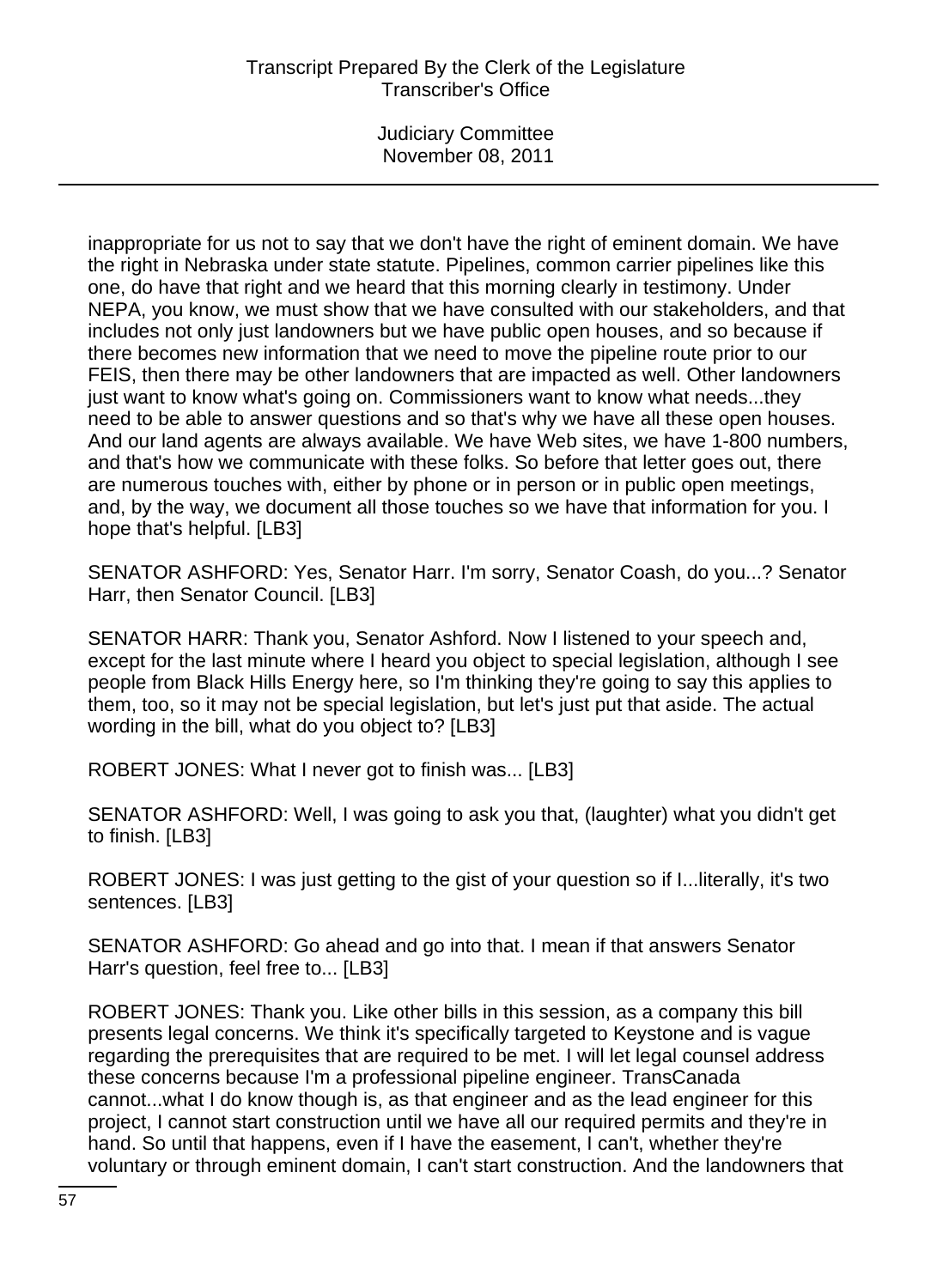I have given the payment to, they get to keep it regardless of whether or not the project is constructed or not. So your specific question I will let my legal counsel direct that one on the wording because I'm not... [LB3]

SENATOR HARR: So then let me ask you, you're against this legislation because you think it's special legislation and that's it. [LB3]

ROBERT JONES: And I'm against any legislation that will cause a delay to this project. After three years of incredible environmental review, we have provided...we have followed every state's requirements, the national requirements. We have satisfied each state and federal, including Nebraska, and we have a final environmental impact statement. [LB3]

SENATOR HARR: And how would this bill unnecessarily delay your right of eminent domain? [LB3]

ROBERT JONES: Because it would suggest that we would have to wait until we have all the permits, and that's ambiguous, in my mind. So we need to get going as soon as we get the permit because of all these delays. We have the contracts in place. We have the right of way selected. We are down to the last five landowners in the Sandhills and I can't remember how many in the state but not that many, and so we need to proceed quickly. And most of those landowners have told us, and we respect this, but don't come talk to us until you get your Presidential Permit. So... [LB3]

SENATOR HARR: Okay. And to the best of your knowledge, have you begun eminent domain proceedings against any of these final five landholders? [LB3]

ROBERT JONES: No. [LB3]

SENATOR HARR: And why have you not? [LB3]

ROBERT JONES: Because we have time. We are still...we still have time within Nebraska state statutes to go through the process before construction is scheduled to start in the spring. [LB3]

SENATOR HARR: And how long does an eminent domain procedure take? [LB3]

ROBERT JONES: Again, that would best be answered by my legal counsel. [LB3]

SENATOR HARR: Okay. [LB3]

ROBERT JONES: I don't know. [LB3]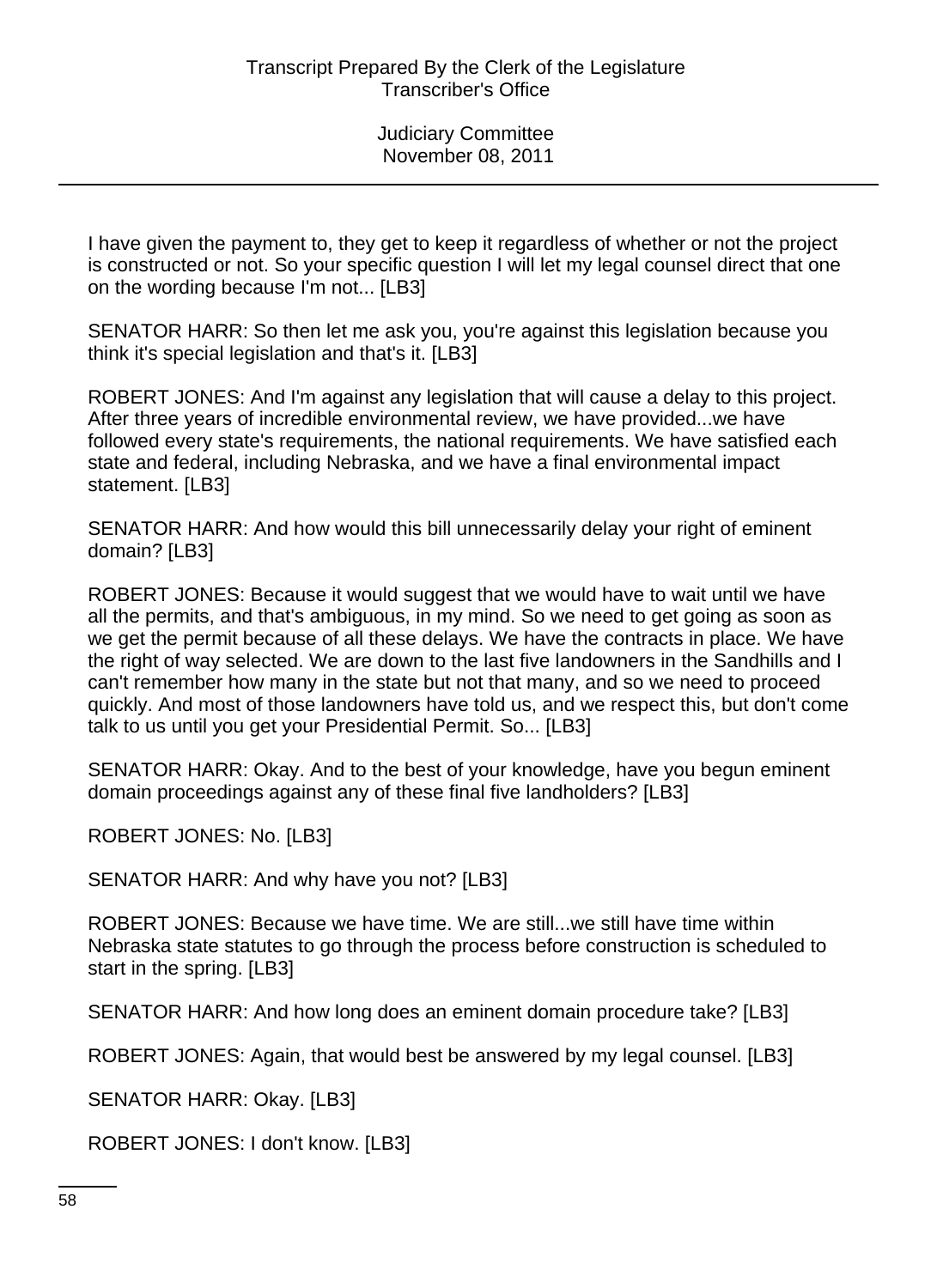SENATOR HARR: Thank you very much. I appreciate your time. [LB3]

ROBERT JONES: You bet. [LB3]

SENATOR ASHFORD: Senator Council is next. [LB3]

SENATOR COUNCIL: And thank you, Mr. Jones, for appearing today. I have a couple of questions. There's a lot of talk about permit, and I guess that's going to be a question that's going to be ultimately decided through some form of legislation. But when we talk about LB3 potentially being vague or ambiguous when it speaks to permit, I think the assumption, and I don't want to speak out of order for my colleague Senator Avery, but I assume he's talking about the permitting that's encompassed in another piece of proposed legislation. But my question is during this three-year process have there been other state of Nebraska approvals or permits that TransCanada has had to obtain or secure in order to proceed with this project? [LB3]

ROBERT JONES: Because we are a common carrier pipeline and we provide this utility function that a pipeline shall perform a utility role and, therefore, they're in the common good, and as a common carrier pipeline we have the right of eminent domain and we also have the right then to proceed with the project. So there isn't a formal process but through NEPA, the National Environmental Policy Act, through trying to (inaudible) the FEIS, various Nebraska state agencies participated in the NEPA process. And so we got the permission from the state through the NEPA process. [LB3]

SENATOR COUNCIL: Okay. And I guess that's what I'm trying to understand. I'm trying to understand because when we're talking about the language of a bill and it says have the appropriate permit, I mean that could be various permits. Now I've heard that the Nebraska Department of Environmental Quality has been involved in this process. [LB3]

ROBERT JONES: That's correct. [LB3]

SENATOR COUNCIL: Did they have to have...did they have to provide some kind of sign-off on any portion of the application process? [LB3]

ROBERT JONES: No, not that I'm aware of, not a formal sign-off. [LB3]

SENATOR COUNCIL: Okay. So if they did, they've...and that's what I'm trying to understand, what are those processes. And you may not be in a position where you could answer that question. But arguably, if there was some action, if there was some requirement for you to present some plan to NDEQ and get their agreement to it or failure to get an objection from them goes toward the ultimate State Department approval process. [LB3]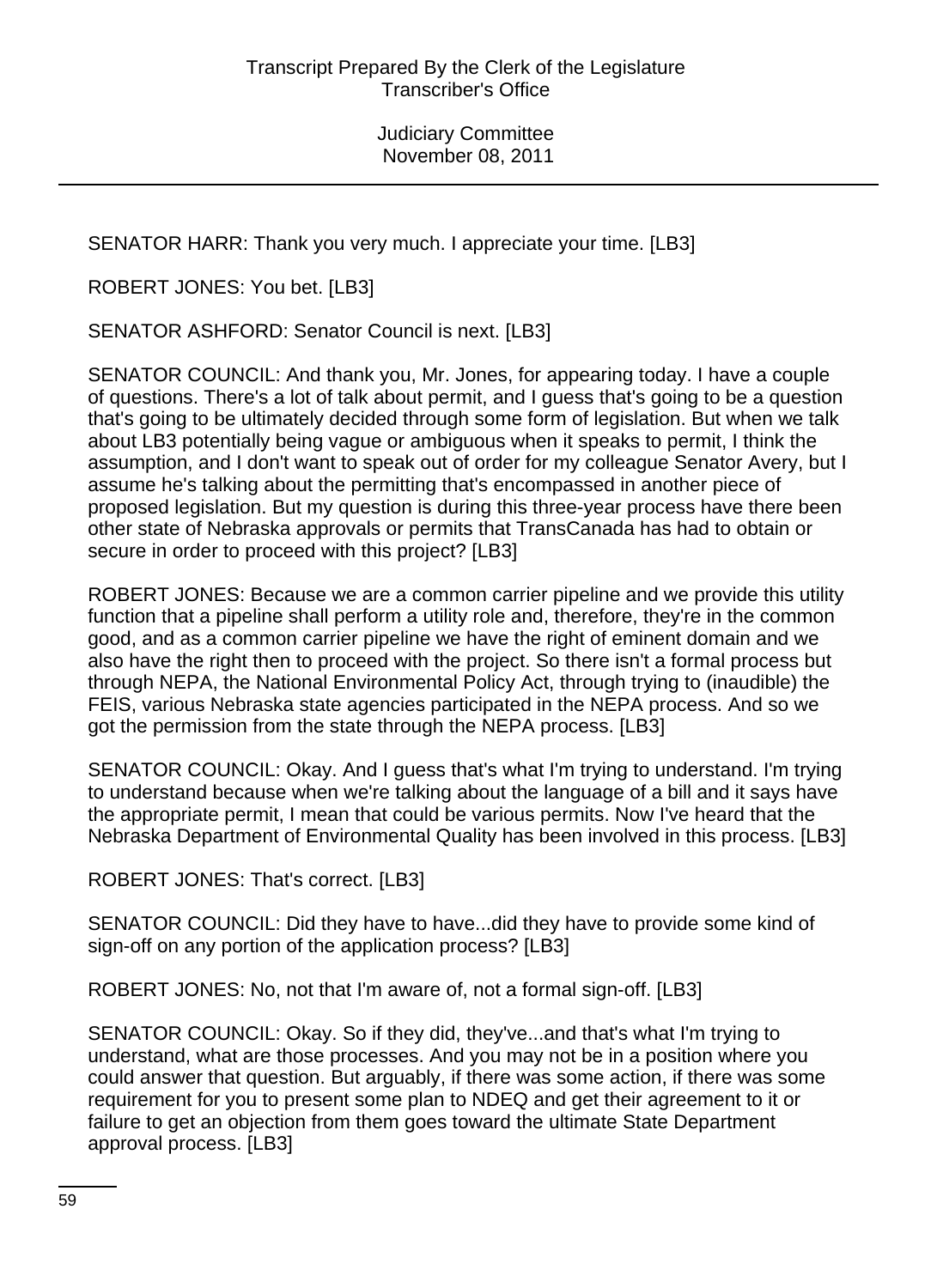ROBERT JONES: Right. And that's exactly what happened. [LB3]

SENATOR COUNCIL: So arguably, that could be considered a permit. I mean someone can say that that's a permit. [LB3]

ROBERT JONES: Well, in fact, Senator, we would say that that is the process. That is the routing process here in Nebraska is these agencies did participate, none of them objected to the State Department who issued the final environmental impact statement which addresses the routing of the pipeline. And so you're right, by...and if they did object then that would have been included in the FEIS, and so that's where it's being captured. [LB3]

SENATOR COUNCIL: Okay. Now the other question I have... [LB3]

ROBERT JONES: And by the way, there's more than DEQ. There were like numerous state agencies that participated in the process. [LB3]

SENATOR COUNCIL: My other question goes to this debate that ensued after the professor from Cornell on the oil and gas prices, and I don't want to belabor that point but I do want, for the record, to acknowledge that at least one of the viewers then e-mailed me some handouts regarding gas prices, and I'm sorry I didn't jot your name down but thank you for such a quick response. But I'm going to read to you, Mr. Jones, from...I guess this is published by Global Warming Solutions and it has an indication of the National Wildlife Federation may be involved as well. But the heading is "Manipulating Supply to Raise U.S. Gas Prices," and I'm going to read a section to you verbatim and ask you to comment on the voracity of this statement: "TransCanada actually wants to build the additional Keystone XL pipeline in order to reroute Canadian tar sands crude around Midwestern refineries to the Gulf Coast. As stated in its application documents to the Canadian government, bypassing these refineries will allow the company to withhold supply from the American refineries in the Midwest until they are willing to pay the same higher prices for Canadian heavy crude as for imported crude." Is there any truth to that statement? [LB3]

ROBERT JONES: No, there isn't, but I think what they are doing is they're taking out of context the net back discussion that happened indicating regulatory prices. So there was quite a bit of debate on the national interest also in Canada for exporting oil out of the country. And Mr. Blackburn I would say was partially right, in my opinion, and as a lawyer I think he actually clearly said that, you know, he understood but, you know, he wasn't an expert in pricing. But what this discussion is, and let me describe, because we've heard it before, why is WTI at \$95 and Brent is \$120? There is a pipeline restriction from Cushing to the Gulf Coast and the cost that...the net back, that delta, is because of the extra transportation costs. So the glut in Cushing is moving but it's moving on the next marginal cost, which is railway and trucks. And so you look at that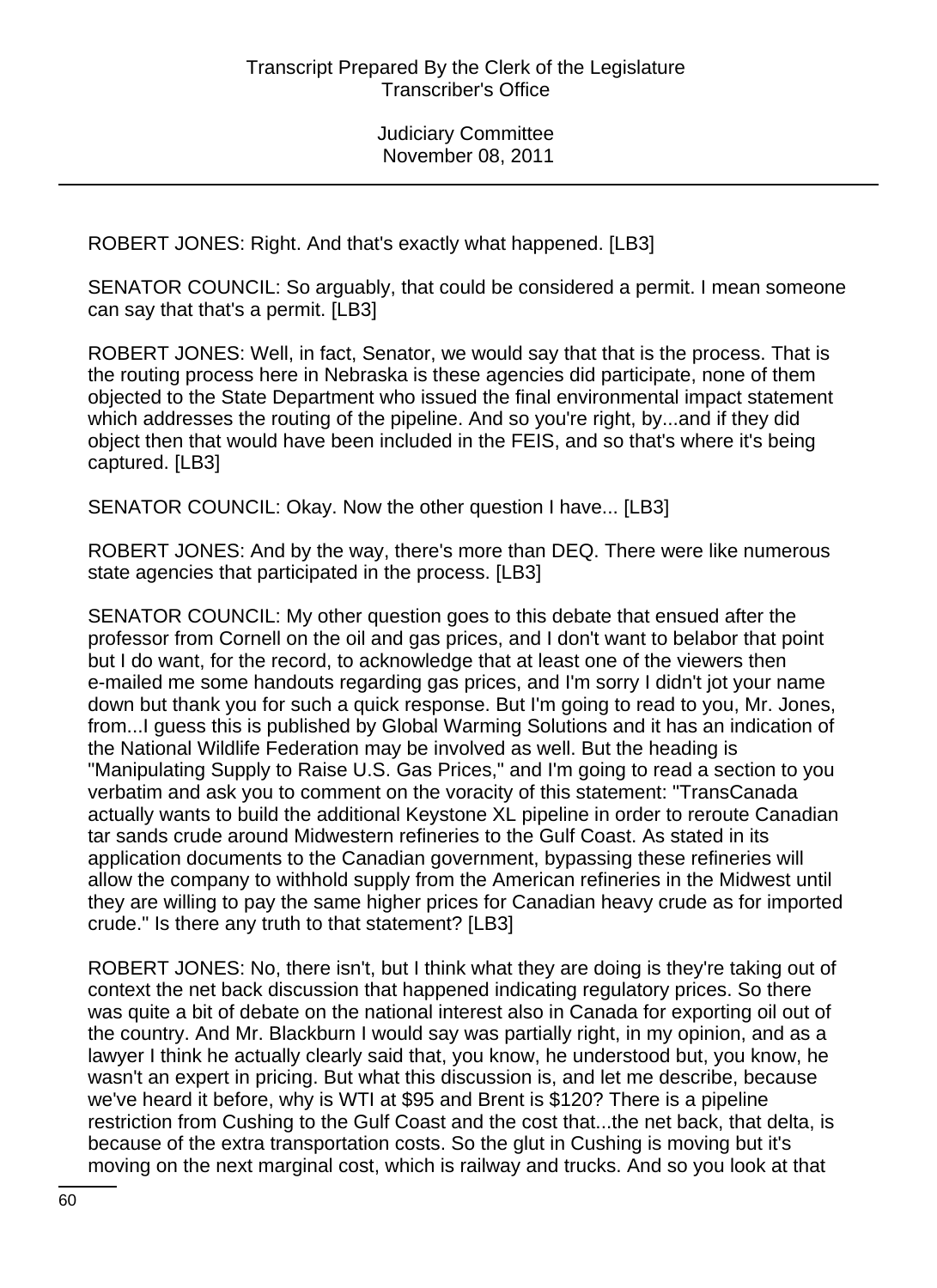#### Transcript Prepared By the Clerk of the Legislature Transcriber's Office

Judiciary Committee November 08, 2011

spread and that's how much it costs to move it on railways and trucks to get it to market, so it's still moving. Believe me, it's not sitting there growing and growing at Cushing. It's just that it is a bottleneck because the efficient flow of energy isn't occurring because there's a bottleneck, there's a lack of pipeline capacity. Now if you go back into the Dakotas, and what's also lost here is this...I must remind everybody that we're going to move American oil from not only Cushing but also we're going to move American oil from Montana and North Dakota, and there is huge discounts going on there too. In fact, there's huge discounts going here in Nebraska. The western part of the state where we produce oil is also not getting \$95 or even \$120 a barrel. They're getting significantly less, and that, again, is because of the transportation bottleneck. So now if you're in North Dakota, you got to put it on a railcar and get it all the way to market, and so right now that's why the producers in the Midwest, in Alberta are saying, look, we get this pipeline, our crude oil prices will increase, and that is the context of that statement about crude oil prices increasing for producers. But refiners, of course, set it on the world price so our gasoline price, you know, they can buy oil from...and they do, they buy it from Saudi Arabia, Mexico, Venezuela right now, and so that's set on a world price or marked off Brent or Arabian light or wherever that price may be. And because of that then the gasoline price is more reflective of a world price. Now, (laugh) what does this pipeline have to do with pricing? You know, if you bring a million-barrel pipeline into the United States, you reduce our reliability of foreign sources of oil. And that is where the marketers price. There's a volatility price. I mean the actual price to produce a barrel of oil and turn it into gasoline is higher now because of the instability of the world markets, and so how do you reduce that volatility? You reduce that volatility by having more domestic supply, so you're not relying on OPEC, and you reduce demand. Well, you know, the demand question is, as much as we're trying, all of us as a nation, to reduce our footprint on our environment, it's going to stay flat. I mean the energy administration shows that till 2035 basically that remain flat. But what we can change is our domestic and continental energy oil supply and by doing that you reduce the volatility, and the volatility is what's going to change. I don't think anybody can predict a 5 cents or 10 cents price change because there are, as Mr. Blackburn said, so many changes. But I would suggest overall, if we can reduce that volatility, you will lower the price of fuel here in Nebraska. [LB3]

SENATOR COUNCIL: Okay. And my final question goes to the concern that I see and hear underlying this piece of legislation and it suggests that, despite your opening comments about your land agents and how they're trained, that there is coercion and threats and duress used in your process. I mean it's great to say that 95 percent of the landowners who would be affected by the pipeline in Nebraska have signed voluntary agreements. I think the undercurrent issue is, how did you achieve those voluntary agreements? I mean it's one thing to say you just walked in, made the offer, the person signed. That's a voluntary agreement. It's another thing to say I browbeat this person and threatened eminent domain and told them, one of the earlier testifiers said, misled them into believing that they could come out of eminent domain with nothing, which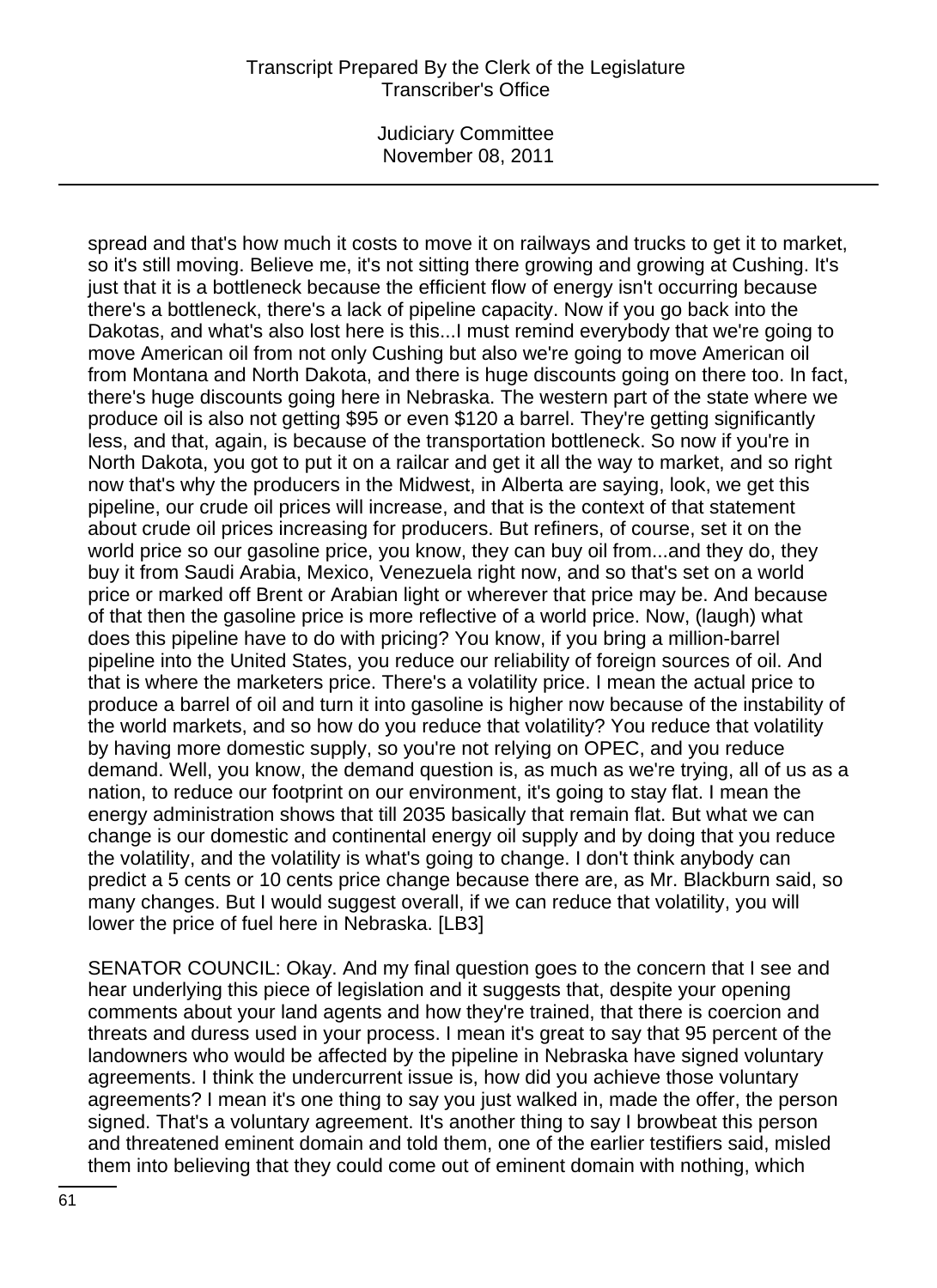everybody in this room knows to be untrue. So I mean these land agents, where do they come from? [LB3]

ROBERT JONES: Well, you know, it's a specialized field, so they come from across America. Some are local but most I would suggest aren't from Nebraska,... [LB3]

SENATOR COUNCIL: Okay. [LB3]

ROBERT JONES: ...because there's not a lot of 36-inch crude oil pipelines coming through Nebraska. That being said, I really believe--and I empathize with them--I believe that the delay is causing this frustration. I mean, we wouldn't have approached them four years ago if we thought we were going to get the permit today. We would have approached them two years. When we started this process, we were expecting an 18-month to 24-month process. But this project has been delayed twice, and I think that is really the fundamental core behind the frustration, and I empathize with that. [LB3]

SENATOR COUNCIL: Okay. [LB3]

SENATOR ASHFORD: Yes, Senator Coash. [LB3]

SENATOR COASH: Thank you. I want to ask you about your process of negotiating with landowners. Within that process, do you ever provide the landowner with, "Here are your rights, here's what your rights are, here's what our rights are under the law," as the framework for your negotiation? [LB3]

ROBERT JONES: I would suggest that that's probably not...like the handbook that Mr. Blackburn talked about? No, I would suggest that's not the case. What we typically do is we give them some information about the purpose and need; you know, why it's in the public good, why it's in the national interest. We give them an example of an easement. We don't discourage them from seeking legal counsel. A fair number of the landowners in Nebraska actually joined a group called Landowners for Fairness, and they've collectively worked together. It was a very collaborative process, very innovative, and it was very successful. That's how come we got to where we are today. [LB3]

SENATOR COASH: Are you...I don't want to put you on the spot here, but are you opposed to providing that kind of information in the future to landowners just so that they understand their rights and...? [LB3]

ROBERT JONES: I think clarity is always good. I mean, I think that's why it's so important to understand our rights, too, because I actually think the worse thing to do is to not say anything about it and then when you need it you say, okay, I have the right of eminent domain; you have 30 days. I mean, to me, that's bait and switch. You know, that's not fair. [LB3]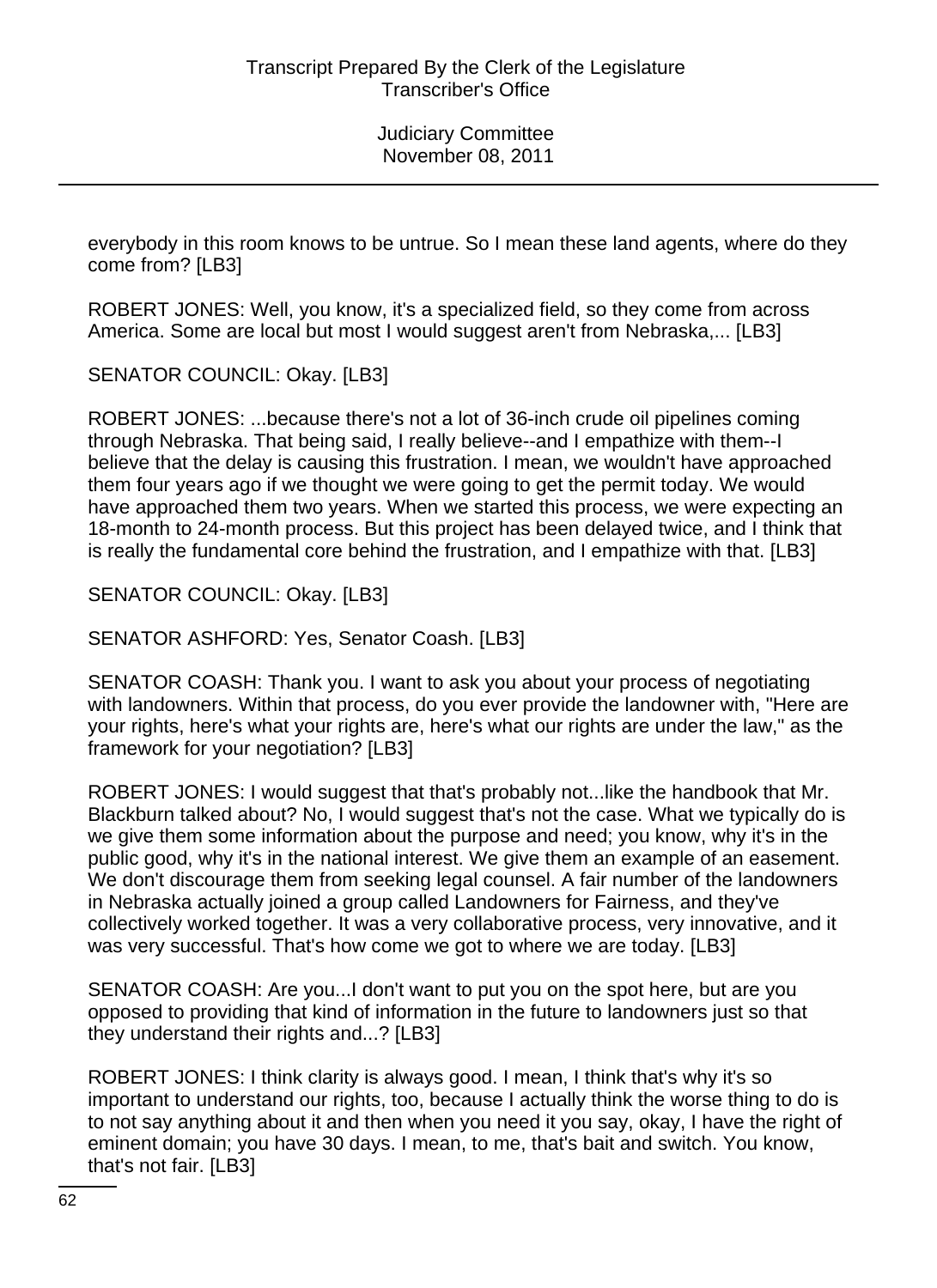SENATOR COASH: Okay, all right. Thank you. [LB3]

SENATOR ASHFORD: Yes, Senator Lathrop. [LB3]

SENATOR LATHROP: I have a couple of questions. Did you just say that you expected this process to take 18 to 24 months? [LB3]

ROBERT JONES: That's correct. The first one, the first Keystone we were around 24 months. [LB3]

SENATOR LATHROP: Did that include the environmental impact study? [LB3]

ROBERT JONES: Yes. [LB3]

SENATOR LATHROP: So while the process has taken three years, when you started this you thought you could get through the environmental impact study within a year and a half to two. [LB3]

ROBERT JONES: That's correct. [LB3]

SENATOR LATHROP: Do you have an estimate on what the length of time would be to make a change to the environmental impact study to accommodate some reroute? [LB3]

ROBERT JONES: It's pretty hard to figure that out now. I mean if we would have thought 18 to 24 months for before and now we're in month 39, we were told by the State Department it will be month 40 before they make a decision, a supplement...I just...I am really at a loss of what that time would be. [LB3]

SENATOR LATHROP: You don't know if it's going to...if it would take, for example, if we said reroute around Holt County, you don't know if that would take 12 months to complete the environmental impact study or longer. [LB3]

ROBERT JONES: No. That really would be up to the scope. There's so many moving parts. You know, what is the scope of that? What are they looking for? I mean I think if you can...if the State Department could get that down to an extremely narrow, saying, hey, we take absolutely everything, you just got to go notify the stakeholders or something, then obviously it's down there. But they're going to make sure that it can withstand a legal challenge. And so up to, like I said, because of those concerns they've had up to this point, that's why this process has virtually doubled. [LB3]

SENATOR LATHROP: But it could be as few as 12 months. [LB3]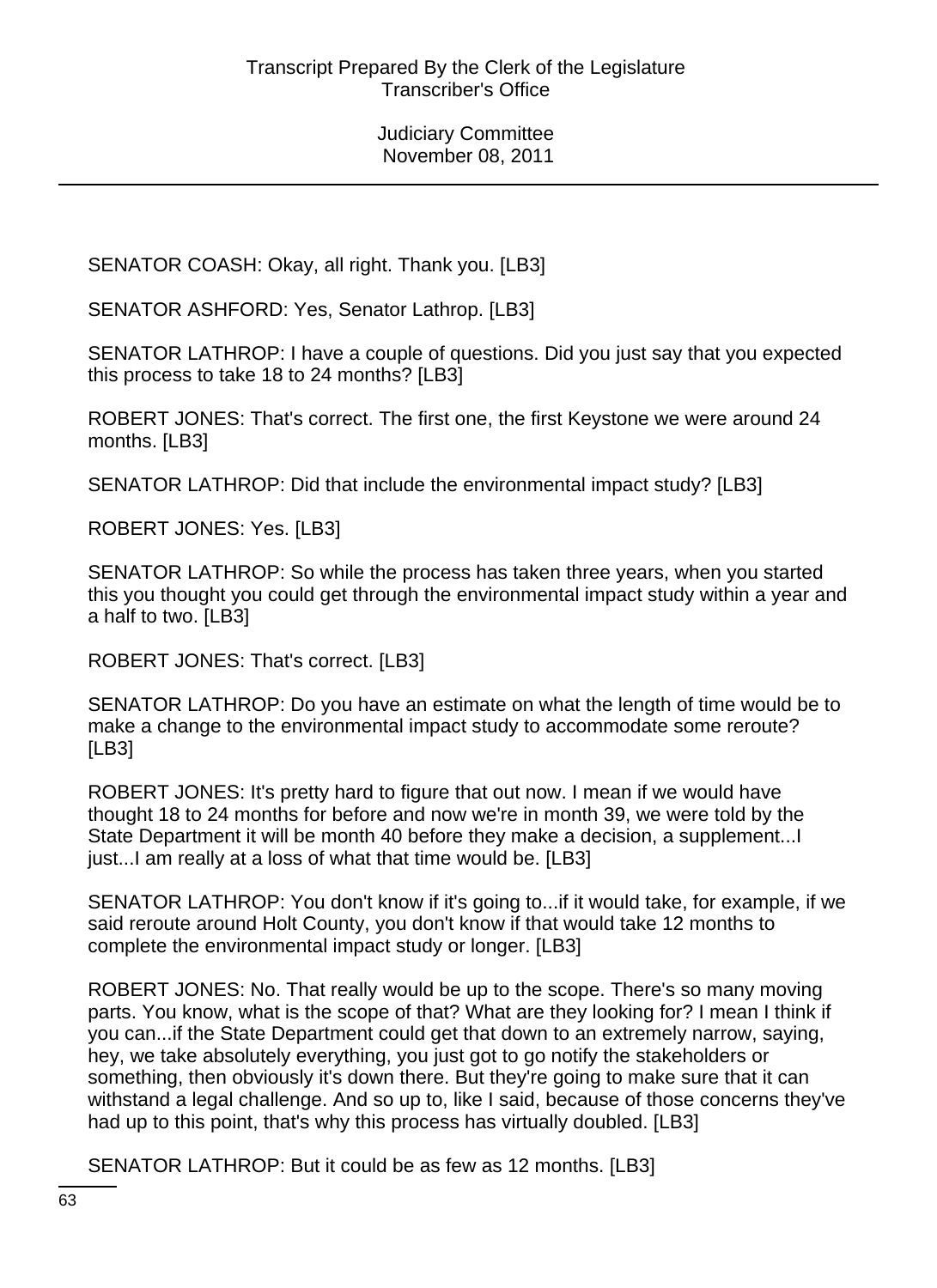ROBERT JONES: I don't...that's totally speculative. [LB3]

SENATOR LATHROP: All right. You've suggested that there were state agencies that participated in this process. What was the participation of the state of Nebraska in the process? [LB3]

ROBERT JONES: I have it written down. Give me just a minute to try and find it because I knew that that might be a question. Here we go. The Nebraska state agencies and offices consulted in the routing and review process as part of the Keystone XL NEPA process: Nebraska Department of Natural Resources; Nebraska Department of Environmental Quality; Nebraska Game and Parks Commission; Nebraska State Historical Society; the Natural Resources Conservation Service, specifically Holt County; Nebraska Department of Roads; Natural Resources Conservation Services easement programs in Lincoln; the Nebraska natural resources districts; the NRCS in York County; Nebraska Department of Agriculture; the Saline County Extension Service; the Nebraska Board of Education; Wheeler County Weed Control Authority and other weed boards. [LB3]

SENATOR LATHROP: Did any of these...was their role...can you tell us generally what their role is... [LB3]

ROBERT JONES: Their role would have been... [LB3]

SENATOR LATHROP: ...if you can group them all together? [LB3]

ROBERT JONES: Absolutely. Very high level, very general because different managers, either with...either the consultants for the Department of State or within TransCanada would have solicited their information and asked for some feedback. [LB3]

SENATOR LATHROP: But were any of these agencies you just described asked to bless this project? [LB3]

ROBERT JONES: No. [LB3]

SENATOR LATHROP: So you didn't get a, yeah, it's okay or, no, this route is not okay with any one of those groups that you've just listed. [LB3]

ROBERT JONES: No. They were asked to provide information and...now I can't speak for the State Department and their consultants. [LB3]

SENATOR LATHROP: All right. Did you or to your knowledge did anybody from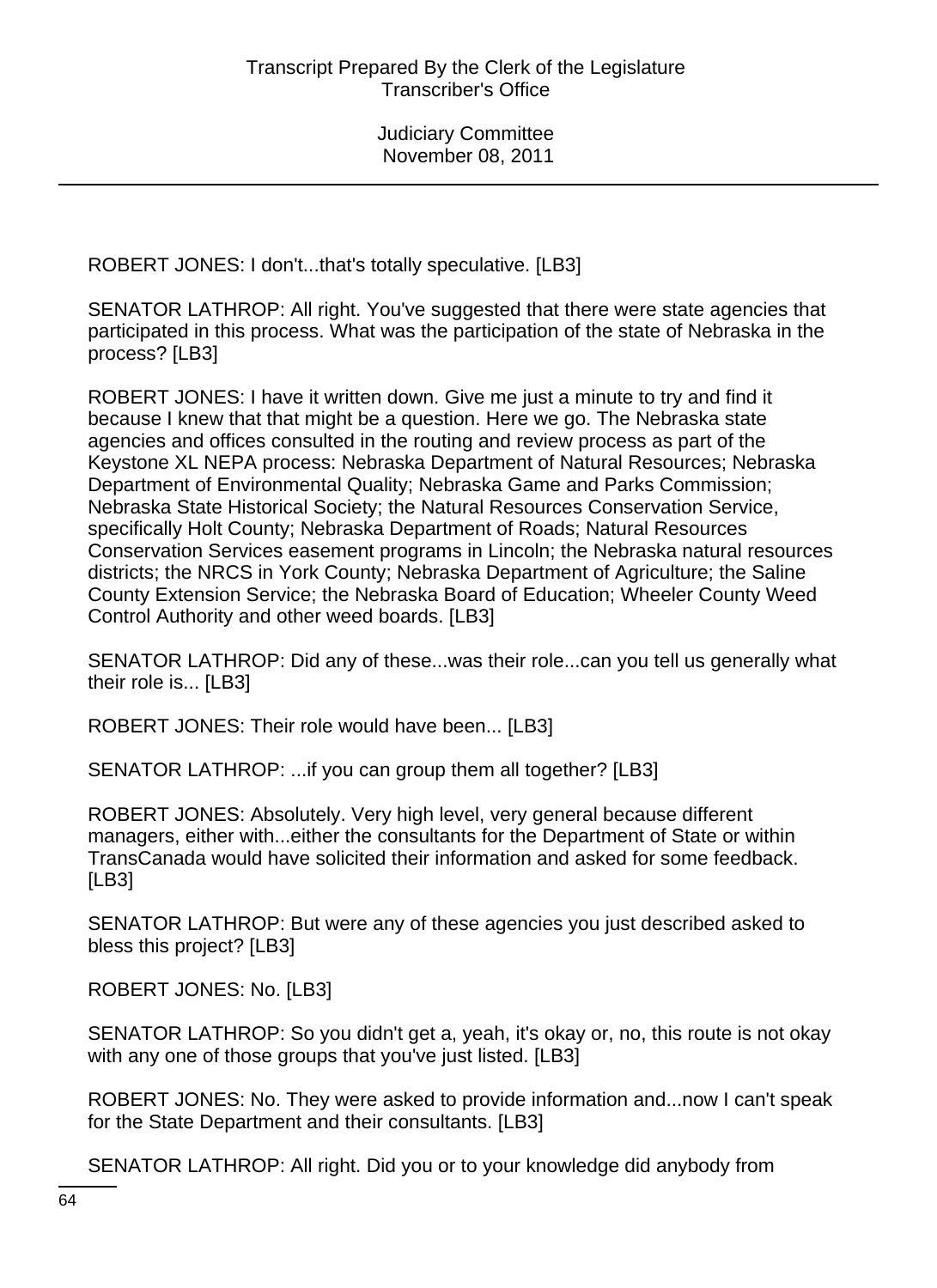TransCanada have meetings with people from the state of Nebraska that did say this route was okay? [LB3]

ROBERT JONES: I can't comment on that. I don't know that. [LB3]

SENATOR LATHROP: So to this point you had no input in terms of having any official from the state of Nebraska say this route was okay or not okay to this point in time. [LB3]

ROBERT JONES: I don't believe the question was ever posed like that. I mean they were allowed to comment on...they were allowed...everybody was allowed to comment on the draft environmental impact statement. So not only were the agencies encouraged to provide comments to the State Department but so were all the Nebraskans. And so I guess the answer is, yes, they did because they were allowed to provide that, you know, do you prefer this route (inaudible). And I believe they got a lot of letters that said they didn't. But I think they also got a lot of letters saying they did. And so but when you say... [LB3]

SENATOR LATHROP: What do you mean did and didn't? [LB3]

ROBERT JONES: Well, because the State Department accepted letters from agencies, individuals, landowners, and so they would have had thousands of letters from various participants saying they either approved the route or didn't approve it. [LB3]

SENATOR LATHROP: But to this point in time no one representing the state of Nebraska in their official capacity in meetings with you or anybody else from TransCanada has said this route is okay with us. [LB3]

ROBERT JONES: You know, they may have but it wouldn't be an official part. When I say official part, it's part of the process for them to comment. I just can't tell you which official that would have been because they would have had the opportunity in the process to do that and they did. [LB3]

SENATOR LATHROP: Okay. That's all the questions I have. [LB3]

SENATOR ASHFORD: Yes, Senator Larson. [LB3]

SENATOR LARSON: Thank you, Mr. Jones. I just have a quick question. Let's say the state of Nebraska can't decide where it comes into our state and it comes out at Keya Paha County where it's supposed to now and, assuming that one of the other bills passes, we say that it has to go over to the existing corridor over in Cedar County. Would there just have to be a new EIS study done from where it came in to where it's going to meet up with the first corridor or would you have to do a completely new EIS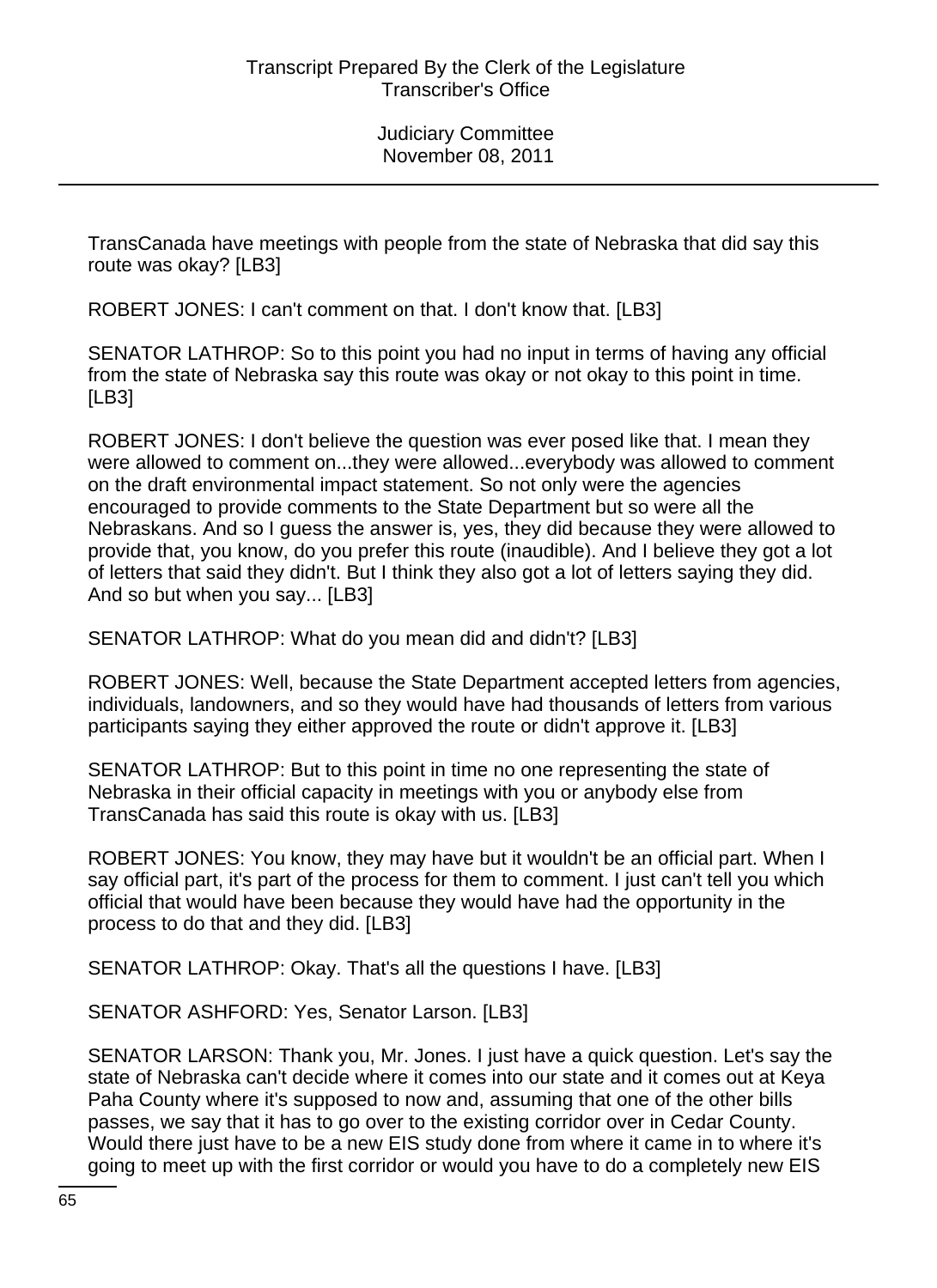study of the existing corridor? Do you get the question that I'm asking? Is it just from point A, where it comes in, to point B, where it hits the new corridor, is my first question? [LB3]

ROBERT JONES: The answer is, no, absolutely not. It has to be...the entire impact would have to be redone. [LB3]

SENATOR LARSON: The entire impact. [LB3]

ROBERT JONES: You bet. [LB3]

SENATOR LARSON: So even though you've done it on one existing corridor, you'd have to do another one, even though you have a pipeline. And then my second question is--I have a lot of landowners in Cedar County as well--would they...would you have to widen the existing corridor and pay them more easements or do you still own the easement rights for their corridor from the first one? And would you have to, like, repurchase the easement or widen the easement or do you own the easements to put a pipeline into that corridor now? [LB3]

ROBERT JONES: Yeah, very good question. Yes, we have to go back, even if they have an easement, even if the easement says multiline rights, you need to go back and renegotiate temporary use of the land if you had multiline rights. By the way, in most cases we don't and so, yes, you'd also have to get another easement and temporary use for construction. [LB3]

SENATOR LARSON: Temporary use. Okay. Those were my questions. Thank you. [LB3]

ROBERT JONES: Thank you. [LB3]

SENATOR ASHFORD: Yes, Senator Harr. [LB3]

SENATOR HARR: Thank you, Senator Ashford. And thank you, Mr. Jones. Earlier last month, Senator Dubas, Speaker Flood, and Senator Langemeier met with TransCanadian officials. And in response, I believe, and I will butcher his name, Alex... [LB3]

ROBERT JONES: Pourbaix. [LB3]

SENATOR HARR: ...Pourbaix on October 18 wrote a letter to the lawmakers with an offer, among those, a \$100 million bond, putting concrete around sensitive areas. I think you're familiar with the letter, correct? [LB3]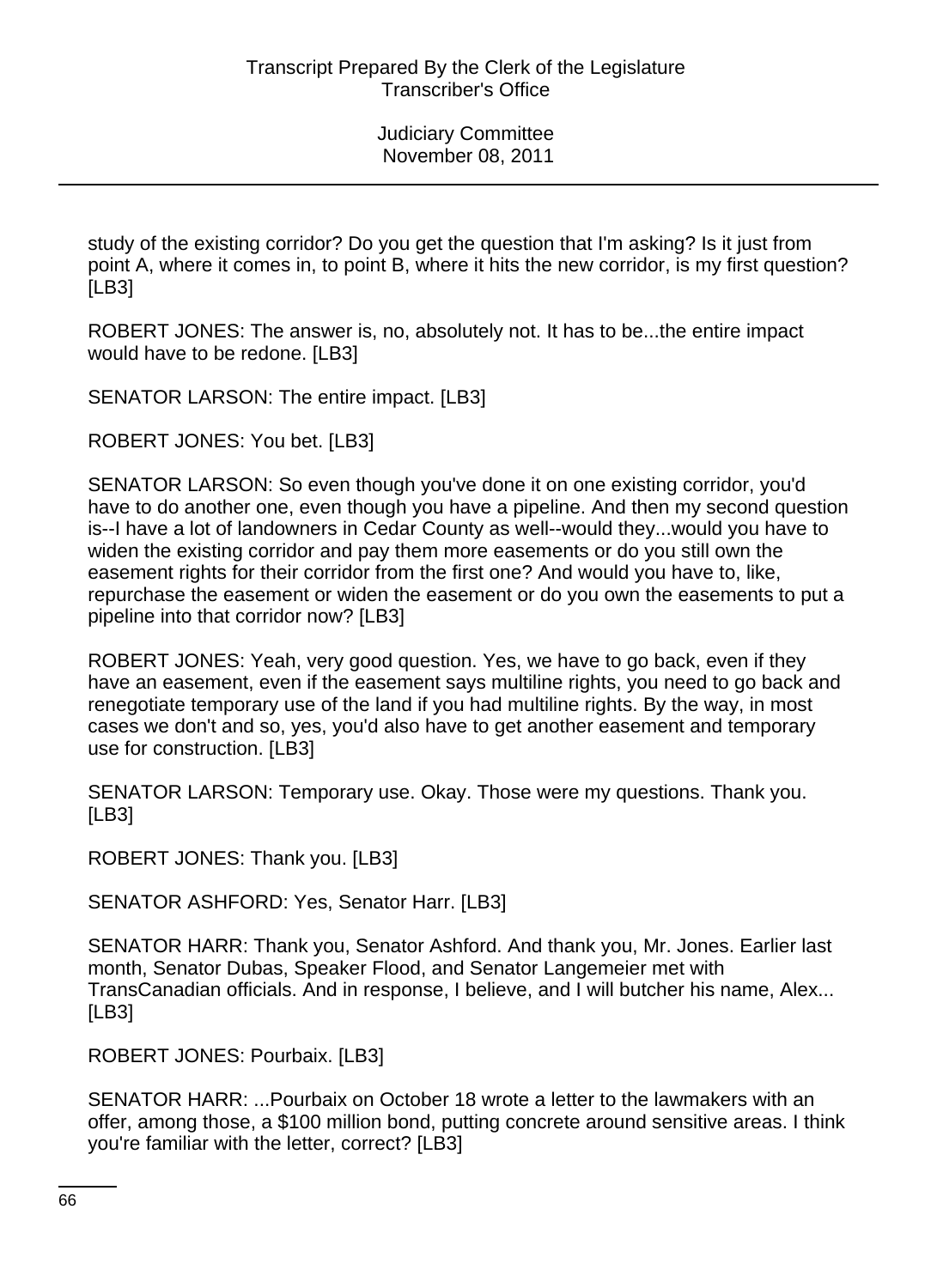ROBERT JONES: Yes, I was actually part of the discussions in Norfolk. [LB3]

SENATOR HARR: Okay. To the best of your knowledge, is anyone from the...are you working with anyone with the state of Nebraska to...on that agreement to put pen to paper? [LB3]

ROBERT JONES: I think absolutely not. Once the Governor called special session I think our efforts in Norfolk were really put into question, so nothing has happened since. [LB3]

SENATOR HARR: Nothing. And has your offer been withdrawn? [LB3]

ROBERT JONES: No. [LB3]

SENATOR HARR: But no one from the Governor's Office or anyone else has contacted you? [LB3]

ROBERT JONES: Correct. [LB3]

SENATOR HARR: Okay. Thank you. [LB3]

SENATOR ASHFORD: And just for the record, the two...the delays were federal permitting delays? [LB3]

ROBERT JONES: That's correct, yes. [LB3]

SENATOR ASHFORD: And when did those occur... [LB3]

ROBERT JONES: Well, the real...I... [LB3]

SENATOR ASHFORD: ...or generally? [LB3]

ROBERT JONES: Generally, the announcement of a supplemental drafting (inaudible) statement I think was about 18 months ago and then we never really knew about the timing, so, you know, you kind of expect them to happen within a few months and, you know, it was quite a bit longer than that, so... [LB3]

SENATOR ASHFORD: Okay. And the five landowners that have yet to reach an agreement, are those...they're located in Nebraska for this pipeline route, correct? [LB3]

ROBERT JONES: That's specific to the Sandhills. And we group them so it would be a family of landowners that are negotiating as one. And so, for example, there's five families that we're negotiating... [LB3]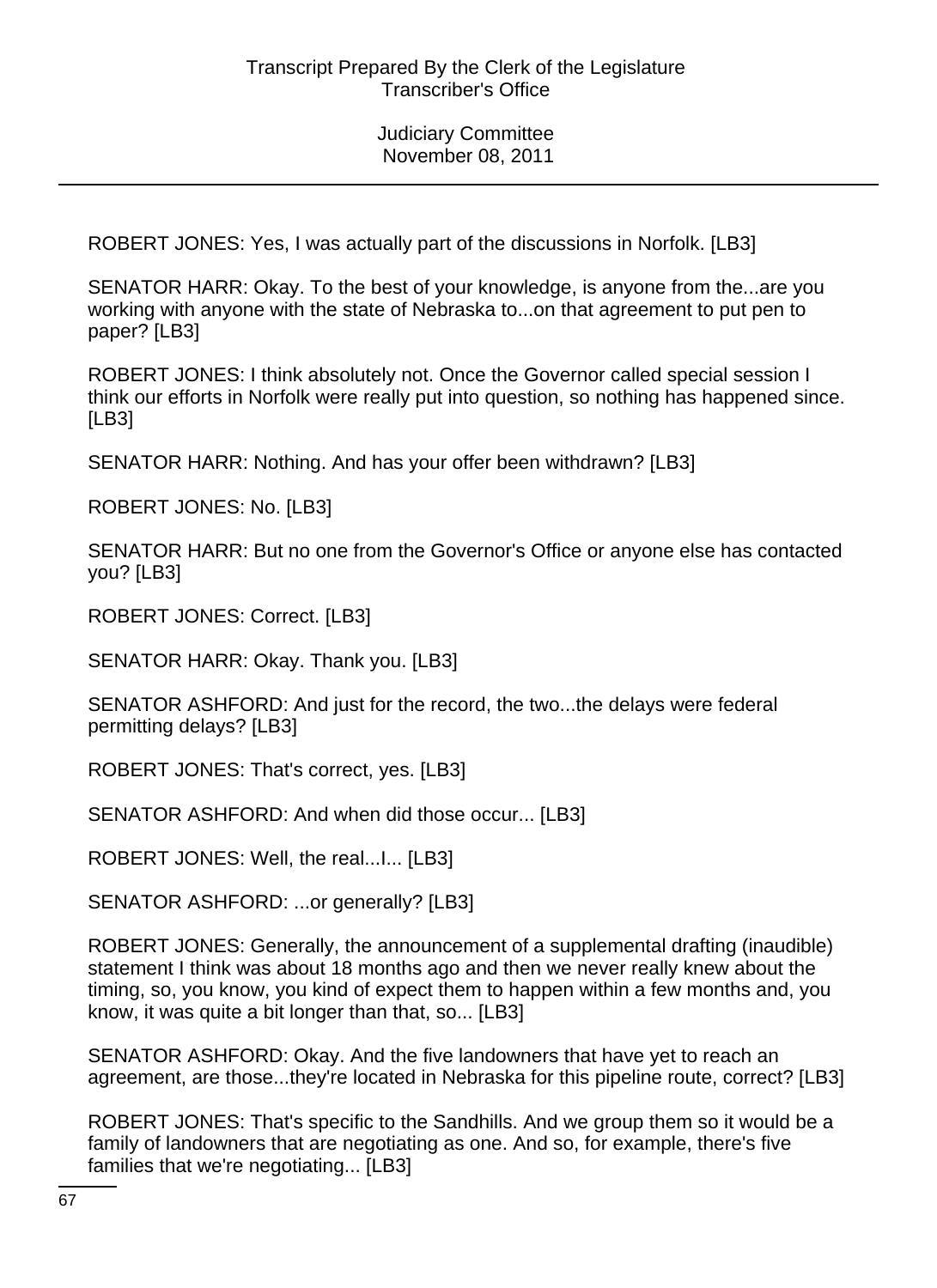SENATOR ASHFORD: And that's it, I mean essentially, in Nebraska? [LB3]

ROBERT JONES: In the Sandhills, that's correct. [LB3]

SENATOR ASHFORD: Otherwise, you have reached agreement on...with everyone else? [LB3]

ROBERT JONES: Only...I'm only talking about the Sandhills region. [LB3]

SENATOR ASHFORD: Okay. [LB3]

ROBERT JONES: Yeah. No, we've only got 92 percent, 91 percent. So we have 92 percent in the entire pipeline routing from Montana to Texas. We have 91... [LB3]

SENATOR ASHFORD: Okay. But in Nebraska... [LB3]

ROBERT JONES: ...91 percent in Nebraska. [LB3]

SENATOR ASHFORD: Ninety-one in Nebraska, okay, without...you don't necessarily have to tell me how many people that is but... [LB3]

ROBERT JONES: I actually don't know how many people that is. [LB3]

SENATOR ASHFORD: And in any event, if you were to receive a permit on December 1 or whatever to proceed, you would...what would you do vis-a-vis those landowners? Would you proceed or would you continue to... [LB3]

ROBERT JONES: No, because...yeah, that's a great question, because what happens, let's...so on November 25 is the earliest the President...that we could be issued what they call a record of decision. That's still not a Presidential Permit. It's a record of decision. Then there's a statutory 15-day period for agencies to have one more look at the record of decision. We, though, at that time would start to approach the landowners. Now many of them said don't talk to us until they get a Presidential Permit. I mean we would still give them a phone call and say, listen, we've got a record of decision, can we start talking? For sure we'll do that once we receive a Presidential Permit. And then if we still can't, because most of them I really believe will negotiate with us, they just don't believe we're going to get the permit. So if you don't believe we're going to get the permit, you just don't want to talk to us. And then we'll start talking. If we recognize, and I think it will be very quickly, whether or not we can come to an agreement because we've done so many of them... [LB3]

SENATOR ASHFORD: But it's not unusual to...I mean that can happen where someone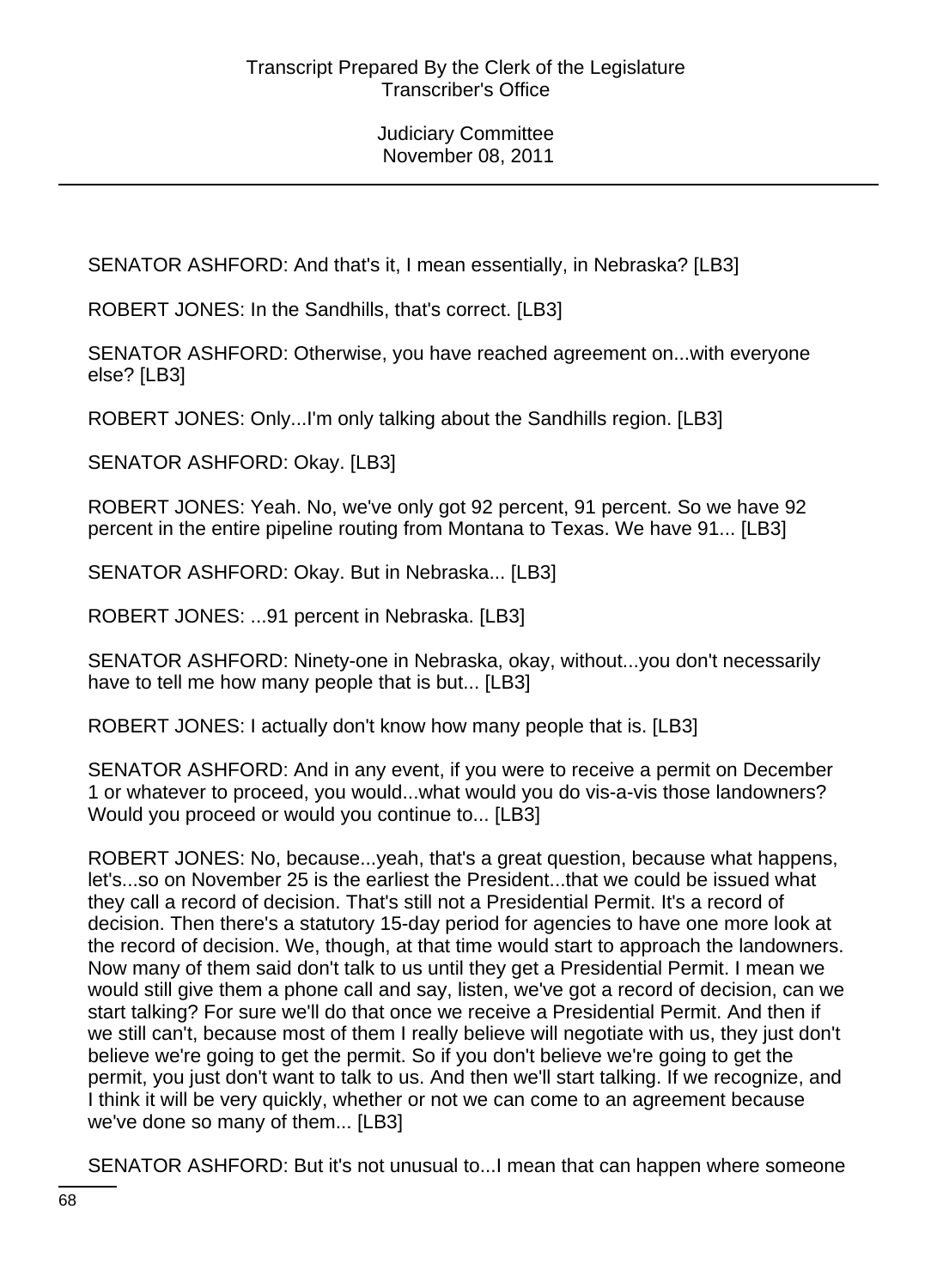doesn't agree and you have to proceed legally to obtain... [LB3]

ROBERT JONES: Yeah. [LB3]

SENATOR ASHFORD: ...a just compensation award and so forth and so on. Is that...? [LB3]

ROBERT JONES: And some of them you have to do it because there's problems with the state...the estate, like so somebody has passed away or there's a dispute about who actually owns the property. And so many of those owners say, please, you have to take us through the judicial process. [LB3]

SENATOR ASHFORD: Okay. Senator Council. [LB3]

SENATOR COUNCIL: Thank you. Senator Harr's question prompted a question as well. On the environmental impact statement and the route, did TransCanada submit only one route to the government for purposes of determining which was going to be accepted or approved? Was the route through the Sandhills the only route considered for this pipeline? [LB3]

ROBERT JONES: No. In fact it is the preferred route. You have to have a preferred route. And then there was 14 alternates considered, 8 specifically to the state of Nebraska: one of them following the existing route where Keystone...the first Keystone pipeline went through; the other one across, paralleling the Platte pipeline, which is a pipeline that moves the same type of oil since...and was built in the '50s and goes across the aquifer and also through some Sandhills. So we looked at those and those are two specific ones that have gotten a lot of attention, but there's also a route that we considered that missed the entire state of Nebraska as well. And each one of those routes would have impacted more farmland, more agricultural land, more wetlands, more forested lands. And so the proposed route was deemed to be the environmentally best route. [LB3]

SENATOR COUNCIL: Okay. So the federal agency that considered the environmental impacts said, okay, you have a preferred route. I mean they could have very easily said, well, TransCanada prefers this route but we believe route B is the more environmentally protective route and you either go forward with that route or you abandon your project. Correct? [LB3]

ROBERT JONES: Right. Well, no, they would have encouraged us. They would have said that route 2 or 3 or, you know, 11, you know, that's the preferred route. And so then we would have changed our preferred route because the science would have told us. We would have recognized it as well. But because the science didn't recognize that...and you've got to look at it from a national perspective. We're talking about coming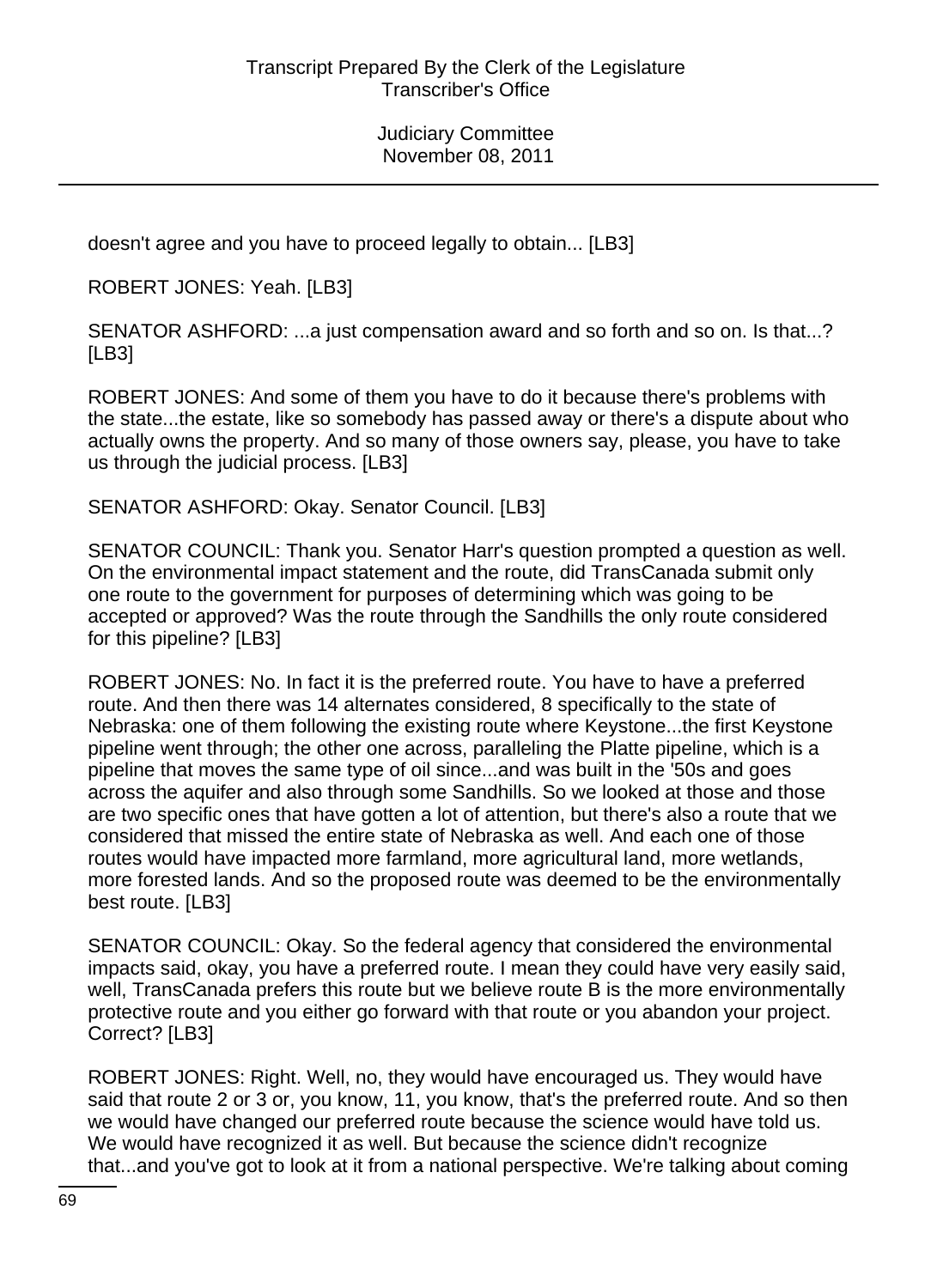in from the border in Montana to going to the refineries in the Gulf Coast. And you're trying to use efficient use of existing linear infrastructure. And so when they look at the overall environmental process, it's not just what's happening here in the state of Nebraska. It's also what's happening in the other states, what other linear infrastructure. So, for example, in the first pipeline, you know, why does it go along the eastern side, and it...because it needed to get to...it parallels the Platte pipeline right into Wood River, St. Louis. And so when you look at the environmental impact, they wanted to make sure we took advantage of that existing corridor. And so that's why we came down and then at Steele City we head east and parallel the Platte pipeline in terms... [LB3]

SENATOR COUNCIL: Okay. But that same interest doesn't exist with regard to this crude oil pipeline coming down the existing eastern corridor. [LB3]

ROBERT JONES: Right. The fix, this time, the fixed point is still Steele City because when we built Phase II, of course, that really was the first phase of XL so, you know, that's a fixed point. And the point coming from Canada to the United States is a fixed point, so then you try and find, through Montana, South Dakota, Nebraska, the most environmentally responsible route, efficient route to go from those two points. [LB3]

# SENATOR COUNCIL: Thank you. [LB3]

ROBERT JONES: And by the way, now we changed theirs. We had to get to Baker, Montana, because working, what evolved over the time was we need to bring on American oil and so now it's not only the border point but it's the point in Baker, Montana, and Steele City, even making the routes in...through Nebraska tighter. [LB3]

SENATOR ASHFORD: Senator...sorry, Senator. [LB3]

SENATOR COUNCIL: And then I just have one question because there was some statements alluding to the question. Why would TransCanada go through the time and expense of obtaining easements when you didn't have a permit? Why? [LB3]

ROBERT JONES: Oh well, so when you develop a project--and we've been doing this...we've been in business for six years so there is a precedent in how to develop linear infrastructure projects--you first acquire the commercial certainty, the need. You need to prove that it's in the national interest. We have an overwhelming commercial need, contracts for over 20-year contracts. So we know that U.S. refineries, and these are U.S. refineries that came (inaudible), then you have three prongs of activity that happen at the same time. You're going through the environmental process for the regulatory, you're acquiring easements, and you're buying long-lead material items, because if you had to do those things one after the other then it would be, I don't know, 12 years before you'd get a pipeline built. And so this way you can be reactive to the market. And we've been doing it...this is very, very common. There is a lot of precedent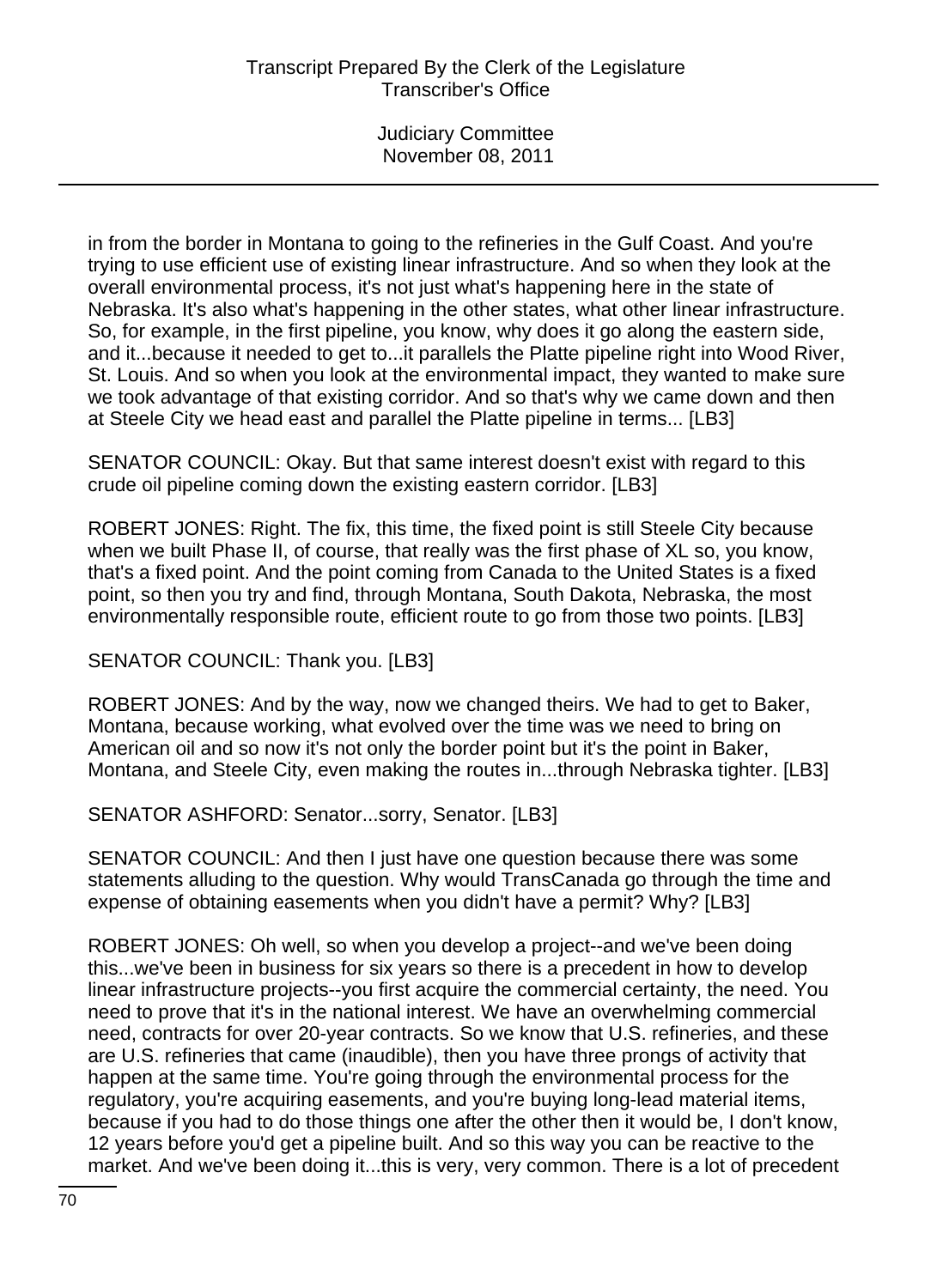but that's how linear infrastructures are developed in the United States. [LB3]

SENATOR COUNCIL: Okay. Thank you. [LB3]

SENATOR ASHFORD: Senator Lathrop. [LB3]

SENATOR LATHROP: A couple more questions that I just thought of. You said there were 14 routes that were considered going through Nebraska. Did they do an environment... [LB3]

ROBERT JONES: No, sorry. [LB3]

SENATOR LATHROP: Pardon me? [LB3]

ROBERT JONES: Fourteen in total from the border to Texas; only eight, only eight, eight routes that impacted Nebraska. [LB3]

SENATOR LATHROP: Did they do an environmental study on all eight? [LB3]

ROBERT JONES: Yes, there was. It's nowhere near the detail of the FEIS on the preferred route but, yes, they did an environmental assessment on them all. [LB3]

SENATOR LATHROP: Is it done with...can the State Department say, we choose route number...you may have your preferred route that's the subject of a great deal of concern here, but can the State Department choose a different route? [LB3]

ROBERT JONES: I think what they would tell us is that this other route should be your preferred route, and they never advised us of that, so... [LB3]

SENATOR LATHROP: You think that would have happened before now. [LB3]

ROBERT JONES: Yes, it would have happened. Yeah. [LB3]

SENATOR LATHROP: Okay. If the President, who apparently made some comment about waiting until after the election to address this particular pipeline,... [LB3]

ROBERT JONES: He didn't. He didn't make that comment. That's what was reported in the media. The State Department continues to work on providing us a decision by the end of the year. The President did not make that comment. [LB3]

SENATOR LATHROP: All right. If the State Department provides you a decision, do you still need the President's approval? [LB3]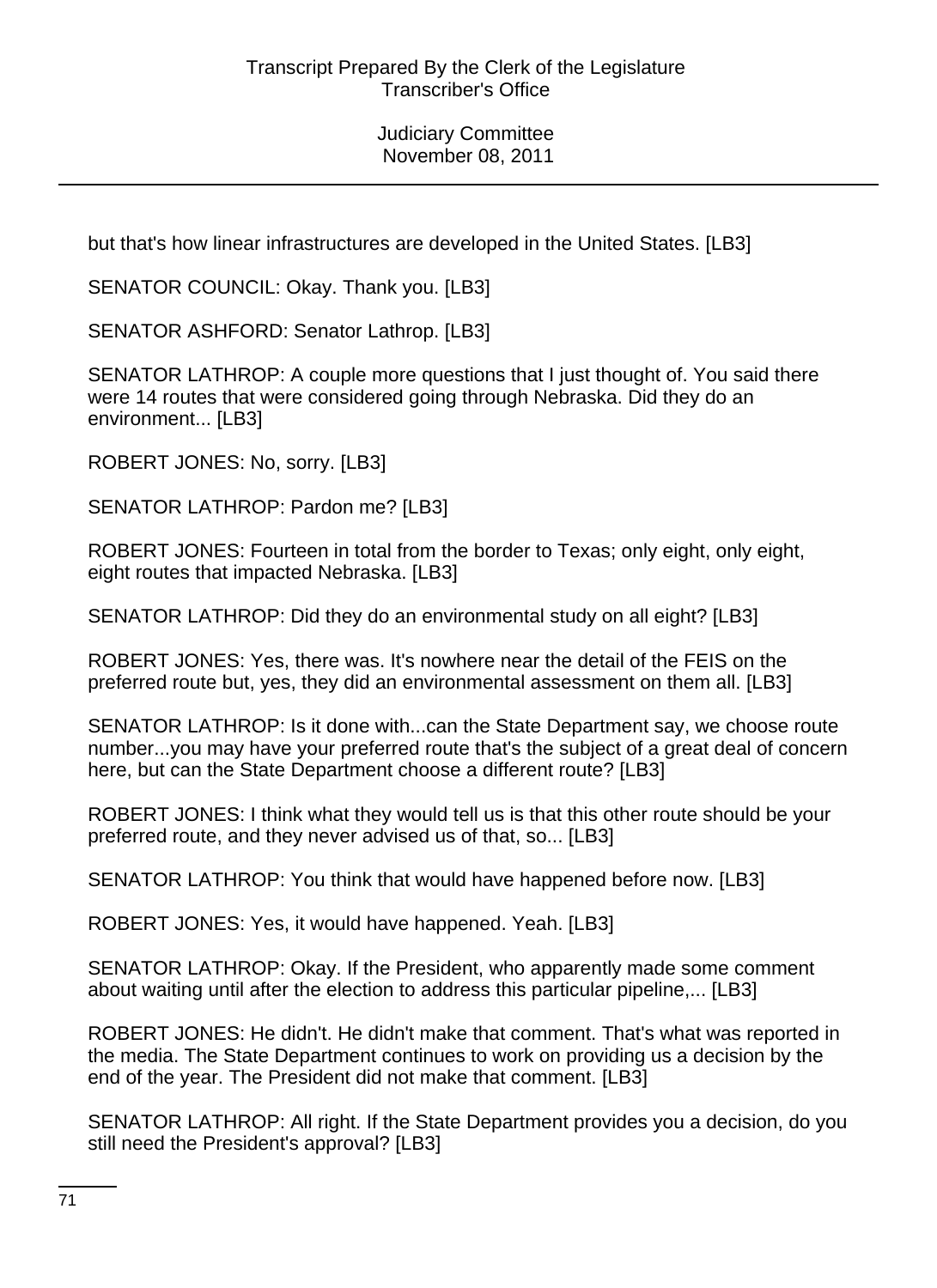ROBERT JONES: Yes. Well, sorry. No, no. [LB3]

SENATOR LATHROP: Okay. So he's still...he's still... [LB3]

ROBERT JONES: No, I got that wrong. The President, under the...again, I'm not a lawyer so this is why it's always challenging for me. [LB3]

SENATOR LATHROP: That's okay. [LB3]

ROBERT JONES: The Presidential Permit in this case was...is, under federal jurisdiction, is assigned to the Department of State to manage. If the agencies, the cooperating agencies, don't agree then it goes up to the President. But if the cooperating agencies support the record of decision then the State Department can issue the Presidential Permit. [LB3]

SENATOR LATHROP: Okay. Thank you. [LB3]

SENATOR ASHFORD: Senator Harr. [LB3]

SENATOR HARR: Now I'm confused, and I apologize. I'm not the brightest. So you said there were eight environmental impact statements done. [LB3]

ROBERT JONES: No. No. [LB3]

SENATOR HARR: So explain that to me. [LB3]

ROBERT JONES: No, there's only one environmental impact statement. There were eight routes that were considered, the environmental impacts were considered. There's only one EIS. [LB3]

SENATOR HARR: Okay. So the environment was considered on eight of them, and then how was the determination made on one? [LB3]

ROBERT JONES: Well,... [LB3]

SENATOR HARR: Who made that determination? [LB3]

ROBERT JONES: It...so we recommend a preferred route and then we had...we had to show other alternative routes. [LB3]

SENATOR HARR: And you only did the environmental impact statement on the preferred route. [LB3]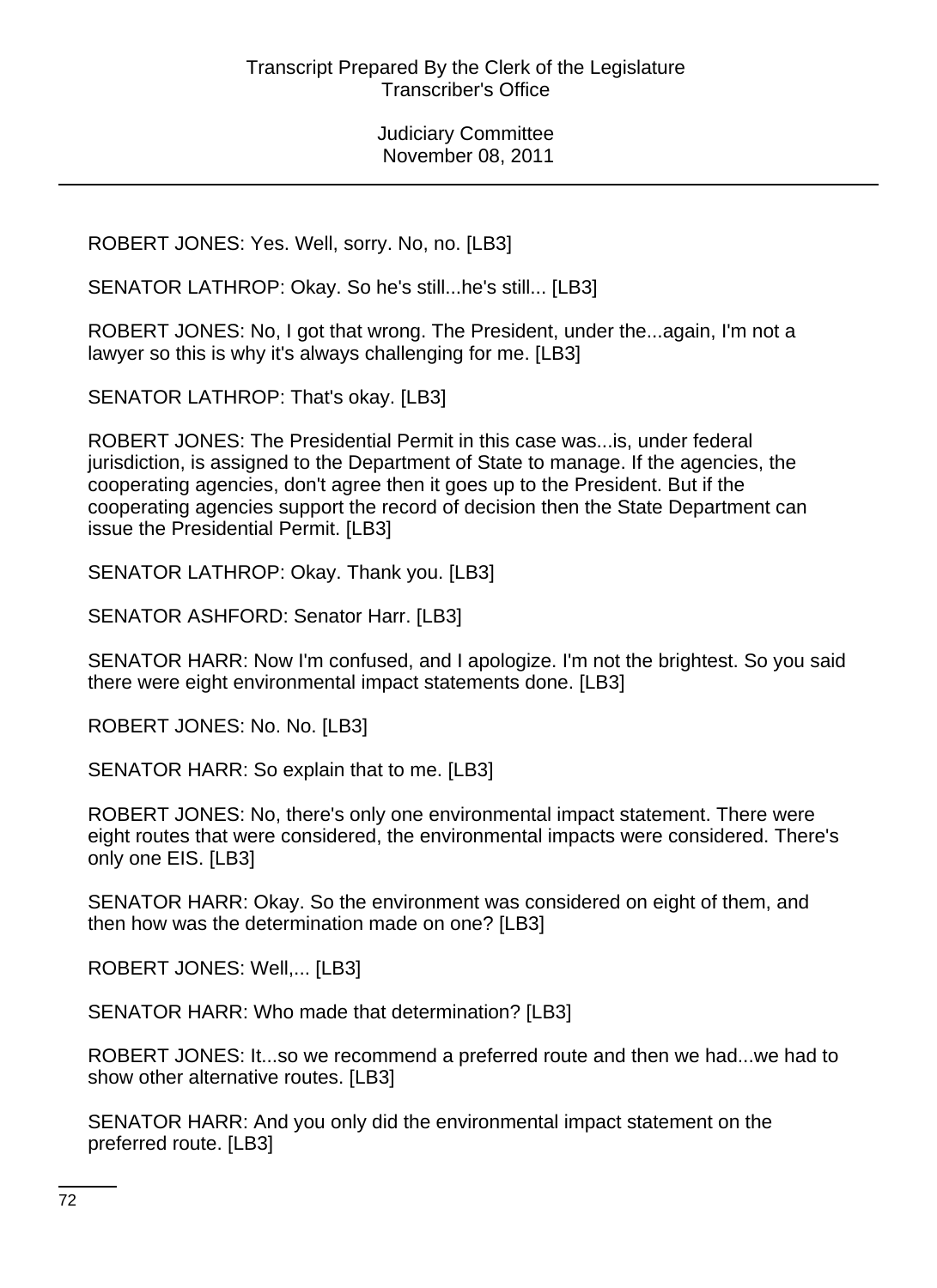ROBERT JONES: Well, yes, the environmental impact statement is there's a draft and a supplemental and a final. It's nine volumes long. Part of that is an assessment of alternatives. In this, one...one of those volumes looks at all those alternatives. And so, yes, there is an environmental assessment. An assessment is far less than a full-blown environmental impact. [LB3]

SENATOR HARR: Okay. And again, I appreciate I don't understand. You're a surveyor; I'm not. I'm a lawyer so I don't understand everything. And then I want to follow up on your statements earlier with Senator Larson about the easement, and maybe I need to reserve this for your counsel. But I have a copy in front of me of what appears to be a form easement of TransCanada. Would you agree that you guys generally do form easements? [LB3]

ROBERT JONES: You know, when you're dealing with a landowner group, yes, the easements tend to be very much...well, they are, they're... [LB3]

SENATOR HARR: And that's for simplicity and to save money on your behalf. [LB3]

ROBERT JONES: Well, everybody's, sufficient for everybody. [LB3]

SENATOR HARR: Yeah, exactly. I would agree with you. Well, I'm looking at what appears to be a form easement--and I'm not trying to pay gotcha politics but I just want everything to be clear, I want all the facts out there--and I think you said that you had to get new easements on the properties adjoining or where the old pipeline ran. Is that correct? [LB3]

ROBERT JONES: It all depends whether or not we had linear rights, I'm sorry, single pipeline rights or multiple pipeline rights. [LB3]

SENATOR HARR: Okay. [LB3]

ROBERT JONES: In most cases when we negotiate them, we only got single pipeline rights. [LB3]

SENATOR HARR: Okay. [LB3]

ROBERT JONES: We may ask for multiple pipeline rights but virtually most landowners say, look, if you need to come back here, come back here and we'll talk about it. Now some of them will say, well, if...would you...you know, we negotiate a premium and so they actually get further compensated for multi pipeline rights... [LB3]

SENATOR HARR: Okay. [LB3]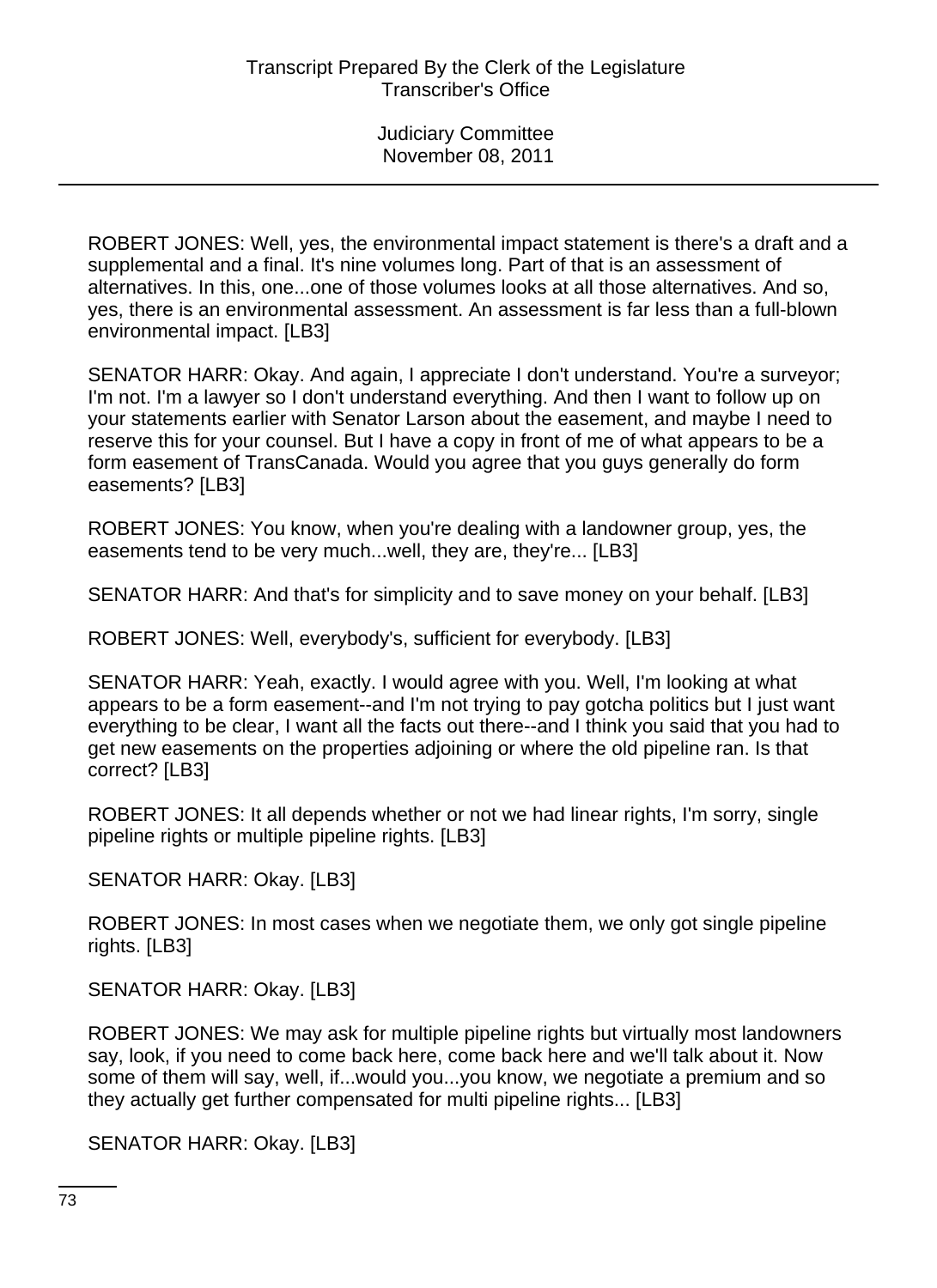ROBERT JONES: ...because they say, I don't want you coming back again (laugh) so here you go. [LB3]

SENATOR HARR: Yeah. Okay, because I am looking at a form easement right here and right of way and it specifically allows for multiple pipelines, allows you to go on at any time and/or agents of your company to come on the land at any time, and it allows for a 50-foot-wide width, multi pipes, and it allows for perpetual easement and right of way for the purpose of surveying, laying, constructing, inspecting, maintaining, operating, repairing, replacing, altering, restructuring, removing, and abandoning in place one or more pipelines together with all fittings, cathodic protection equipment I think it is,... [LB3]

ROBERT JONES: Yeah, cathodic protection. [LB3]

SENATOR HARR: ...pipeline markers and all other equipment and apparatus thereto. So you're telling me the majority of the landowners, though, have negotiated this term out, to the best of your knowledge. [LB3]

ROBERT JONES: That's correct. I know they have. [LB3]

SENATOR HARR: Okay. [LB3]

ROBERT JONES: And by the way, there's been many versions of that. The one you've described to me is an older version. [LB3]

SENATOR HARR: Okay. Thank you very much. I appreciate that. [LB3]

ROBERT JONES: You're welcome. [LB3]

SENATOR ASHFORD: Okay. Thank you. I just...let me...the company that would hold this permit is called what now? [LB3]

ROBERT JONES: TransCanada Keystone Pipeline LP, headquarters in Houston. [LB3]

SENATOR ASHFORD: That's a limited...what is it? [LB3]

ROBERT JONES: That's correct. [LB3]

SENATOR ASHFORD: Is it a limited... [LB3]

ROBERT JONES: A limited partnership. [LB3]

SENATOR ASHFORD: Who are the partners? [LB3]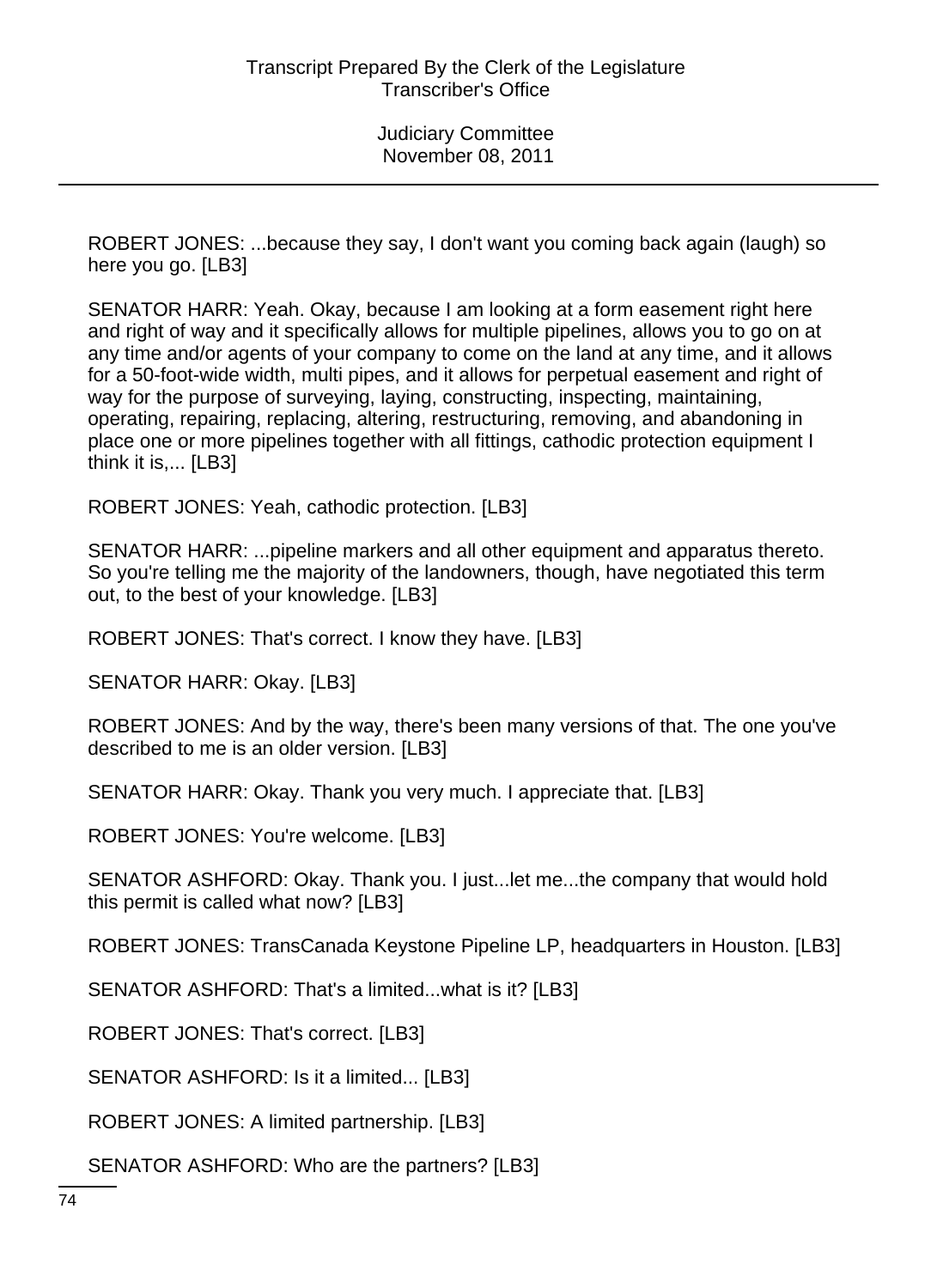ROBERT JONES: It's a solely owned subsidiary of TransCanada Corporation, a publicly traded company in Canada and New York. [LB3]

SENATOR ASHFORD: It's an ADR. I mean I know it's traded on the Toronto Exchange I believe. Is that right? [LB3]

ROBERT JONES: And the New York Exchange. [LB3]

SENATOR ASHFORD: New York Exchange. And as a whole...it's wholly owned, then it structurally would assume any rights and liabilities and obligations of the underlying LP. Does the LP remain in existence after...? [LB3]

ROBERT JONES: You could sell, the LP I'm sure would get renamed to whatever entity... [LB3]

SENATOR ASHFORD: You could sell the LP? [LB3]

ROBERT JONES: Sure. Pipelines get... [LB3]

SENATOR ASHFORD: Is that done normally in the pipeline business? [LB3]

ROBERT JONES: It's not uncommon. In fact, Kinder Morgan just announced the acquisition of El Paso, which would obviously result in a tremendous number of pipeline changes. We bought numerous pipelines. We're now... [LB3]

SENATOR ASHFORD: Okay. [LB3]

ROBERT JONES: ...as big almost in the United States as we are in Canada. [LB3]

SENATOR ASHFORD: Okay. And any...this is very, very general, but these pipelines are sold subject to all the restrictions, easements, encumbrances that exist? [LB3]

ROBERT JONES: Encumbrances, correct. [LB3]

SENATOR ASHFORD: And that's under treaty, international law, federal law, all the various... [LB3]

ROBERT JONES: Yeah. You have to go through things like Hart-Scott-Rodino. For example, when ConocoPhillips, this project started originally as a merge, was an equal partnership between ConocoPhillips and TransCanada. When ConocoPhillips sold us their interest in it, we actually had to go through a number of federal filings because it is a critical piece of infrastructure and, you know, foreign control and that. We had to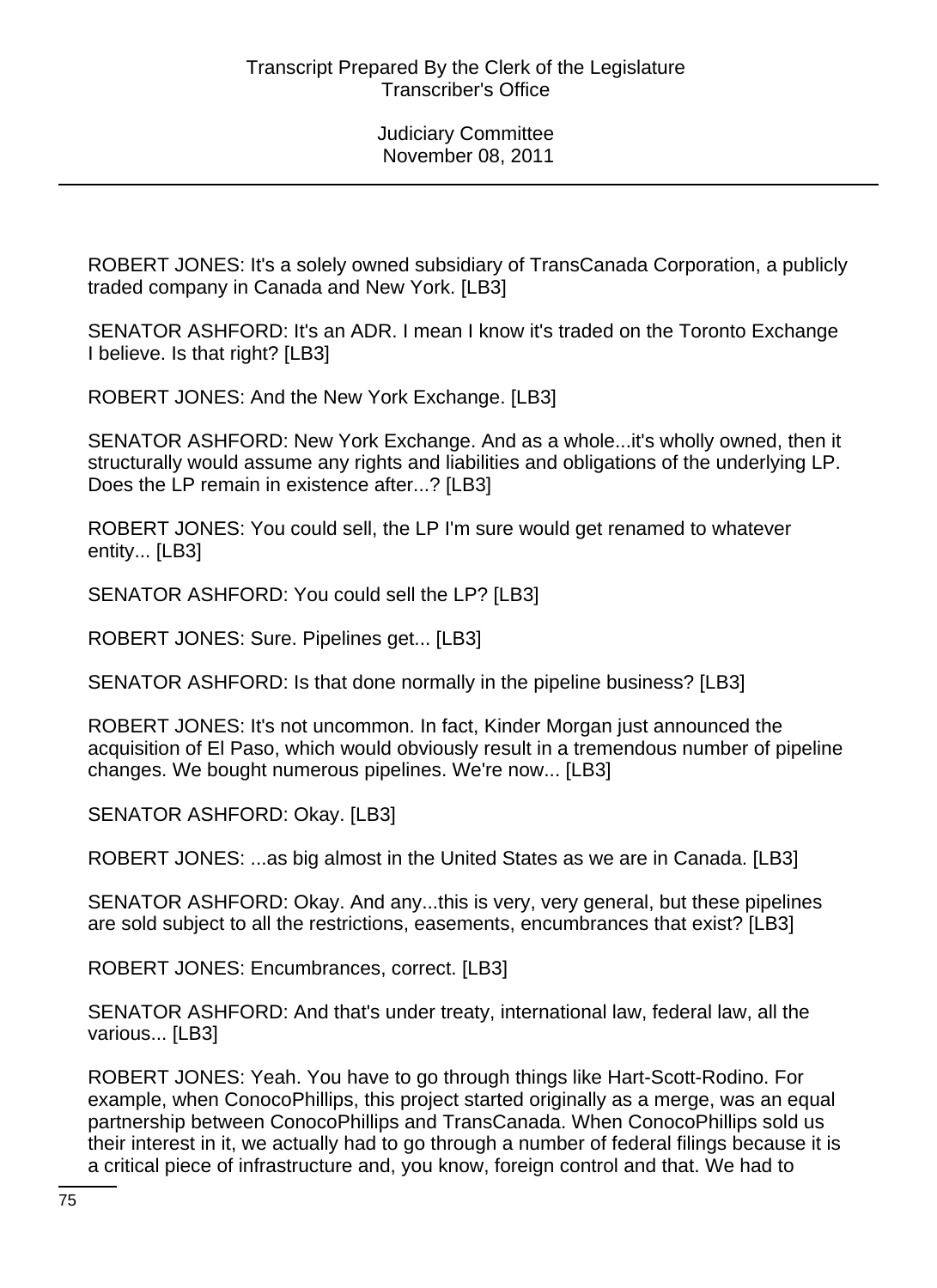determine...describe how we were holding it. So it's a critical piece of infrastructure, requires a number of different federal oversights. [LB3]

SENATOR ASHFORD: Thanks, Mr. Jones. Senator Council, though. [LB3]

SENATOR COUNCIL: One...I'm sorry, Mr. Jones. I'm sorry, Chairman Ashford, but you just prompted another question and I meant to ask it when you were describing the alternate routes that were considered. And you mentioned, okay, there's the existing Keystone pipeline... [LB3]

ROBERT JONES: Uh-huh. [LB3]

SENATOR COUNCIL: ...that runs down the eastern...as far as Nebraska, it runs down the eastern part of the state. Does TransCanada or any of its partners or limited partners operate any other crude oil pipeline that runs through Nebraska? [LB3]

ROBERT JONES: No, not anymore. We at one time used to operate the Platte pipeline with a company called AEC, but we sold that to Terasen, which then got bought by Kinder Morgan. [LB3]

SENATOR COUNCIL: Okay. So where does the Platte pipeline run? [LB3]

ROBERT JONES: It parallels the Platte River and it runs through the aquifer, right through the aquifer, as do 3,000 other oil pipelines in Nebraska. [LB3]

SENATOR COUNCIL: All right. Thank you. [LB3]

SENATOR ASHFORD: How many thousand? [LB3]

ROBERT JONES: Three thousand. [LB3]

SENATOR ASHFORD: Oh, three. I thought you said 30,000. [LB3]

ROBERT JONES: No, there's 20,000 pipelines but only 3,000...a little over 20,000 and only 3,000 liquid pipelines. [LB3]

SENATOR ASHFORD: Okay. [LB3]

SENATOR COUNCIL: Thank you. [LB3]

SENATOR ASHFORD: Thanks, Mr. Jones. Next proponent...opponent, I'm sorry. [LB3]

ROBERT JONES: I've got to run over to the Natural Resources Committee so, please,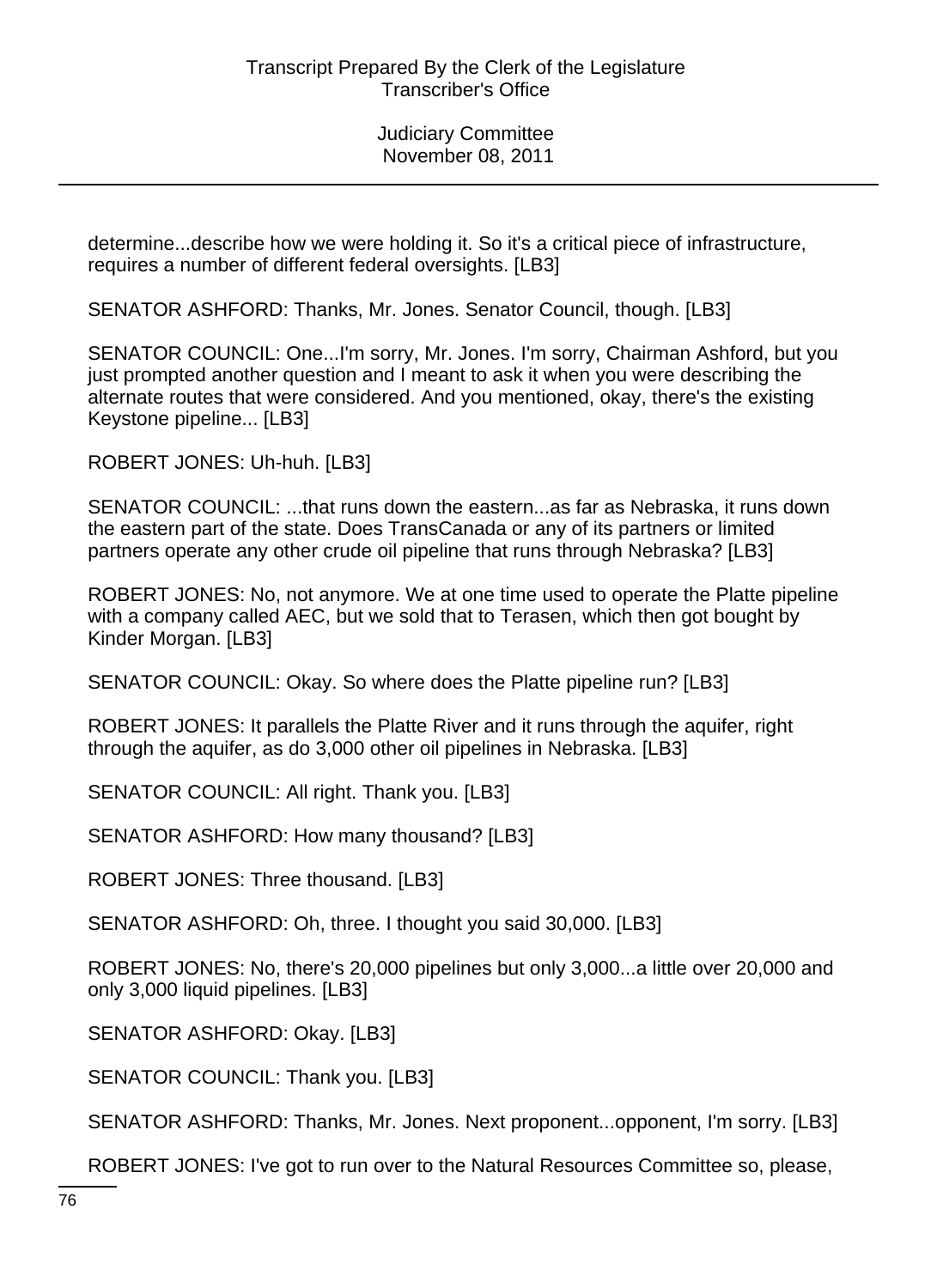my apologies, I'm...it's not a lack of interest. I just...LB4 is happening over there. [LB3]

SENATOR ASHFORD: Okay. [LB3]

ROBERT JONES: I've also got pictures that didn't get handed out. I wanted you to have a look at what a pipeline right of way looks before and afterwards. [LB3]

SENATOR ASHFORD: Thank you. Okay. [LB3]

ROBERT JONES: Thank you. [LB3]

SENATOR ASHFORD: Thank you. [LB3]

LEE HAMANN: (Exhibits 17 and 18) Good afternoon, Chairman Ashford, members of the Judiciary Committee. Thank you for giving us time to speak in opposition to LB3. My name is Lee Hamann, H-a-m-a-n-n. I'm with the McGrath North law firm in Omaha and I represent TransCanada Keystone Pipeline LP. I'm here to make a few comments and I will try to keep them brief. I know this is a long period of time to go through all this on a special session. For the record, I think it's important to understand what you obviously know, but the reason we're here in this special session is principally two things. People have expressed concerns about the safety of the Keystone XL pipeline. There are people that are convinced that it's bad for the Sandhills and bad for the aquifer. We disagree with that, obviously. But that safety concern then has translated into or morphed into an effort to reroute the pipeline. And so this whole special session is directed at the rerouting of the Keystone pipeline because of the... [LB3]

SENATOR ASHFORD: Not this bill. [LB3]

LEE HAMANN: Not this bill, no. No, sir. [LB3]

SENATOR ASHFORD: Okay. So it's not the whole special session. [LB3]

LEE HAMANN: No, and that's probably an overstatement. [LB3]

SENATOR ASHFORD: Okay. (Laugh) [LB3]

LEE HAMANN: But...but...but the... [LB3]

SENATOR ASHFORD: We may not be that special but we're... [LB3]

LEE HAMANN: ...the impetus for it... [LB3]

SENATOR ASHFORD: Yeah. [LB3]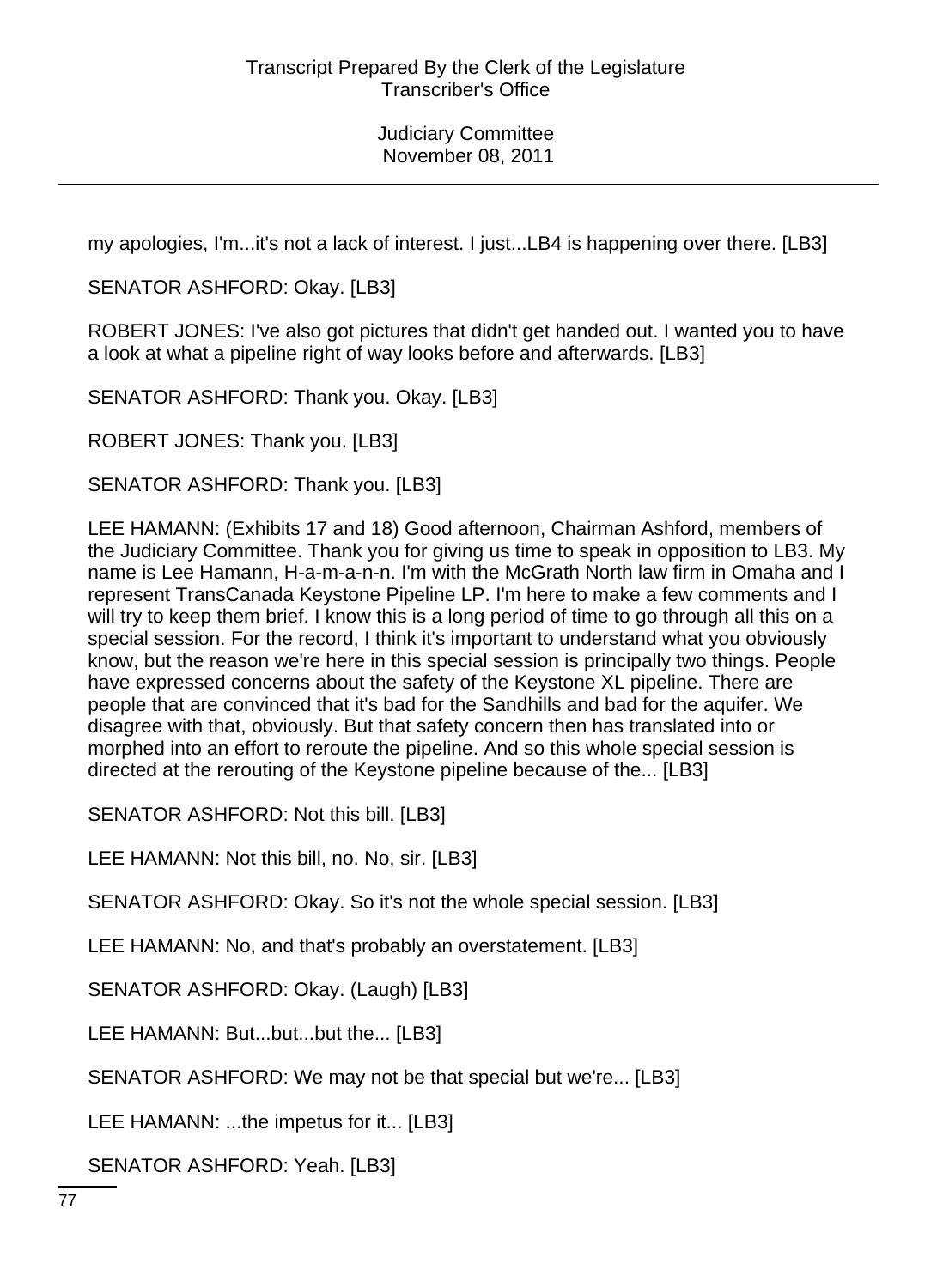LEE HAMANN: ...was to try to do a rerouting. And what this...this bill does not purport to affect safety but it is aimed at the Keystone pipeline, which I think is important to some of the comments that were made here earlier. So the focus has shifted but there are still some constitutional issues with this thing and I don't...I'm not here to say that any of you are trying to force a reroute of a pipeline but it just sets the stage for the special session. The first concern we have is a special legislation issue and, Senator Harr, I mean you touched on that a little bit. It's not just that this won't impact other pipelines but it does directly impact our pipeline and the fact that, you know, LB...or not LB but Section 57-1101 speaks to things besides just a crude oil pipeline. It talks about petroleum, gases, and other products thereof, so you could talk gasoline, LNG, things like that that could be affected by this bill that are not affected by this bill. So there's a real question about whether there's a rational basis for that distinction and applying it equally across the industry. But the emergency clause specifically targets us and that's one of the concerns. The other issue that's kind of come up and I'd like to touch on is the vagueness of controlling permits. There's a lot of discussion about, you know, what permissions we need from Nebraska; no specific permit, there's a lot of local permits, but it's very vague. How far does that go? I mean a conditional use permit arguably stops a pipeline if you can't build a necessary pump station, so that's a concern. And then we have the commerce clause issue where this is an interstate pipeline and, by directing this at...it really just touches on the interstate pipelines primarily. By this uncertainty over permits, it's a very big burden versus a short pipeline where you don't have very many permits involved. We have, you know, multiple states to cross and too many permits to count to really say what's controlling. So that lack of definition creates a real burden to a major pipeline. So those are three primary points. I would be happy to entertain any questions you might have. [LB3]

SENATOR ASHFORD: Senator Harr. [LB3]

SENATOR HARR: Thank you. Thank you, Mr. Hamann, for coming down here. I want to take exception... [LB3]

LEE HAMANN: Okay. [LB3]

SENATOR HARR: ...to a statement you made. I think we've been very careful to state this is not about safety. I think it's pretty clear that we are preempted by federal law to address the safety issue, so to characterize this as on safety I think is a misnomer. And so I would ask that, you know, and you're entitled to your opinion, but I can tell you as a body we've been very careful not to make this about safety so...and this bill specifically has absolutely zero, zilch, nunca, nada to do with safety. So I want to... [LB3]

LEE HAMANN: I would agree with that. [LB3]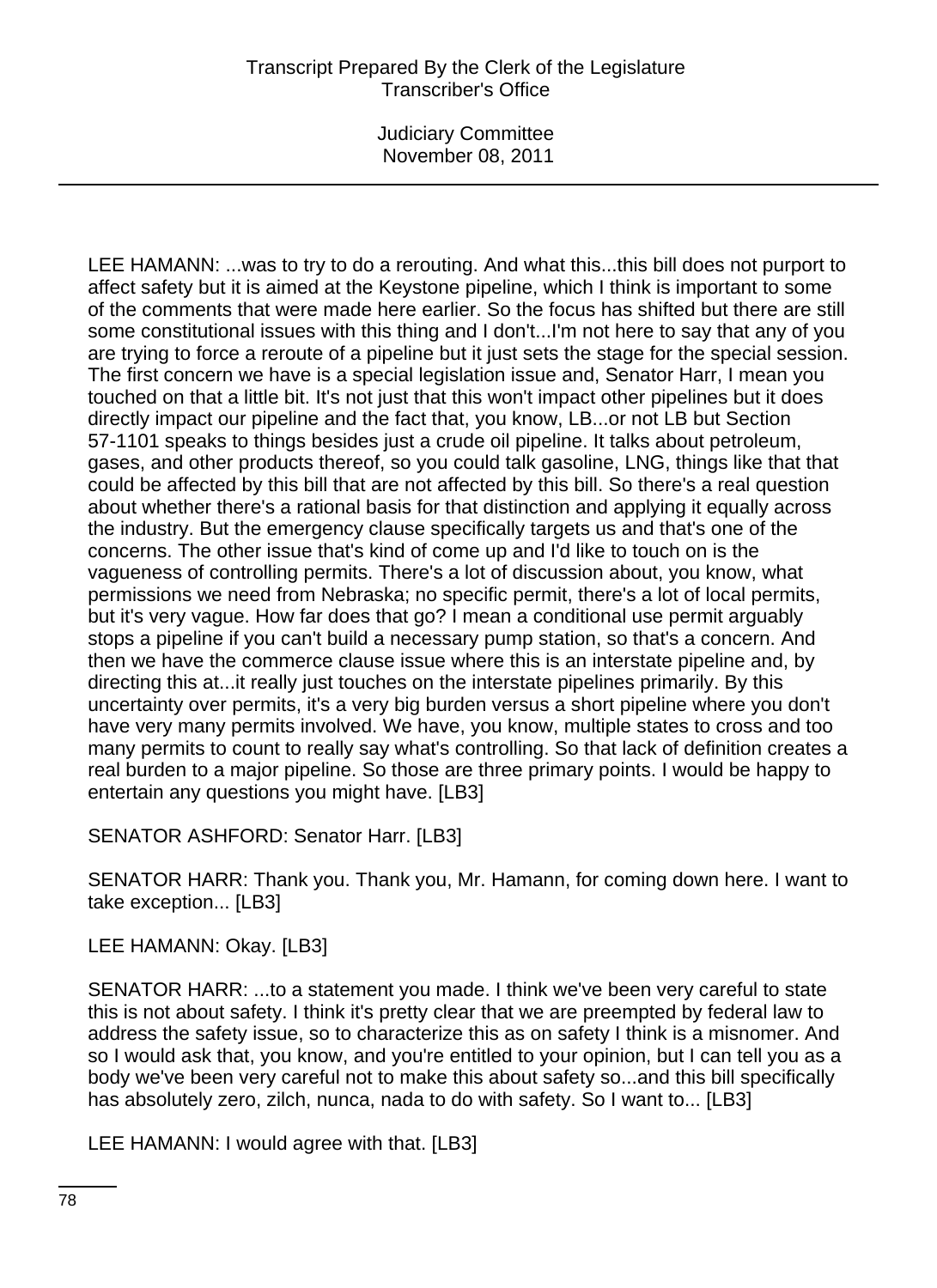SENATOR HARR: Okay. And I want to address this bill specifically, since that's what we're here for, and hopefully we won't get too far off the tangent. Eminent domain, is there anything...obviously, you stated you had concern with the controlling permits. If that language were clarified, would you...and I'm more than willing to work with you, obviously, would you be okay with this bill? [LB3]

LEE HAMANN: The controlling permit is an issue but we're also concerned about the fact that it leaves out other types of pipeline projects. [LB3]

SENATOR HARR: That's because of the special session. [LB3]

LEE HAMANN: Exactly. I mean we're... [LB3]

SENATOR HARR: I mean we're limited by scope by what we can do because of the call of the special session, so.... [LB3]

LEE HAMANN: And that's why I made the point about this special session. I'm not trying to...I'm not trying to sound like I'm upset with the committee because you've been dealt a difficult hand. [LB3]

SENATOR HARR: Thank you. [LB3]

LEE HAMANN: And to Senator Council's point earlier today, I mean if you were going to do something in this area you can see things that ought to apply to everybody and not just a petroleum pipeline, and that really...that really is the point. [LB3]

SENATOR HARR: Fair. I'd agree. Okay. [LB3]

LEE HAMANN: And I am very sympathetic to the difficult position you find yourself in. [LB3]

SENATOR HARR: Okay, and I appreciate it. Thank you. And then let me ask you, have eminent domain proceedings begun on any landowners yet, to the best of your knowledge? [LB3]

LEE HAMANN: In...on the KXL project, the Keystone XL, this particular project? [LB3]

SENATOR HARR: Yeah, this... [LB3]

LEE HAMANN: No, there have not in the state of Nebraska. [LB3]

SENATOR HARR: And do you know why? [LB3]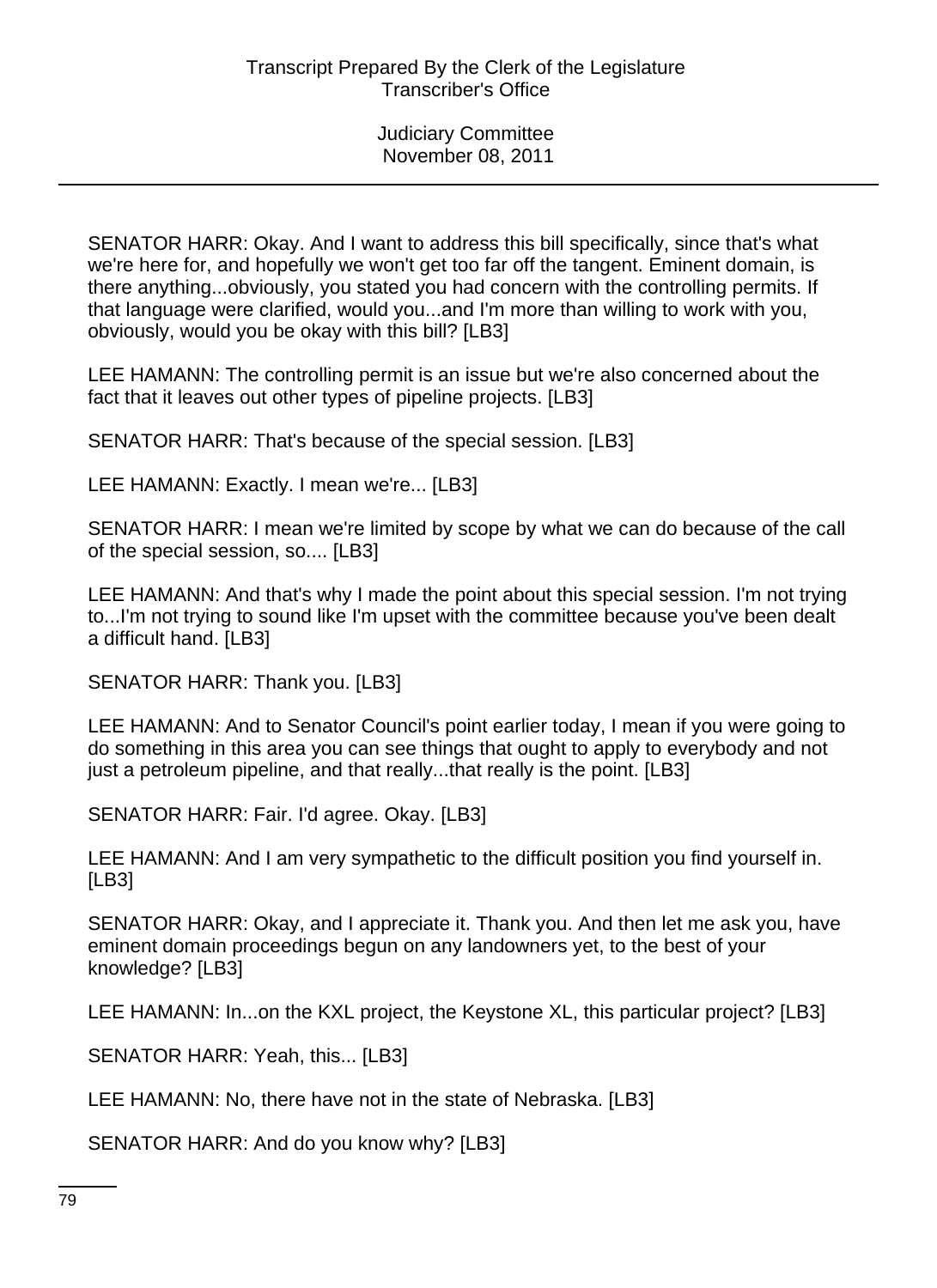LEE HAMANN: Because we haven't gone forward. We...there's been testimony that letters were sent out two different times to people for final offers and that is following the standard procedure in Nebraska. The statute...the statutory procedure for eminent domain leaves some gaps as to really what you do, timing and things like that, but there's case law that kind of fills in the gaps to some extent. But, you know, you have to negotiate in good faith and then part of that, by Nebraska judicial decision, is to make a final offer. Those were sent out. In one case we were...and this was before the first delay that came along, we were prepared to move forward, because we're trying to keep the project on track, and we were asked to delay action on that. And so we did delay action on that. There's been a lot of attention to this project. We've, you know, tried very hard to be responsive to both political leaders, landowners, and, you know, our own company's obligations and ride that balance, but I think that's the simplest way to say why we didn't go forward. I mean we've been trying to work through these issues with people. We try to do the same thing with landowners. [LB3]

SENATOR HARR: Okay. Thank you very much. I appreciate your time. [LB3]

SENATOR ASHFORD: Thanks, Lee. I don't think there are any other questions. [LB3]

LEE HAMANN: Thank you very much for your time. [LB3]

SENATOR ASHFORD: Next proponent...opponent. I don't know. Sorry I keep saying that. [LB3]

JOHN KUEHN: (Exhibit 19) Good afternoon, Senator Ashford and members of the Judiciary Committee. I'm going to take the discussion in a little bit different turn here, a little bit more locally. I'm Dr. John Kuehn, J-o-h-n K-u-e-h-n, and I am secretary of the board of directors of Southern Public Power, headquartered in Grand Island, Nebraska, spanning seven counties and the largest rural public power district in Nebraska. I'm here today to discuss LB3 and our board's concerns and opposition to the bill as it utilizes in this special session to make some statutory changes to the process of eminent domain. Any utility that requires either complete control of property or the construction of infrastructure requiring an easement recognizes the challenges that are posed in acquisition. Utilities such as pipelines, transmission lines for electrical infrastructure is all similar. While in a perfect world all of these acquisitions would be voluntarily negotiated buyer and seller agreements, in practice we recognize, even at the local level among neighbors, this simply is not the case. Differences over the perceived value versus market value of the property, a misunderstanding of what is involved in the easement and the rights of the landowner following the construction, or simple opposition to the project complicate this acquisition process. As such, we also recognize that eminent domain and its use is a last resort. It is both costly to the utility and it does present an emotionally charged process for both the landowner and members of the utility. However, it is an essential component of what is done and essentially no major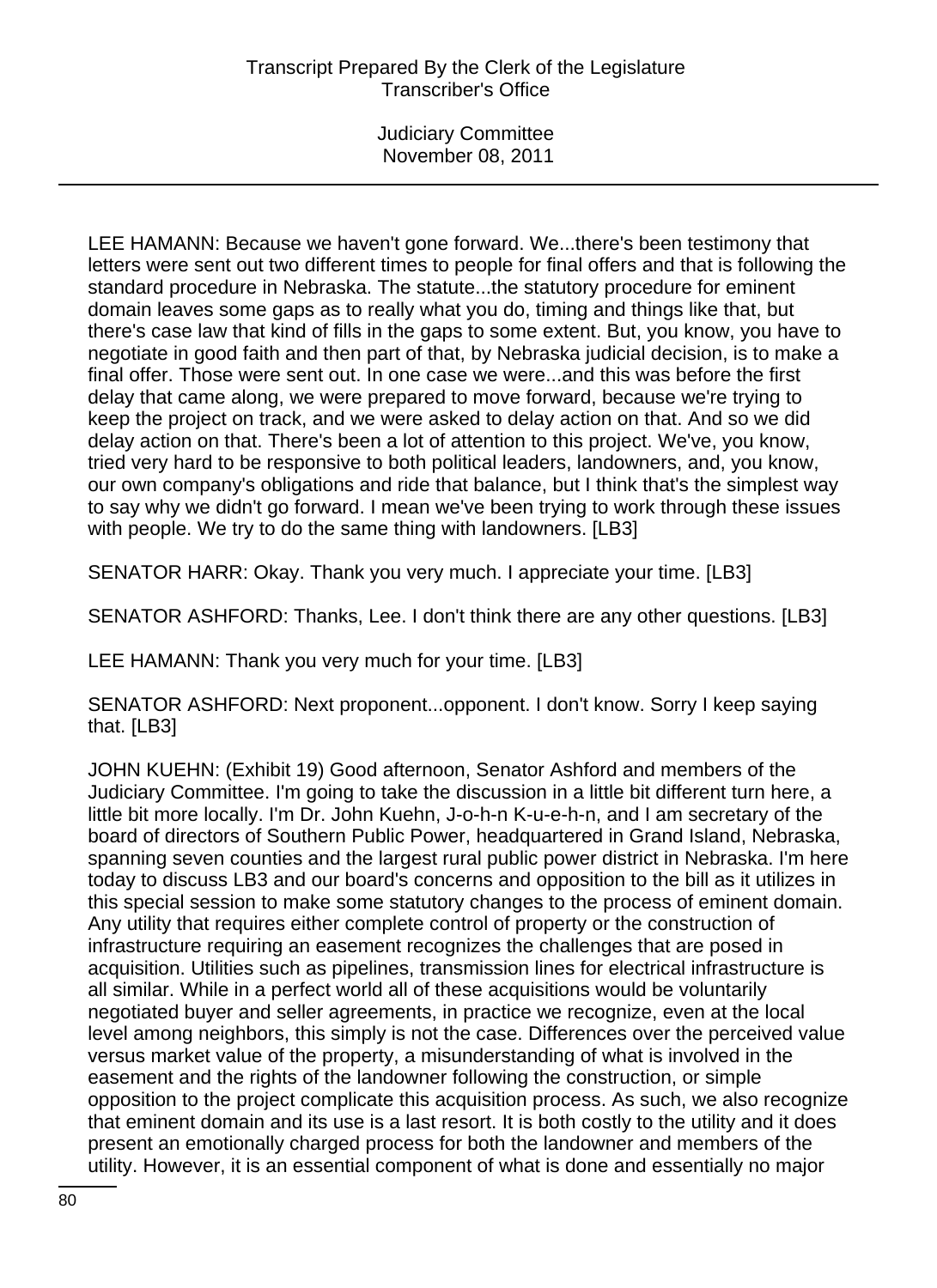## Transcript Prepared By the Clerk of the Legislature Transcriber's Office

Judiciary Committee November 08, 2011

utility project would be able to accomplish their goals without it. The changes proposed to Nebraska's eminent domain statutes under this particular bill concern us in two areas. First, as an issue which has already been identified and which Senator Council addressed early this morning, we're somewhat concerned about the singling out of one particular type of infrastructure, in this case oil pipelines. It begs the question of should we be creating statutory differences and classes of utilities, and it concerns us, as an electrical utility, about the logic behind those distinctions and creates a sense of unpredictability going to the future. Second, I would just like to state that the concern over eminent domain in much of the discussion here today has perpetuated the stigma around the appropriate use of eminent domain and really pointed out much of the misinformation and misunderstanding about eminent domain and its use. The fair and equal treatment of landowners is always a challenge in this process and the condemnation and court-mediated valuation process is really designed to protect the rights of the landowner. This is not a technique for utilities to strong-arm a landowner; rather, it is to protect their individual rights and the value of their property by creating a review process judicially which takes both interested parties out of the system and makes it objective. In my experience, most citizens misperceive the term "condemnation" and assume that it means the value of the property is zero, and that simply is not the case. Many seem to assume that eminent domain means an offer of lowest taking, and that's not simply the case. In some cases, the actual payment is greater than what may have been offered initially during a voluntary process. And we do have concerns that perpetuating a pejorative viewpoint of eminent domain tends to have a negative impact on all utility projects going forward, not simply the Keystone XL project. So as this committee considers LB3, we do ask that you take into account potential unintended and long-term consequences of this legislation, not only just in the Keystone XL issue but for all utilities operating in the state of Nebraska as a whole. With that, I appreciate and welcome any questions you may have. [LB3]

SENATOR ASHFORD: Senator Council. [LB3]

SENATOR COUNCIL: Let me boil your point down... [LB3]

JOHN KUEHN: Okay. [LB3]

SENATOR COUNCIL: ...into its lowest form. Your concern is if the language of LB3 becomes law, that the next...your expectation or your concern is that as it relates to other public utilities... [LB3]

JOHN KUEHN: Correct. [LB3]

SENATOR COUNCIL: ...there will be a push to restrict their usage of eminent domain. [LB3]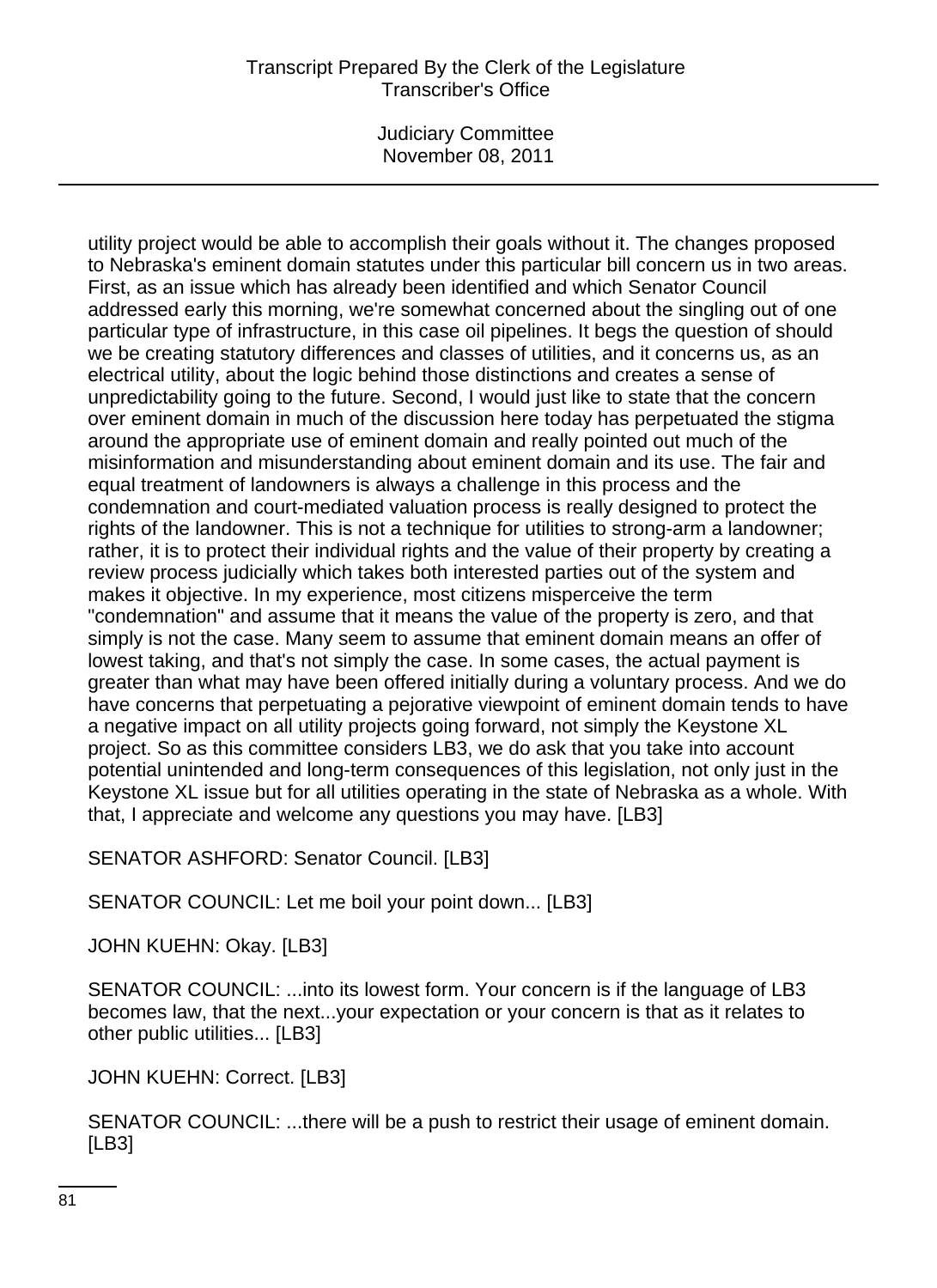JOHN KUEHN: Could, and it also creates a series of very complicated factors. Southern is serving a pumping station in Merrick County in Central City, and I do believe that Senator Larson brought up a very important and a critical issue that legislation, such as proposed in LB3, brings to us as a utility or NPPD, for example, as they may be constructing transmission infrastructure to serve that pumping station, is where do our rights of eminent domain to build the infrastructure needed to support this project lie when there's all of this other ambiguity that surrounds crude oil pipelines? And so the pipeline itself does not operate in isolate in the utility structure in the state of Nebraska. The electrical infrastructure to support it is a critical piece of that. And so that uncertainty creates a lot of moving parts that's very difficult and potentially costly not only to Keystone XL but very costly, potentially, to our public power district and ultimately to our ratepayers. [LB3]

SENATOR COUNCIL: But, quite frankly, doesn't LB3 kind of remove uncertainty from the public utility's standpoint? Because as I understand,... [LB3]

JOHN KUEHN: Uh-huh. [LB3]

SENATOR COUNCIL: ...based on what Senator Larson said this morning, as a public utility you have to be prepared to provide... [LB3]

JOHN KUEHN: Right. [LB3]

SENATOR COUNCIL: ...that utility service when that entity needs it. [LB3]

JOHN KUEHN: Right. [LB3]

SENATOR COUNCIL: Okay. So if Keystone isn't permitted to construct,... [LB3]

JOHN KUEHN: Uh-huh. [LB3]

SENATOR COUNCIL: ...then you have no obligation to serve. [LB3]

JOHN KUEHN: We have no obligation to serve but in order to meet the demands and be efficient for our ratepayers, it's not simply a matter of once the construction of the pipeline comes through then or the Presidential Permit is offered that we begin our process of acquisition or begin the process of building the infrastructure to serve it. It's a multiphase process in which all moving parts are moving in conjunction. So, for example, tomorrow Southern has a board meeting and, as stated on our agenda, we're considering bids relative to the transformers for our pumping station. So how...the stage process by which we acquire, for example, transformers, which in some cases can have a 12- to 15-month lead time to purchase, those are moving parts in which we are investing our ratepayers' money to provide that service. In the event, for example, that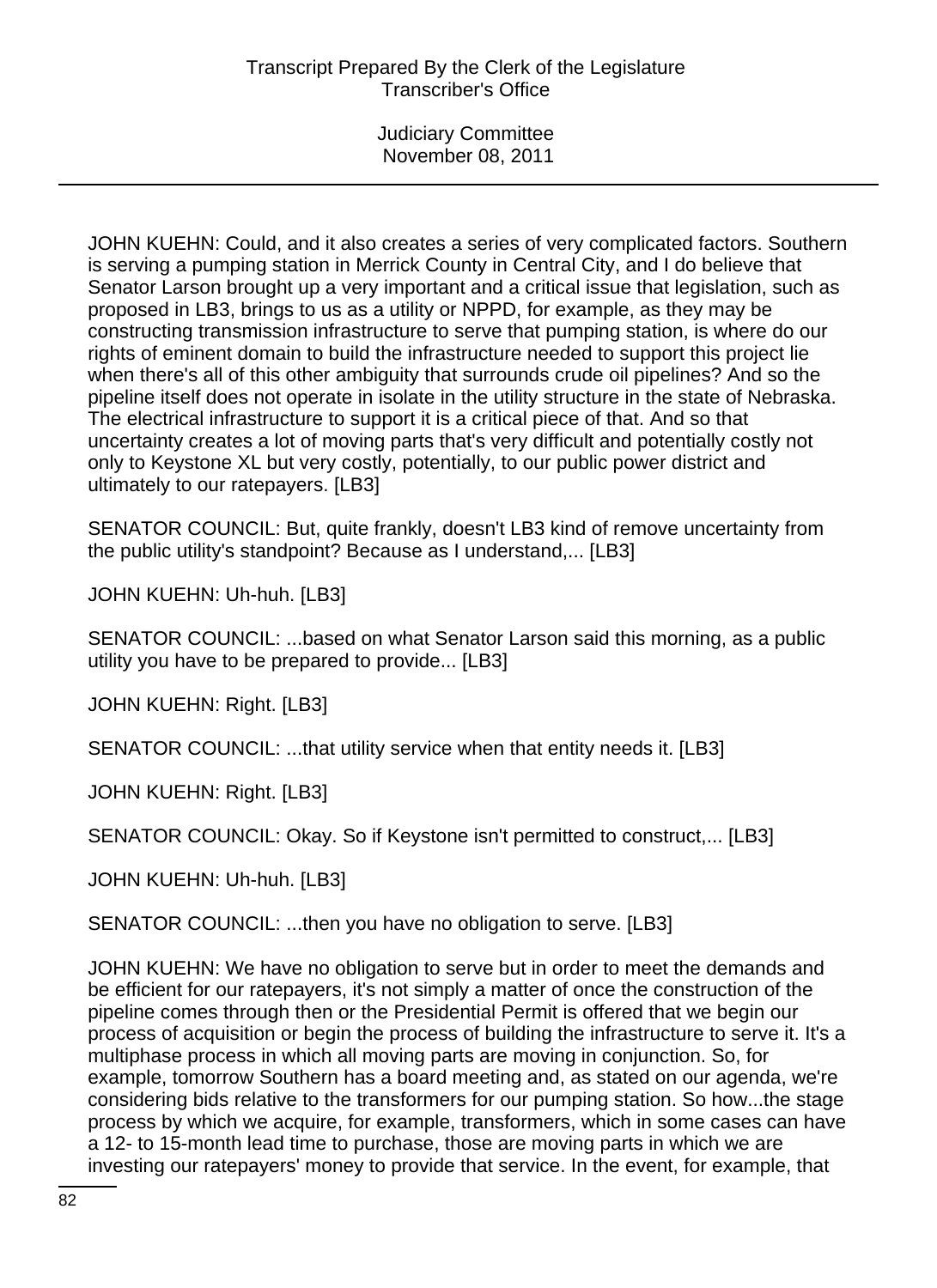# Transcript Prepared By the Clerk of the Legislature Transcriber's Office

Judiciary Committee November 08, 2011

we have delays in an eminent domain proceeding as to whether or not we can even build that infrastructure, it further complicates a process and potentially passes those costs on to our ratepayers, which is ultimately our concern in this issue. Our dog in the fight here is the concern of our ratepayers under the public power structure. And so understanding the multiple moving parts of the utility infrastructure in the state, which I think is being dramatically overlooked over this debate of water versus foreign companies, there are very real Nebraskans here who have very real effects from this pipeline in a lot of variety of levels. And I think it's important to make this committee aware that it's much more than a matter of how one company, in this case, may or may not be dealing with landowners in eminent domain but that that has further consequences which may not potentially be examined or even thought of by this body as contemplating this bill. [LB3]

SENATOR COUNCIL: But as far as the risks to your ratepayers, your board agenda tomorrow, you're going to either... [LB3]

JOHN KUEHN: Uh-huh, correct. [LB3]

SENATOR COUNCIL: ...your board is going to approve your going forward with the purchase of the materials for the transformer or not. [LB3]

JOHN KUEHN: Uh-huh. Right. Right. [LB3]

SENATOR COUNCIL: And that's going to be a cost that you will not be able to recover if...if Keystone doesn't receive the Presidential Permit. [LB3]

JOHN KUEHN: We would recover the cost as part of our negotiated agreement, because it's also important to recognize that TransCanada is paying for the costs of developing that infrastructure. [LB3]

SENATOR COUNCIL: Ah! Okay. Well, then that's a fact...that's a fact that you did not lay on... [LB3]

JOHN KUEHN: But...but there is still an opportunity cost, there's still an investment cost that has to be paid as that is a five-year contract for our ratepayers. So there's still an opportunity cost associated and a cost of investing, both in terms of our manpower and other costs associated which we still will never recount. [LB3]

SENATOR COUNCIL: Okay. So this is a risk, an economic risk,... [LB3]

JOHN KUEHN: Uh-huh. [LB3]

SENATOR COUNCIL: ...that's being borne by TransCanada. If they're paying for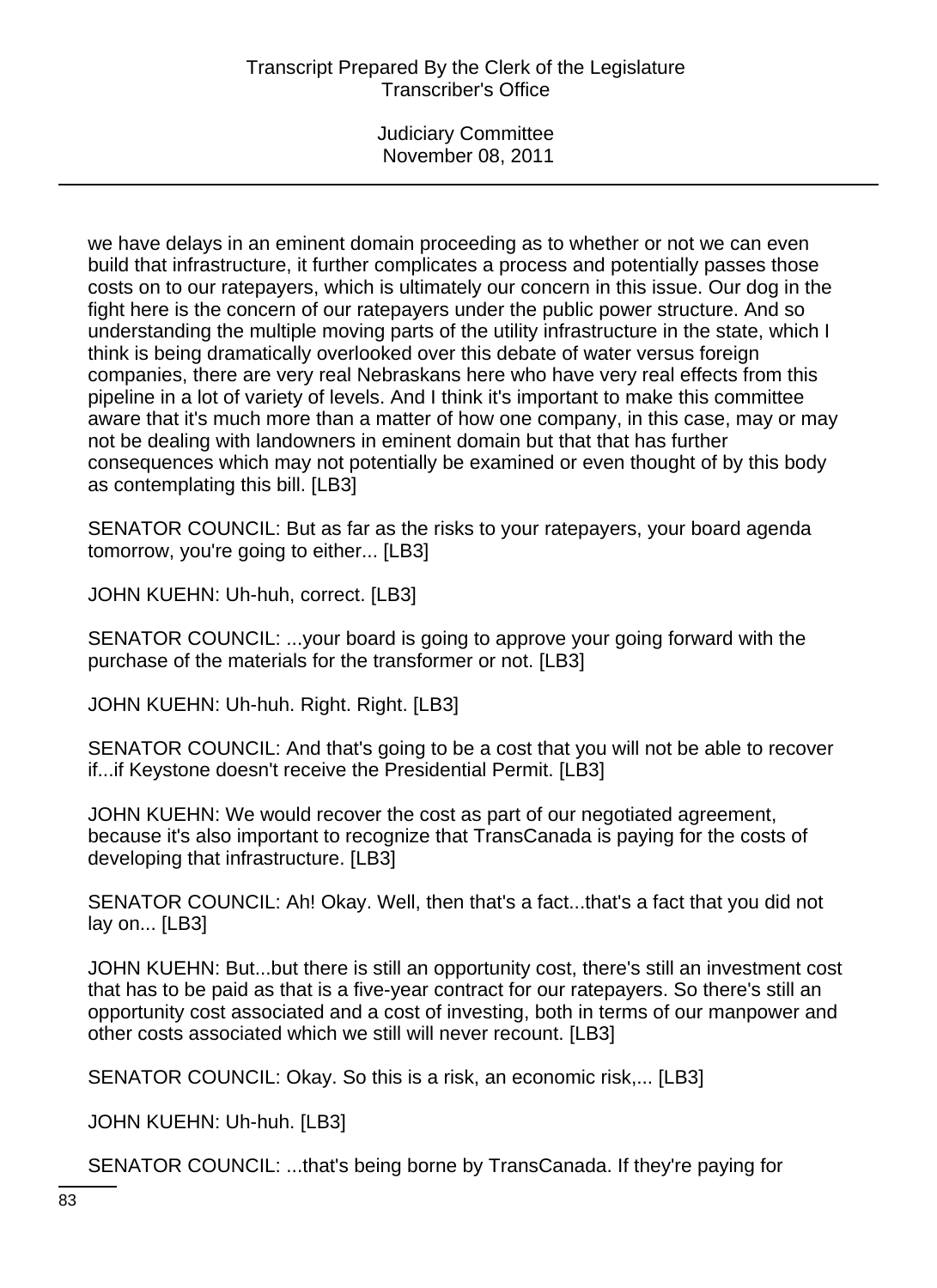everything associated with... [LB3]

JOHN KUEHN: Uh-huh. [LB3]

SENATOR COUNCIL: ...building the infrastructure to enable them to access... [LB3]

JOHN KUEHN: That's correct. [LB3]

SENATOR COUNCIL: ...your power, if they're paying... [LB3]

JOHN KUEHN: Uh-huh. [LB3]

SENATOR COUNCIL: ...for all of that, if their permit doesn't get issued,... [LB3]

JOHN KUEHN: Correct. [LB3]

SENATOR COUNCIL: ...that's their loss. [LB3]

JOHN KUEHN: Correct. [LB3]

SENATOR COUNCIL: Okay. Thank you. [LB3]

SENATOR ASHFORD: Yeah, Senator Lathrop and then Senator Larson. [LB3]

SENATOR LATHROP: I do have a little trouble finding out, and maybe it just got a little clearer, where your dog is in this fight. You started out, and I'm going to finish,... [LB3]

JOHN KUEHN: Okay. [LB3]

SENATOR LATHROP: ...you started out telling us your concern was that we might be perpetuating misunderstandings by the public... [LB3]

JOHN KUEHN: Uh-huh. [LB3]

SENATOR LATHROP: ...on eminent domain. [LB3]

JOHN KUEHN: Uh-huh. [LB3]

SENATOR LATHROP: Right? And then let me suggest something to you. You are public power... [LB3]

JOHN KUEHN: Uh-huh. [LB3]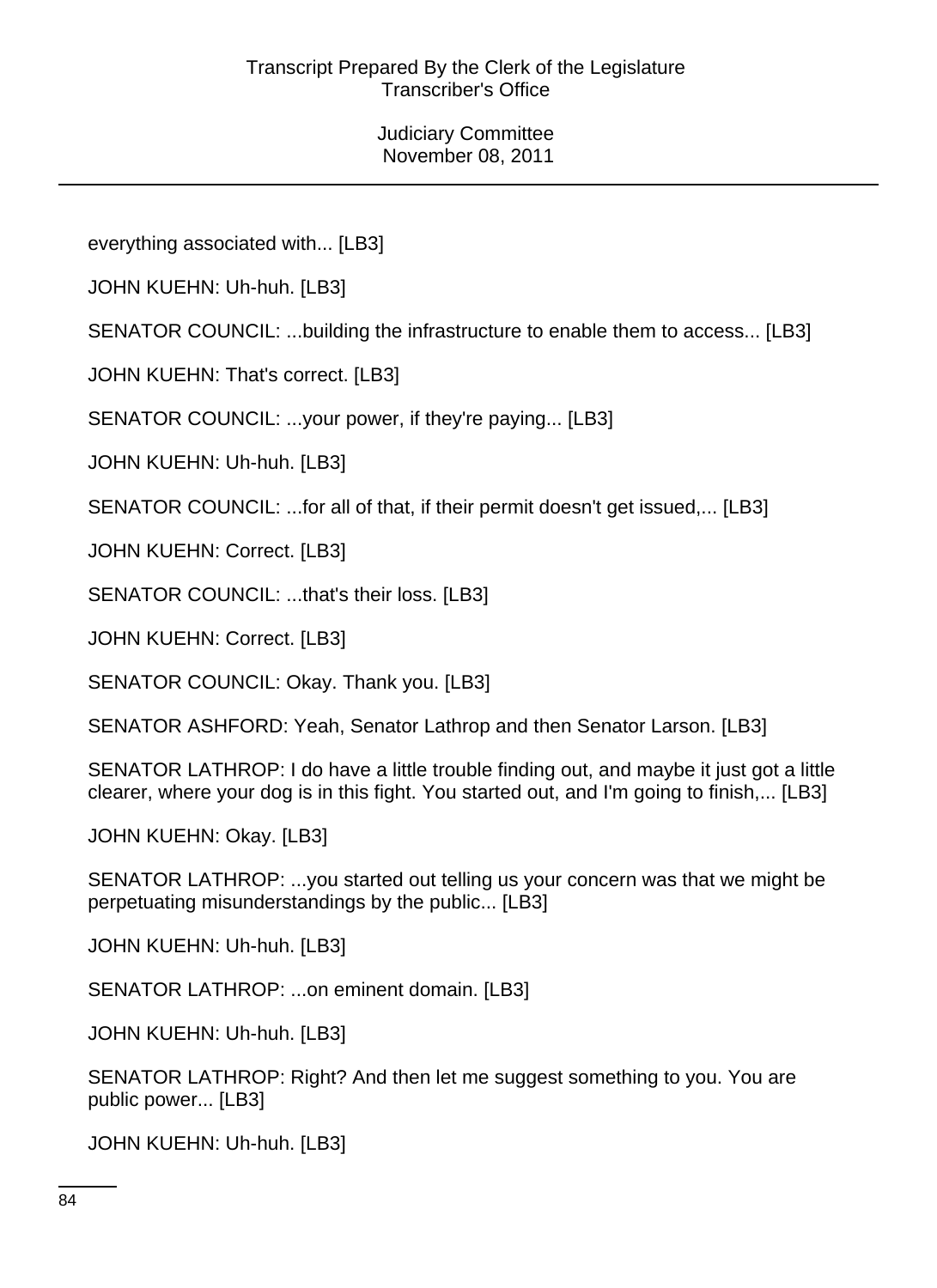SENATOR LATHROP: ...sitting there today and you get elected... [LB3]

JOHN KUEHN: Uh-huh. [LB3]

SENATOR LATHROP: ...and you are responsive to the people who elected you. [LB3]

JOHN KUEHN: Correct. [LB3]

SENATOR LATHROP: And if you abuse eminent domain powers, you're accountable to the people who put you in the director's chair. True? [LB3]

JOHN KUEHN: That is correct. [LB3]

SENATOR LATHROP: And you are a utility, in contrast to a private corporation current statutes give eminent domain authority to,... [LB3]

JOHN KUEHN: You're... [LB3]

SENATOR LATHROP: ...because...because the folks at TransCanada are not accountable to any taxpayer in this state, unlike you from Southern Power District. [LB3]

JOHN KUEHN: You're making...yeah, first, you're making a distinction that the company involved in construction of this pipeline is not a utility. It may be a private utility but it is still a utility. And to make a distinction, this is...so there's two operational levels of which we have concern on this bill. One is the 30,000-feet level relative to eminent domain. There's a very pragmatic one. And backing up the 30,000-foot level here, if you want to start talking about eminent domain and utilities, for example, Nebraska, as a result of not the current session but in the 2010 Session looked at a private wind generation bill which granted the right of eminent domain to private companies for the construction of transmission lines. [LB3]

SENATOR LATHROP: Provided they had an agreement with public power. [LB3]

JOHN KUEHN: Provided...well, provided they had an agreement to export power. It wasn't an agreement with public power. It was to export that power. So in... [LB3]

SENATOR ASHFORD: Well, there's no other way to export. [LB3]

JOHN KUEHN: Pardon? [LB3]

SENATOR ASHFORD: How else would you... [LB3]

JOHN KUEHN: Well, that's the question though, is...but... [LB3]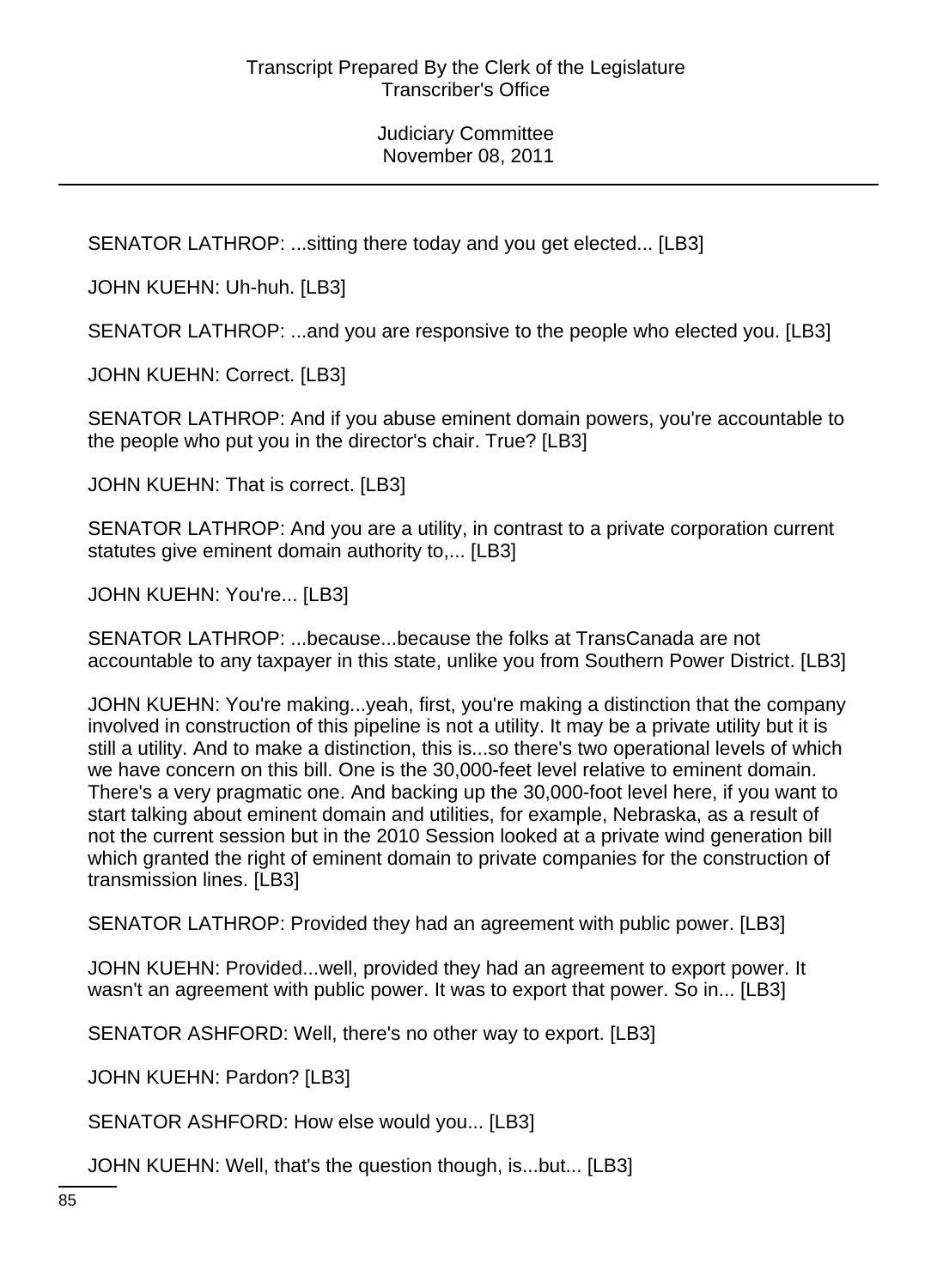SENATOR ASHFORD: How else would you get the power from the wind... [LB3]

JOHN KUEHN: ...but they have the right to build the transmission infrastructure. [LB3]

SENATOR ASHFORD: Okay. [LB3]

JOHN KUEHN: They were granted a power of eminent domain. [LB3]

SENATOR ASHFORD: Okay. Excuse me for interrupting, Senator Lathrop. [LB3]

JOHN KUEHN: So there is already...I mean in that case it was okay to award the powers of eminent domain to a private utility potentially to build a utility infrastructure. So just because Nebraska is unique as a public power state does not mean that utility infrastructure, whether private or public, still does not serve the public good and still does not have the...and should not have the ability to exercise eminent domain to achieve that public good. [LB3]

SENATOR LATHROP: Well, let me ask you this. You are accountable to the taxpayers that put you in the board of directors of Southern Power. True? [LB3]

JOHN KUEHN: I'm accountable to my ratepayers. They're not taxpayers, they're ratepayers. [LB3]

SENATOR LATHROP: And the folks at TransCanada or any other oil company are not. [LB3]

JOHN KUEHN: And the same argument could be made of any private electrical company that wishes to do so and the state didn't have a problem with that case. [LB3]

SENATOR LATHROP: Your answers seem to suggest you have a stake in the matter, which make... [LB3]

JOHN KUEHN: Um... [LB3]

SENATOR LATHROP: ...pardon me, which make it as to the dog you have in this fight. If I understand you correctly, Southern Power District is going to sell electricity... [LB3]

JOHN KUEHN: Correct. [LB3]

SENATOR LATHROP: ...to help power the power stations that pump the oil. [LB3]

JOHN KUEHN: Correct. [LB3]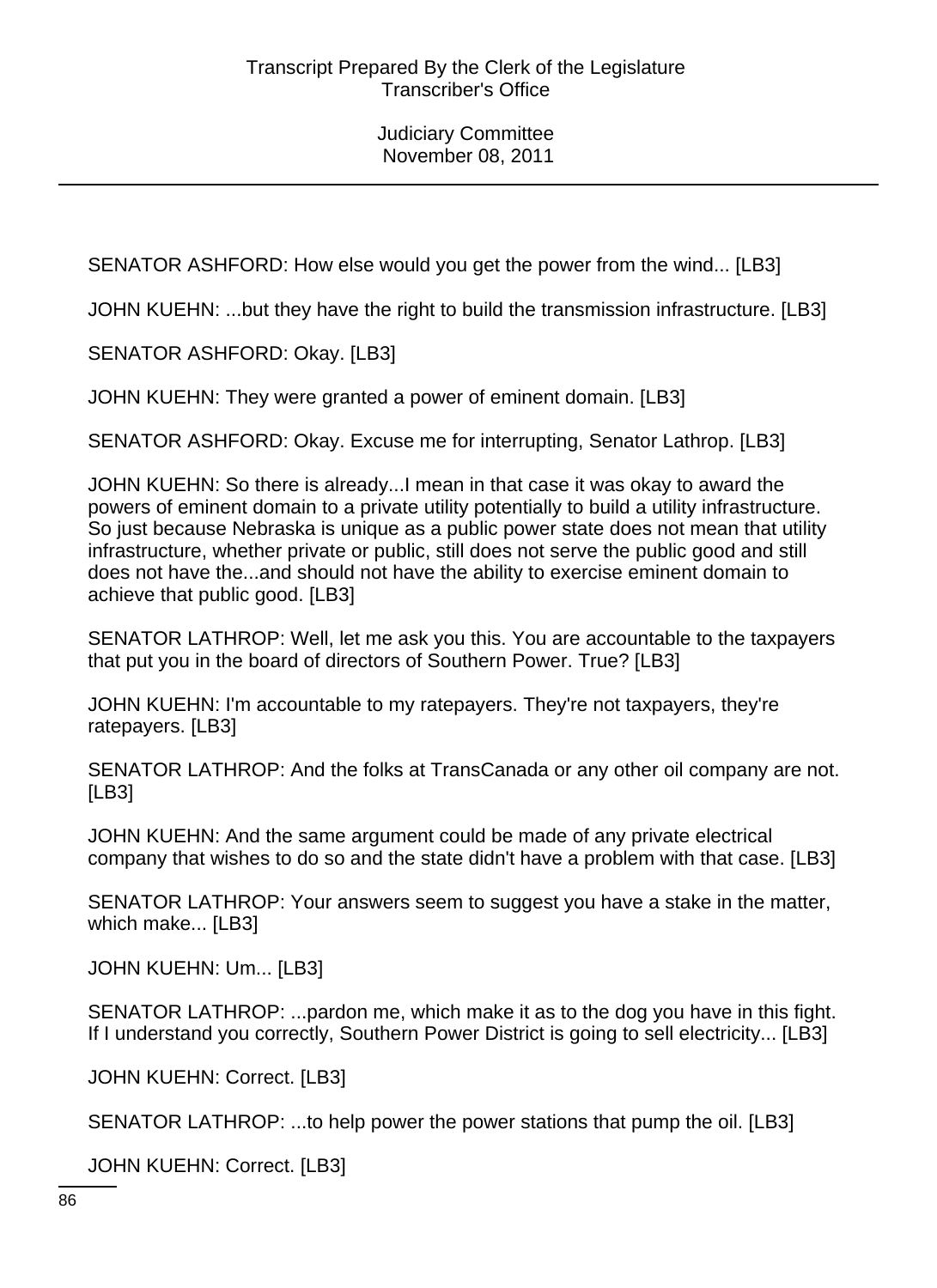SENATOR LATHROP: Is that true? [LB3]

JOHN KUEHN: Correct. [LB3]

SENATOR LATHROP: That's all I got. Thank you. [LB3]

JOHN KUEHN: But to follow up to that, there's an assumption that Southern Power then, quote unquote, has something to gain. What is gained then is a reduction in the overall...and we looked at some studies relative to rate pressure, and it is our ratepayers. That's the public power system. So to characterize an organization in public power as having a motive to profit is antithetical to the entire system. And so it's... [LB3]

SENATOR LATHROP: I understand. [LB3]

JOHN KUEHN: ...as Southern Power, it's ratepayers. [LB3]

SENATOR ASHFORD: I don't...Doctor, Doctor, hold it. [LB3]

SENATOR LATHROP: I understand the point about public power... [LB3]

JOHN KUEHN: Right. [LB3]

SENATOR LATHROP: ...and its function in this state. [LB3]

JOHN KUEHN: Uh-huh. [LB3]

SENATOR LATHROP: As long as we're at 30,000 feet, you were talking about this bill perpetuating misconceptions about condemnation and eminent domain. [LB3]

JOHN KUEHN: Uh-huh. Correct. [LB3]

SENATOR LATHROP: Can we agree that the public has problems fully understanding the process of eminent domain and condemnation? [LB3]

JOHN KUEHN: I would agree and I would agree that... [LB3]

SENATOR LATHROP: And it would be fair for us to clarify that with legislation. [LB3]

JOHN KUEHN: Certainly. Certainly, but I don't see this legislation as clarifying that process. The legislation as proposed is... [LB3]

SENATOR LATHROP: Well, this isn't the final version, I suspect. [LB3]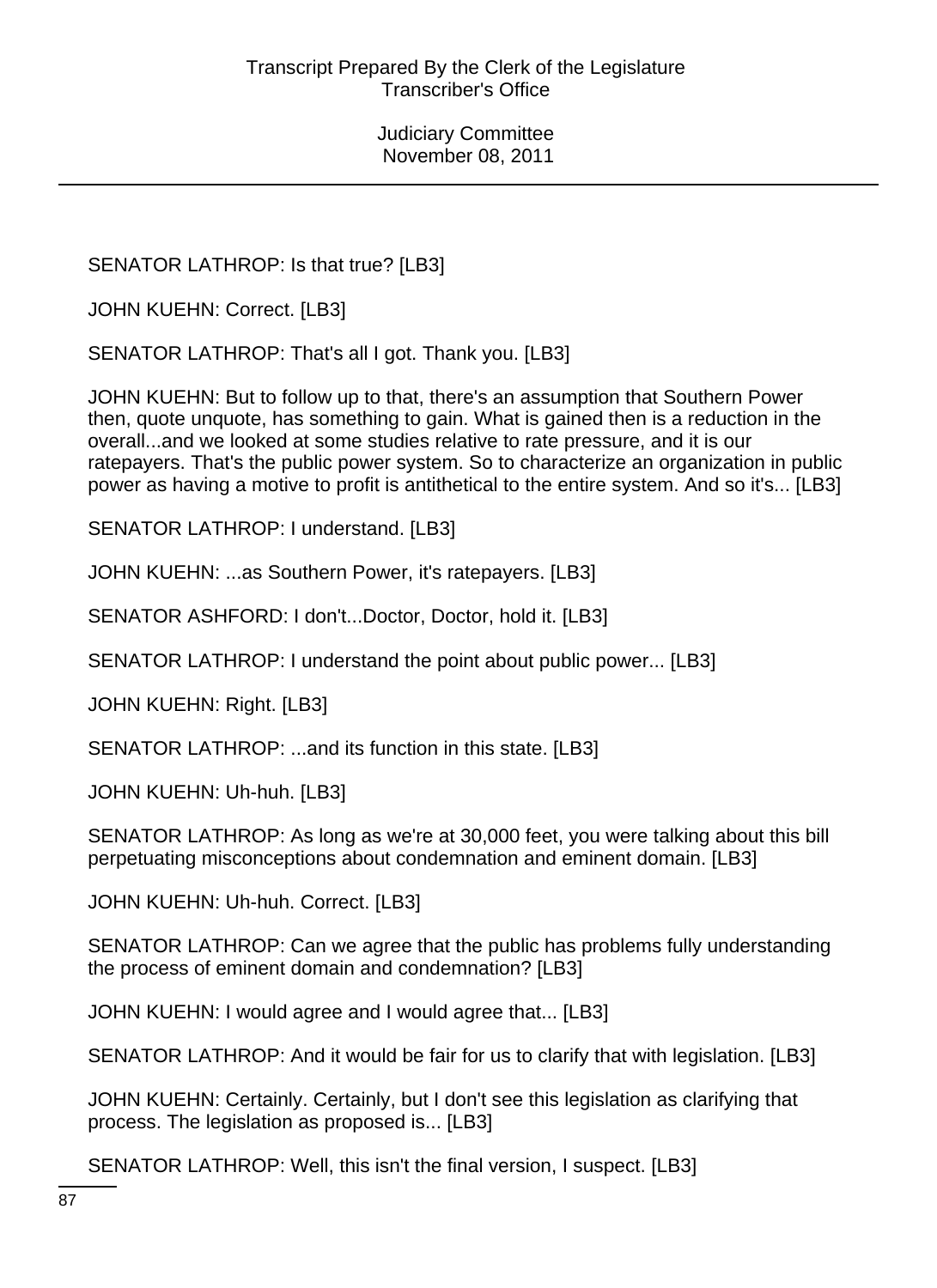JOHN KUEHN: But we're discussing what's proposed and what is proposed in LB3, at this point in time, does nothing to clarify that process. [LB3]

SENATOR ASHFORD: Well, of course it does because it puts a point in time, whether we agree or don't agree, it puts...in how...what the final version is to Senator Avery's bill, it does put a clear point in time which does not now exist. Now the confusion, Doctor, is that nobody knows when this process starts and when it ends, and I think...and I think that's confusing to...it seems to me that it's confusing...I get your point but this is very confusing to lots of our citizens. So it's incumbent upon this committee to look at what we have out there and to think about what is not going to be confusing... [LB3]

JOHN KUEHN: Right. [LB3]

SENATOR ASHFORD: ...to our citizens in the future. That's why we're here. [LB3]

JOHN KUEHN: But it's also confusing at the local level. You know, having dealt with these issues on the local level, even at a local level people do not understand eminent domain. So the misconception of eminent domain... [LB3]

SENATOR ASHFORD: That's a fair comment. [LB3]

JOHN KUEHN: ...isn't unique to this. [LB3]

SENATOR ASHFORD: That is a fair comment. Senator Larson. [LB3]

SENATOR LARSON: Just a real quick question because, I mean, I brought this issue up early. [LB3]

JOHN KUEHN: Uh-huh. [LB3]

SENATOR LARSON: You're right...or you've stated in...the REAs or the public power districts are compensated by TransCanada for all the money you spend to build and eminent domain and everything that you do. [LB3]

JOHN KUEHN: Correct. [LB3]

SENATOR LARSON: And I just wanted to clarify the loss to the public power structures, such as Southern or Niobrara Valley, which will have to deal with it in my district, is essentially, you know, the manpower loss that could be going to other projects. [LB3]

JOHN KUEHN: Opportunity costs, you bet. [LB3]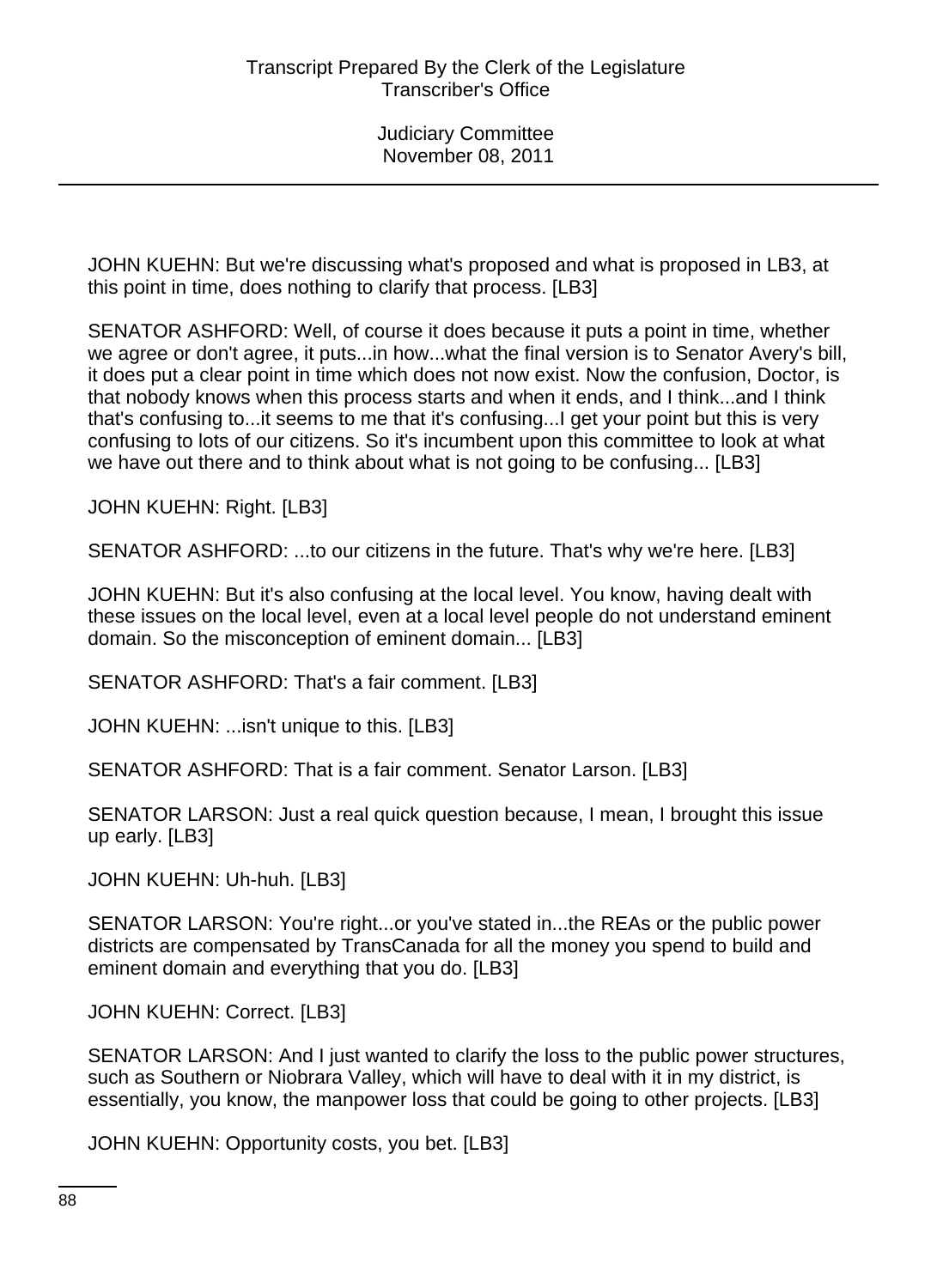SENATOR LARSON: Opportunities. And I had a grandfather who was an engineer at Niobrara Valley for 46 years, so it's essentially they're...even though technically they're paying for him to be doing that project currently,... [LB3]

JOHN KUEHN: Right. [LB3]

SENATOR LARSON: ...it's the fact that he can't be doing another project to your other ratepayers. [LB3]

JOHN KUEHN: Right. We're not updating distribution infrastructure, etcetera. Correct. [LB3]

SENATOR LARSON: And how much have you...I guess I could ask Niobrara Valley. How much man-hours or opportunity cost has Southern... [LB3]

JOHN KUEHN: I can't answer that accurately, but I can tell you, you know, over the period of time in terms of engineering, commitment of engineering resources and high-tech resources, it's not trivial. [LB3]

SENATOR ASHFORD: Okay. Thanks, Senator Larson. Thanks, Doctor. [LB3]

JOHN KUEHN: Thank you. [LB3]

SENATOR ASHFORD: Next opponent. I got that right. Good afternoon. [LB3]

MARK WHITEHEAD: Good afternoon, Senator Ashford. For the record, my name is Mark Whitehead, that's W-h-i-t-e-h-e-a-d. I am the president for the Nebraska Petroleum Marketers and Convenience Store Association. September, we passed a resolution in favor of the TransCanada Keystone XL pipeline. It's something we didn't do very lightly. We fully recognize that we have customers on both sides of this issue and it's an extremely sensitive issue. But at the same...and we survive as individual companies but by the grace of our customers. So, you know, regardless of which way, it will be my fault. To the extent that you're a customer of ours, thank you very much. But one of the things that we have found through this process is some of the ignorance of some of the different things that do, in fact, impact our particular industry. You know, there are many aspects of our industry that 98 percent of our customers don't understand. We are fortunate...if we are fortunate enough to be the first choice of one of our customers who pull up to one of our locations, say, and swipe their card in the dispenser and they expect the fuel to be there, it's not their position to understand the complexities of how exactly that fuel got there, and there are many aspects that in fact don't...that don't come to that. We are, to the extent that we have supported this, we have because we understand that it is critical to have a safe, stable, and economic supply of fuel to each one of our customers, and the economic portion of it, that's been addressed a couple of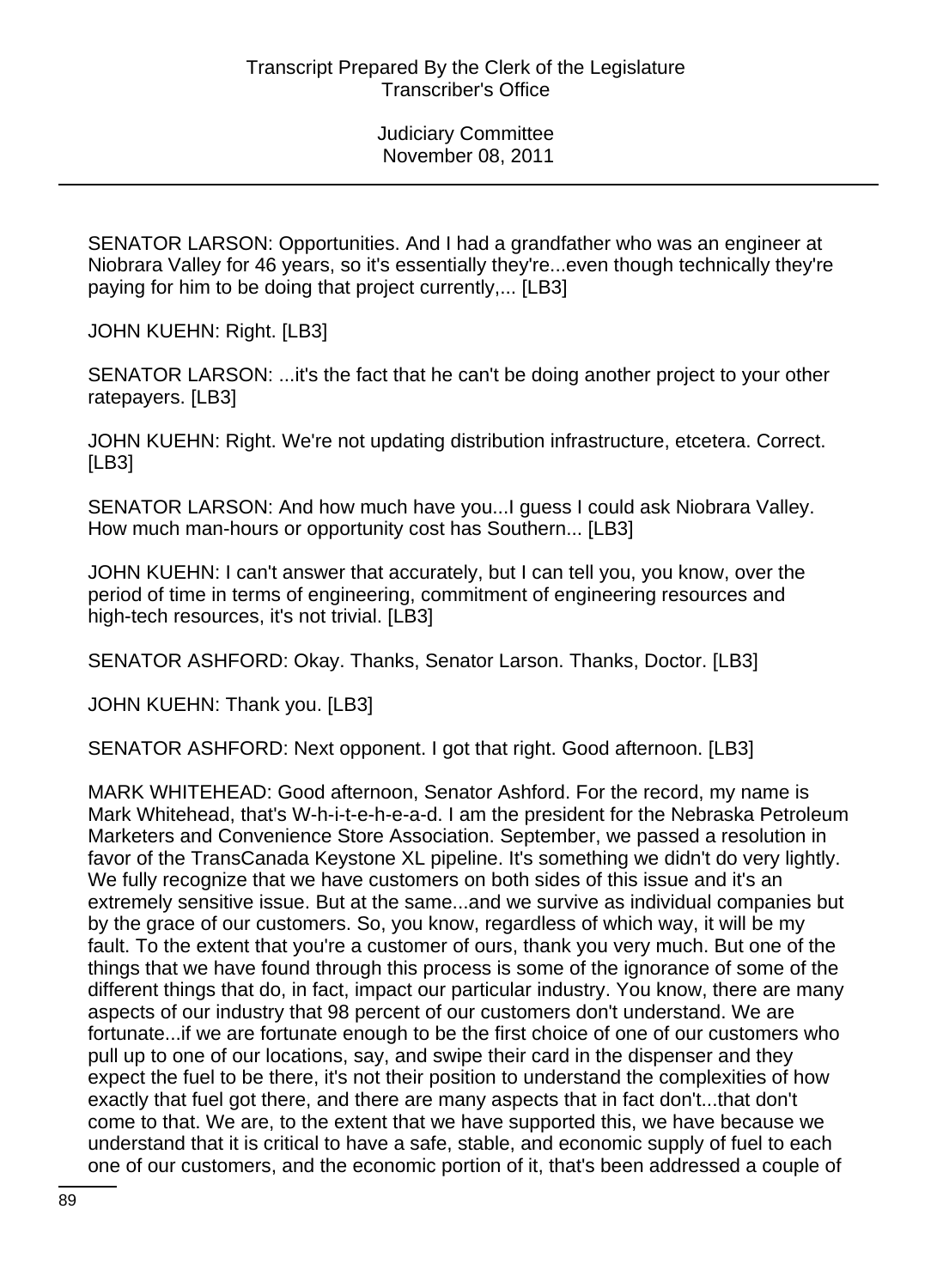times as well. In the long view of economics, this in fact will drive lower costs into our locations, which in fact serves our customers, and that is in fact one of the principal reasons that we endorse it. Again, we fully understand that this isn't going to have a direct impact on our bottom line as individual marketers and retailers, but at the same time we fully understand the long view of this is that it will provide a more stable and economic supply of fuel, and that's why we fully endorse it. And to the extent, specifically on this particular bill, to the eminent domain, it is critical to the safety and national security of our country to have a safe and stable supply delivered and that's why we're involved. I'd be glad to answer any kind of questions you might have. [LB3]

SENATOR ASHFORD: All I would say is your family has been around for a long time and has been a significant contributor to Nebraska, so thank you for that. [LB3]

MARK WHITEHEAD: Well, thank you. And again, to the extent if any of you are customers, thank you very much. [LB3]

SENATOR ASHFORD: Not necessarily you but your family. I mean you have...(laughter)...you're not that... [LB3]

MARK WHITEHEAD: Oh, I...oh, thank you for that qualification. Thank you very much, Senator. [LB3]

SENATOR ASHFORD: Right. All right. (Laugh) Thank you. [LB3]

MARK WHITEHEAD: (Laugh) All right. Thank you. [LB3]

SENATOR ASHFORD: Thanks. Let's go to the next...yes, sir. [LB3]

RON KAMINSKI: Good afternoon. Thank you for allowing me to speak. My name is Ron Kaminski, last name spelled K-a-m-i-n-s-k-i. I'm a resident of Omaha, Nebraska, born and raised in Nebraska and have lived here my whole life. I am here today to oppose LB3. I represent Laborers International Union of North America and our over half a million members and also our local members of the Laborers Union here in town, in the state of Nebraska, and 11 counties in southwestern Iowa. The issue we have with this bill, although we are in full support of looking at things that make pipelines safer and better for our state so everybody has input, but the problem we have with this bill is that it is so late in the game. After three years of review, after committee hearing after committee hearing, after debate, it is so late that it is...the fear is that this is going to be...this project would be stopped. Our members have constructed pipelines for years here in the state of Nebraska, most recently the Keystone pipeline that we completed under budget, in time, without any major issues, which runs through the aquifer. We also completed the Rockies Express pipeline that runs east to west through the aquifer. With those pipelines and our training capabilities, we have been able to open up a new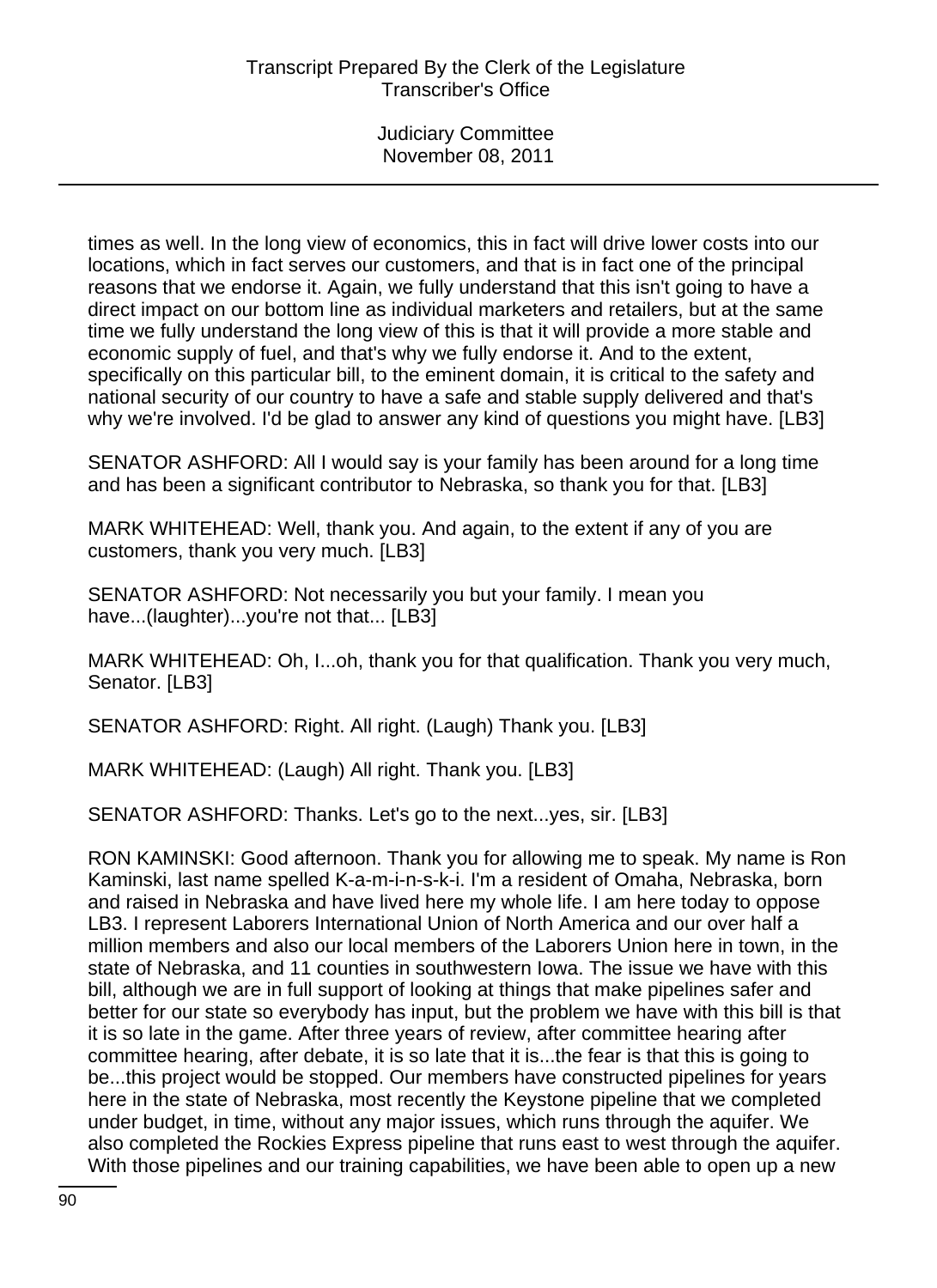training facility that we train pipeline workers not only here in the state of Nebraska but also in South Dakota and southwestern Iowa, and our vision is to make Nebraska a regional training facility for pipeline workers throughout the whole Midwest. Our members are struggling at this point in time. Construction unemployment is very heavy at this point, some areas from 20 to 40 percent unemployment. Our members cannot continue to wait for this project to be approved to start construction on it. Our members are losing their homes, losing their cars and are struggling to put food on the table if they're able to even receive unemployment through the state of Nebraska. We urge you and this committee to look at down the road at other possible pipelines but not to apply this bill to the Keystone XL pipeline. Thank you. [LB3]

SENATOR ASHFORD: I don't see any questions but, Senator Lathrop. [LB3]

SENATOR LATHROP: I don't have a question for Mr. Kaminski, but I do have a comment and it's not relative to the testimony we just heard but it goes back to what Mr. Hamann said, from McGrath North. I have a lot of great lawyers, a lot of great lawyers at McGrath North and good friends. But as I look at, and I'm trying to leaf through this because you gave it to us as we are going through the testimony today, and I want to make a comment. This committee and the process that we undertake is to hear a particular bill and then we work on it, and your memo will be helpful and instructive on many of the issues that we would have to address in crafting an amendment. The one thing I do want to comment on, though, or however, is your suggestion that this...that our meeting today and this special session is focused on one pipeline, TransCanada XL, and that we are here to change or do something to a particular pipeline. I think if that were our only objective then it would be special legislation. Our goal here is to look at these issues relating to oil pipelines and to address them not just with a particular pipeline but with all pipelines that would come afterwards, and I think that makes this not subject to the criticism that it is special legislation. And I don't want the record to reflect that I agreed with your remark that this was all about one pipeline because that is not necessarily the case. So... [LB3]

RON KAMINSKI: Can I... [LB3]

SENATOR LATHROP: ...well, that wasn't a question. [LB3]

RON KAMINSKI: Yeah. Can I make one other point? There was a question raised by this committee to the young lady from Cornell that did the study. I was...our local organization was never contacted about that study. That study was paid for by two unions that aren't involved in the construction field and their study is severely flawed. I don't know how they came up with their numbers but I can guarantee you when a contractor comes into the area under this type of situation, for example, with the Keystone line, same company, they hire their people directly from our organization. So that study or whatever you want to call it is severely flawed. [LB3]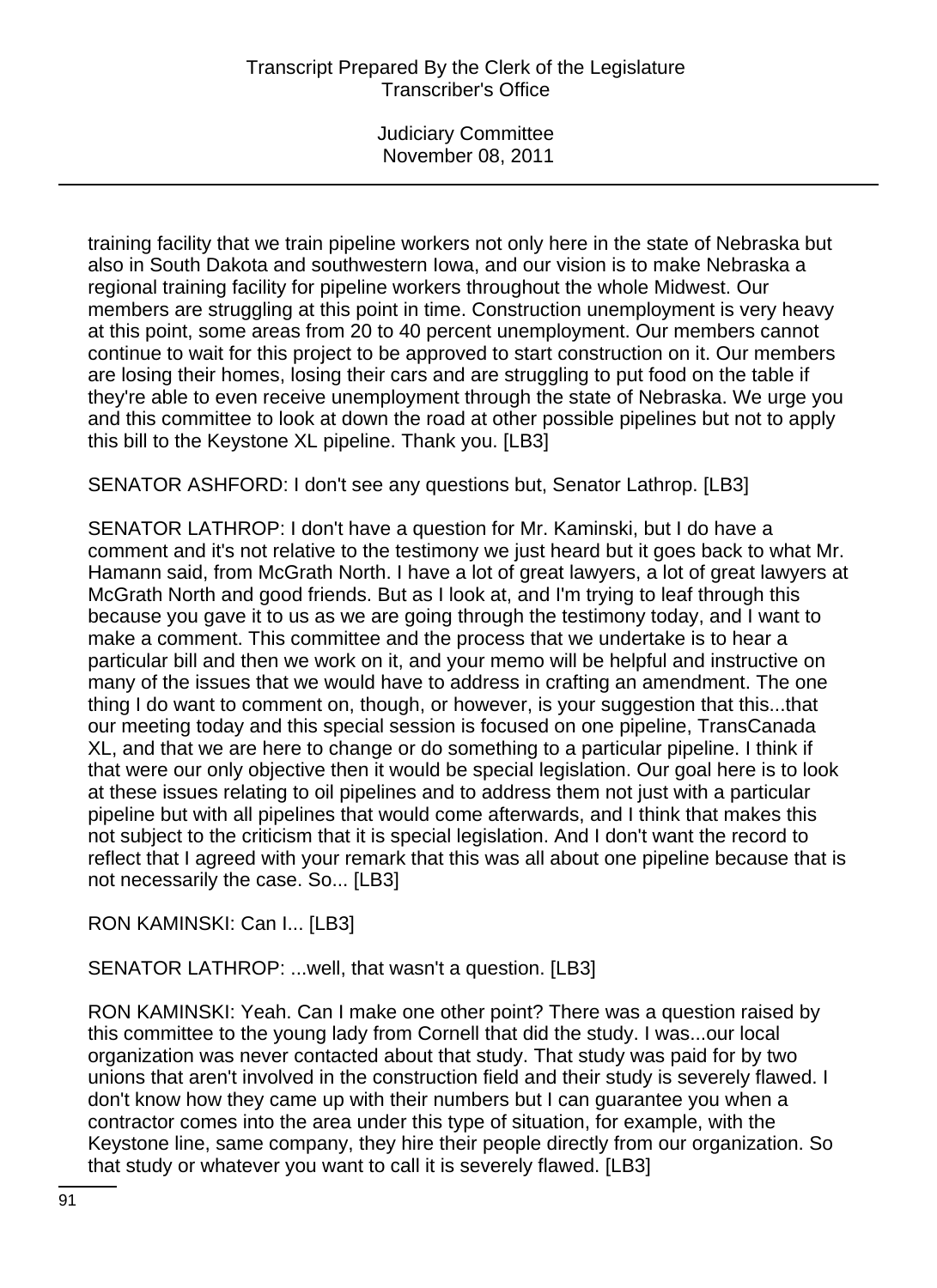SENATOR ASHFORD: You know, Ron, I'm hopeful that your members will be employed in this and other pipelines that come through the state. I think it is...Senator Lathrop's comments need to be underlined and heard by everyone. We in this Legislature, we're a citizen Legislature. We work. When issues come before us that we need to address, Senator Lathrop and I and the other members of this committee have worked on a variety of issues that have become, for a variety of reasons, crises or difficult issues or issues needing a resolution. And it's been the tradition of this committee and every member of this committee who have worked diligently on a number of very, very difficult bills and to address extremely difficult issues, it is a tradition of this committee to try not to go to the moon with these issues and go to these ultimate issues that we talk about in the press or on advertisements that run on TV... [LB3]

# RON KAMINSKI: Uh-huh. [LB3]

SENATOR ASHFORD: ...and makes claims that somehow we're going to do something to stop jobs in Nebraska, which of course is...and certainly Senator Avery, there is no greater advocate of working people in this state than Senator Avery, in my view, and he has had a consistent record throughout his career of supporting working people, as have the other members of this committee, bar none. So what I'm hearing is that...here today is that there is a process that has been undertaken that has resulted in 91 percent of the landowners in the area having agreed to sell an easement to TransCanada's limited partnership. There are a number of others who have yet to agree but are waiting, ostensibly, waiting to see what happens with the permitting process. Should we...and I'm not saying what we're going to do because I'll guarantee you that this committee has individuals who are individuals and they are all going to have opinions on this and we're going to take our time to sort through this and not knee-jerk it. But I can tell you that I'm not hearing here today anybody saying that if we address the issue of eminent domain for pipelines going forward that we are going to unreasonably interfere with this particular pipeline. That's not going to be the intent or effort of this committee. That's not why we're here. We're here because of the concern that has been raised to us, and I think in a very proper way by Senator Avery, a concern raised by citizens of Nebraska, many of whom may be...some of whom may be members of your union, some may not, who are out...many may not, but who have been concerned about the process. It's incumbent upon us to look at this process, not to interfere with your ability to have your workers working. We want your workers to work and we support your workers and we support your members. So I just...I think following on with what Senator Lathrop said, I think for the record we have to be very clear when we think about, you know, who's doing what to whom, because what we're really trying to do is to balance the interests of our citizens, our taxpayers, the people that produce the products that feed the world... [LB3]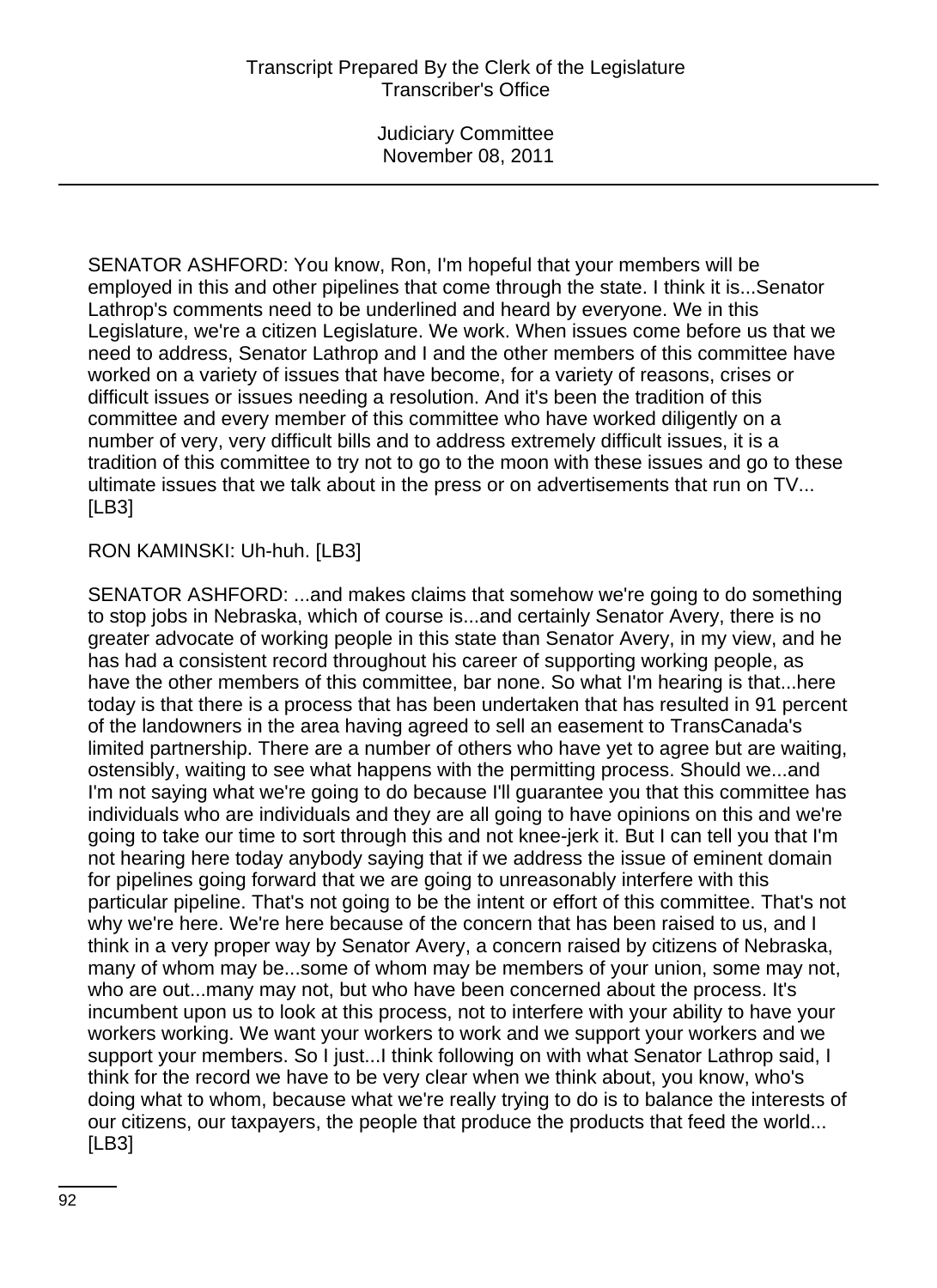RON KAMINSKI: Uh-huh. [LB3]

SENATOR ASHFORD: ...and I think it's important that we listen to that. (Cell phone ringing) But I appreciate your point, Ron. [LB3]

RON KAMINSKI: Okay. [LB3]

SENATOR ASHFORD: I think it's important that your workers are out there working, but... [LB3]

RON KAMINSKI: And, Senator, Chairman, I appreciate everybody here. I appreciate people coming together to come up with common-sense solutions. I think the big overall problem here with this situation is everything...(cell phone ringing) [LB3]

SENATOR ASHFORD: I'm really tolerant on those issues but I think at some point we got to say turn off your cell phone. Go ahead. [LB3]

RON KAMINSKI: I guess...I appreciate that, sir. I think what the problem is, Senator, is that you have everybody eyeing Nebraska right now. It's not...if we could have talked about this two years ago and came up with a... [LB3]

SENATOR ASHFORD: I think we did. [LB3]

RON KAMINSKI: Well, came up with a common-sense solution that people could agree upon at that point, I think things would have been a lot smoother. The problem is, is that this...it seems like it's so late in the game. And I made reference to it yesterday in Natural Resources Committee. I would have loved to have been down here on Saturday to be able to go out on the field in the third quarter and say give us another 15 minutes so we can win this game. [LB3]

SENATOR ASHFORD: Well, you know, Ron, I get your point. I think enough said. I just...we are moving on a bill that's presented to this committee, whether it's too late or too early or at halftime. We're going to give it due consideration and we're going to give it a thorough consideration, and that's our job and that's what we're going to do, and we're not going to...not to try to disadvantage your workers, any company, any TransCanada or anybody else. We're looking at the four corners of what Senator Avery has presented to us. So I think enough said, but I appreciate your comments. [LB3]

RON KAMINSKI: Okay. Appreciate it. [LB3]

SENATOR ASHFORD: I don't see any other comments. [LB3]

RON KAMINSKI: All right. Thank you. Appreciate it. [LB3]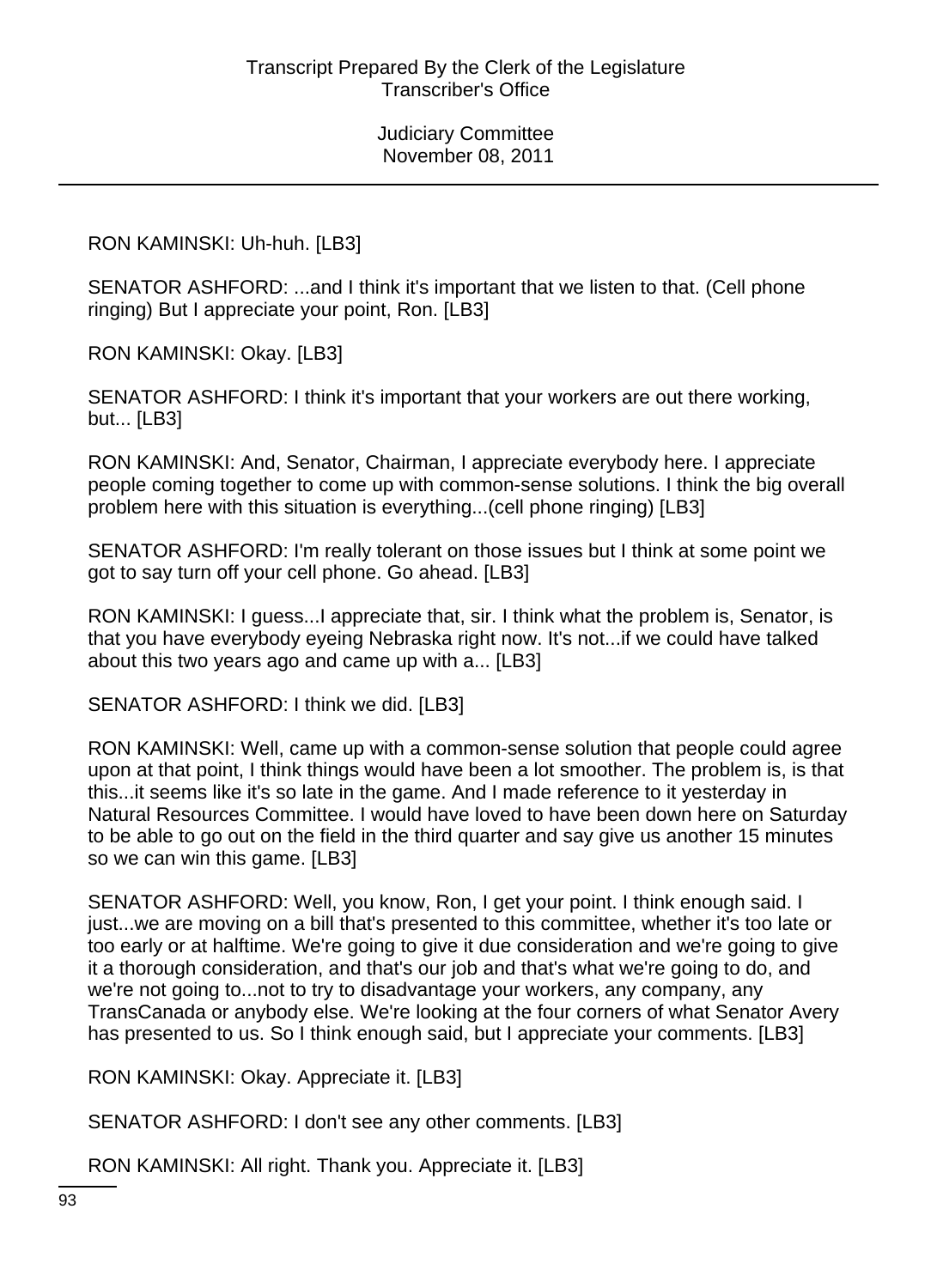SENATOR ASHFORD: Okay. How many more of you are there? Two or three, four more, okay. [LB3]

WILLIAM SYDOW: (Exhibit 20) Good afternoon. My name is Bill Sydow. My last name is spelled S-y-d-o-w, and thank you for the opportunity, Mr. Chairman and members of the committee, to be here. I live in Sidney, Nebraska. I serve as the director of our Nebraska Oil and Gas Conservation Commission in Sidney and our commission is a noncode, cash-funded state agency that regulates the exploration of oil and gas in the state of Nebraska. Our commission is opposed to the changes that LB3 would make to the current legislation. The current legislation has been there for a long time and, in fact, I believe that the current law, if we went back, was maybe put in place to help build the Platte pipeline system way back in the beginning of oil and gas in the Denver-Julesburg Basin. LB3 is pointedly directed toward oil pipelines, and that's really our biggest problem. It discriminates against oil pipelines and our commission is opposed to the addition of the language. In our opinion, crude oil pipelines are very benign compared to the other pipelines carrying products in our state and all over our country. We do not feel there is a compelling safety issue or an environmental issue which would allow pipelines to be acted toward pipelines in the process of acquiring right of way. I believe that right of way should be able to be acquired by any person or company at their discretion and their sole risk, and I believe that's the way most of them operate. We believe that there should not be a limitation preventing a party who has the legal standing as a utility to pursue the legal process. LB3, in my opinion and the way I understand it, would do just that. You know, oil and gas and their products, such as diesel and jet fuels, gasolines, dry natural gas itself, and natural gas liquids, are currently pipelined across our state. We include a number of attachments for you today that we have, and if you just looked at the very first one, I won't go with the other ones, but I obtained this. This was our Nebraska Energy Office put this out there in 1994. It shows oil lines, it shows natural gas liquid lines, as well as refined petroleum products. It doesn't show the new TransCanada...the Keystone line that came down actually across the Dakota aquifer but over on the east side of the state. But oil and gas is important in Nebraska. The Platte pipeline was built in 1952. It's been there for nearly 60 years without any hazardous activity to the environment. In the...this particular map does not show natural gas lines. There's ones there, but in western Nebraska, since 1990s, we built two major pipelines that are big inch pipelines, 36- or 42-inch lines. There was Trailblazer, there was Rockies Express pipeline, there's Pony Express pipeline, pretty much those pipelines go right south of Sidney where I live, right at the border. The Gurley pump station of Platte is about 15 miles away. So we have constructed natural gas pipelines and my fear would be that this bill, since it does not...it only speaks to oil, is unfair to pipelines of other kind if...just discriminates. I'll just say that pipelines are the lifeline of our state and our country. We import all of our refined products. Pipelines carry vital natural resources and their products to our citizens in Nebraska and I believe that they're absolutely in the public interest. And so for these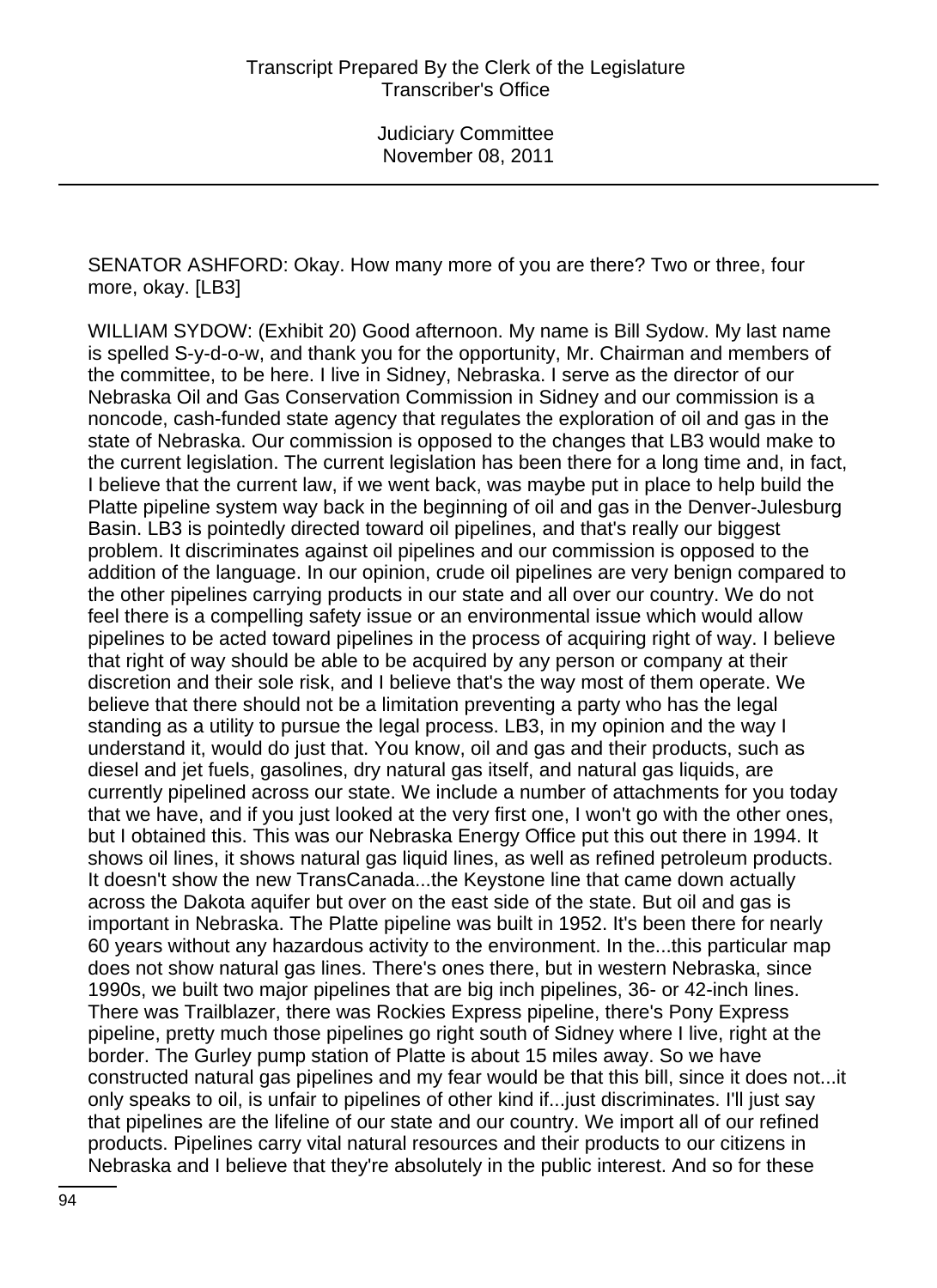reasons we would ask this committee would not advance LB3. Thank you. [LB3]

SENATOR ASHFORD: Let me just...how much of our...is it 16 percent of our oil is produced--I'm throwing these numbers out--produced, and I don't really know, produced within the borders of the United States and that it's something like that? I don't know if somebody here knows the answer to that. [LB3]

WILLIAM SYDOW: I read the other day that our consumption is around 20 million barrels a day. [LB3]

SENATOR ASHFORD: How much of that is... [LB3]

WILLIAM SYDOW: Domestically, I would say we're at 25 percent. [LB3]

SENATOR ASHFORD: It's 25. [LB3]

WILLIAM SYDOW: We're about 5.1 million barrels per day. [LB3]

SENATOR ASHFORD: And then how much is imported from Canada today? [LB3]

WILLIAM SYDOW: Canada is our largest importing country and I would believe that we are close to 2 million barrels a day from Canada. Then... [LB3]

SENATOR ASHFORD: So that would be what percentage? [LB3]

WILLIAM SYDOW: So that would be 7, 7.5. We... [LB3]

SENATOR ASHFORD: Are they our largest...is that our largest... [LB3]

WILLIAM SYDOW: Yes. [LB3]

SENATOR ASHFORD: Canada is our largest importer, I think. Okay. And so U.S. production is around 16 percent and 7 percent is from Canada. Is that...or I'm sorry, 25 percent... [LB3]

WILLIAM SYDOW: Twenty-five, yes. [LB3]

SENATOR ASHFORD: ...and 7 percent is from Canada. [LB3]

WILLIAM SYDOW: Yeah, if that would the 2, or 10,... [LB3]

SENATOR ASHFORD: Or something like that? [LB3]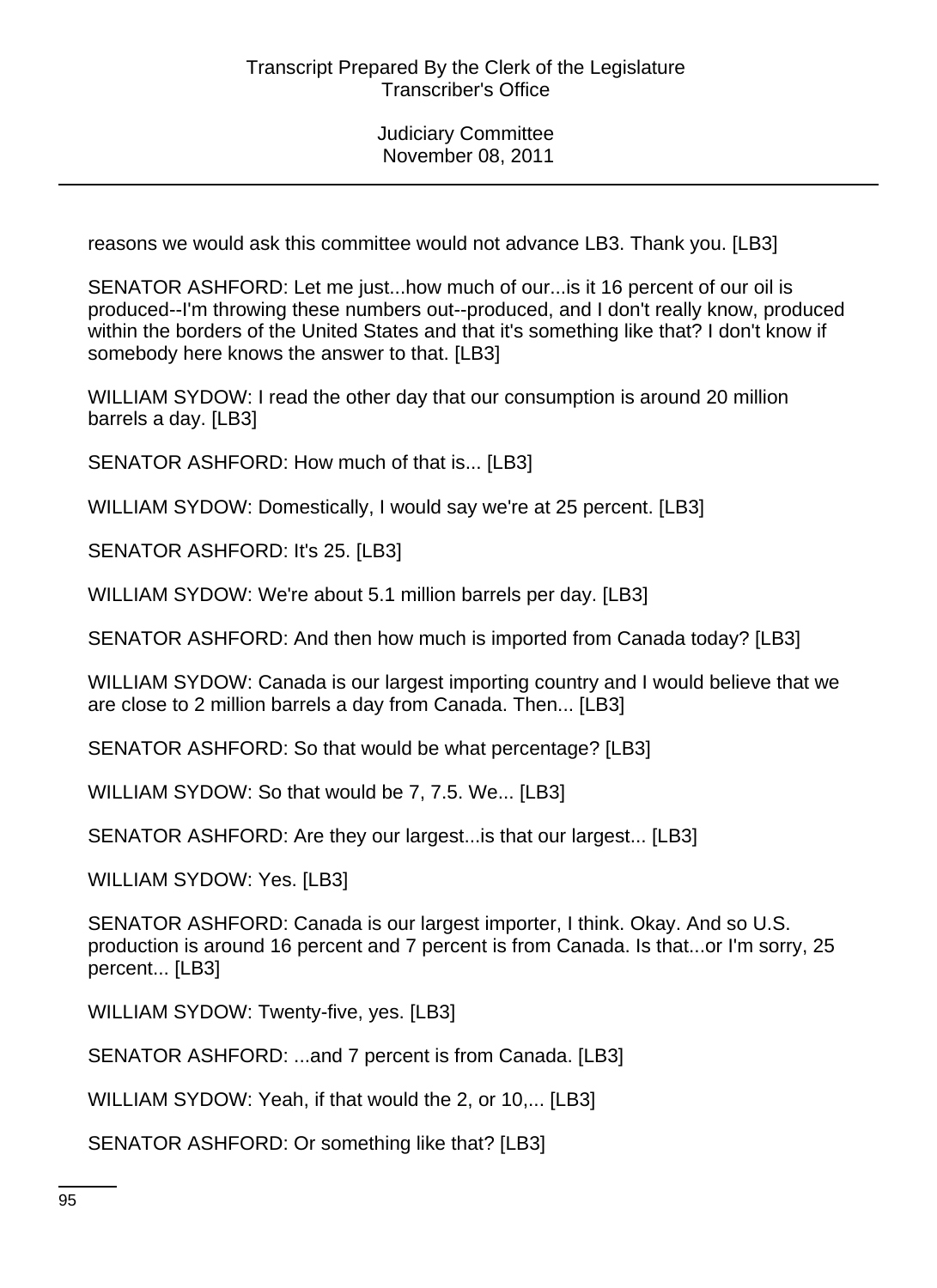WILLIAM SYDOW: ...something like that, yes. [LB3]

SENATOR ASHFORD: Okay. And so okay. Any other questions, comments? Great. Thank you, sir. [LB3]

WILLIAM SYDOW: Thank you very much. [LB3]

JILL BECKER: Good afternoon, Chairman Ashford and members of the Judiciary Committee. I'm Jill Becker. I'm a registered lobbyist for Black Hills Energy, and I just wanted to make two comments primarily on LB3 and the proposed amendment from Senator Avery. And I guess speaking first to the amendment, we would be opposed to the language that would insert "petroleum, gases, and other products thereof," which would basically add those industries to the provisions of LB3. We think that by adding those industries we would be beyond the call of the Governor. And then my second comments really go to the language in LB3. If we add the language from the proposed amendment, the provisions set out in LB3 are not what we as a company follow. While we do receive approval from the Public Service Commission as a company to acquire a certificate of public convenience and necessity, we don't do that for a project. And really, what that language in the proposed bill would do is basically require preapproval of our project, and currently our statutes don't give that authority to our Public Service Commission. So while not all entities fall under the jurisdiction of the Public Service Commission, I just... [LB3]

SENATOR ASHFORD: Are we talking about LB3 or... [LB3]

JILL BECKER: We're talking about LB3... [LB3]

SENATOR ASHFORD: Okay. [LB3]

JILL BECKER: ...because what this would require is a permit before you start the pipeline and we don't do things that way right now. We would put in... [LB3]

SENATOR ASHFORD: You start the pipeline before you get the permit? [LB3]

JILL BECKER: Well, number one, I guess I should say we don't do...we don't have a specific permit that says if we want to put in a new line to somewhere that we have to get permission. [LB3]

SENATOR ASHFORD: Oh. [LB3]

JILL BECKER: It is looked at after the fact. When we go into the commission, they do a review of all our capital expenditure projects but... [LB3]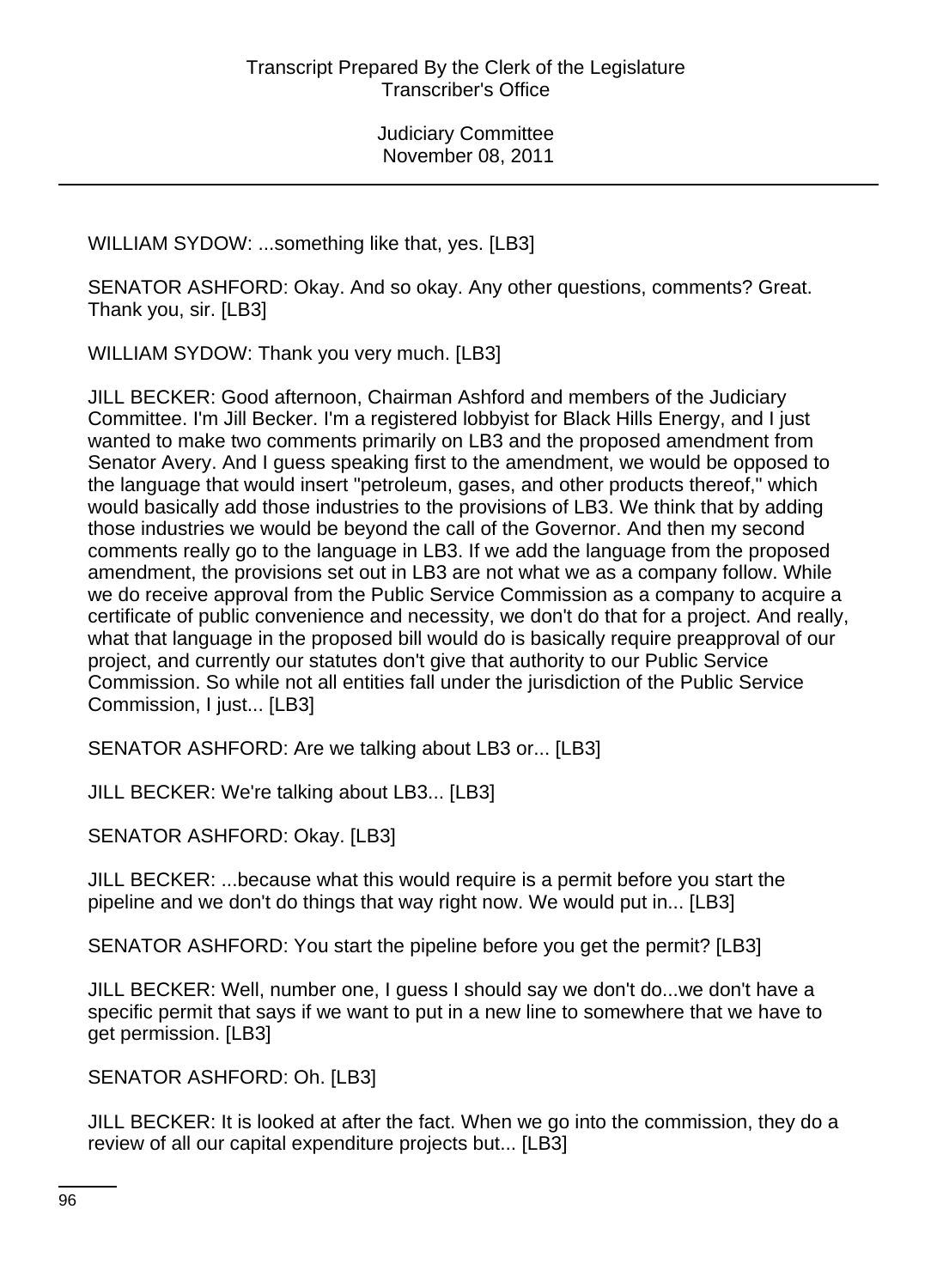SENATOR ASHFORD: What pipelines are we talking? I mean I'm trying to understand, what pipelines are we talking about? [LB3]

SENATOR LARSON: Gas pipelines. [LB3]

SENATOR ASHFORD: Okay. [LB3]

JILL BECKER: This would be natural gas pipeline. [LB3]

SENATOR ASHFORD: This is natural gas, okay. Okay. [LB3]

JILL BECKER: The inter, the interstate, yeah, interstate. So while I understand that's a very technical distinction, I just wanted to let you know that if you pull us in under this statute, it's not the current statutory framework that we operate under. We don't get that permit first. [LB3]

SENATOR LATHROP: Got it. [LB3]

JILL BECKER: I'd be happy to answer any questions. [LB3]

SENATOR ASHFORD: Okay. [LB3]

JILL BECKER: Okay. Thank you. [LB3]

SENATOR ASHFORD: You learn. You learn stuff, yeah. [LB3]

MICHAEL WHATLEY: (Exhibits 21 and 22) Afternoon, Chairman Ashford, committee. My name is Michael Whatley, W-h-a-t-l-e-y, and I'm the executive vice president of the Consumer Energy Alliance. CEA is made up of more than 300,000 individuals and 170 different affiliate organizations that represent every sector of the U.S. economy, including truckers, highway users, shippers, manufacturers, iron and steel producers, farmers, chemical manufacturers, truck stop operators, convenience store operators, refiners, and energy producers. Basically, we represent everybody who gets fuel to a pump and everybody who takes a pump and puts it in a tank. CEA strongly supports Keystone XL pipeline because of the economic benefits that it will provide for both Nebraska and the entire United States, endorses the State Department's finding that the project poses no significant risk to the environment. And our concern with LB3, as introduced, because we believe that it would be unfair to change state law in such a way that it would affect an ongoing regulatory process. Keystone XL will bring enormous benefits to both Nebraska and the country. It will create more than 120,000 jobs across the United States, including 7,500 here in Nebraska. These job numbers come from a highly respected economist named Ray Perryman, and I have submitted a copy of this study to the committee. It will generate hundreds of millions in federal, state, and local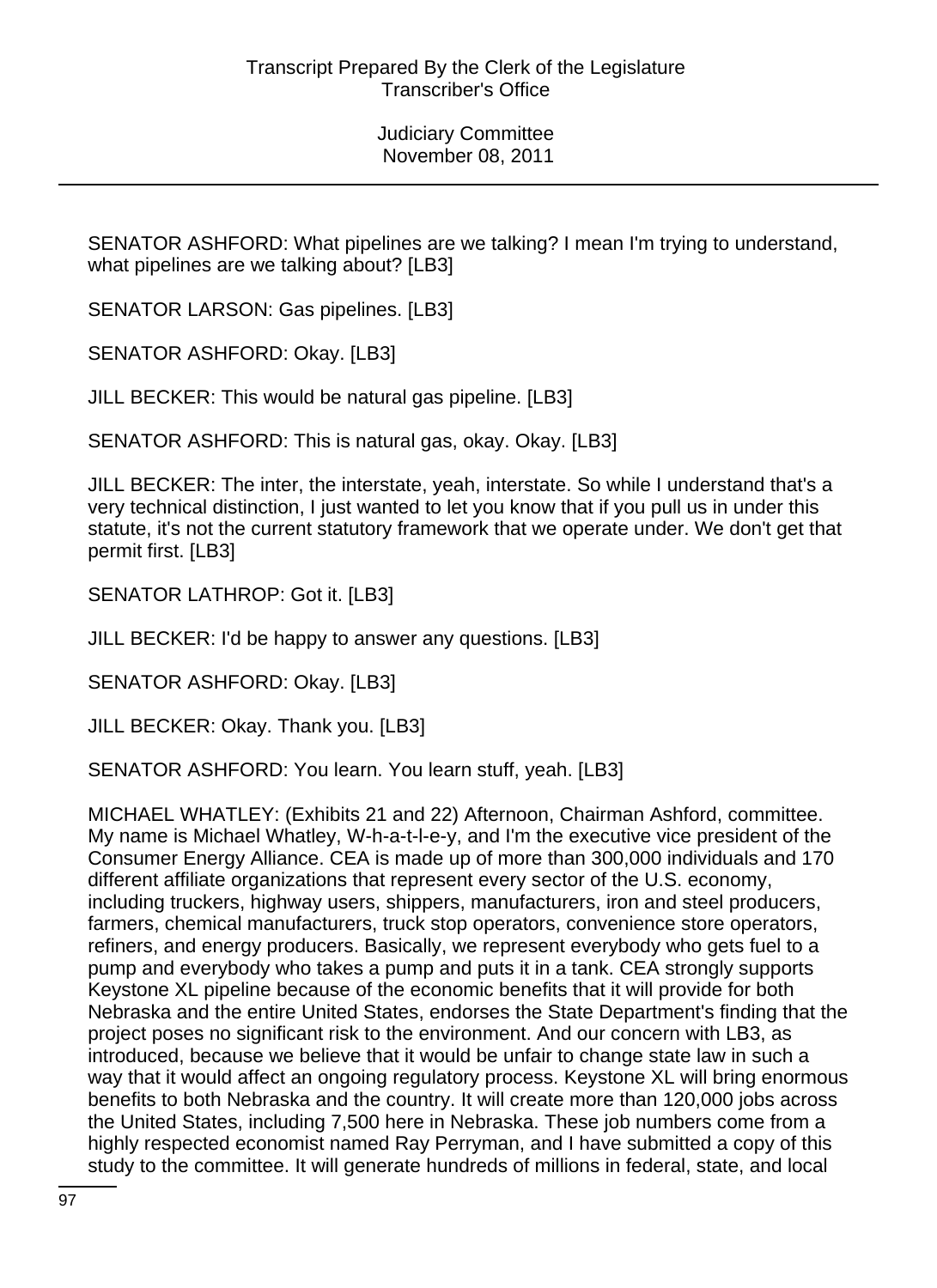## Transcript Prepared By the Clerk of the Legislature Transcriber's Office

Judiciary Committee November 08, 2011

taxes; create \$20 billion in economic growth nationwide; and generate more than \$150 million in government receipts for the state of Nebraska. That's a lot of money that will go to improving public schools, roads, hospitals. It will also strengthen international energy security and it will lower gas and diesel prices. The 700,000 barrels of oil per day that this pipeline will bring to Gulf Coast refineries will be coming from places like Oklahoma, Texas, Montana, the Dakotas, and Canada, our neighbor, our closest ally and our largest trading partner. As of this morning, the United States has imported 2.95 billion barrels of oil since January 1 at a total cost of over \$313.5 billion. This equates to more than 11 million barrels per day out of the 19 million barrels a day that we consume as a nation. To suggest that the oil from the Keystone XL pipeline, which is currently discounted between \$25 and \$40 per barrel versus the oil that we import from Venezuela and the Middle East, will cause the United States to become an exporter or will raise gasoline and diesel prices, as some have alleged today, betrays a fundamental lack of understanding of U.S. oil markets and basic economics. CEA urges both the Judiciary Committee and the entire Legislature to cautiously approach any legislation which addresses the eminent domain process for pipelines, particularly legislation such as LB3, as introduced, which would change state law and affect ongoing oil pipeline construction projects such as Keystone XL. Thank you. [LB3]

SENATOR ASHFORD: Thanks for your comments. Any...yes, Senator Council. [LB3]

SENATOR COUNCIL: Yes. Thank you, Mr. Whatley, for appearing. Now just for my own edification, are you based here in Nebraska, the CEA? [LB3]

MICHAEL WHATLEY: No, ma'am. CEA is a nonpartisan, nonprofit organization. We're based in Houston, Texas, and I run all of our government affairs operations out of Washington, D.C. [LB3]

SENATOR COUNCIL: Okay. Now as I understand your objection to LB3, let me make sure that I understand your objection, that if we were considering this legislation in a pristine environment, no ongoing construction projects, would you be as opposed or opposed at all to the state going down this path? [LB3]

MICHAEL WHATLEY: At that point in time we would be certainly happier to sit down and talk with you about that, but I do not think we would have anywhere near the level of concern that we do with the emergency language that's in the bill. [LB3]

SENATOR COUNCIL: Okay, so that's...your objection is principally to the emergency clause. [LB3]

MICHAEL WHATLEY: Yes, ma'am. [LB3]

SENATOR COUNCIL: Okay. Thank you. [LB3]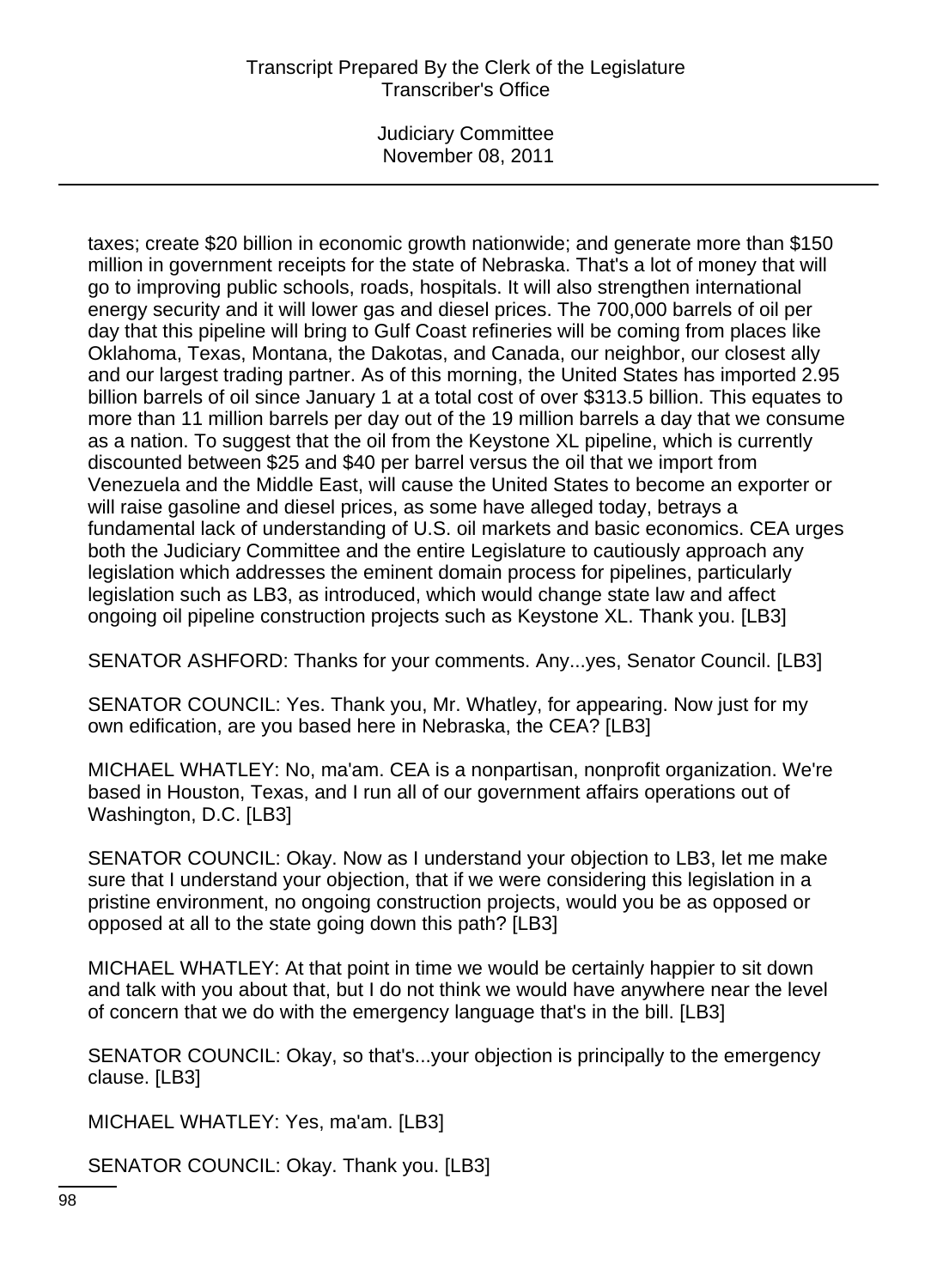SENATOR ASHFORD: And I just...and it's impossible to really discuss but this is obviously a thorough study that's been presented to us. I just, when we talk about revenues, are we...we're talking about what period of time? [LB3]

MICHAEL WHATLEY: That would be over the lifetime of the project in general but... [LB3]

SENATOR ASHFORD: And is that...what is that, 30 years? How... [LB3]

MICHAEL WHATLEY: Yes. [LB3]

SENATOR ASHFORD: Thirty years? [LB3]

MICHAEL WHATLEY: Yes. [LB3]

SENATOR ASHFORD: So, okay, so the conclusion here is over...is that there's a net gain to the state and the nation by having this. Just one oil question again: When the discounted oil that we're talking about, it's discounted at what...where, as it enters the pipeline or is it discounted after the refining process? [LB3]

MICHAEL WHATLEY: The oil is actually discounted. There's a contract that goes between the producer of the oil and... [LB3]

SENATOR ASHFORD: And the refinery. [LB3]

MICHAEL WHATLEY: ...and the refiner of the oil that's going to offtake it. Then they pay a toll to the pipeline company. [LB3]

SENATOR ASHFORD: And how do they pay that? Do they pay that...how do they pay that cost? Do they pay it in a per unit? Do they... [LB3]

MICHAEL WHATLEY: Yeah, it's a per-unit price, it's basically a toll so...that would go through it. And the three principal fields that are going to be delivering oil to the, you know, Gulf Coast refineries through TransCanada through Keystone XL are the Permian Basin in Texas and then...which goes up into Cushing, and then the Bakken oil field, which is Montana, South Dakota, North Dakota, and of course the oil sands up in Alberta. So the oil that is currently there is only getting to market, for the most part, through the glutted pipelines that folks have talked about to the Midwest or through rail. If we can get this pipeline on-line, then that oil will go in there. Now that oil is currently discounted anywhere from \$25 to \$40. What... [LB3]

SENATOR ASHFORD: And is that because of the input cost versus transporting the oil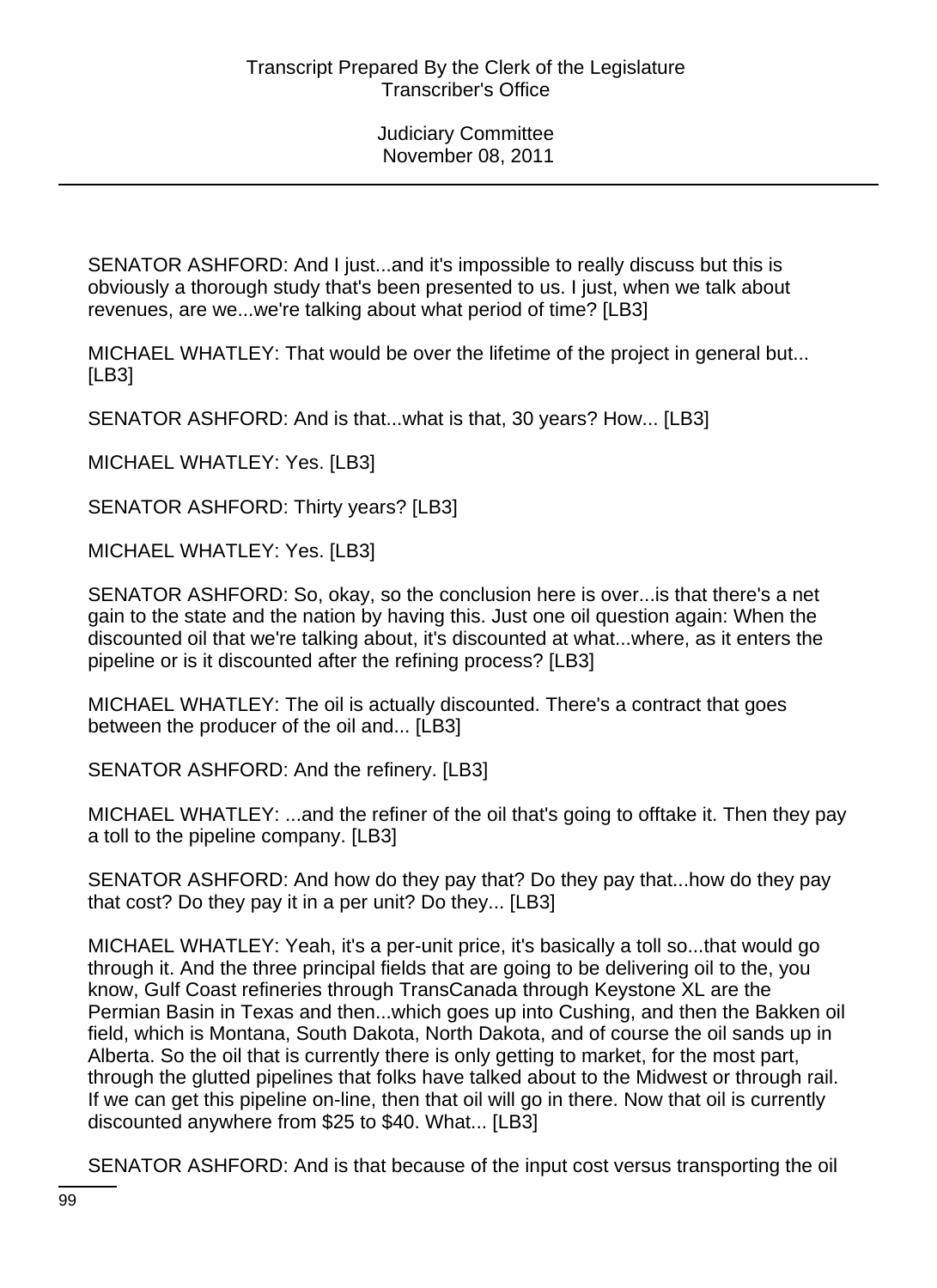here? [LB3]

MICHAEL WHATLEY: Yes, plus the fact that it is landlocked at this point in time. Now there is one study that suggests that it may actually increase wellhead prices by \$3 per barrel because it would give those producers new oil markets. Well, we would argue that the oil coming to the Gulf Coast refineries, instead of being \$24 to \$40 per barrel discount, would be a \$22 to \$37 per barrel discount, is still a substantial discount versus the prices that we're paying for the oil that are coming from Venezuela and the Middle East. [LB3]

SENATOR ASHFORD: And is that oil...what about past experience with the other pipelines? Are we seeing those same discounted pricing units? [LB3]

MICHAEL WHATLEY: I believe that's the case. You know, at this point in time the simple argument is this. We're going to have 700,000 barrels a day that are going to come into the U.S. markets that are going to be discounted heavily versus current pricing, and that that is suppose to raise gasoline and diesel prices just does not make sense. [LB3]

SENATOR ASHFORD: But if...but a refinery is a low-margin operation. That's correct? I mean... [LB3]

MICHAEL WHATLEY: Uh-huh. Correct. [LB3]

SENATOR ASHFORD: So if we can...if by allow...this is maybe a devil's advocate question here,... [LB3]

MICHAEL WHATLEY: Right. [LB3]

SENATOR ASHFORD: ...but if we can...if those refinery costs can be reduced by 25 to 30 percent, am I missing an economic rule here that says they could export or sell at the price that's quoted that day or by contract (inaudible)... [LB3]

MICHAEL WHATLEY: No, you raise a really good point. [LB3]

SENATOR ASHFORD: ...and receive a marginal increase in their profits? [LB3]

MICHAEL WHATLEY: You raise a really good point and when you talk about exports in particular, because the oil from the oil sands right now, there is capacity, both in pipeline and in rail, to get that through a 500-mile trip up to Kitimat on the Pacific Coast, and then it can be loaded into supertankers and taken over to Asia. To suggest that folks are going to pay a 1,700-mile toll, load it onto smaller tankers, take it through the Gulf of Mexico, through the Panama Canal and then over to Asia, which would substantially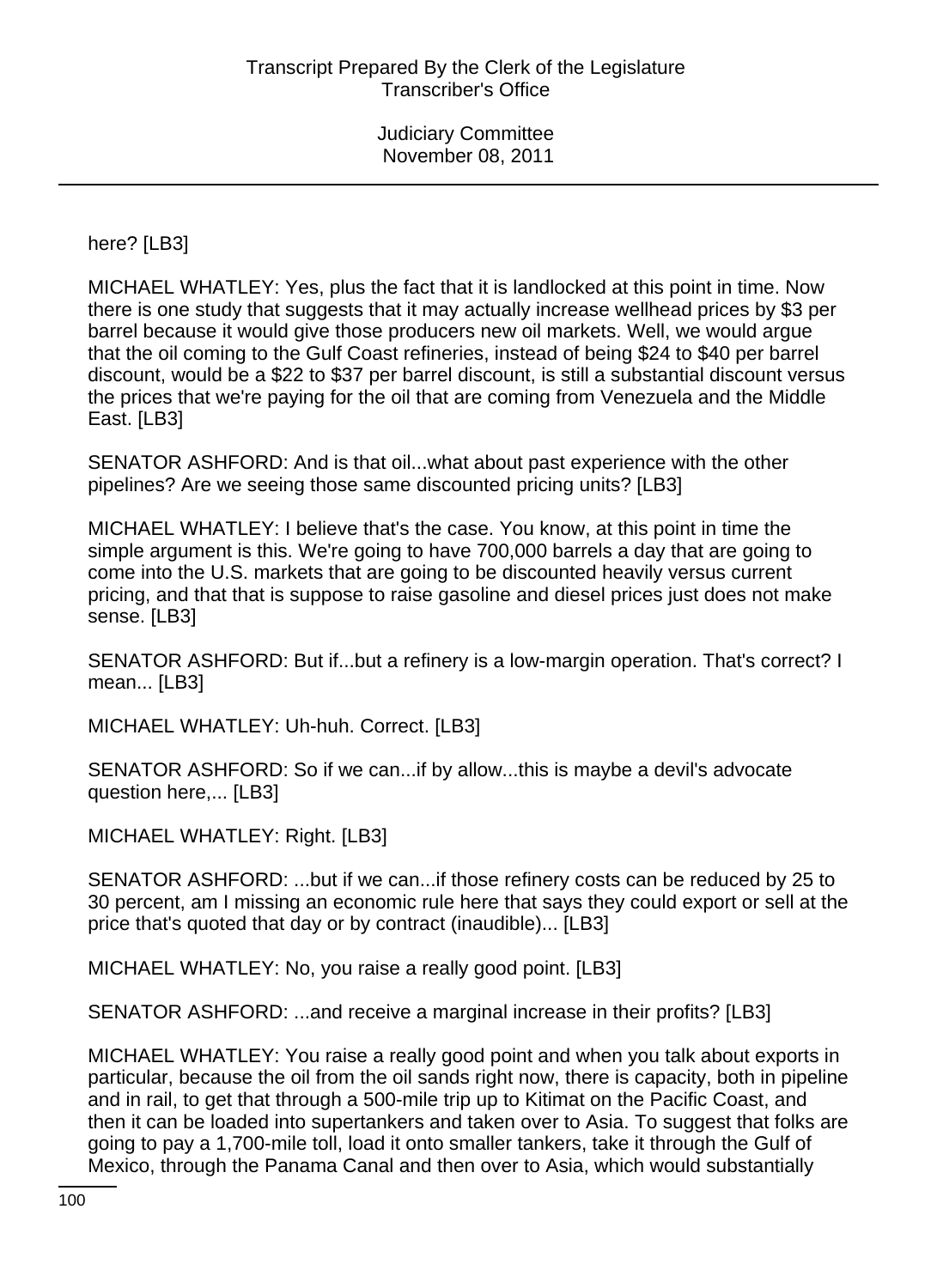# Transcript Prepared By the Clerk of the Legislature Transcriber's Office

Judiciary Committee November 08, 2011

raise the price of the transportation for that oil, does not make any sense whatsoever. Now that being said, in terms of gasoline and diesel prices, the fixed costs that we see in a price of gas are your transportation costs to get it from the wellhead to the refinery, your refinery costs, your transportation costs to get it from the refinery to the rack, and then of course your taxes on it. And over the course of the last 25 to 30 years those costs have been amazingly consistent. So the fact is there is a direct peg between the crude oil price and the gasoline and diesel and jet fuel price that we've seen. We actually went back and ran an analysis on this where we checked the monthly averages for oil, gasoline, and diesel. Every month from 1973 through 2009 there was a .996 statistical correlation. Now there may be some lag, but over time the determining factor in terms of what gasoline and diesel prices are going to be at the pump is what are the oil prices. If we can get this heavily discounted oil out of the fields and into the refineries, we will put significant downward pressure on those prices. [LB3]

SENATOR ASHFORD: Just two related questions (inaudible). These are questions I've had in my mind a while. One is the report that, again, four out of five tanker companies that have contracted with a refinery in Texas are foreign owned tanker companies. Have you heard that? [LB3]

MICHAEL WHATLEY: Yeah, actually the vast majority of the fleets, the tanker fleets, do come...are foreign flagged. [LB3]

SENATOR ASHFORD: Because they're foreign flagged. [LB3]

MICHAEL WHATLEY: Right. [LB3]

SENATOR ASHFORD: ...is that what they're saying, just that they're foreign flagged? [LB3]

MICHAEL WHATLEY: They are foreign flagged. [LB3]

SENATOR ASHFORD: And most shipping is foreign flagged so... [LB3]

MICHAEL WHATLEY: Yes, sir. [LB3]

SENATOR ASHFORD: ...so that's the explanation generally for that? [LB3]

MICHAEL WHATLEY: Yes. [LB3]

SENATOR ASHFORD: And then the second comment is the British Columbia issue where the cost of building or providing adequate refinery and other facilities to move oil through British Columbia and (inaudible) and towards Asia, that...can you comment on that? [LB3]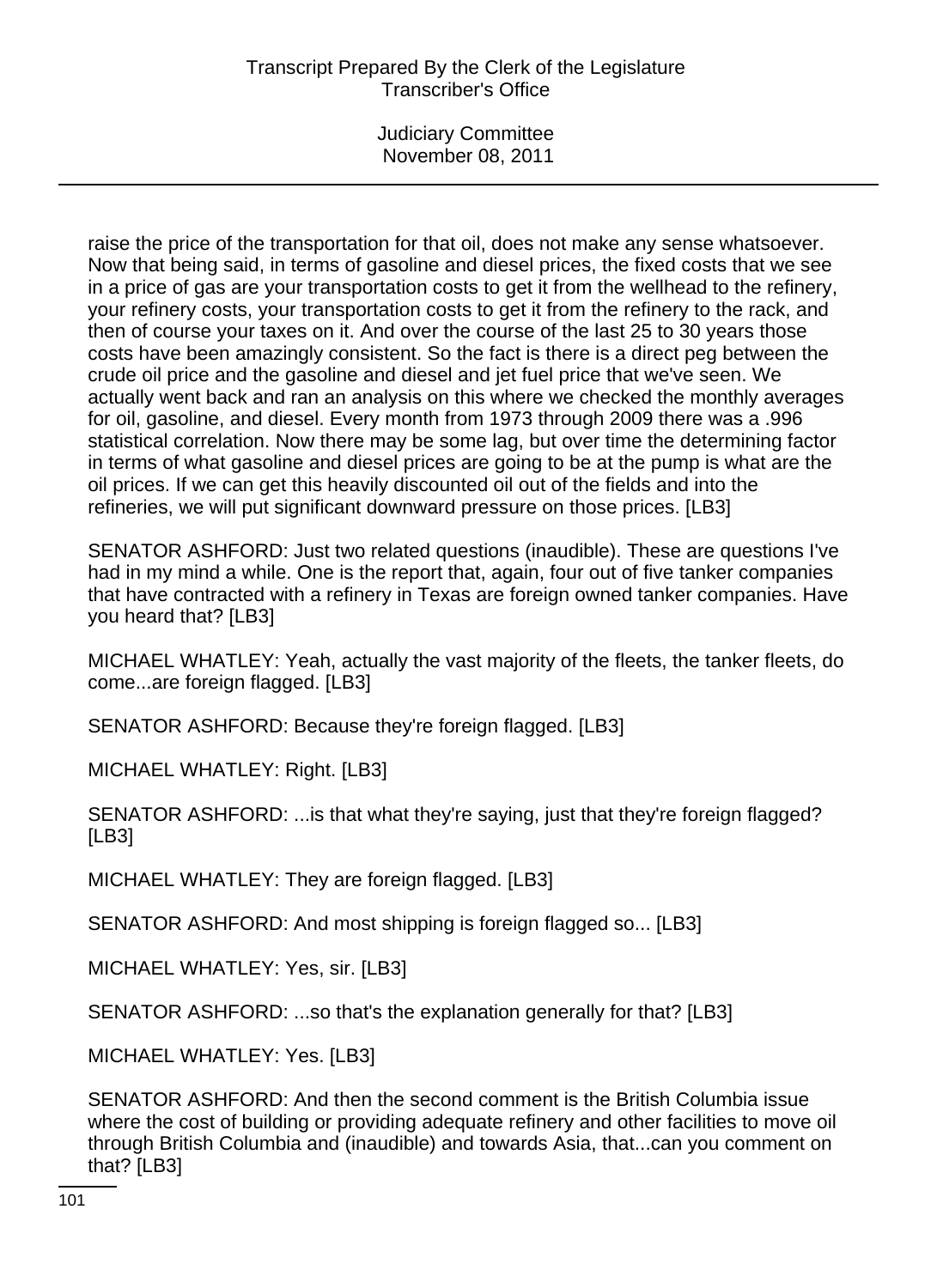MICHAEL WHATLEY: Sure. There currently is at least one pipeline that is taking product out there. Again, it's a 500-mile pipeline. There also is rail capacity through tanker cars to do that. Enbridge is actually trying to build the Western Gateway pipeline, which will be a pretty significant project. They are basically going through their permitting paces, the same way that TransCanada is going through its permitting paces down here. Frankly, in terms of oil going to China, we think it is substantially more likely to go to China if this project is not built than if it is. [LB3]

SENATOR ASHFORD: Any other comments, questions? Thank you, sir. [LB3]

MICHAEL WHATLEY: Yeah. Thank you. [LB3]

SENATOR LATHROP: Well, I have one. [LB3]

MICHAEL WHATLEY: Yes, sir. [LB3]

SENATOR LATHROP: I have one. [LB3]

SENATOR ASHFORD: Senator Lathrop. [LB3]

SENATOR LATHROP: We're talking about ships shipping this stuff somewhere, and whether their flags are Chinese or American is sort of beside the point. If we're moving this stuff through the pipe and then putting it on a ship, it's going somewhere other than Nebraska. [LB3]

MICHAEL WHATLEY: Well, my point is that it will not actually. There are direct offtake agreements where this oil is going to go directly into refineries. It is not going to go to shipping yards. All of the shipping-in points that we have right now, the refinery complex in the Gulf Coast, 8.5 million barrels of oil per day capacity, all right? We are importing 5 million of those barrels; 3.5 million is coming from domestic product, all right? Those refinery or those shipping terminals are off-loading oil that is coming from Venezuela or coming from the Middle East right now. We are not going to add 700,000 barrels a day to that mix and start exporting product. There is one comment that has been made by a Valero statement that they said they expect that they may incrementally increase the amount of diesel product that we send to...from those Houston refineries to Europe, but we are not going to be exporting any crude oil out of that complex whatsoever as a result of this pipeline or any other. [LB3]

SENATOR ASHFORD: So it's not going... [LB3]

SENATOR LATHROP: Wait a minute. [LB3]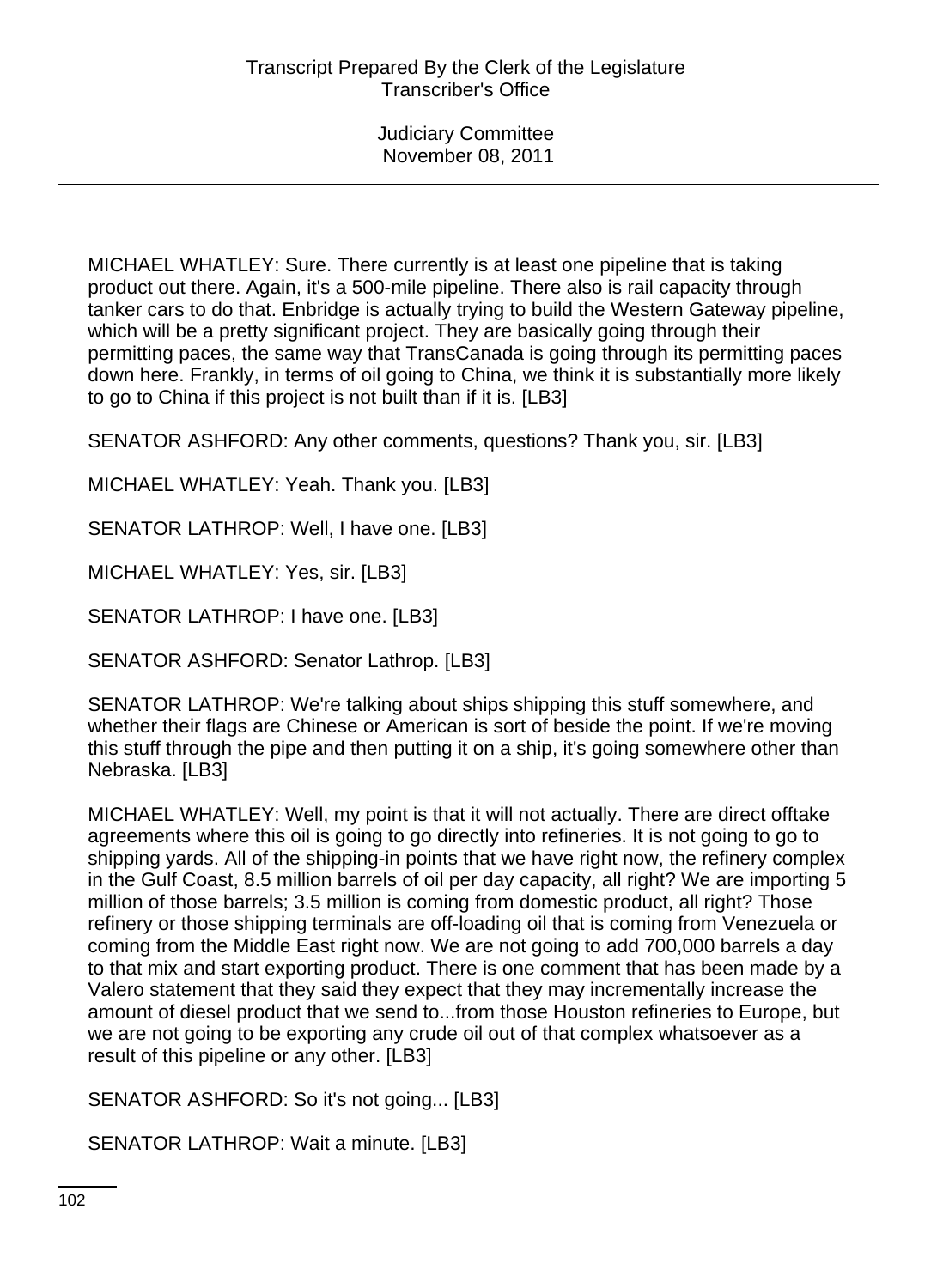MICHAEL WHATLEY: No, sir. [LB3]

SENATOR LATHROP: There's a difference between the crude oil and the finished product, is there not? [LB3]

MICHAEL WHATLEY: Completely agree, yes, sir. [LB3]

SENATOR LATHROP: So we're not exporting any of it. [LB3]

MICHAEL WHATLEY: Right. [LB3]

SENATOR LATHROP: Not just the oil but the product, the gasoline that... [LB3]

MICHAEL WHATLEY: There is a very small percentage of the refined product, which is diesel, which gets exported to Europe currently right now, but we do not export oil and we will not export oil as a result of this pipeline being built. [LB3]

SENATOR LATHROP: You keep saying oil and I was asking about... [LB3]

MICHAEL WHATLEY: Right. [LB3]

SENATOR LATHROP: ...the product. We end up with...do we end up with gas that you can burn in cars? [LB3]

MICHAEL WHATLEY: Yes, absolutely. [LB3]

SENATOR LATHROP: Okay. And when I ask the question, you take it back to oil not being exported. My question is... [LB3]

MICHAEL WHATLEY: I apologize. [LB3]

SENATOR LATHROP: ...whether we're going to...once we run it through the refineries and we have something we can burn in an automobile, is that going to be exported? [LB3]

MICHAEL WHATLEY: No, sir. [LB3]

SENATOR LATHROP: None of it. [LB3]

MICHAEL WHATLEY: I would have to get you a definitive statement on that, but as of this point all intentions are this oil is refined into products that serves the Texas and the Midwestern markets. Some of it is put on pipelines that go up into the Midwest. A vast amount of it gets put on the Colonial pipeline system and goes up the East Coast all the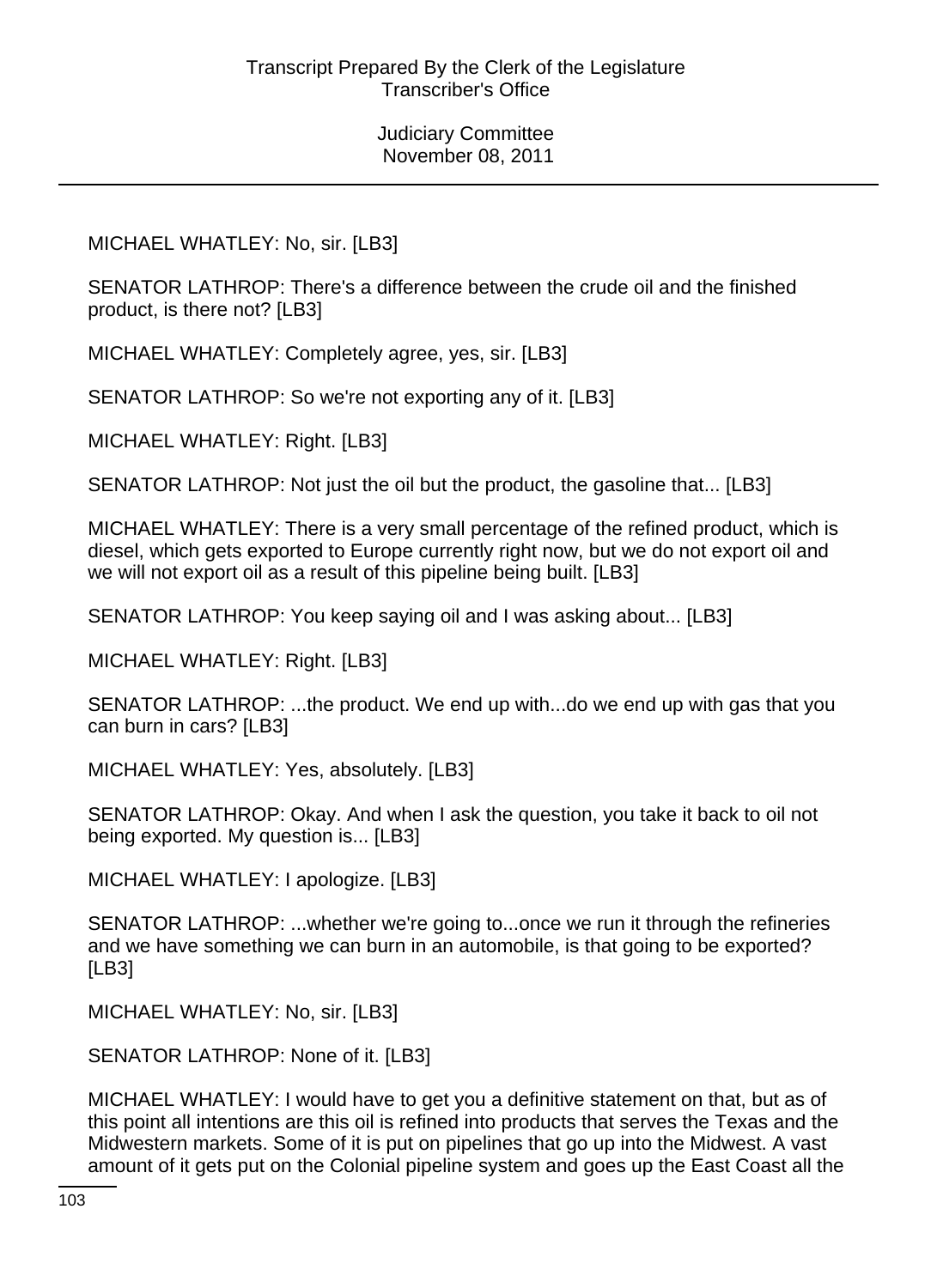way to New Jersey. This is going to be domestically used. You know, as a nation right now, we import 11 million barrels of oil out of 19 million barrels of oil that we use every single day. This oil that's going to be coming through here is going to be discounted versus what we're already importing, all right? So it goes to...it stands to reason that if the product price going into the refineries is discounted, that the product price coming out of those refineries would be discounted as well. We're not going to turn around and send that overseas and continue to import higher-priced product. [LB3]

SENATOR LATHROP: I have to say--I'm just going to make this comment--the two, what I would consider, ancillary issues, because the issue about labor and the work, while very important to my friends in labor, and the question about who's going to burn this stuff once it has been refined have...you can...we're getting it from both sides: it's all headed to China, and then you sit down and say we're going to burn it all here in the United States. And we have varying estimates on jobs and I'm looking in here real quick. It looks Perryman has been...they have the...TransCanada hired them to make estimates on the jobs, right? [LB3]

MICHAEL WHATLEY: Yeah. [LB3]

SENATOR LATHROP: And TransCanada hired Perryman to do the study that you're here telling us about under the auspices of Consumer Energy Alliance. In fact, it's a study commissioned by TransCanada. [LB3]

MICHAEL WHATLEY: I believe that's correct, yes. [LB3]

SENATOR LATHROP: Okay. Well, it's hard for us to sit here and know what to believe, to be very honest, about either of those two subjects, which really are sort of beside the point, and the point for us in Nebraska is what about this pipe going through the Sandhills and sitting in the water in the aquifer in places like Holt County. And we get no guarantees; we don't get a second chance. If this stuff gets exported to somebody, we don't get to haul you back here or pull this pipe out of the ground. Or if you don't hire all the people, TransCanada doesn't hire all the local people to do the work that they claim in the study that they're going to hire, then we don't get to bring anybody back here and say, wait a minute, you didn't tell us the truth or something changed. [LB3]

MICHAEL WHATLEY: Well, I think that you raise some very good points. I think the flip side is also true. What we have seen over the last seven years is a dramatic decrease in the oil flow into those Houston refineries from Mexico and Venezuela. There's two main reasons. First off, the Venezuelan imports have been cut down by Mr. Chavez because he wants to send them to China and he wants to punish the United States. Also, the Mexican reserves are being depleted. You get an annual 10 percent depletion rate on any given well and they do not have the capacity to increase their wells into the deep water. They just don't have the technical capabilities of it. So what we have seen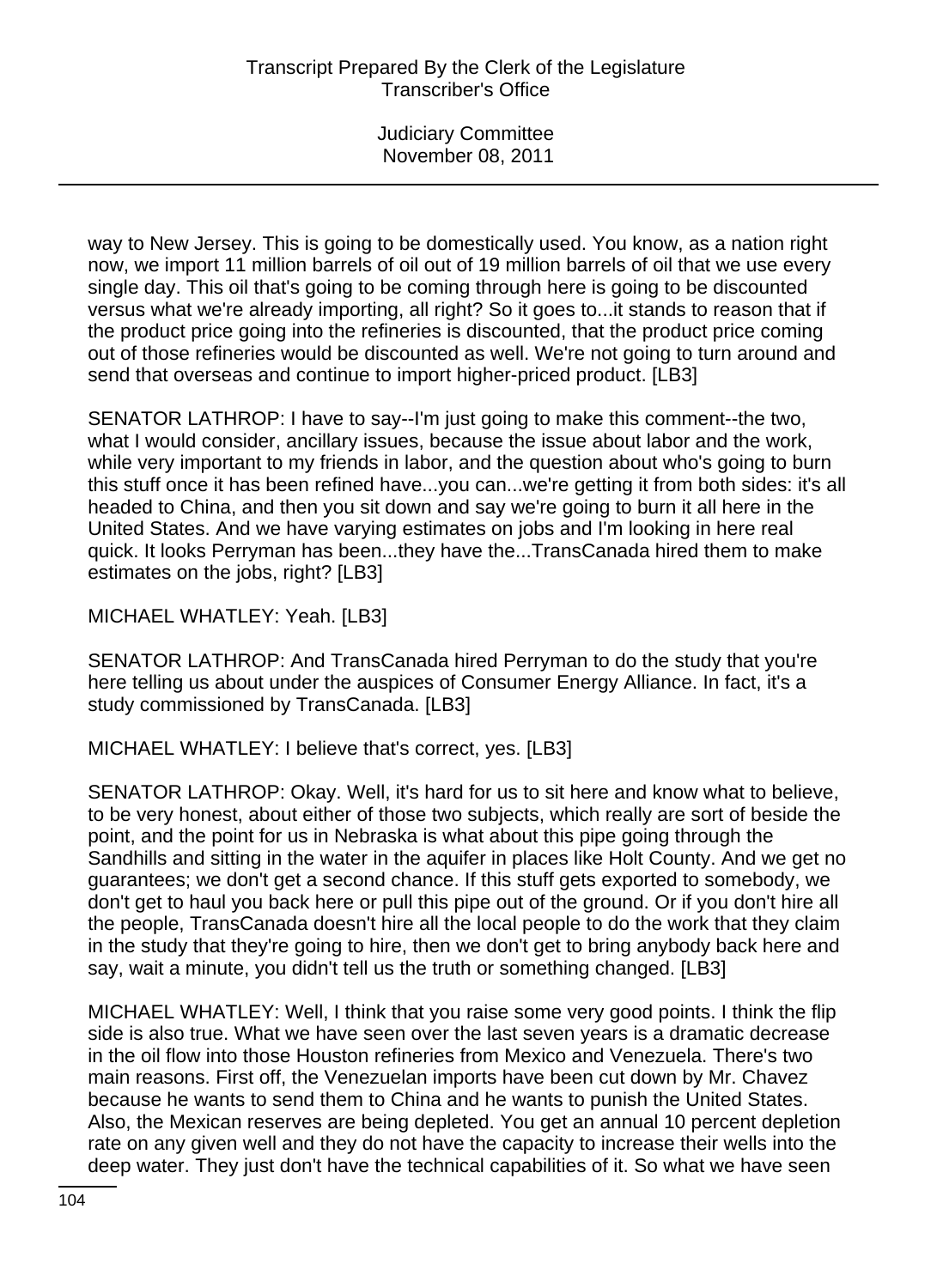since 2005 is about an 800,000 barrel per oil drop in the level that we're getting into those Houston refineries. Now that oil depletion, which is going to continue to move forward, is going to be filled with oil from the Middle East and that is going to be substantially more expensive than we could get it from here. So if the pipeline is not built, we can expect that we will see significantly higher-priced oil and gasoline and diesel prices moving forward as well. [LB3]

SENATOR LATHROP: Part of the depletion could be a function of the fact that China is willing to pay a lot more and they're getting more and more demand on the world market, right, as they develop? [LB3]

MICHAEL WHATLEY: I think that's absolutely a very legit concern. You know, again, United States' demand has actually leveled off over the last several years due to CAFE increases and then the high price spikes, where people drop down. But world demand is continuing to increase based on Chinese consumption as well as Indian consumption. Even throughout the course of the recession, we have seen increased demand in China and increased demand in Europe. So we do foresee that the oil in the oil sands is going to be produced, whether this pipeline is built or not, and we think that it would be a great thing for America if we could take advantage of the discounted prices. [LB3]

SENATOR LATHROP: Thank you. [LB3]

MICHAEL WHATLEY: Thank you. [LB3]

SENATOR ASHFORD: Senator Harr. [LB3]

SENATOR HARR: No, he answered mine. [LB3]

SENATOR ASHFORD: So in effect then we're...700,000 barrels is a hedge really in a way because, for example, for example, today, oil prices are up to \$97 a barrel primarily because of the geopolitical situation in Iran. At least that's (inaudible). It could be other reasons but that is as it's reported. Just so I fully understand this, if you're going to be providing (inaudible) Canadian oil will be coming through that pipeline at a rate of 700,000 barrels a day against a need of 19 million barrels, and we obtain 25 percent out of that 19 million barrels a day from Canada (inaudible)... [LB3]

MICHAEL WHATLEY: We get about... [LB3]

SENATOR ASHFORD: ...7 percent from Canada... [LB3]

MICHAEL WHATLEY: Yeah, we get about 2 million barrels a day. [LB3]

SENATOR ASHFORD: ...25 percent is domestic...is domestically produced. [LB3]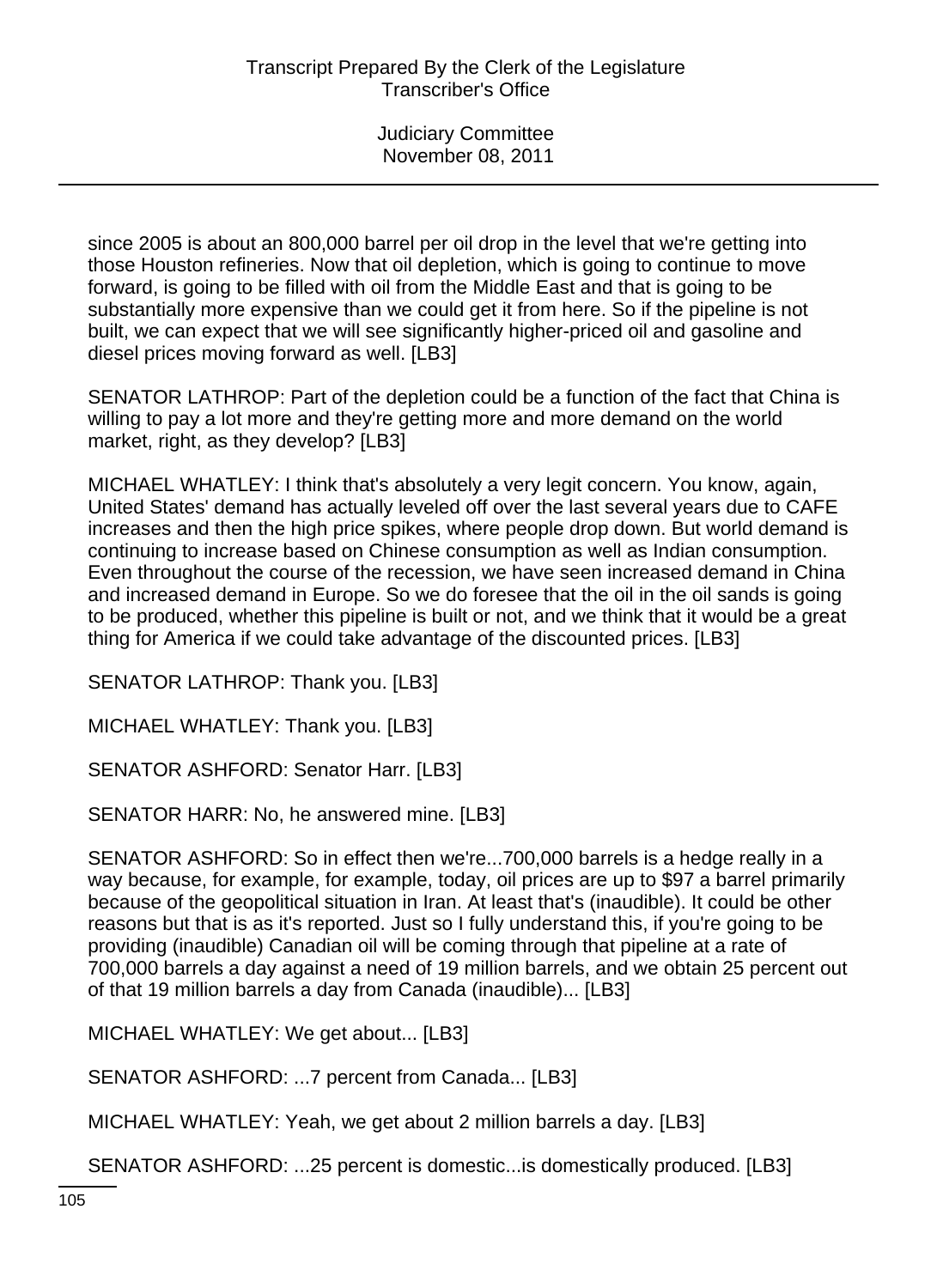MICHAEL WHATLEY: Right. Yeah, we get about 2.2 million barrels per day from Canada at this point. But it's also important to recognize that 25... [LB3]

SENATOR ASHFORD: I'm not...no, I'm just trying follow (inaudible)... [LB3]

MICHAEL WHATLEY: Yeah. No, you're absolutely...yeah. [LB3]

SENATOR ASHFORD: No, you're...I'm not...this isn't a...I mean I'm just trying to understand. So we add...so now we're going to be theoretically and other factors, but we're going to be getting 3 million barrels of oil from Canada every day. It's going to be at a discounted...and it's going to stay here, the 700,000, to Senator Lathrop's point, the 700,000 barrels is going to remain in the U.S. market except for small incremental diesel because of, obviously, the huge demand for diesel in Europe and so forth and so on. So you...we raise our supply by 700,000. That's going to stay here and, because it's discounted, and it's discounted because it's cheaper to get... [LB3]

MICHAEL WHATLEY: Yes, to get it to market. [LB3]

SENATOR ASHFORD: ...to the refinery, the refinery still makes sufficient margin because it's getting this at a cheaper price from TransCanada. Is that right? [LB3]

MICHAEL WHATLEY: Yes, sir. [LB3]

SENATOR ASHFORD: The oil that it ships from the oil sands to...tar sands to British Columbia and Asia, they're going to get more of a return on, and that's... [LB3]

MICHAEL WHATLEY: It's hard to say what that price point would be, candidly. We've... [LB3]

SENATOR ASHFORD: Is it still discounted to... [LB3]

MICHAEL WHATLEY: You know, I would assume so but honestly we've not done an analysis on that. [LB3]

SENATOR ASHFORD: Okay. Thanks. [LB3]

MICHAEL WHATLEY: Thank you, sir. Thank you. [LB3]

KEN MASS: (Exhibit 23) Senator Ashford, members of the committee, my name is Ken Mass. I'm with the Nebraska AFL-CIO and here today in opposition of Senator Avery's bill, LB3. I think you've heard the story, you've heard the importance of jobs that it will create in Nebraska and what it will do to the economy when we get it going. So anything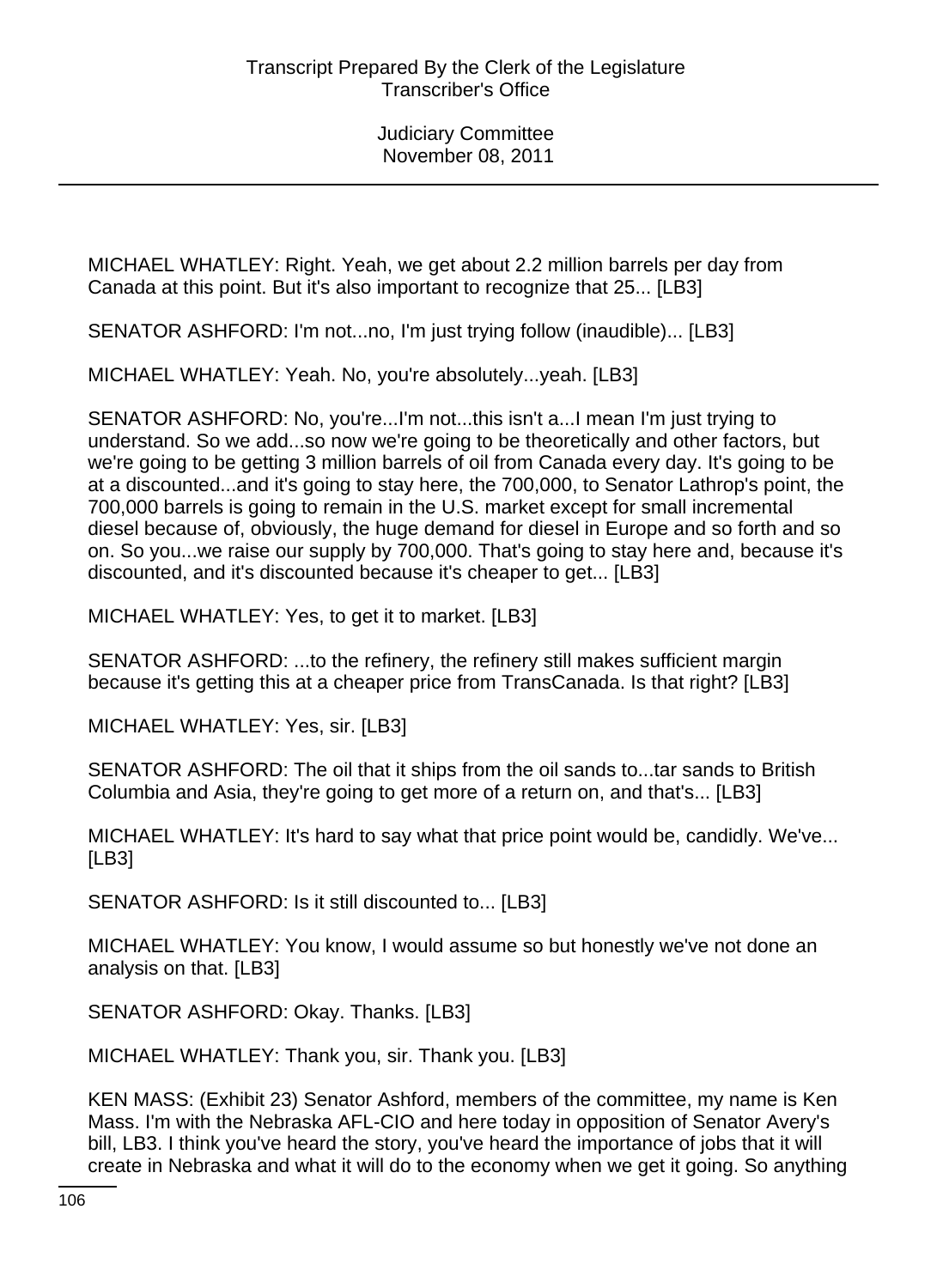to slow up the process, we were talking earlier at lunchtime, we have a dream and the dream is December 23, right before Christmas Eve, they get the permit and everybody has one joyful Christmas and holiday, and after January we start to work. I can tell the committee that you're not alone in Nebraska. As I stated last night in the Urban Affairs meeting, I am part of a 14-state Midwest region conference of AFL-CIO. We have a conference call. There is more interest--you may not understand this--there's more interest outside Nebraska on the pipeline than inside Nebraska on the pipeline. So I can tell you that's there. We oppose this but we support the pipeline and we look forward to working with it. What has been passed out is testimony from John Bourne, who had to go to North Platte, but John is...those were passed out, I believe, right? Okay, testimony of John Bourne of the IBEW. And he's willing to meet with you and discuss his testimony. So that's all I have. Any questions? [LB3]

SENATOR ASHFORD: Seeing none, thanks. [LB3]

KEN MASS: Thank you. [LB3]

SENATOR ASHFORD: Anyone else? [LB3]

DELLA WILSON: (Inaudible) [LB3]

SENATOR ASHFORD: Come on up. Do we have any other...do we have any other testifiers? Okay. [LB3]

DELLA WILSON: Do you need this? [LB3]

SENATOR ASHFORD: Well, sure. [LB3]

DELLA WILSON: My name is Della Wilson, D-e-l-l-a W-i-l-s-o-n. My name is Della Wilson and I am a 13-year-old, 8th grader from Logan Fontenelle Middle School in Bellevue, Nebraska. I'm a second generation native of Nebraska. I won first place in aquifer science in April's Nebraska Science Olympiad State Championship, and I have studied the ways to protect our earth's waterways. I am here today to ask for your support of Senator Avery's bill and for the protection of the Ogallala aquifer. I realize that the issue of the pipeline and the aquifer is complicated. I know that our nation needs oil and jobs and that the promise of both from the pipeline is one that is hard to pass up. But XL has had a past history of leakage. Even one leak in our shallow aquifer can ruin this natural water resource that provides water to millions of people in eight states. I've studied the cost of restoration and it's a lot, and sometimes the leak can't even be cleaned up at all. Many of you have political reasons for being here. You are an environmentalist, a pro-oil person, a Democrat or Republican, and so on, but at 13 years old I don't belong to a clique or party. I just believe that this is wrong. This aquifer was placed here millions of years ago for our use and we have an obligation to be good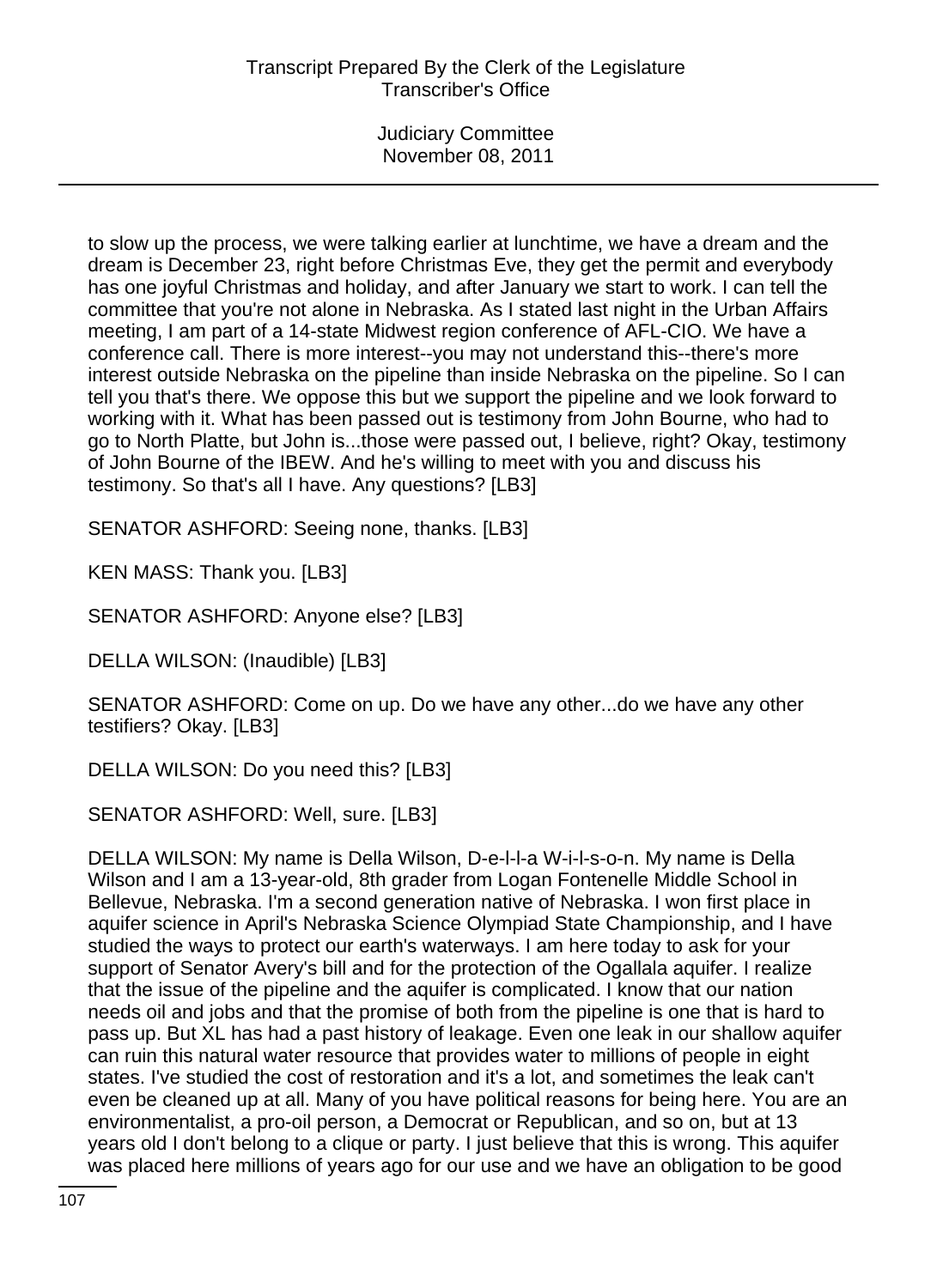# Transcript Prepared By the Clerk of the Legislature Transcriber's Office

Judiciary Committee November 08, 2011

stewards of it. Trading clean water for jobs and oil may seem like the right thing, given this economy, but many of you are at an age where you may not be around to feel the effects of this decision. Your decision on this and other legislation will affect me and my children and grandchildren. Why not move the pipeline to a place where we are able to achieve everyone's goals, secure the jobs, the oil, and protect the aquifer? I came here today because I know this will cause a problem if it's allowed to proceed in its planned spot. According to the water project, over 1 billion people on this earth struggle to find clean, safe water. Oil and jobs are important, but they're not required to sustain life; clean water is. Don't sacrifice it and cause me and my generation to have to suffer the consequences in the future and join the billions of others who struggle to find safe water. Please support Senator Avery's bill and the other bills that give Nebraska a say about where the pipeline is placed. Please save our aquifer because your children and grandchildren will remember your choice. [LB3]

SENATOR HARR: Thank you. [LB3]

SENATOR ASHFORD: Well, thank you, Della. [LB3]

SENATOR COUNCIL: Well done. [LB3]

SENATOR ASHFORD: Very well done. [LB3]

DELLA WILSON: Do you have any questions? [LB3]

SENATOR ASHFORD: How long have you been studying this issue? [LB3]

DELLA WILSON: About a year and a half. [LB3]

SENATOR ASHFORD: Really? What got you interested in it? [LB3]

DELLA WILSON: Science Olympiad. It was one of my events that was chosen. [LB3]

SENATOR ASHFORD: Really? [LB3]

DELLA WILSON: Yes. [LB3]

SENATOR ASHFORD: For the...is it for the science, state science competition? [LB3]

DELLA WILSON: Yeah, it's a science competition and in Awesome Aquifers you essentially study about aquifers and damage done to them...that is done to them, and how to clean it up. [LB3]

SENATOR ASHFORD: Well, that's good work. And it may not seem so sometimes but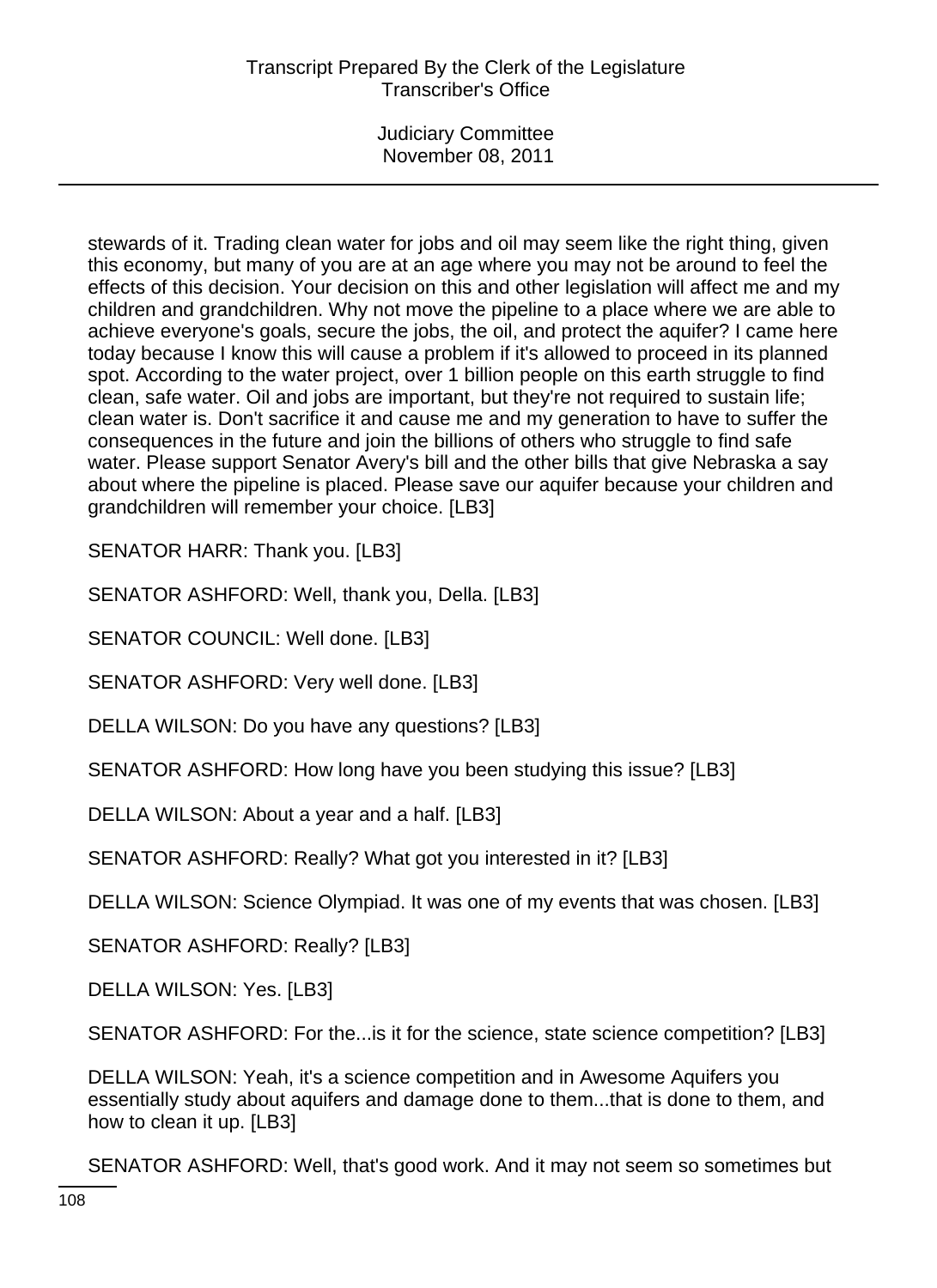Judiciary Committee November 08, 2011

we...everyone in this room is here because of you so...and your friends, so hopefully we all make the right decisions when we have the opportunity to do so. [LB3]

DELLA WILSON: All right. [LB3]

SENATOR ASHFORD: We really appreciate you coming down. [LB3]

DELLA WILSON: All right. Thank you. [LB3]

SENATOR ASHFORD: Did you do this on your own or did you have a partner in your science project? [LB3]

DELLA WILSON: I had a partner but he did not want to testify today. (Laughter) [LB3]

SENATOR ASHFORD: Well, you go back and tell him that you are the star of the day, okay? [LB3]

DELLA WILSON: Thank you. [LB3]

SENATOR ASHFORD: Thank you very much for coming. Thank you. I believe that...is there anyone else that wishes to testify? Senator Avery, do you wish to close? (See also Exhibits 24-30.) [LB3]

SENATOR AVERY: Thank you, Mr. Chair. Just for the record, I had nothing to do with arranging this testimony. I certainly wouldn't have put myself last after that. (Laughter) [LB3]

SENATOR ASHFORD: No. She was terrific. [LB3]

SENATOR AVERY: Yes, she was terrific. [LB3]

SENATOR ASHFORD: That's why we're here, yeah. [LB3]

SENATOR AVERY: When I was a young teenager, I used to have a favorite TV show called American Bandstand where they would play pop music and they'd always have a group of teenagers before the show was over that would evaluate a song. And if the song was bad they almost always said, well, it has a nice beat and it's easy to dance to. You may remember this. If it was a good song then of course it was good music. [LB3]

SENATOR ASHFORD: I can't remember that far back. [LB3]

SENATOR AVERY: Well, (laugh) the testimony we have heard in opposition to LB3 today reminds me of American Bandstand. It has a nice beat and it's easy to dance to,